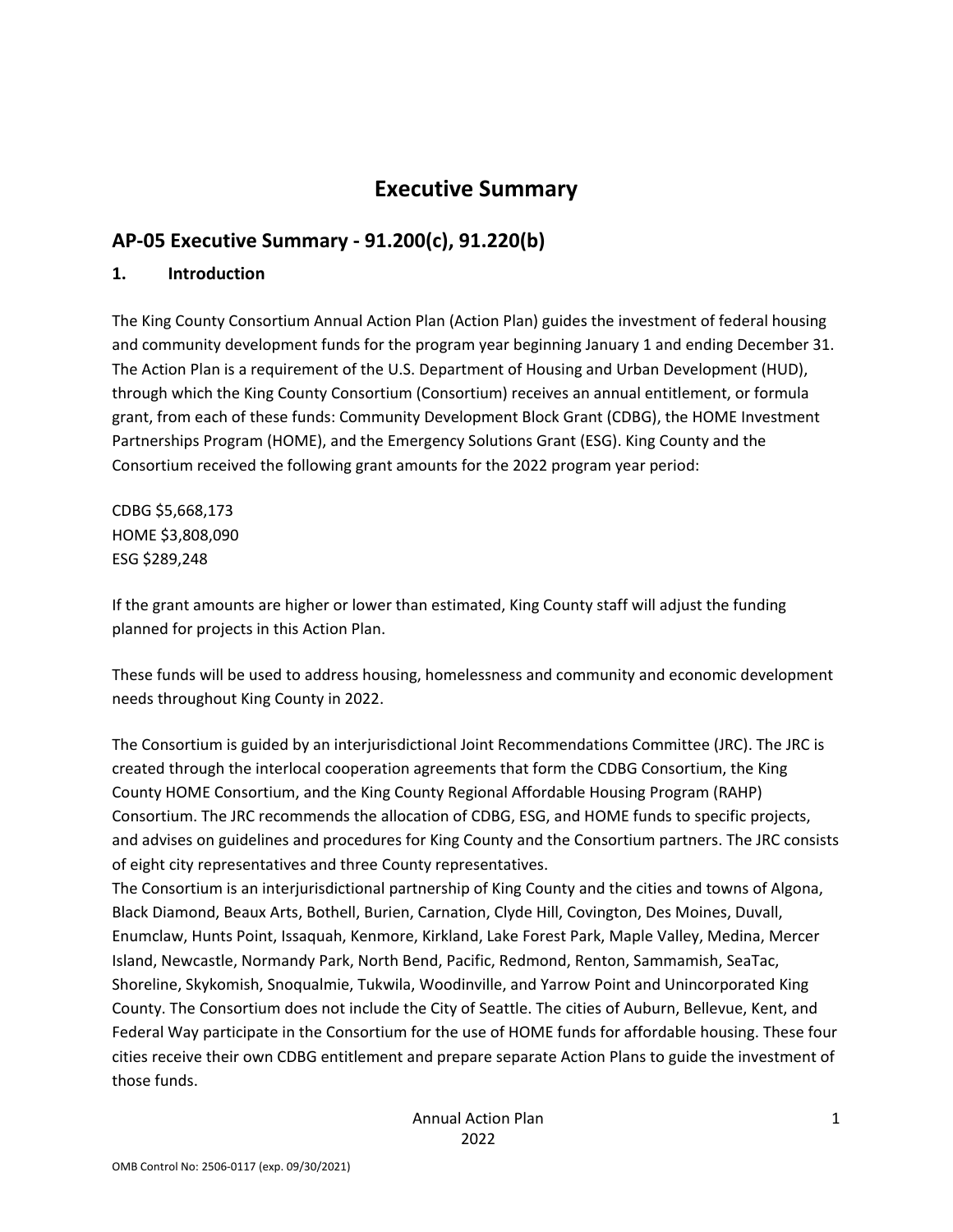This Action Plan incorporates the findings and goals of the 2019 Analysis of Impediments to Fair Housing Choice (AI). The AI found that systemic segregation, disproportionate housing needs and individual-level discrimination are present and ongoing in King County. Disproportionately greater need exists in the south King County area. As housing costs rise in Seattle, more low-income families of color are moving to communities south of Seattle where there is more low-cost housing and larger units for families to rent. The Skyway area in Unincorporated King County is one community of special concern for risk of displacement due to rising housing costs.

Affordable housing and access to transit are elements that factor into health and well-being. However, as transportation and economic investments increase, these communities become more attractive to potential renters and homeowners, increasing housing costs and putting existing community members, especially low income families and disproportionate population of people of color, at risk of displacement.

#### **2. Summarize the objectives and outcomes identified in the Plan**

This could be a restatement of items or a table listed elsewhere in the plan or a reference to another location. It may also contain any essential items from the housing and homeless needs assessment, the housing market analysis or the strategic plan.

HUD-funded housing and community development programs have a broad national goal: to "develop viable urban communities, by providing decent affordable housing and a suitable living environment, and by expanding economic opportunities, principally for low-and moderate-income persons" (the Housing and Community Development Act of 1974, as amended).

Within that broad national goal, Consortium jurisdictions work together as partners to identify and address the needs of low- and moderate-income people, communities, and neighborhoods.

The Consortium has set the following goals in its 2020-2024 Consolidated Plan:

**Affordable Housing** - Preserve and expand the supply of affordable housing. This will be accomplished through: 1) competitive funding for new affordable rental and homeownership projects; 2) preservation of existing rental units that provide housing for income-eligible households; 3) housing repair for income eligible homeowners; and 4) innovative housing models. The Consortium will engage in other housing activities, collaborations and partnerships to enhance opportunities for equitable development and the creation/preservation of affordable housing. During the course of the Consolidated Plan, funding may be prioritized for targeted areas in South King County as identified through the Communities of Opportunity Initiative or other collaborative processes. Efforts to increase affordable housing should not harm other community assets such as small businesses and cultural assets. If impacts are anticipated, extensive community engagement and mitigation actions should be incorporated. The Consortium will plan for and support fair housing strategies and initiatives designed to further fair housing choice and

Annual Action Plan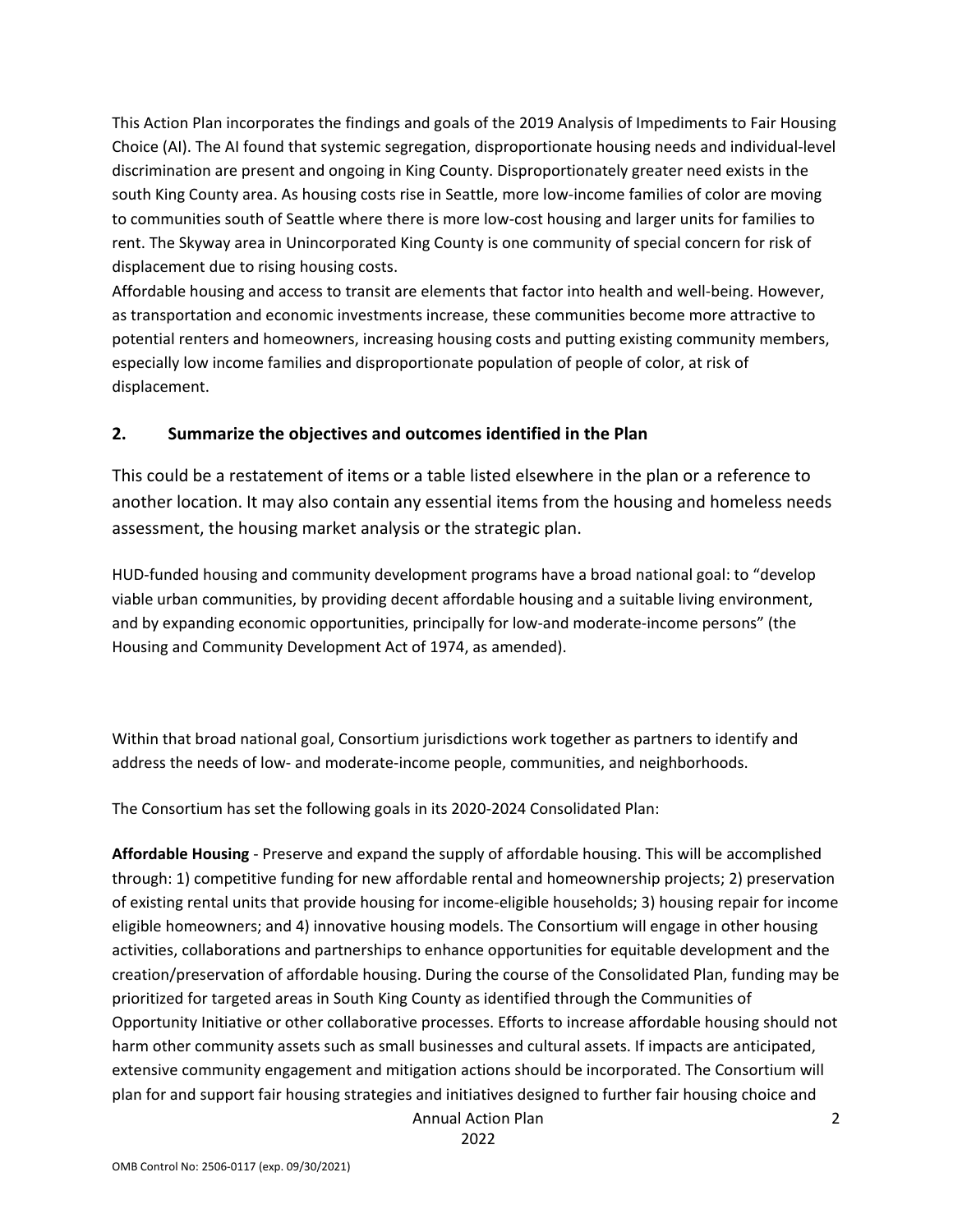increase access to housing and housing programs. Progress toward fair housing goals will be reported annually. The interjurisdictional Affordable Housing Committee continues to make implement regional planning to address the affordable housing crisis in King County.

**End Homelessness** - Make homelessness rare, brief, and one-time and eliminate racial disparities. King County will work to develop a cohesive and coordinated homeless system grounded in the principle of Housing First and shared outcomes. Investments in projects will ensure that homeless households from all sub-populations (families, youth/young adults, and adults without children) are treated with dignity and respect. Main goals include returning all homeless households to permanent housing as quickly as possible, completing the transition from temporary to permanent supportive housing as soon as they are ready.

**Community and Economic Development** - Investments across the Consortium in low-income communities benefit low-income people and ensure equitable opportunities for good health, happiness, safety, self-reliance and connection to community. Investments in new developments in eligible communities are designed to promote a healthy lifestyle, reflect the range of income levels in the region, and have accessible connectivity with amenities, services and opportunities. This includes support for incubator, local and small businesses, especially if owned by vulnerable populations.

### **3. Evaluation of past performance**

This is an evaluation of past performance that helped lead the grantee to choose its goals or projects.

Progress toward Consolidated Plan Goals: Each year the Consortium prepares a Consolidated Annual Performance Evaluation Report (CAPER) and submits it to HUD by March 31. The CAPER reports on the specific accomplishments and activities for that year. Some activities funded in previous program years that take more than one year to complete are reported here as well. Program accomplishments completed in 2021 with CDBG, HOME and ESG funds include:

Developed 11 units of affordable rental housing, serving people experiencing homelessness, including families with children, people with disabilities, and people with developmental disabilities.

- Completed critical home repairs for 127 low-income homeowners.
- Provided homelessness prevention services to 329 people.
- Provided emergency shelter services to 1,925 people.
- Administered Other Diversion services to 1,344 people.

• Completed facility rehabilitation in Pacific, Shoreline, North Bend and Unincorporated King County. Removed architectural barriers and improved sidewalks in North Bend. Completed park improvements in Des Moines.

• Provided business assistance to 68 microenterprises.

Past CAPERs are posted on the King County Housing, Homelessness, and Community Development Division (HHCDD) website.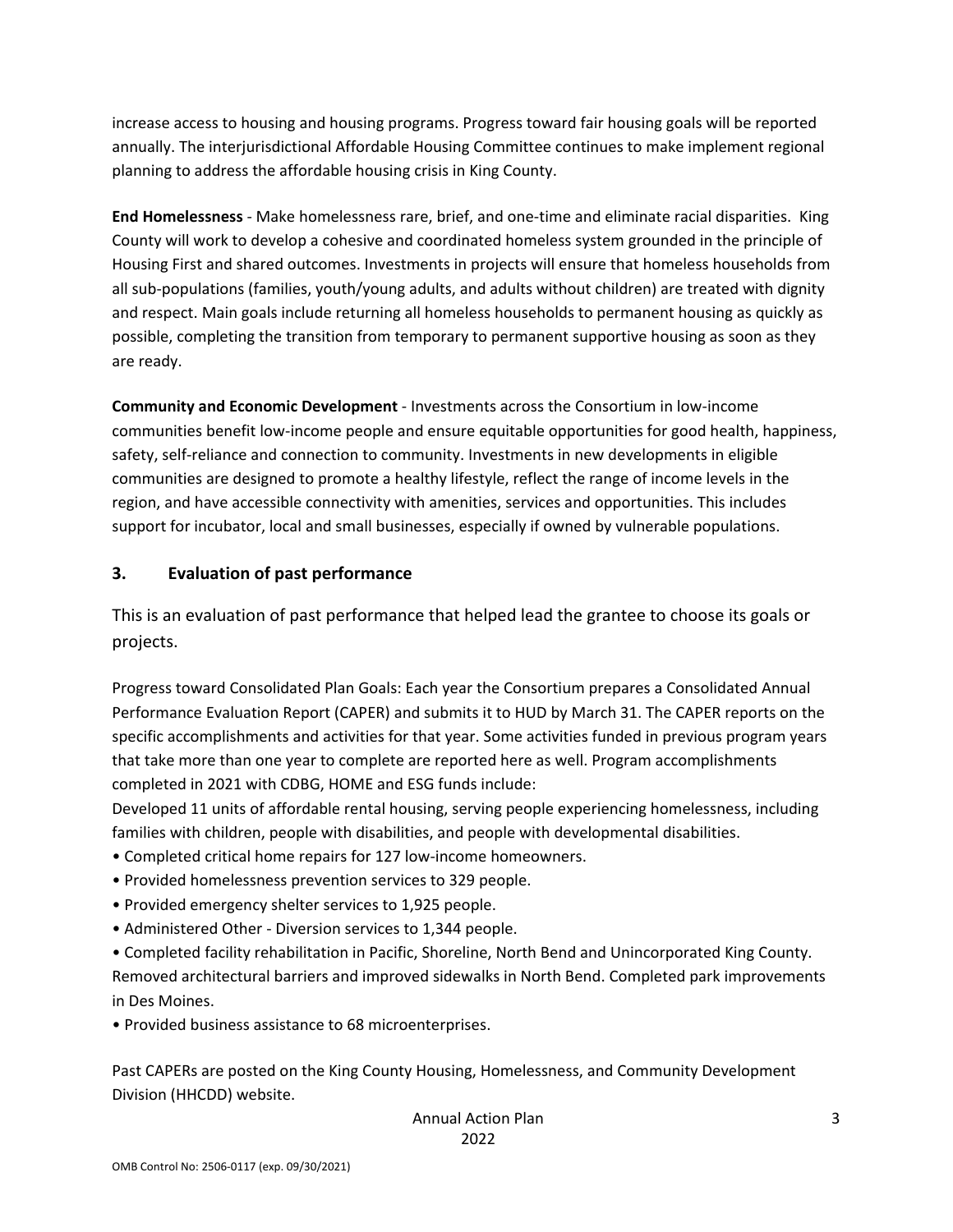### **4. Summary of Citizen Participation Process and consultation process**

Summary from citizen participation section of plan.

The HHCDD of the Department of Community and Human Services (DCHS) provided public comment opportunities on the 2022 recommended projects at the September 23, 2021 JRC meeting. A public comment period on the draft 2022 Annual Action Plan occurred from November 24, 2021 to December 31, 2021.

### **5. Summary of public comments**

This could be a brief narrative summary or reference an attached document from the Citizen Participation section of the Con Plan.

There were no public comments.

### **6. Summary of comments or views not accepted and the reasons for not accepting them**

There were no public comments.

### **7. Summary**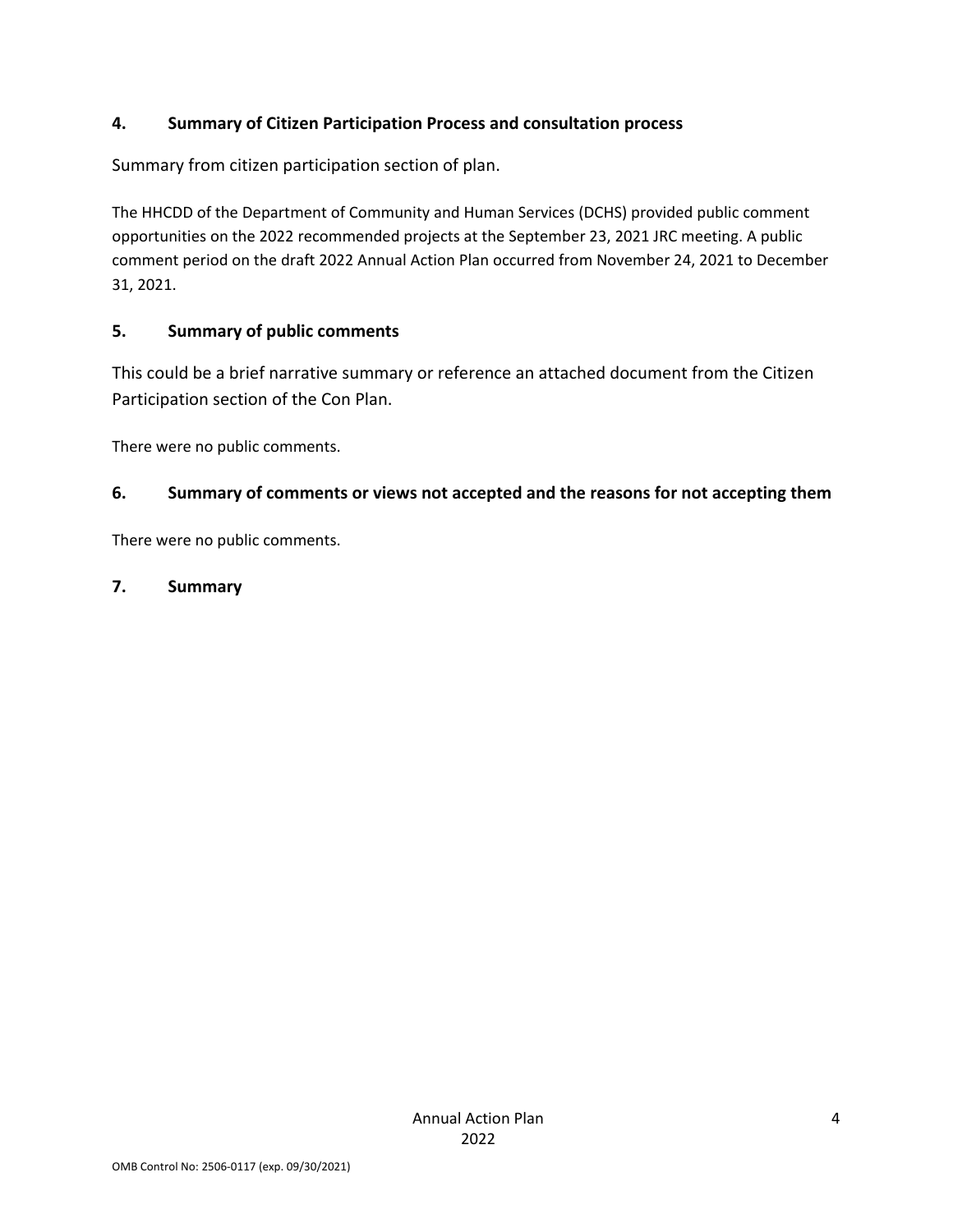# **PR-05 Lead & Responsible Agencies - 91.200(b)**

### **1. Agency/entity responsible for preparing/administering the Consolidated Plan**

The following are the agencies/entities responsible for preparing the Consolidated Plan and those responsible for administration of each grant program and funding source.

| <b>Agency Role</b>        |             | <b>Name</b> |                                                  | Department/Agency                                |  |
|---------------------------|-------------|-------------|--------------------------------------------------|--------------------------------------------------|--|
|                           |             |             |                                                  |                                                  |  |
| CDBG Administrator        | KING COUNTY |             |                                                  | Department of Community and Human Services HHCDD |  |
| <b>HOME Administrator</b> | KING COUNTY |             |                                                  | Department of Community and Human Services HHCDD |  |
| <b>ESG Administrator</b>  | KING COUNTY |             | Department of Community and Human Services HHCDD |                                                  |  |

**Table 1 – Responsible Agencies**

#### **Narrative**

King County and the Consortium administer the CDBG, HOME, ESG and other state and local funds. The King County DCHS is responsible for the preparation of the Consolidated Plan guiding investment of these funds.

#### **Consolidated Plan Public Contact Information**

The cities of Auburn, Bellevue, Kent, and Federal Way participate in the Consortium for the use of HOME funds for affordable housing. These four cities receive their own CDBG entitlement and prepare separate Action Plans to guide the investment of those funds. The lead staff for King County are identified below.

Capital Programs Manager – Kristin Pula Policy Manager – Sunaree Marshall Action Plan – Laurie Wells CDBG Program Manager – Laurie Wells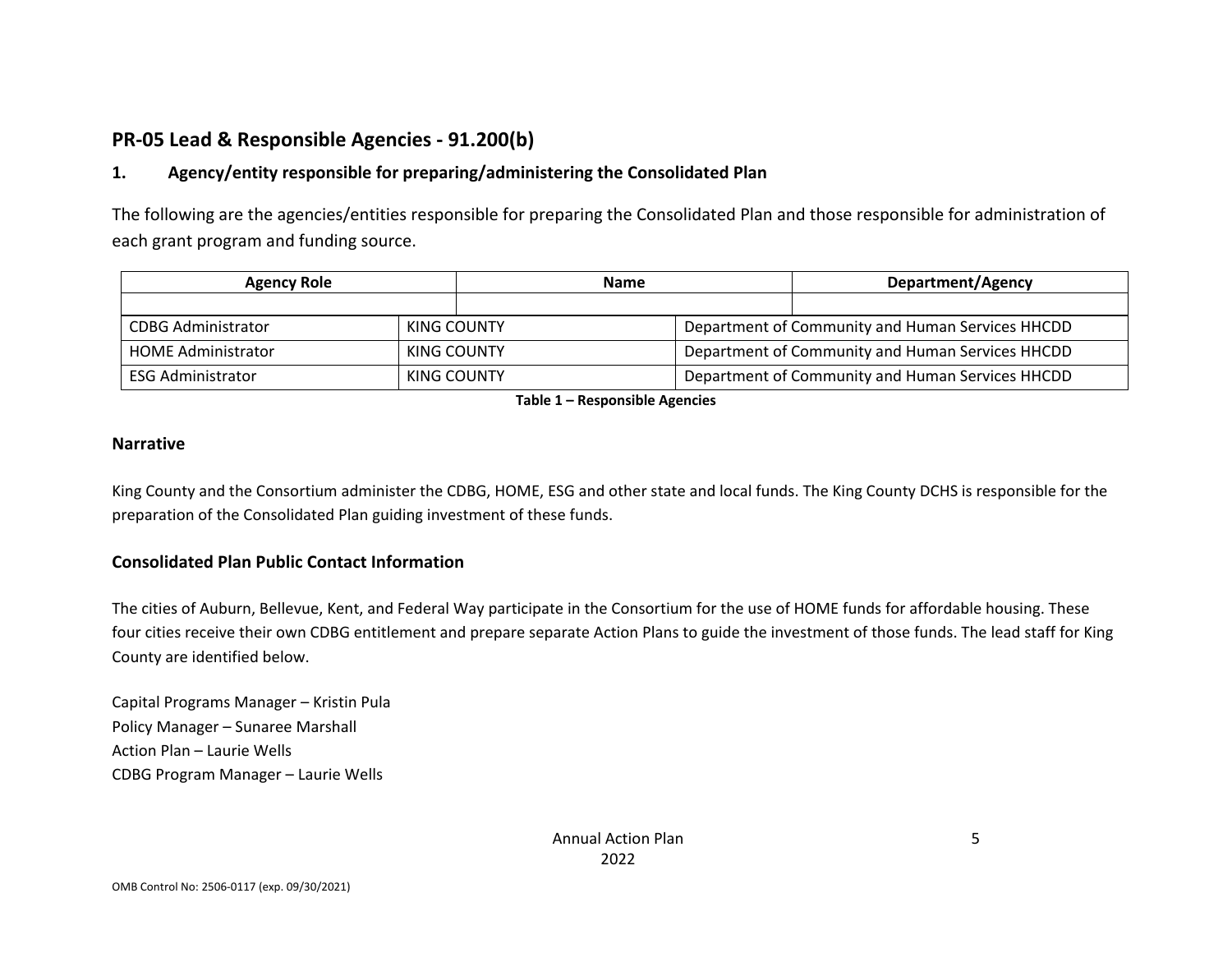HOME Program Manager – Tina Ilvonen ESG Program Manager – Kate Speltz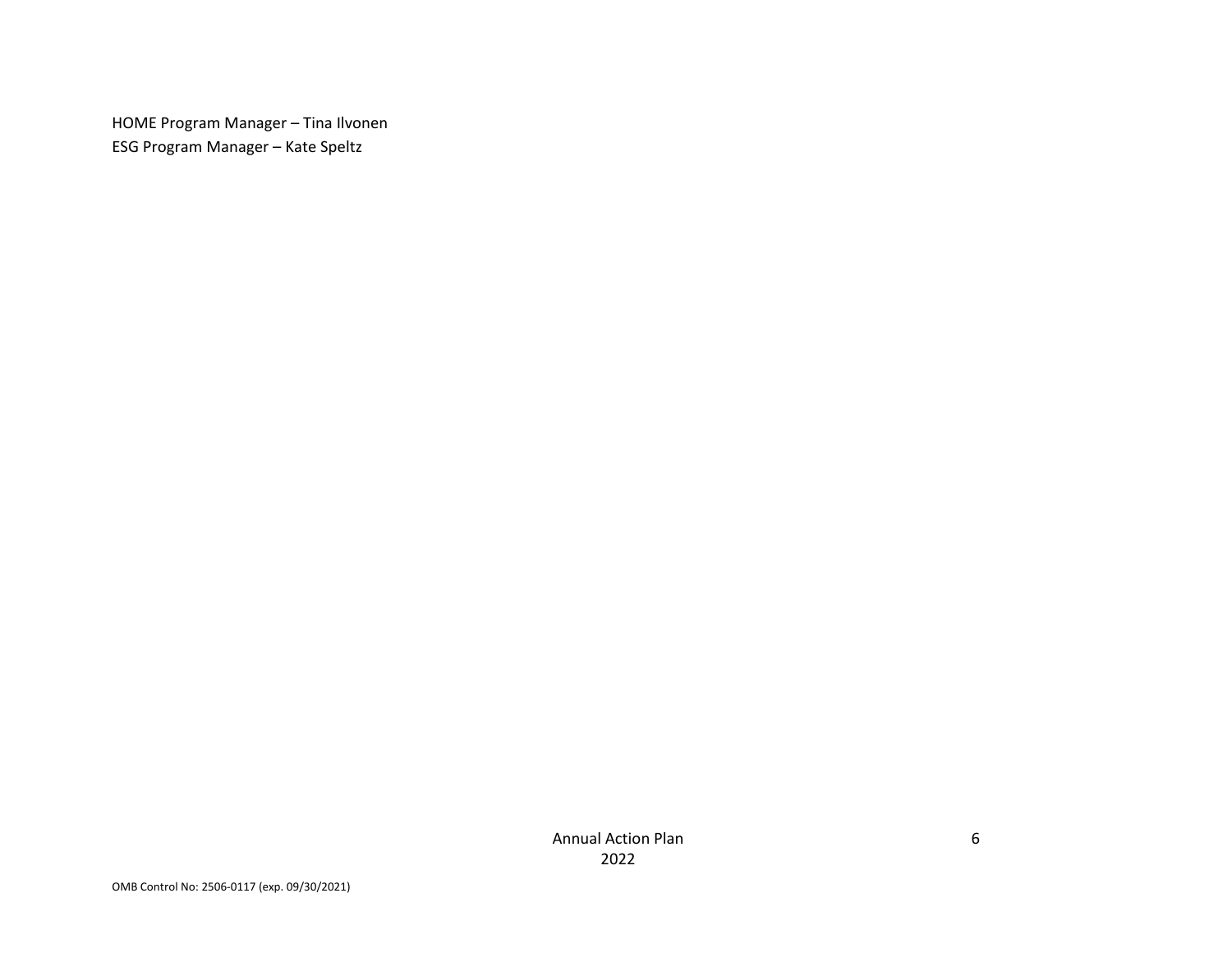## **AP-10 Consultation - 91.100, 91.200(b), 91.215(l)**

#### **1. Introduction**

The King County Consortium (Consortium) follows a consultation process in updating the Action Plan and the coordination with other local governments, the Continuum of Care, public and private housing providers, service agencies, private foundations, educational institutions and representatives, and people from low- and moderate-income communities. The King County Consortium administers CDBG, HOME, ESG, and other state and local funds. King County works closely with Consortium partners, residents, community organizations and other public entities, including the local Continuum of Care, to identify the needs and priorities outlined in this plan.

## **Provide a concise summary of the jurisdiction's activities to enhance coordination between public and assisted housing providers and private and governmental health, mental health and service agencies (91.215(l)).**

The Consortium takes a regional approach, engaging in ongoing coordination between jurisdictions, housing providers, health providers and service agencies. The 38 members of the Consortium conduct and participate in ongoing meetings with each other and regularly engage with multiple stakeholders, including: Washington State Housing Finance Commission; Washington State Department of Commerce; A Regional Coalition for Housing (ARCH); public housing authorities (King County Housing Authority, Renton Housing Authority, and Seattle Housing Authority); Continuum of Care (CoC); nonprofit housing and service providers; members of the Housing Development Consortium of Seattle-King County; Public Health-Seattle and King County; Human Services Planners for North, East and South King County; and the DCHS Behavioral Health and Recovery Division. This coordination is ongoing throughout the program year and, together with official stakeholder and public meetings, informs recommendations for the JRC.

## **Describe coordination with the Continuum of Care and efforts to address the needs of homeless persons (particularly chronically homeless individuals and families, families with children, veterans, and unaccompanied youth) and persons at risk of homelessness.**

King County and the City of Seattle staff collaborate on the annual CoC application to HUD and have applied for these funds since 1995, on behalf of a regional consortium of service providers, distributing the funds to 70 programs. During the 2020-2021 Action Plan period, Coordinated Entry for All (CEA) was implemented for all populations.

Chronically Homeless Individuals and Families - The Consortium members coordinate with the CoC in addressing chronic homelessness for individuals and families. In 2018 and 2019, King County opened two new shelters serving homeless individuals – Harborview Hall and West Wing – and the Jefferson Day Center, all in County-owned buildings. Local funds made the new shelters and day center possible. Families with Children - King County operates a coordinated entry system for homeless families, focused on addressing the specific needs of families with children. Two features of the coordinated system are

> Annual Action Plan 2022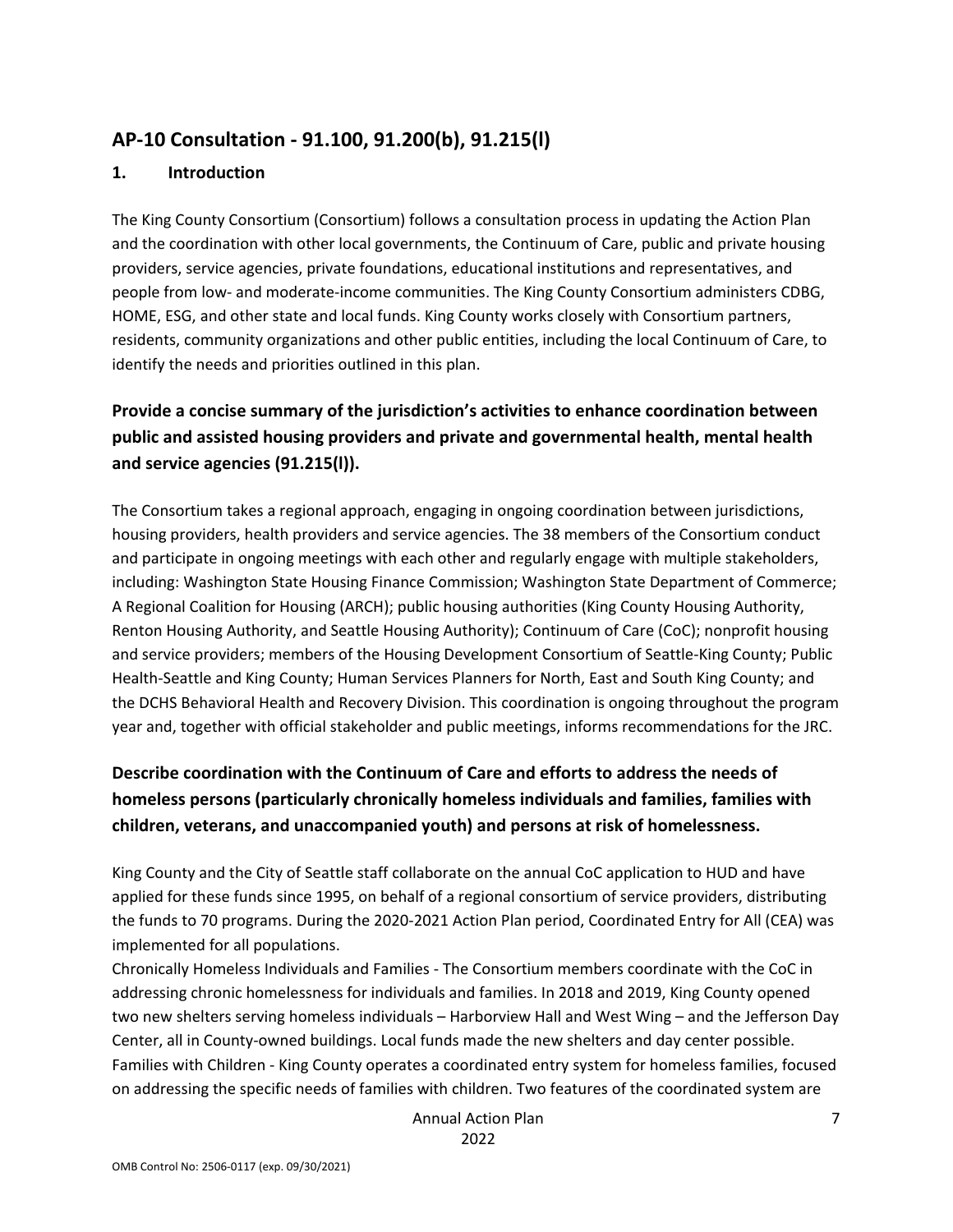rapid re-housing and homeless diversion programs that assist families to find housing and shorten the length of time families experience homelessness.

Rapid Re-housing (RRH) - RRH is a housing-first intervention that pairs case management and financial assistance based on a progressive engagement model. The RRH program provides a time-limited intervention intended to house families or individuals experiencing homelessness as quickly as possible. The service model includes three core components: housing, case management, and financial assistance.

Diversion – Diversion is a housing first, person-centered, and strengths-based approach to help households identify the choices and solutions to end their homeless experience with limited interaction with the crisis response system. Diversion is explored with households accessing the Seattle/King County crisis response system who are experiencing literal homelessness or fleeing or attempting to flee domestic violence without a safe housing option. It assists households to quickly secure permanent or temporary housing by encouraging creative and cost-effective solutions that meet their unique needs. Veterans, Seniors & Human Services Levy Implementation Plan (VSHSL) - Adopted by the King County Council in 2018, activities under the VSHSL plan connect veterans and service members, residents age 55 or older and other vulnerable populations to programs and services that help them live healthy, productive and meaningful lives. This may include transition to affordable housing, job training and access to health and behavioral health treatment.

Unaccompanied Youth and Young Adults - All Home was one of the first ten communities selected for HUD's Youth Homelessness Demonstration Program (YHDP) and was awarded \$5.4 million to accelerate the community's progress in preventing and ending youth and young adult homelessness. The End Youth Homelessness Now campaign is a collective regional effort to ensure every young person in King County has safe and stable housing by 2021.The campaign's Functional Zero Action Team, in partnership with community providers, will ensure youth who are falling into homelessness are housed within 30 days or less, if not prevented from entering the system in the first place—also known as functional zero. It is staffed by the City of Seattle's Human Services Department and King County's DCHS.

Imminent Risk of Homelessness - The Consortium uses the term Imminent Risk of Homelessness to identify circumstances where people may become homeless. The term refers to an individual or family that will imminently lose their primary nighttime residence provided that: residence will be lost in 14 days of the date of application for homeless assistance, no subsequent residence has been identified, and, the individual or family lacks the resources or supporting networks needed to obtain other permanent housing.

**Describe consultation with the Continuum(s) of Care that serves the jurisdiction's area in determining how to allocate ESG funds, develop performance standards for and evaluate outcomes of projects and activities assisted by ESG funds, and develop funding, policies and procedures for the operation and administration of HMIS**

The King County Consortium is building a successful homeless response system centered on principles of Housing First and Racial Equity, with a coordinated and regional response to the crisis of homelessness.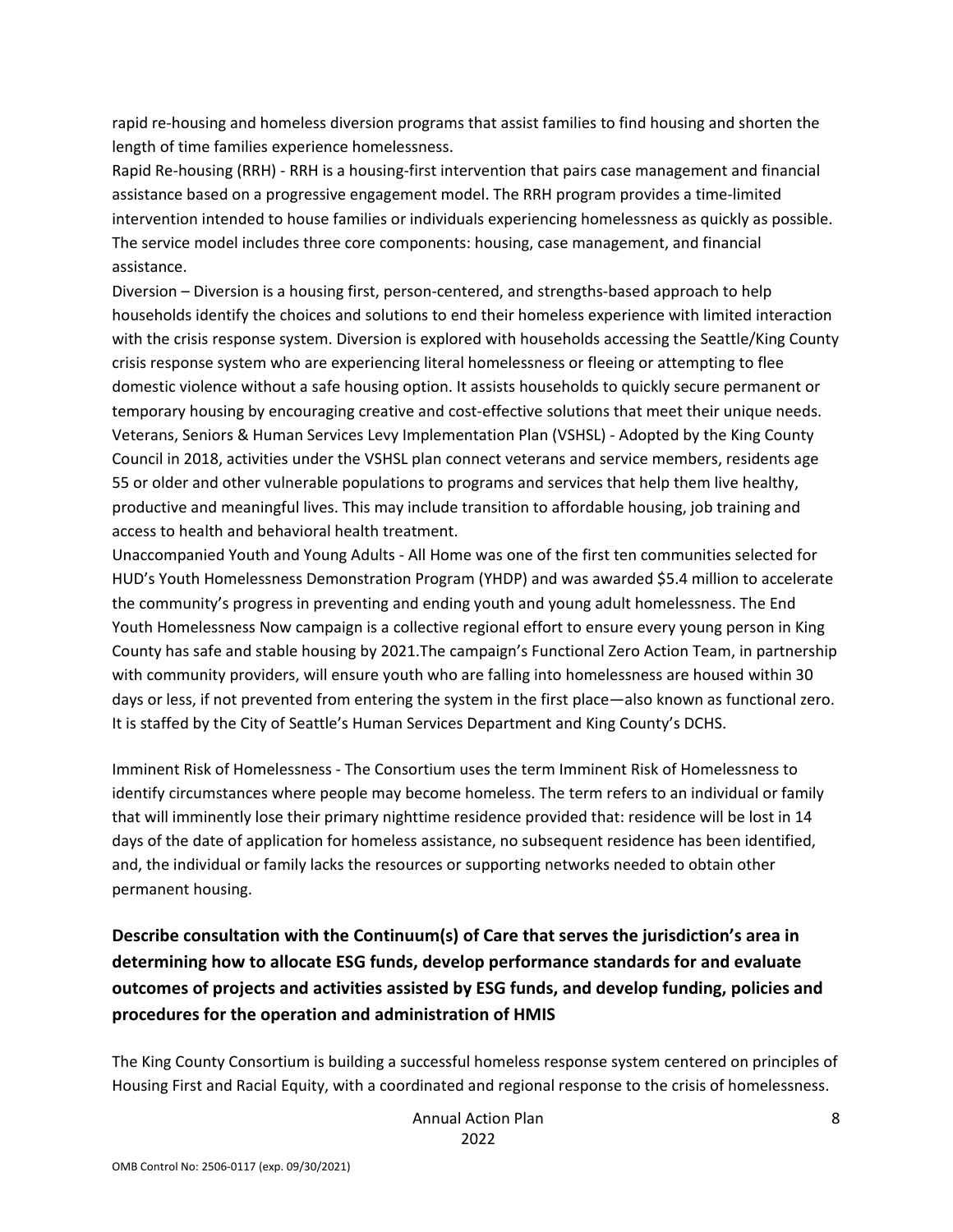The Consortium is working with urgency towards the high-level goal of achieving Functional Zero, defined as a system where homelessness is avoidable, and there are immediate options for someone who is experiencing homelessness to return to housing within 20 days.

Consultation with CoC - During the planning process, CoC advised and collaborated with King County and Seattle in stakeholder meetings as a part of the development of the Consolidated Plan and the Action Plan.

Allocation of ESG Funds - King County consults with member jurisdictions, stakeholders, and the public and works with the JRC to allocate ESG funds. Funding awards are made on a competitive basis through bi-annual funding rounds managed by HHCDD, advertised publicly and conducted through King County Procurement.

Performance Standards and Evaluation of Outcomes - All projects adhere to the Homeless Management Information System (HMIS) operating standards and all reporting and program evaluations run through HMIS. HMIS collects data for target populations, including youth and young adults, singles and families for 1) exits to permanent housing; 2) average program stay; and 3) returns to homelessness. HMIS collects information for emergency shelters, transitional housing, permanent supportive housing, and prevention and rental assistance programs. Actual performance is measured against the target goals. Funding, Policies and Procedures for HMIS – King County has improved the efficiency and accountability of HMIS. This strengthens the infrastructure and refines the process that allows HMIS to act as the data system platform for the CEA system, allowing continued and substantial improvement in the amount and accuracy of data reported.

## **2. Agencies, groups, organizations and others who participated in the process and consultations**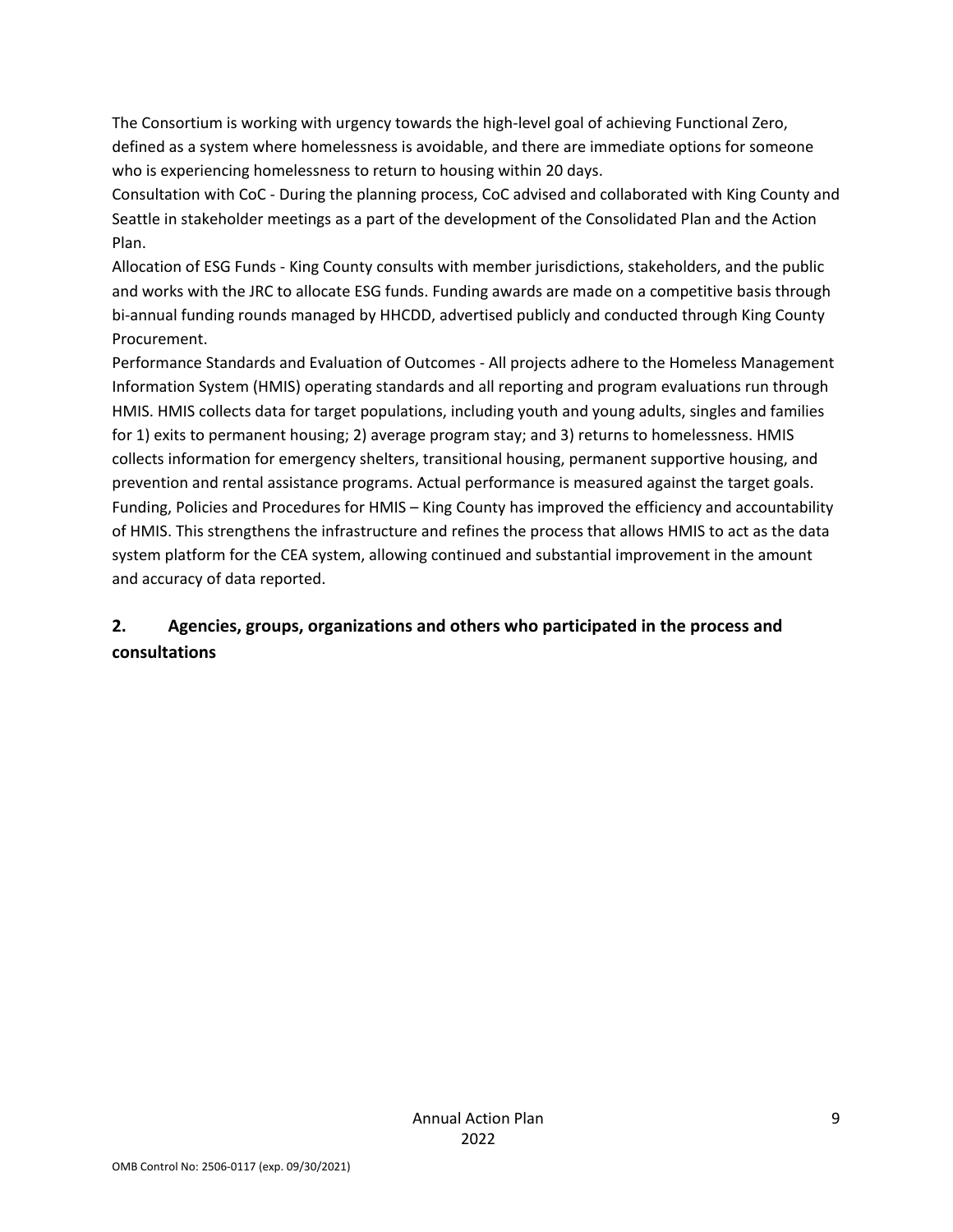**Table 2 – Agencies, groups, organizations who participated**

| $\mathbf{1}$   | Agency/Group/Organization                                                                                                                                            | A REGIONAL COALITION FOR HOUSING                                                                                                                                                                                                                                                       |
|----------------|----------------------------------------------------------------------------------------------------------------------------------------------------------------------|----------------------------------------------------------------------------------------------------------------------------------------------------------------------------------------------------------------------------------------------------------------------------------------|
|                | <b>Agency/Group/Organization Type</b>                                                                                                                                | Housing<br>Other government - Local<br>Regional organization<br>Planning organization                                                                                                                                                                                                  |
|                | What section of the Plan was addressed by<br><b>Consultation?</b>                                                                                                    | <b>Housing Need Assessment</b><br>Homeless Needs - Chronically homeless<br>Homeless Needs - Families with children<br>Homelessness Needs - Veterans<br>Homelessness Needs - Unaccompanied youth<br><b>Market Analysis</b>                                                              |
|                | Briefly describe how the Agency/Group/Organization<br>was consulted. What are the anticipated outcomes<br>of the consultation or areas for improved<br>coordination? | Representatives from ARCH attended an interactive meeting with discussion on<br>the crisis response system, housing, priorities and strategies for the<br><b>Consolidated Plan.</b>                                                                                                    |
| $\overline{2}$ | Agency/Group/Organization                                                                                                                                            | City of Auburn                                                                                                                                                                                                                                                                         |
|                | <b>Agency/Group/Organization Type</b>                                                                                                                                | Other government - Local                                                                                                                                                                                                                                                               |
|                | What section of the Plan was addressed by<br><b>Consultation?</b>                                                                                                    | <b>Housing Need Assessment</b><br>Homeless Needs - Chronically homeless<br>Homeless Needs - Families with children<br>Homelessness Needs - Veterans<br>Homelessness Needs - Unaccompanied youth<br><b>Homelessness Strategy</b><br>Non-Homeless Special Needs<br>Anti-poverty Strategy |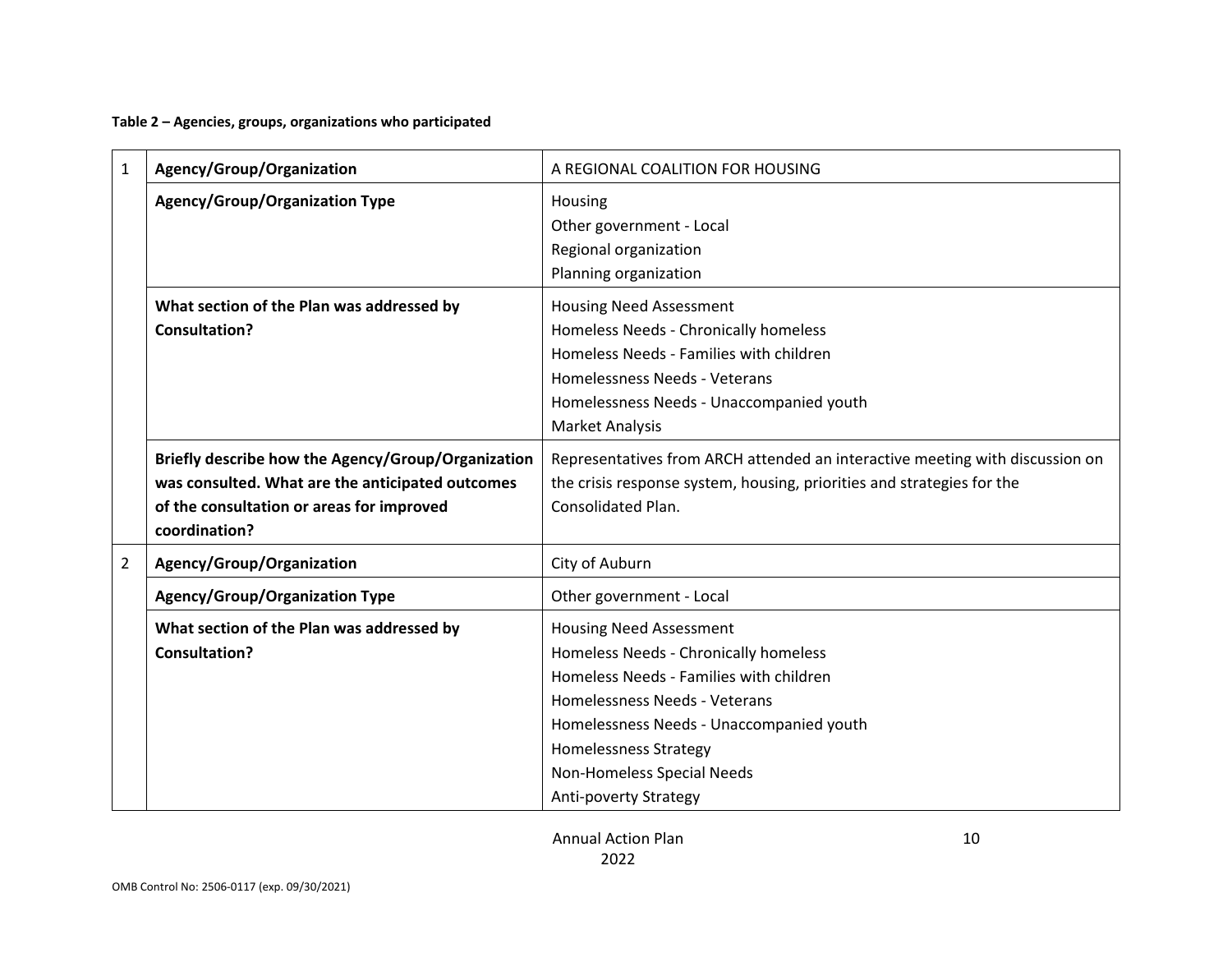|   | Briefly describe how the Agency/Group/Organization<br>was consulted. What are the anticipated outcomes<br>of the consultation or areas for improved<br>coordination? | Representatives from the City of Auburn participated closely in the housing and<br>homelessness strategies.                                                                                                                                                                     |
|---|----------------------------------------------------------------------------------------------------------------------------------------------------------------------|---------------------------------------------------------------------------------------------------------------------------------------------------------------------------------------------------------------------------------------------------------------------------------|
| 3 | Agency/Group/Organization                                                                                                                                            | City of Bellevue                                                                                                                                                                                                                                                                |
|   | <b>Agency/Group/Organization Type</b>                                                                                                                                | Other government - Local                                                                                                                                                                                                                                                        |
|   | What section of the Plan was addressed by<br><b>Consultation?</b>                                                                                                    | <b>Housing Need Assessment</b><br>Homeless Needs - Chronically homeless<br>Homeless Needs - Families with children<br>Homelessness Needs - Veterans<br>Homelessness Needs - Unaccompanied youth<br>Homelessness Strategy<br>Non-Homeless Special Needs<br>Anti-poverty Strategy |
|   | Briefly describe how the Agency/Group/Organization<br>was consulted. What are the anticipated outcomes<br>of the consultation or areas for improved<br>coordination? | Representatives from the City of Bellevue participated in the housing and<br>homelessness strategies.                                                                                                                                                                           |
| 4 | Agency/Group/Organization                                                                                                                                            | City of Kent                                                                                                                                                                                                                                                                    |
|   | <b>Agency/Group/Organization Type</b>                                                                                                                                | Other government - Local                                                                                                                                                                                                                                                        |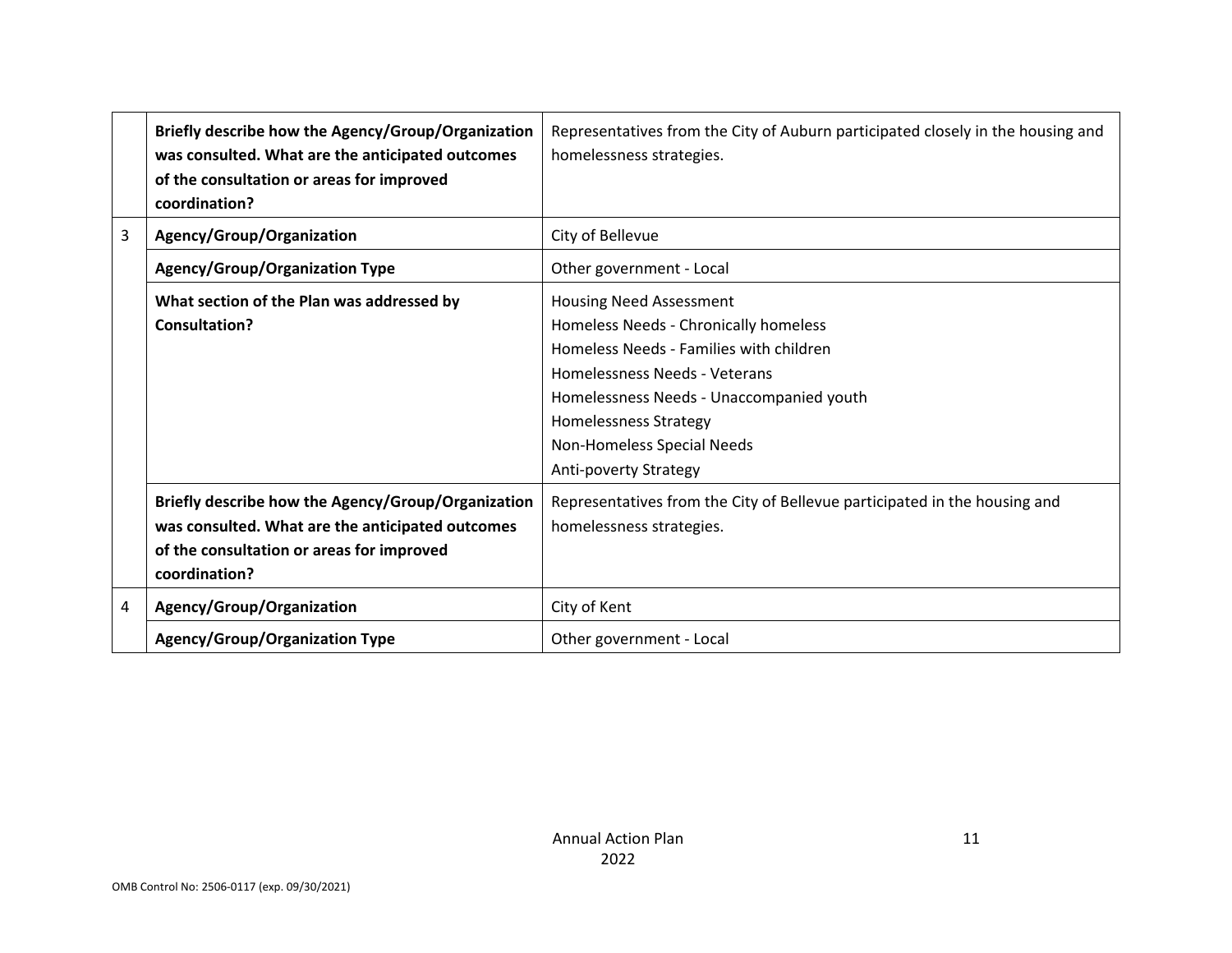| What section of the Plan was addressed by<br><b>Consultation?</b> |                                                                                                                                                                      | <b>Housing Need Assessment</b><br>Homeless Needs - Chronically homeless<br>Homeless Needs - Families with children<br>Homelessness Needs - Veterans<br>Homelessness Needs - Unaccompanied youth<br><b>Homelessness Strategy</b><br>Non-Homeless Special Needs<br>Anti-poverty Strategy |  |
|-------------------------------------------------------------------|----------------------------------------------------------------------------------------------------------------------------------------------------------------------|----------------------------------------------------------------------------------------------------------------------------------------------------------------------------------------------------------------------------------------------------------------------------------------|--|
|                                                                   | Briefly describe how the Agency/Group/Organization<br>was consulted. What are the anticipated outcomes<br>of the consultation or areas for improved<br>coordination? | Representatives from the City of Kent participated closely in the housing and<br>homelessness strategies.                                                                                                                                                                              |  |
| 5                                                                 | Agency/Group/Organization                                                                                                                                            | City of Federal Way                                                                                                                                                                                                                                                                    |  |
|                                                                   | <b>Agency/Group/Organization Type</b>                                                                                                                                | Other government - Local                                                                                                                                                                                                                                                               |  |
|                                                                   | What section of the Plan was addressed by<br><b>Consultation?</b>                                                                                                    | Housing Need Assessment<br>Homeless Needs - Chronically homeless<br>Homeless Needs - Families with children<br>Homelessness Needs - Veterans<br>Homelessness Needs - Unaccompanied youth<br><b>Homelessness Strategy</b><br>Non-Homeless Special Needs<br>Anti-poverty Strategy        |  |
|                                                                   | Briefly describe how the Agency/Group/Organization<br>was consulted. What are the anticipated outcomes<br>of the consultation or areas for improved<br>coordination? | Representatives from the City of Federal Way participated closely in the housing<br>and homelessness strategies                                                                                                                                                                        |  |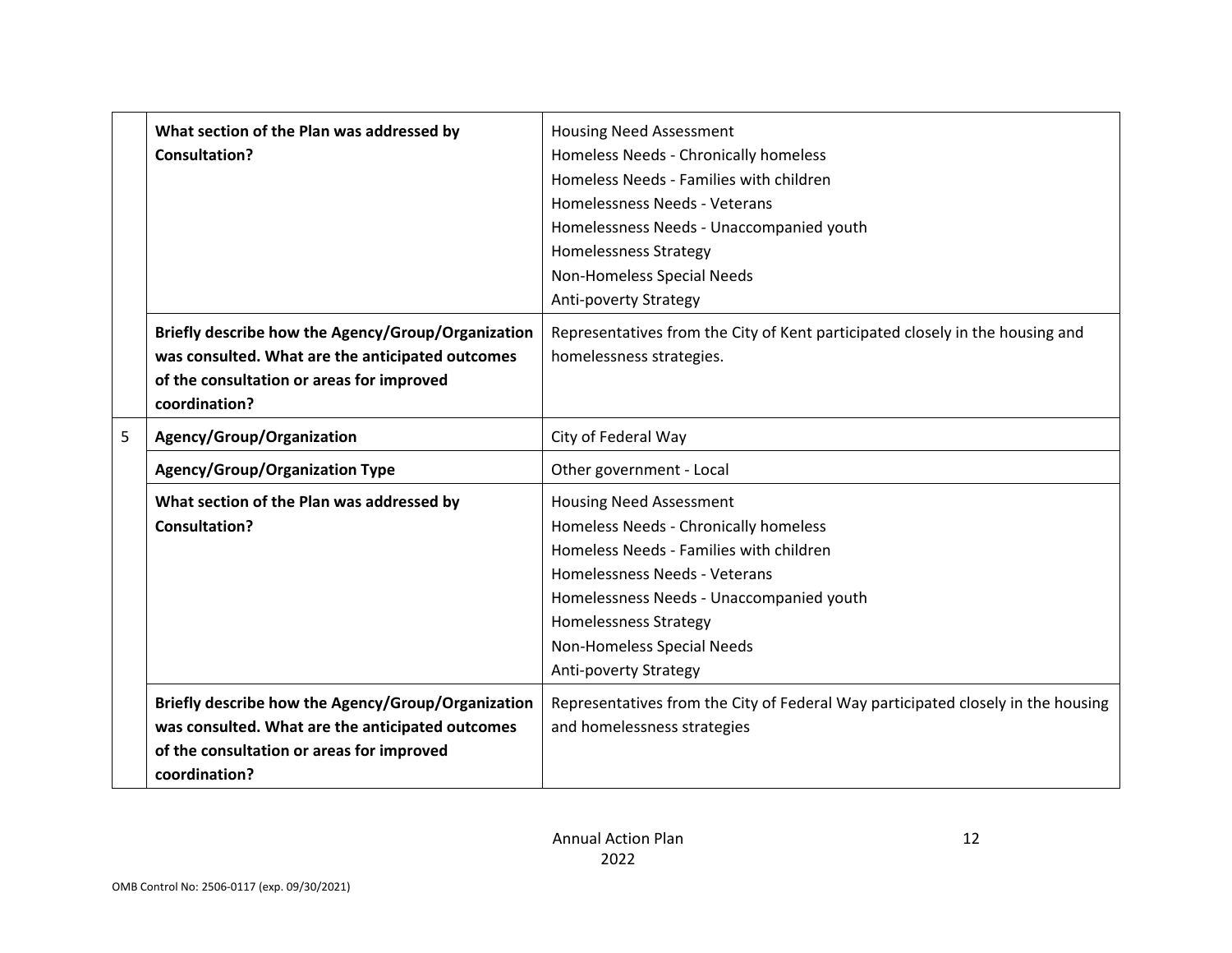| 6              | Agency/Group/Organization                          | City of Burien                                                                  |
|----------------|----------------------------------------------------|---------------------------------------------------------------------------------|
|                | <b>Agency/Group/Organization Type</b>              | Other government - Local                                                        |
|                | What section of the Plan was addressed by          | <b>Housing Need Assessment</b>                                                  |
|                | <b>Consultation?</b>                               | Homeless Needs - Chronically homeless                                           |
|                |                                                    | Homeless Needs - Families with children                                         |
|                |                                                    | Homelessness Needs - Veterans                                                   |
|                |                                                    | Homelessness Needs - Unaccompanied youth                                        |
|                |                                                    | <b>Homelessness Strategy</b>                                                    |
|                |                                                    | Non-Homeless Special Needs                                                      |
|                |                                                    | Anti-poverty Strategy                                                           |
|                | Briefly describe how the Agency/Group/Organization | Representatives from the City of Burien participated closely in the housing and |
|                | was consulted. What are the anticipated outcomes   | homelessness strategies                                                         |
|                | of the consultation or areas for improved          |                                                                                 |
|                | coordination?                                      |                                                                                 |
| $\overline{7}$ | Agency/Group/Organization                          | City of Kirkland                                                                |
|                | <b>Agency/Group/Organization Type</b>              | Other government - Local                                                        |
|                | What section of the Plan was addressed by          | <b>Housing Need Assessment</b>                                                  |
|                | <b>Consultation?</b>                               | Homeless Needs - Chronically homeless                                           |
|                |                                                    | Homeless Needs - Families with children                                         |
|                |                                                    | Homelessness Needs - Veterans                                                   |
|                |                                                    | Homelessness Needs - Unaccompanied youth                                        |
|                |                                                    | <b>Homelessness Strategy</b>                                                    |
|                |                                                    | Non-Homeless Special Needs                                                      |
|                |                                                    | Anti-poverty Strategy                                                           |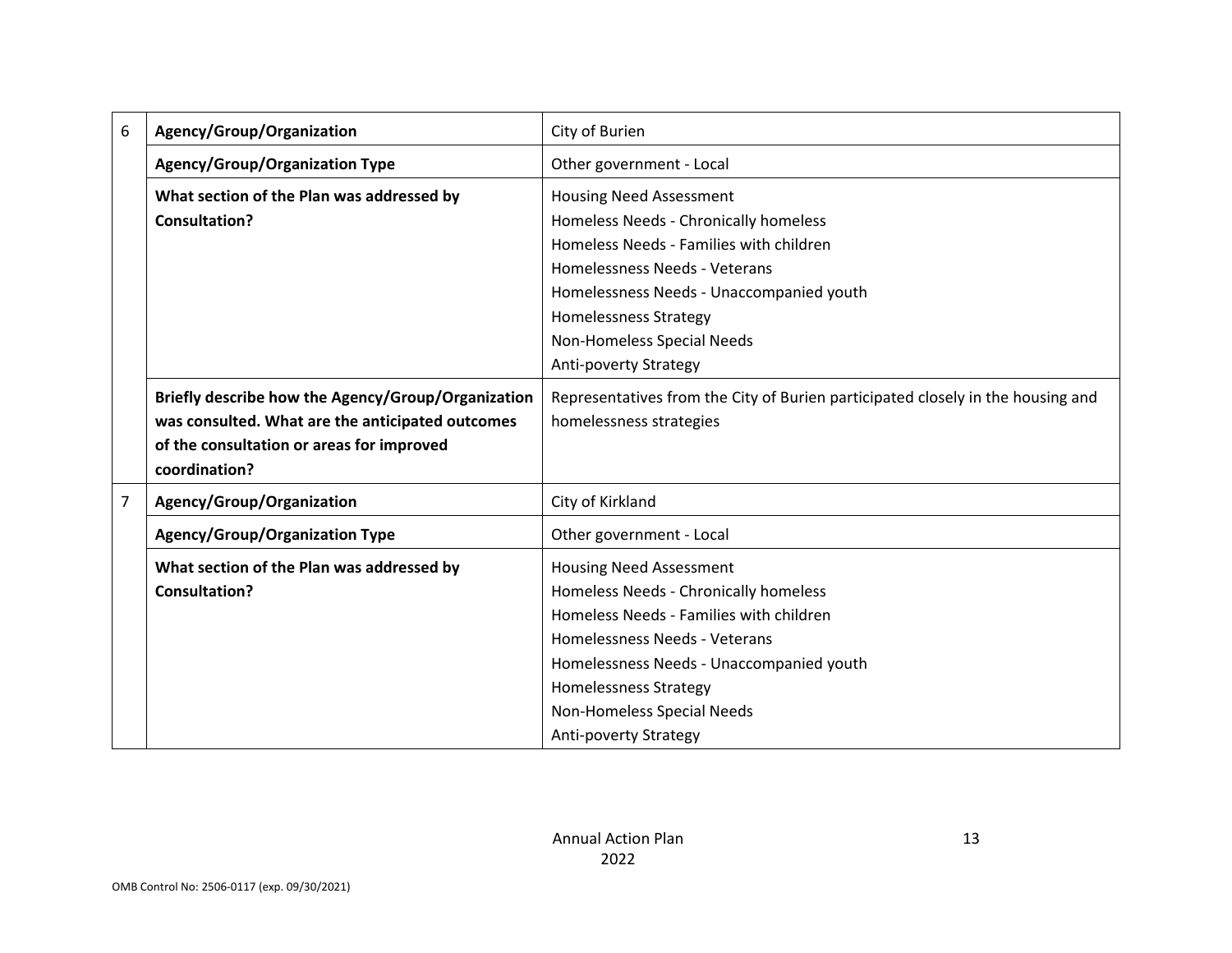|   | Briefly describe how the Agency/Group/Organization<br>was consulted. What are the anticipated outcomes<br>of the consultation or areas for improved<br>coordination? | Representatives from the City of Kirkland participated closely in the housing and<br>homelessness strategies                                                                                                                                                                           |
|---|----------------------------------------------------------------------------------------------------------------------------------------------------------------------|----------------------------------------------------------------------------------------------------------------------------------------------------------------------------------------------------------------------------------------------------------------------------------------|
| 8 | Agency/Group/Organization                                                                                                                                            | City of Redmond                                                                                                                                                                                                                                                                        |
|   | <b>Agency/Group/Organization Type</b>                                                                                                                                | Other government - Local                                                                                                                                                                                                                                                               |
|   | What section of the Plan was addressed by<br><b>Consultation?</b>                                                                                                    | <b>Housing Need Assessment</b><br>Homeless Needs - Chronically homeless<br>Homeless Needs - Families with children<br>Homelessness Needs - Veterans<br>Homelessness Needs - Unaccompanied youth<br><b>Homelessness Strategy</b><br>Non-Homeless Special Needs<br>Anti-poverty Strategy |
|   | Briefly describe how the Agency/Group/Organization<br>was consulted. What are the anticipated outcomes<br>of the consultation or areas for improved<br>coordination? | Representatives from the City of Redmond participated closely in the housing<br>and homelessness strategies                                                                                                                                                                            |
| 9 | Agency/Group/Organization                                                                                                                                            | City of Renton                                                                                                                                                                                                                                                                         |
|   | <b>Agency/Group/Organization Type</b>                                                                                                                                | Other government - Local                                                                                                                                                                                                                                                               |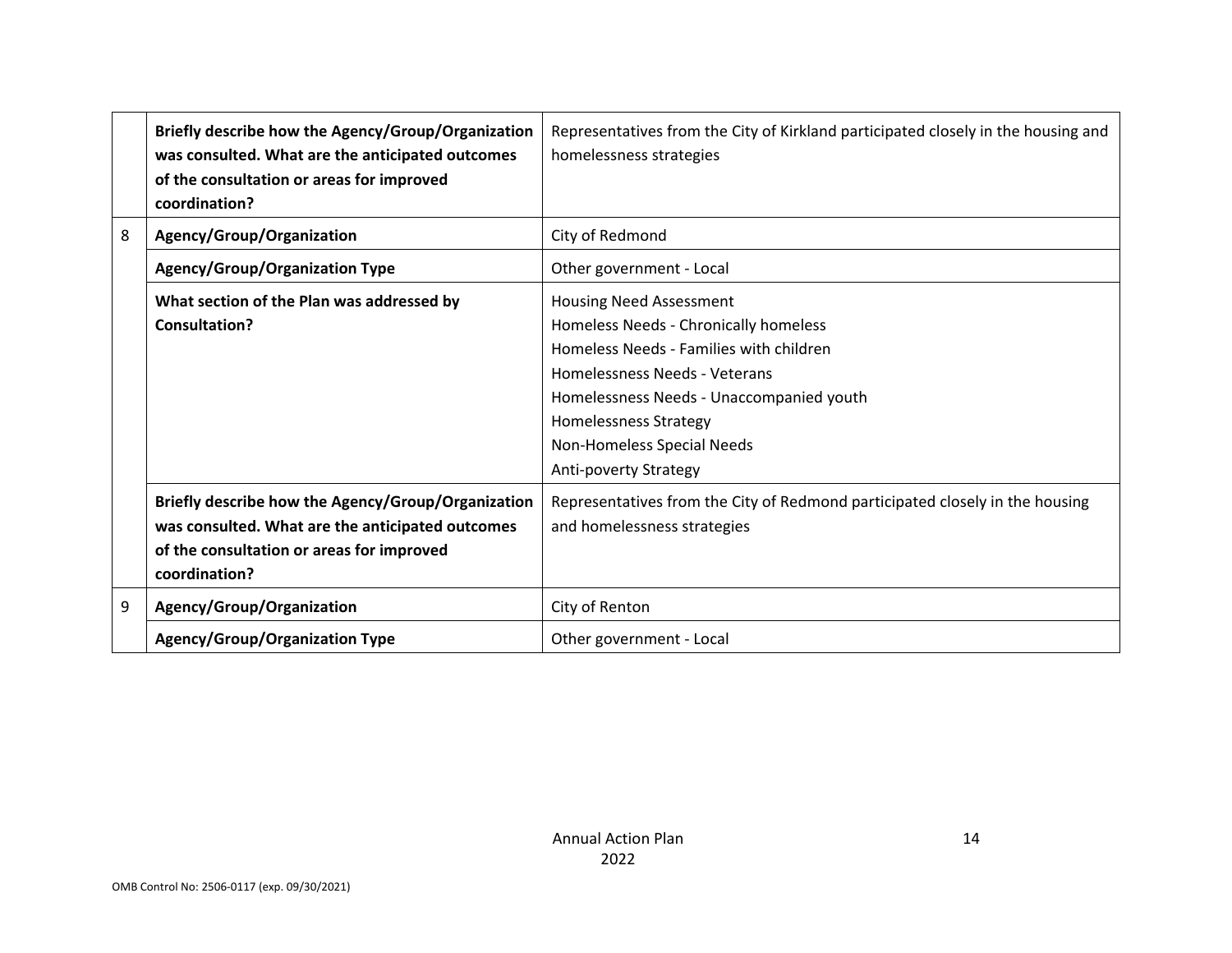|                                                                                                                                                                      | What section of the Plan was addressed by<br><b>Consultation?</b>                                                                                                    | Housing Need Assessment<br>Homeless Needs - Chronically homeless<br>Homeless Needs - Families with children<br>Homelessness Needs - Veterans<br>Homelessness Needs - Unaccompanied youth<br><b>Homelessness Strategy</b><br>Non-Homeless Special Needs                                        |  |
|----------------------------------------------------------------------------------------------------------------------------------------------------------------------|----------------------------------------------------------------------------------------------------------------------------------------------------------------------|-----------------------------------------------------------------------------------------------------------------------------------------------------------------------------------------------------------------------------------------------------------------------------------------------|--|
| Briefly describe how the Agency/Group/Organization<br>was consulted. What are the anticipated outcomes<br>of the consultation or areas for improved<br>coordination? |                                                                                                                                                                      | Anti-poverty Strategy<br>Representatives from the City of Renton participated closely in the housing and<br>homelessness strategies                                                                                                                                                           |  |
| 10                                                                                                                                                                   | Agency/Group/Organization                                                                                                                                            | City of Shoreline                                                                                                                                                                                                                                                                             |  |
|                                                                                                                                                                      | <b>Agency/Group/Organization Type</b>                                                                                                                                | Other government - Local                                                                                                                                                                                                                                                                      |  |
|                                                                                                                                                                      | What section of the Plan was addressed by<br>Consultation?                                                                                                           | <b>Housing Need Assessment</b><br>Homeless Needs - Chronically homeless<br>Homeless Needs - Families with children<br>Homelessness Needs - Veterans<br>Homelessness Needs - Unaccompanied youth<br><b>Homelessness Strategy</b><br>Non-Homeless Special Needs<br><b>Anti-poverty Strategy</b> |  |
|                                                                                                                                                                      | Briefly describe how the Agency/Group/Organization<br>was consulted. What are the anticipated outcomes<br>of the consultation or areas for improved<br>coordination? | Representatives from the City of Shoreline participated closely in the housing<br>and homelessness strategies                                                                                                                                                                                 |  |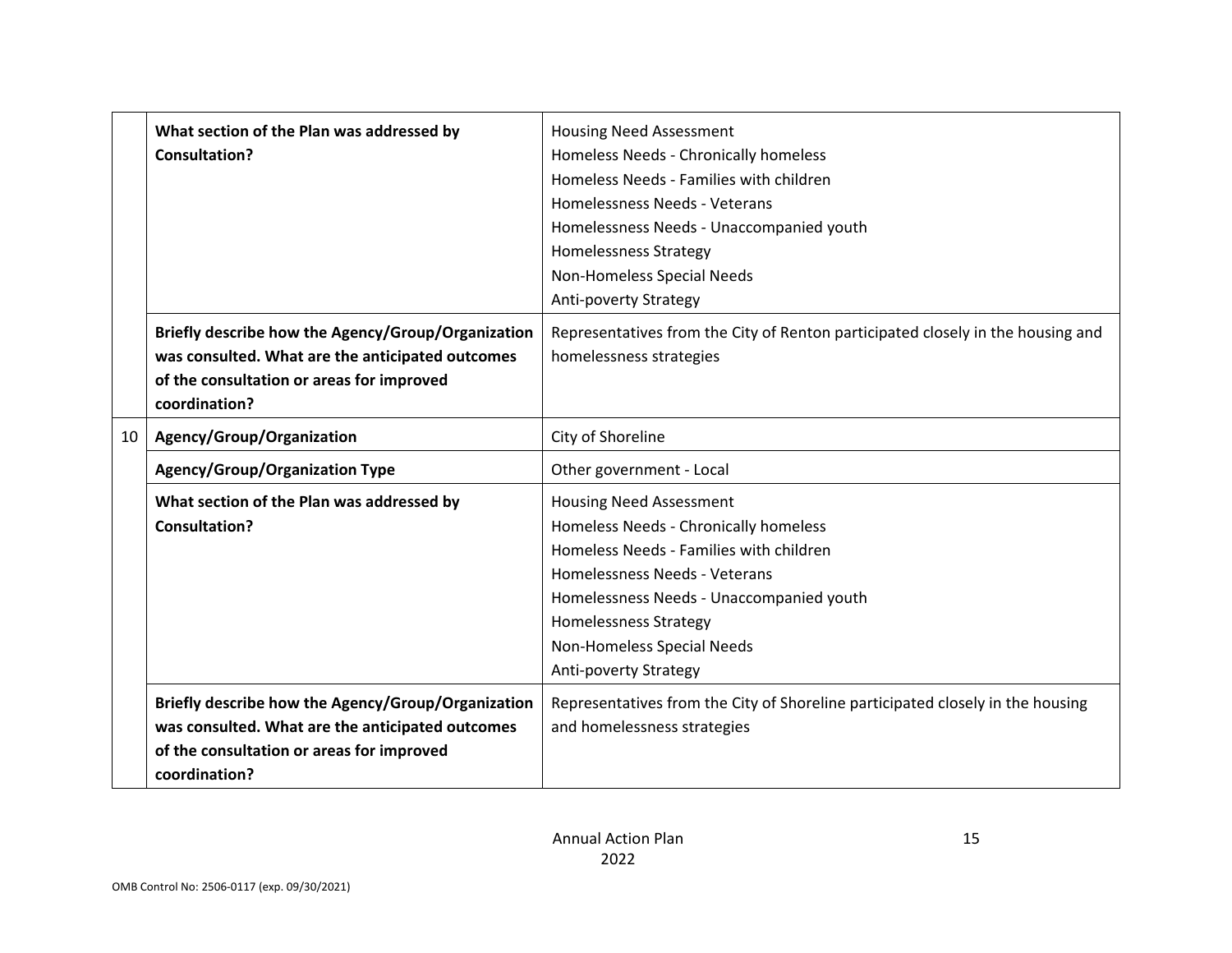| 11 | Agency/Group/Organization                          | CATHOLIC COMMUNITY SERVICES OF WESTERN WASHINGTON, WA                     |
|----|----------------------------------------------------|---------------------------------------------------------------------------|
|    | <b>Agency/Group/Organization Type</b>              | Housing                                                                   |
|    |                                                    | Services - Housing                                                        |
|    |                                                    | Services-Children                                                         |
|    |                                                    | Services-Elderly Persons                                                  |
|    |                                                    | Services-Persons with Disabilities                                        |
|    |                                                    | Services-Persons with HIV/AIDS                                            |
|    |                                                    | Services-Victims of Domestic Violence                                     |
|    |                                                    | Services-homeless                                                         |
|    | What section of the Plan was addressed by          | <b>Housing Need Assessment</b>                                            |
|    | Consultation?                                      | Homeless Needs - Chronically homeless                                     |
|    |                                                    | Homeless Needs - Families with children                                   |
|    |                                                    | Homelessness Needs - Veterans                                             |
|    |                                                    | Homelessness Needs - Unaccompanied youth                                  |
|    |                                                    | <b>Homelessness Strategy</b>                                              |
|    |                                                    | Non-Homeless Special Needs                                                |
|    | Briefly describe how the Agency/Group/Organization | Representatives of Catholic Community Services provided input on homeless |
|    | was consulted. What are the anticipated outcomes   | strategies, and non-homeless special needs.                               |
|    | of the consultation or areas for improved          |                                                                           |
|    | coordination?                                      |                                                                           |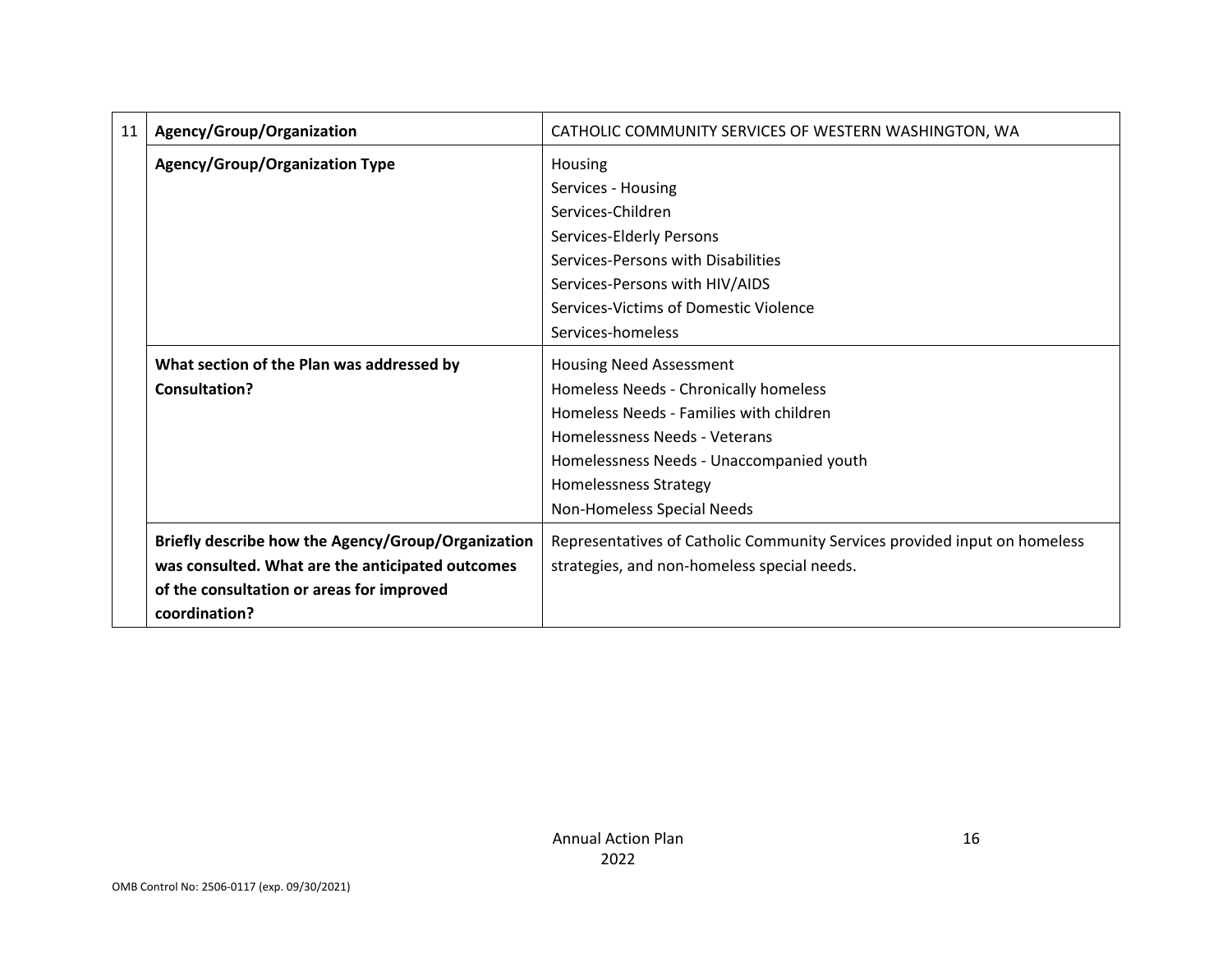| 12 | Agency/Group/Organization<br>King County Housing Authority (KCHA) |                                                                             |  |
|----|-------------------------------------------------------------------|-----------------------------------------------------------------------------|--|
|    | Agency/Group/Organization Type                                    | <b>PHA</b>                                                                  |  |
|    |                                                                   | Services - Housing                                                          |  |
|    |                                                                   | Services-Children                                                           |  |
|    |                                                                   | Services-Elderly Persons                                                    |  |
|    |                                                                   | Services-Persons with Disabilities                                          |  |
|    |                                                                   | Services-homeless                                                           |  |
|    |                                                                   | Planning organization                                                       |  |
|    | What section of the Plan was addressed by                         | <b>Housing Need Assessment</b>                                              |  |
|    | Consultation?                                                     | <b>Public Housing Needs</b>                                                 |  |
|    |                                                                   | Homeless Needs - Chronically homeless                                       |  |
|    |                                                                   | Homeless Needs - Families with children                                     |  |
|    |                                                                   | Homelessness Needs - Veterans                                               |  |
|    |                                                                   | Homelessness Needs - Unaccompanied youth                                    |  |
|    |                                                                   | <b>Homelessness Strategy</b>                                                |  |
|    |                                                                   | Non-Homeless Special Needs                                                  |  |
|    | Briefly describe how the Agency/Group/Organization                | King County consulted with KCHA through all phases of the planning process. |  |
|    | was consulted. What are the anticipated outcomes                  | King County conducts ongoing consultation with the King County Housing      |  |
|    | of the consultation or areas for improved                         | Authority for housing and programs that serve people experiencing           |  |
|    | coordination?                                                     | homelessness.                                                               |  |
| 13 | Agency/Group/Organization                                         | Housing Development Consortium (HDC)                                        |  |
|    | <b>Agency/Group/Organization Type</b>                             | Housing                                                                     |  |
|    |                                                                   | Services - Housing                                                          |  |
|    |                                                                   | Services-homeless                                                           |  |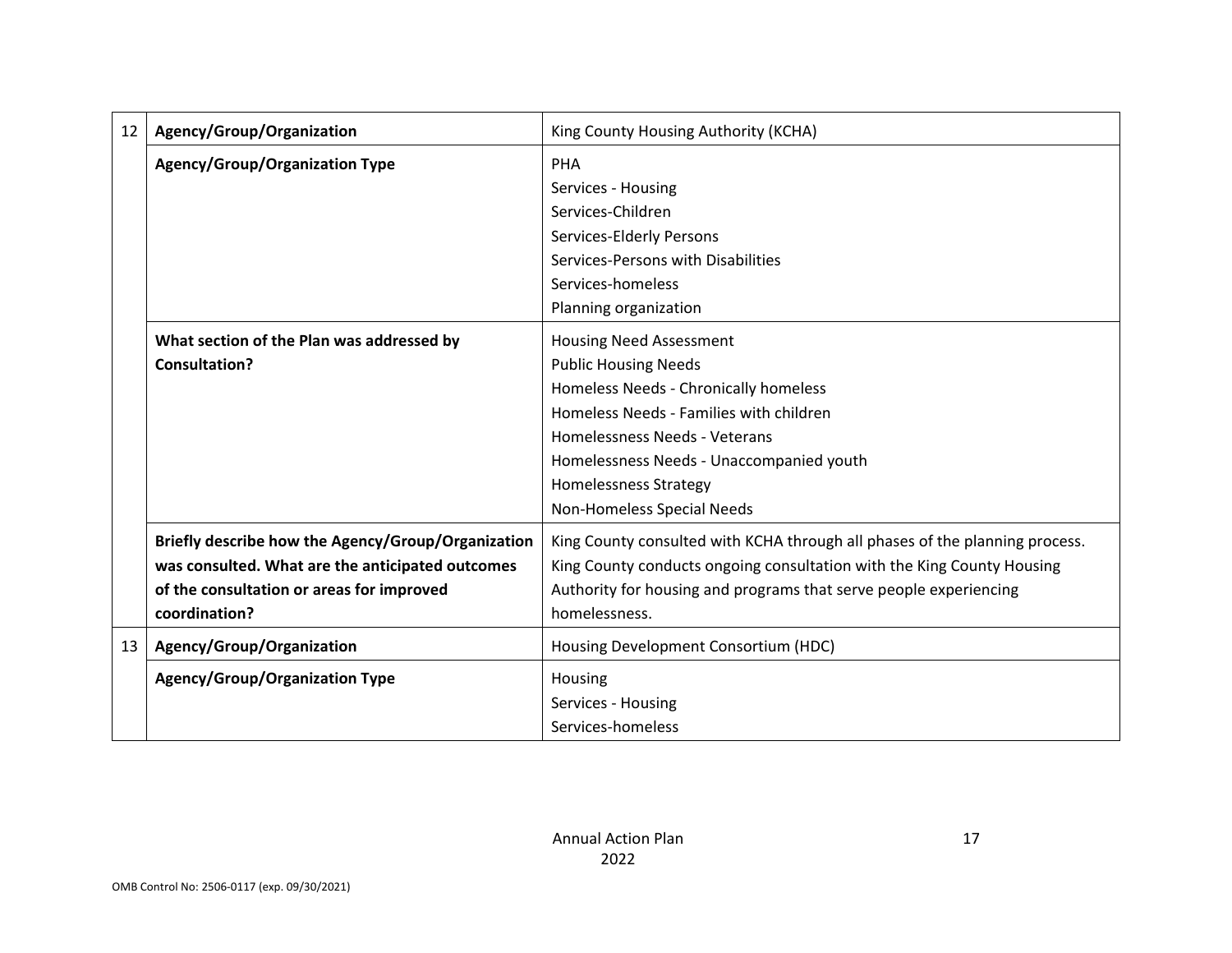|                                                                                                                                                                      | What section of the Plan was addressed by<br><b>Consultation?</b> | <b>Housing Need Assessment</b><br>Homeless Needs - Chronically homeless<br>Homeless Needs - Families with children<br><b>Market Analysis</b>                                                                                                                                                                                                                                                                                                             |  |
|----------------------------------------------------------------------------------------------------------------------------------------------------------------------|-------------------------------------------------------------------|----------------------------------------------------------------------------------------------------------------------------------------------------------------------------------------------------------------------------------------------------------------------------------------------------------------------------------------------------------------------------------------------------------------------------------------------------------|--|
| Briefly describe how the Agency/Group/Organization<br>was consulted. What are the anticipated outcomes<br>of the consultation or areas for improved<br>coordination? |                                                                   | HDC is a membership organization representing the many agencies and<br>businesses involved in the nonprofit housing industry. Its members include<br>nonprofit housing providers, homelessness services organizations, lenders,<br>builders, architects, investors, local government and housing authorities. HDC<br>was involved in all phases of the planning process, as well as regional efforts<br>that preceded and directly impacted the process. |  |
| 14                                                                                                                                                                   | Agency/Group/Organization                                         | <b>Renton Housing Authority</b>                                                                                                                                                                                                                                                                                                                                                                                                                          |  |
|                                                                                                                                                                      | <b>Agency/Group/Organization Type</b>                             | <b>PHA</b><br>Services - Housing<br>Services-Children<br>Services-Elderly Persons<br>Services-Persons with Disabilities<br>Services-homeless<br>Planning organization                                                                                                                                                                                                                                                                                    |  |
|                                                                                                                                                                      | What section of the Plan was addressed by<br><b>Consultation?</b> | <b>Housing Need Assessment</b><br><b>Public Housing Needs</b><br>Homeless Needs - Chronically homeless<br>Homeless Needs - Families with children<br>Homelessness Needs - Veterans<br>Homelessness Needs - Unaccompanied youth<br><b>Homelessness Strategy</b><br>Non-Homeless Special Needs                                                                                                                                                             |  |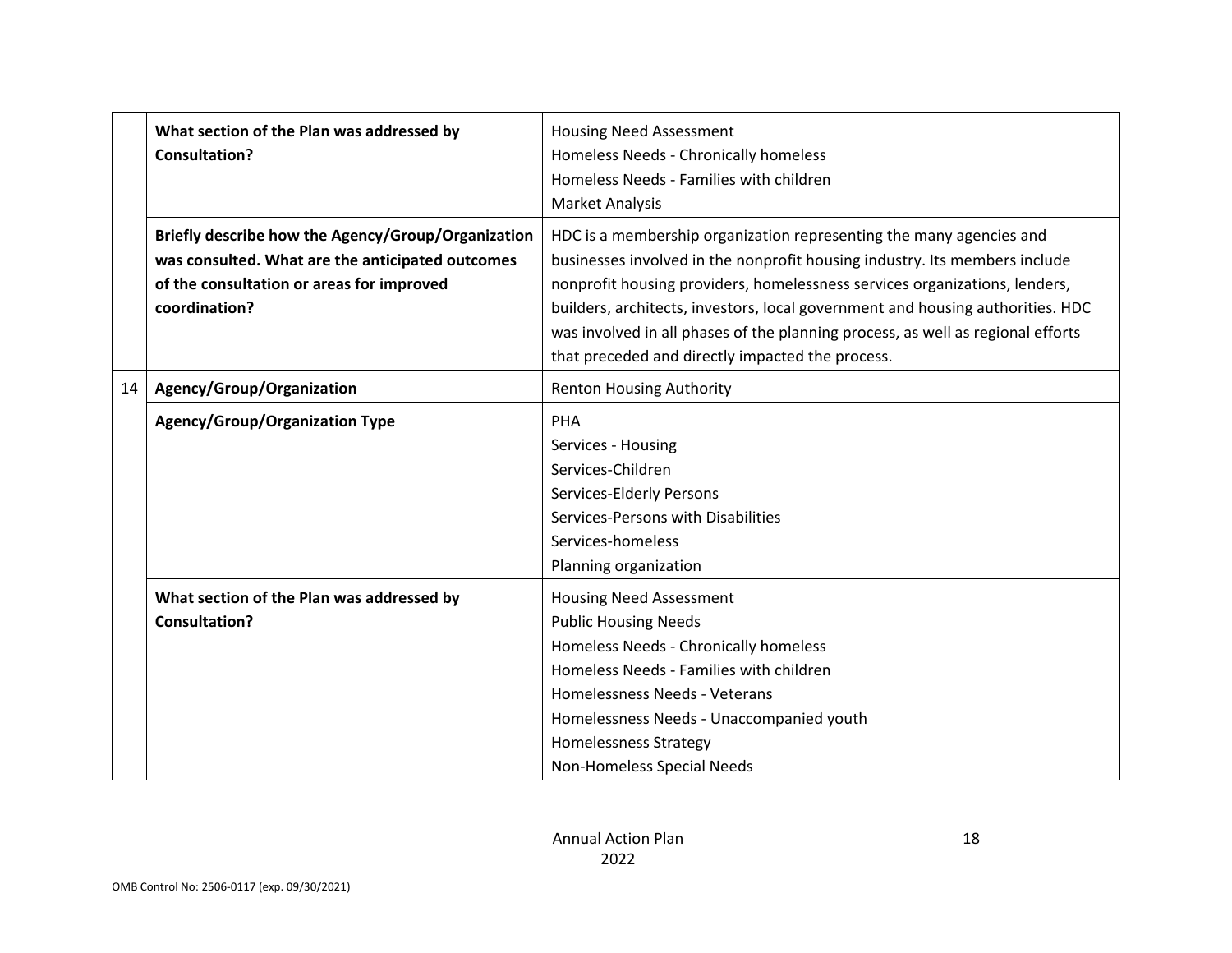|                                       | Briefly describe how the Agency/Group/Organization<br>was consulted. What are the anticipated outcomes<br>of the consultation or areas for improved<br>coordination? | King County consulted with the Renton Housing Authority through all phases of<br>the planning process. King County conducts ongoing consultation with the RHA<br>for housing and programs that serve people experiencing homelessness. |  |
|---------------------------------------|----------------------------------------------------------------------------------------------------------------------------------------------------------------------|----------------------------------------------------------------------------------------------------------------------------------------------------------------------------------------------------------------------------------------|--|
| 15                                    | Agency/Group/Organization                                                                                                                                            | South King County Housing and Homelessness Partners                                                                                                                                                                                    |  |
| <b>Agency/Group/Organization Type</b> |                                                                                                                                                                      | Housing<br>Regional organization<br>Planning organization                                                                                                                                                                              |  |
|                                       | What section of the Plan was addressed by<br><b>Consultation?</b>                                                                                                    | <b>Housing Need Assessment</b><br><b>Homelessness Strategy</b><br><b>Market Analysis</b>                                                                                                                                               |  |
|                                       | Briefly describe how the Agency/Group/Organization<br>was consulted. What are the anticipated outcomes<br>of the consultation or areas for improved<br>coordination? | King County representative and Consortium members participate in SKHHP<br>planning meetings, which occur on an ongoing basis.                                                                                                          |  |
| 16                                    | Agency/Group/Organization                                                                                                                                            | Affordable Housing Council                                                                                                                                                                                                             |  |
|                                       | <b>Agency/Group/Organization Type</b>                                                                                                                                | Housing<br>Regional organization<br>Planning organization                                                                                                                                                                              |  |
|                                       | What section of the Plan was addressed by<br><b>Consultation?</b>                                                                                                    | <b>Housing Need Assessment</b><br><b>Market Analysis</b>                                                                                                                                                                               |  |
|                                       | Briefly describe how the Agency/Group/Organization<br>was consulted. What are the anticipated outcomes<br>of the consultation or areas for improved<br>coordination? | King County DCHS staff support the AHC, and the Interjurisdictional Team,<br>composed of staff from King County jurisdictions, transit agencies, nonprofit and<br>stakeholder groups.                                                  |  |

**Identify any Agency Types not consulted and provide rationale for not consulting**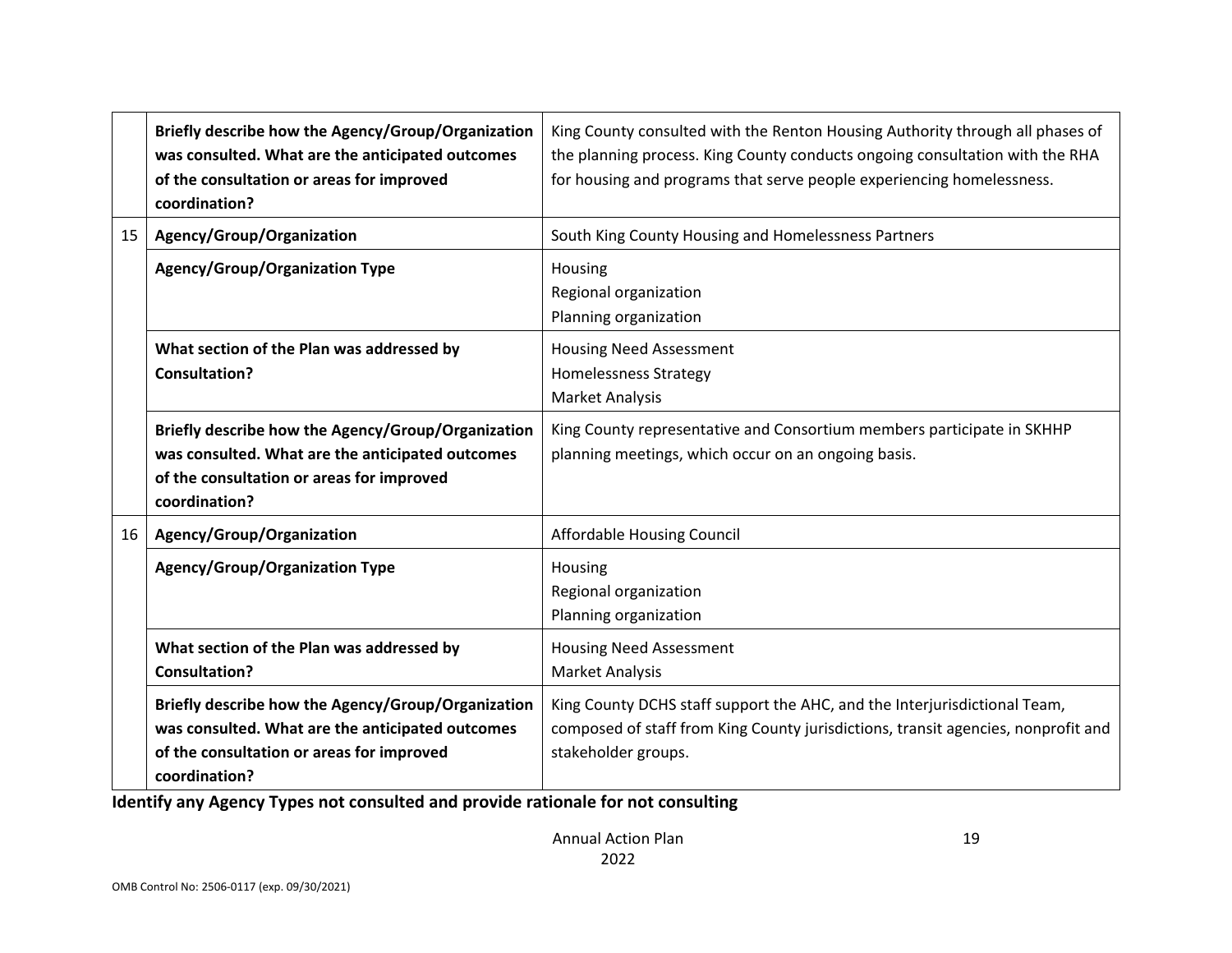King County excluded no agencies or types of agencies involved in housing, homelessness or community development from consultation. Staff worked to ensure advance publication of meetings and other opportunities to contribute.

| Other local/regional/state/federal planning efforts considered when preparing the Plan |  |  |
|----------------------------------------------------------------------------------------|--|--|
|----------------------------------------------------------------------------------------|--|--|

| <b>Name of Plan</b>         | <b>Lead Organization</b>       | How do the goals of your Strategic Plan overlap with the goals of each plan?                                                                                          |
|-----------------------------|--------------------------------|-----------------------------------------------------------------------------------------------------------------------------------------------------------------------|
| Continuum of Care           | King County Regional           | This plan informs and sets priorities and goals that link to all three overarching<br>goals in the Strategic Plan, and particularly Goal Two: Make Homelessness Brief |
|                             | <b>Homelessness Authority</b>  | and One-Time.                                                                                                                                                         |
|                             | Regional planning task force   | The overarching goal of this plan was to address the affordable housing crisis in                                                                                     |
| Regional Affordable         | with representatives from King | King County. This plan sets out a Five-Year Action Plan with seven goal areas with                                                                                    |
| <b>Housing Task Force</b>   | County, City of Seattle, other | strategies to achieve goals, and actions that can be taken in the near term to                                                                                        |
|                             | cities                         | implement the strategies.                                                                                                                                             |
|                             |                                | This plan describes the expenditure of levy proceeds to achieve outcomes related                                                                                      |
| Veterans, Seniors and       | <b>King County</b>             | to healthy living, housing stability, financial stability, social engagement, and                                                                                     |
| Human Services Levy         |                                | service system access for veterans and military service members and their                                                                                             |
| Plan                        |                                | respective families, seniors and their caregivers, and vulnerable populations.                                                                                        |
| <b>Best Starts For Kids</b> |                                | This plan describes the expenditure of levy proceeds for the Best Starts for Kids                                                                                     |
| <b>Implementation Plan</b>  | <b>King County</b>             | levy, which includes a focus on youth and family homelessness prevention.                                                                                             |
| King County Equity &        |                                |                                                                                                                                                                       |
| Social Justice Strategic    | King County                    | The principles of the Equity and Social Justice Strategic Plan inform and guide this                                                                                  |
| Plan                        |                                | report and its findings and recommendations.                                                                                                                          |
| <b>King County</b>          |                                | Guiding policy document for regional services and for land use and development                                                                                        |
| Comprehensive Plan          | <b>King County</b>             | regulations in unincorporated King County.                                                                                                                            |
| King County County-         |                                | Identifies and sets underlying policy goals for comprehensive plans and long-range                                                                                    |
| wide Planning Policies      | <b>King County</b>             | affordable housing goals for local jurisdictions.                                                                                                                     |
| Urban Growth                |                                |                                                                                                                                                                       |
| Capacity Study              | <b>King County</b>             | Development information for jurisdictions in King County.                                                                                                             |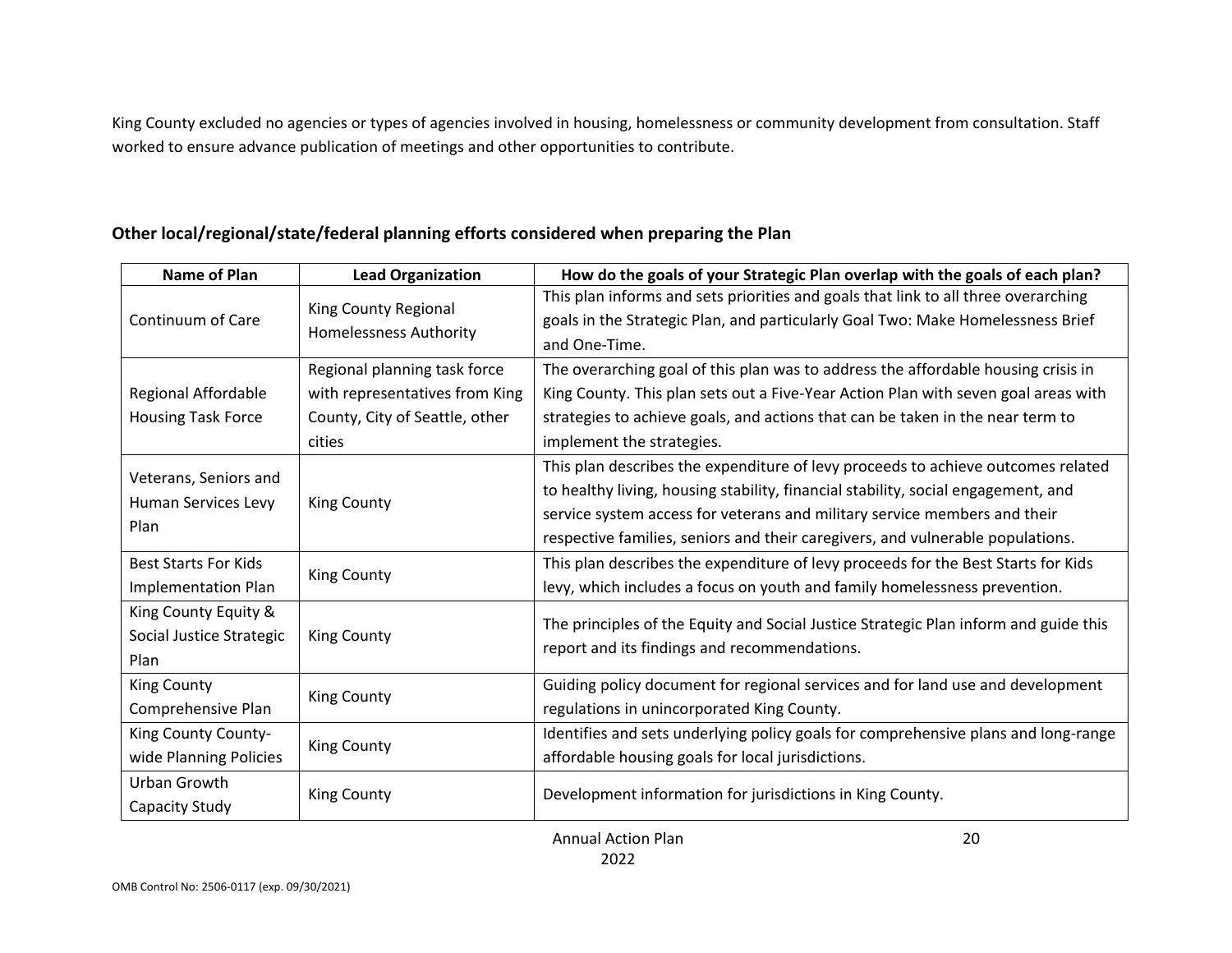| Name of Plan          | <b>Lead Organization</b>            | How do the goals of your Strategic Plan overlap with the goals of each plan?       |
|-----------------------|-------------------------------------|------------------------------------------------------------------------------------|
|                       |                                     | Vision 2050 is an integrated and long-range vision for maintaining a healthy       |
| Vision 2050           | <b>Puget Sound Regional Council</b> | region. This draft plan emphasizes triple bottom line decision-making: people,     |
|                       |                                     | prosperity, and planet.                                                            |
|                       |                                     | The SCAP is a five-year blueprint for County action to confront climate change,    |
| King County Strategic |                                     | integrating climate change into all areas of County operations and its work in the |
| Climate Action Plan   | <b>King County</b>                  | community. The SCAP provides a one-stop shop for county decision makers,           |
| (SCAP)                |                                     | employees and the public to learn about the County's climate change goals,         |
|                       |                                     | priorities and commitments.                                                        |
| Moving Toward Age     | Aging and Disability Services,      | This report called out the increasing need for senior and or adaptable housing as  |
| Friendly Housing in   | City of Seattle Office of           | baby boomers age. The affordable housing goals in the Strategic Plan reflect this  |
| <b>King County</b>    | Housing, Seattle HA, King           | demographic.                                                                       |
|                       | County                              |                                                                                    |
| Seattle Consolidated  |                                     | HUD required plan guiding the investment of CDBG, ESG, and HOME entitlement        |
| <b>HHCD Plan</b>      | City of Seattle                     | grants for the City of Seattle. This includes the HOPWA plan for the region,       |
|                       |                                     | including King County.                                                             |

**Table 3 – Other local / regional / federal planning efforts**

#### **Narrative**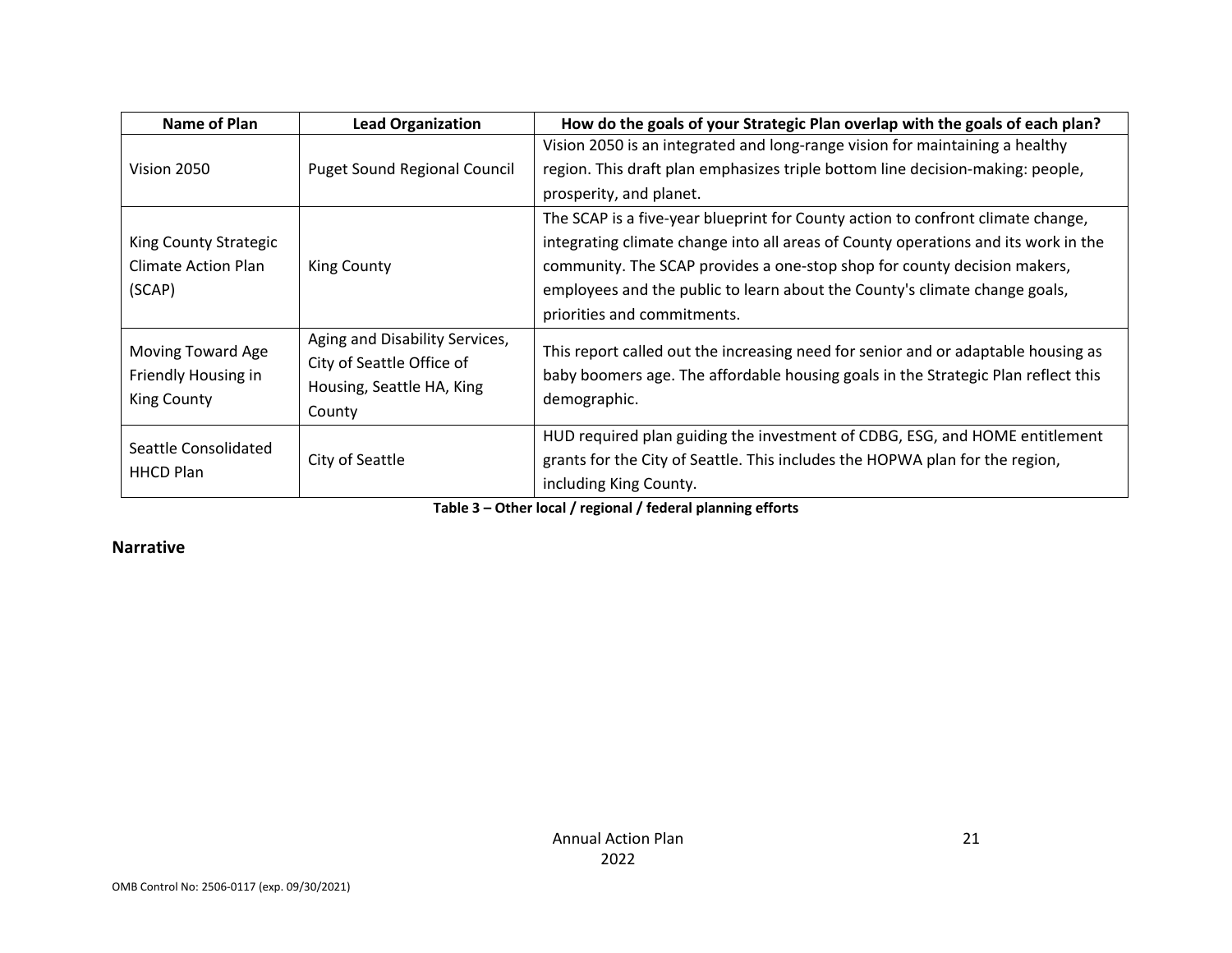# **AP-12 Participation - 91.401, 91.105, 91.200(c)**

### **1. Summary of citizen participation process/Efforts made to broaden citizen participation Summarize citizen participation process and how it impacted goal-setting**

The 2022 Action Plan was available for public review between November 24 and December 31, 2021 on the King County Housing and Community Development website. Attachments in IDIS include the affidavit of publication for the Seattle Times newspaper.

Notices of funds availability and Requests for Proposals for the CDBG, HOME, and ESG programs will be posted on the King County Procurement and the Housing, Homelessness and Community Development websites, and through email distribution lists. Additionally, partner agencies will post on their websites and share information through CoC, the Seattle-King County Housing Development Consortium, A Regional Coalition for Housing (ARCH), South King Housing and Homelessness Partners (SKHHP), Affordable Housing Committee (AHC), member jurisdictions, King County Planners' monthly meetings and at additional ongoing meetings.

The consolidated planning process, which includes the 2022 Annual Action Plan, directs jurisdictions to reach out to and consult with other public and private agencies when developing the plan. The Code of Federal Regulations for Citizen Participation (**24 CFR Part 91.105**, **24 CFR Part 91.105,** and **24 CFR Part 91.105)** requires the following consultations for local governments:

- Public and private agencies that provide health services and social and fair housing services,
- State or local health and child welfare agencies regarding lead-based paint hazards,
- Adjacent governments regarding priority non-housing community development needs that go beyond a single jurisdiction, such as transportation,
- Local public housing agency concerning public housing needs, planned program, and activities,
- CoC serves the geographic area, and
- Public and private agencies that address housing, health, social services, victim services, employment, and education needs of low-income, people experiencing homelessness, and special needs populations.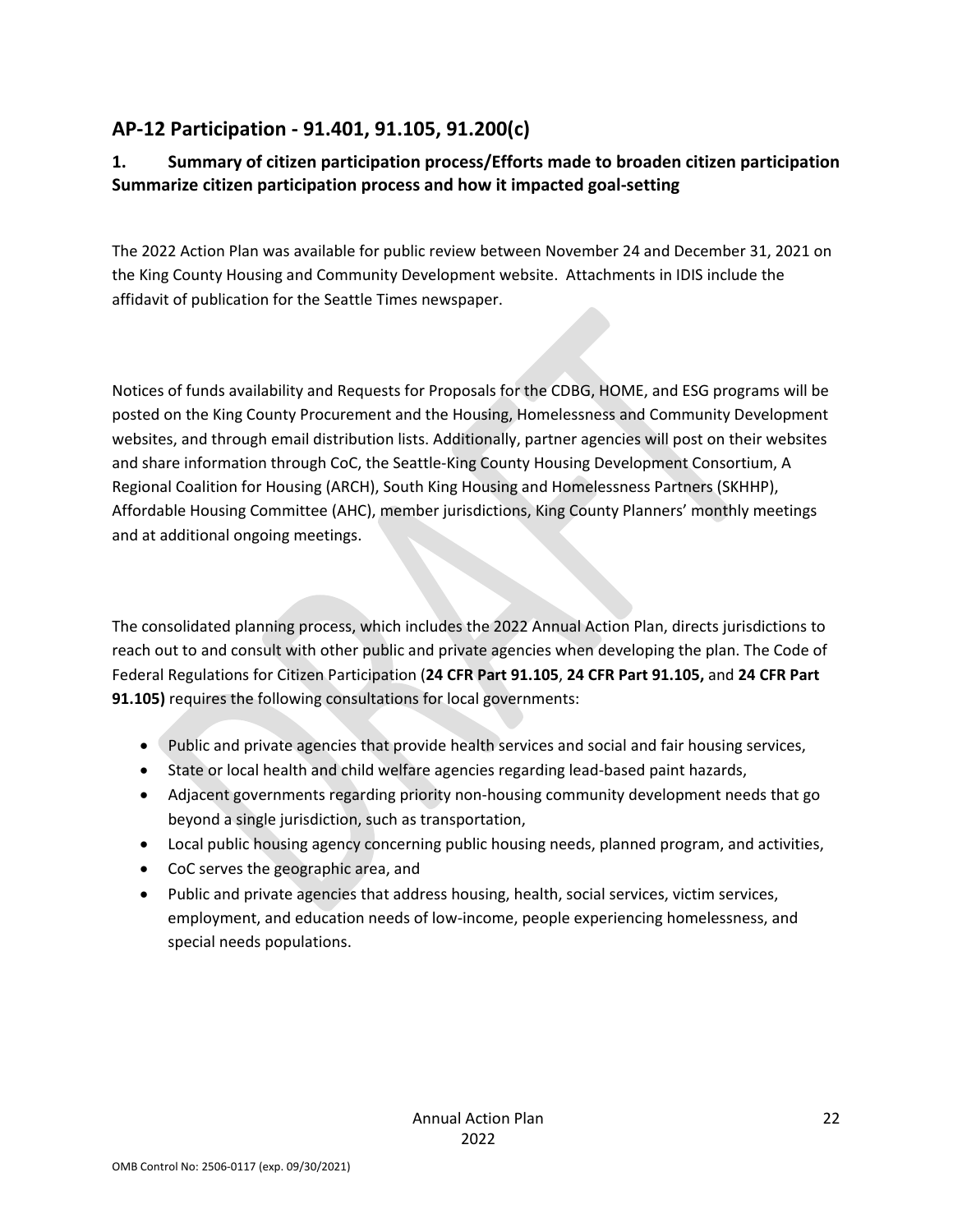## **Citizen Participation Outreach**

| Sort Or        | Mode of Ou | <b>Target of Ou</b> | <b>Summary of</b>       | Summary of            | <b>Summary of co</b>   | URL (If         |
|----------------|------------|---------------------|-------------------------|-----------------------|------------------------|-----------------|
| der            | treach     | treach              | response/atte<br>ndance | comments re<br>ceived | mments not<br>accepted | applica<br>ble) |
|                |            |                     |                         |                       | and reasons            |                 |
|                |            |                     | Funding                 |                       |                        |                 |
|                |            |                     | recommendati            |                       |                        |                 |
|                |            |                     | ons and public          |                       |                        |                 |
|                |            |                     | comment on              |                       |                        |                 |
|                |            |                     | proposed                |                       |                        |                 |
|                |            | Non-                | <b>CDBG</b> projects    |                       |                        |                 |
|                | Public     | targeted/bro        | for the 2022            | There were            |                        |                 |
| 1              | Hearing    | ad                  | program year            | no public             |                        |                 |
|                |            | community           | at the Joint            | comments.             |                        |                 |
|                |            |                     | Recommendat             |                       |                        |                 |
|                |            |                     | ions                    |                       |                        |                 |
|                |            |                     | Committee               |                       |                        |                 |
|                |            |                     | meeting on              |                       |                        |                 |
|                |            |                     | September 23,<br>2021.  |                       |                        |                 |
|                |            |                     | The draft 2022          |                       |                        |                 |
|                |            |                     | <b>Action Plan</b>      |                       |                        |                 |
|                |            |                     | was available           |                       |                        |                 |
|                |            | Non-                | for public              | There were            |                        |                 |
| $\overline{2}$ | Newspaper  | targeted/bro        | review                  | no public             |                        |                 |
|                | Ad         | ad                  | between                 | comments.             |                        |                 |
|                |            | community           | November 24-            |                       |                        |                 |
|                |            |                     | December 31,            |                       |                        |                 |
|                |            |                     | 2021.                   |                       |                        |                 |
|                |            |                     | Posting of              |                       |                        |                 |
|                |            |                     | draft 2021              |                       |                        |                 |
|                |            |                     | CAPER was               |                       |                        |                 |
|                |            |                     | available for           |                       |                        |                 |
|                |            | Non-                | public review           | There were            |                        |                 |
| 3              | Public     | targeted/bro        | between                 | no public             |                        |                 |
|                | Meeting    | ad                  | March 6-                | comments.             |                        |                 |
|                |            | community           | March 25,               |                       |                        |                 |
|                |            |                     | 2022. A public          |                       |                        |                 |
|                |            |                     | meeting was             |                       |                        |                 |
|                |            |                     | held on March           |                       |                        |                 |
|                |            |                     | 24, 2022.               |                       |                        |                 |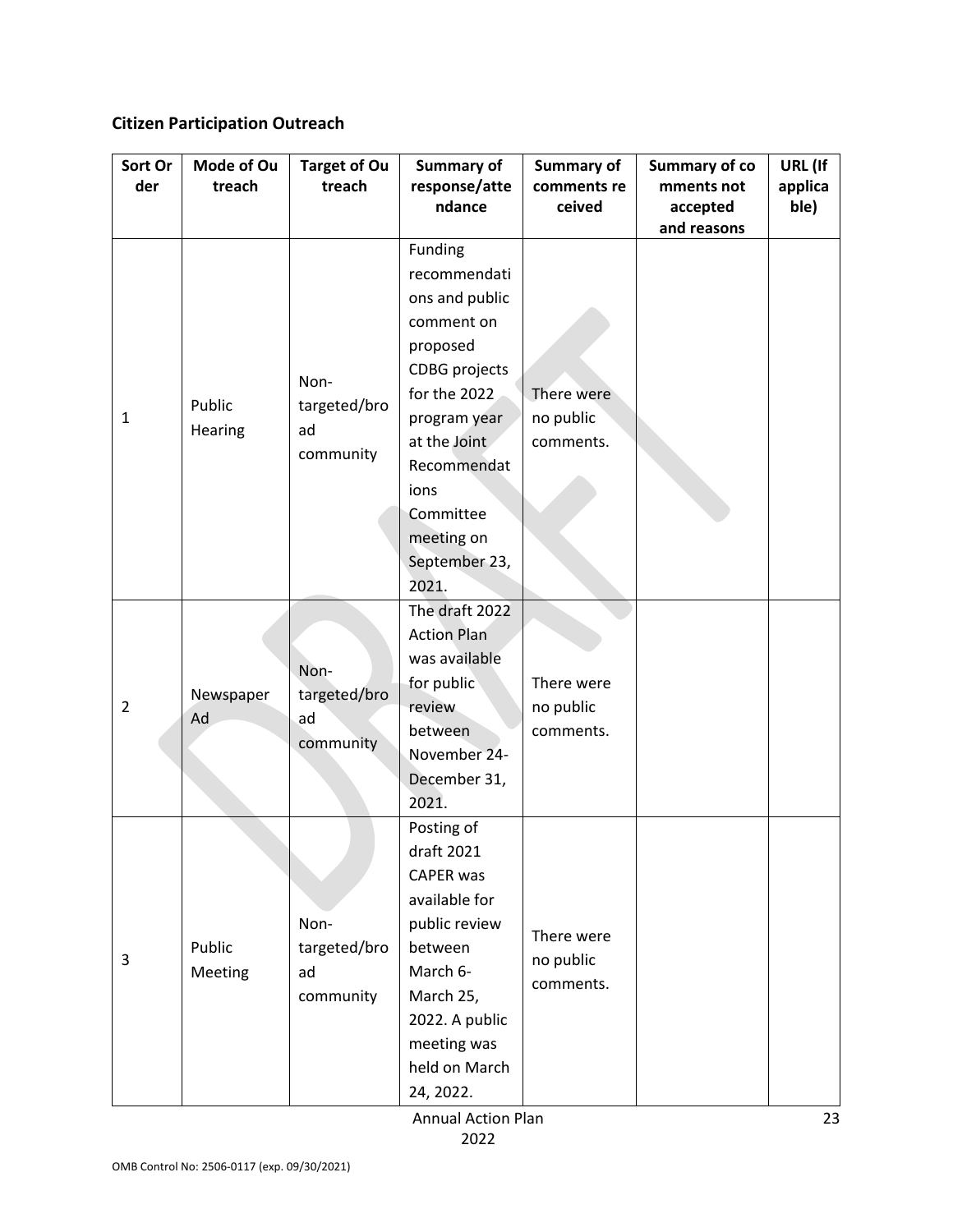| Sort Or<br>der | Mode of Ou<br>treach | <b>Target of Ou</b><br>treach           | <b>Summary of</b><br>response/atte<br>ndance                                                                                      | Summary of<br>comments re<br>ceived  | <b>Summary of co</b><br>mments not<br>accepted<br>and reasons | URL (If<br>applica<br>ble) |
|----------------|----------------------|-----------------------------------------|-----------------------------------------------------------------------------------------------------------------------------------|--------------------------------------|---------------------------------------------------------------|----------------------------|
| 4              | Newspaper<br>Ad      | Non-<br>targeted/bro<br>ad<br>community | NOFA for 2022<br><b>CDBG</b> funds<br>was posted in<br>the Seattle<br>Times and on<br>King County's<br>website.                   | There were<br>no public<br>comments. |                                                               |                            |
| 5              | Internet<br>Outreach | Non-<br>targeted/bro<br>ad<br>community | Pre-<br>application<br>meetings for<br>housing capital<br>funding;<br>discussion of<br>priorities; and<br>technical<br>questions. | There were<br>no public<br>comments. |                                                               |                            |

**Table 4 – Citizen Participation Outreach**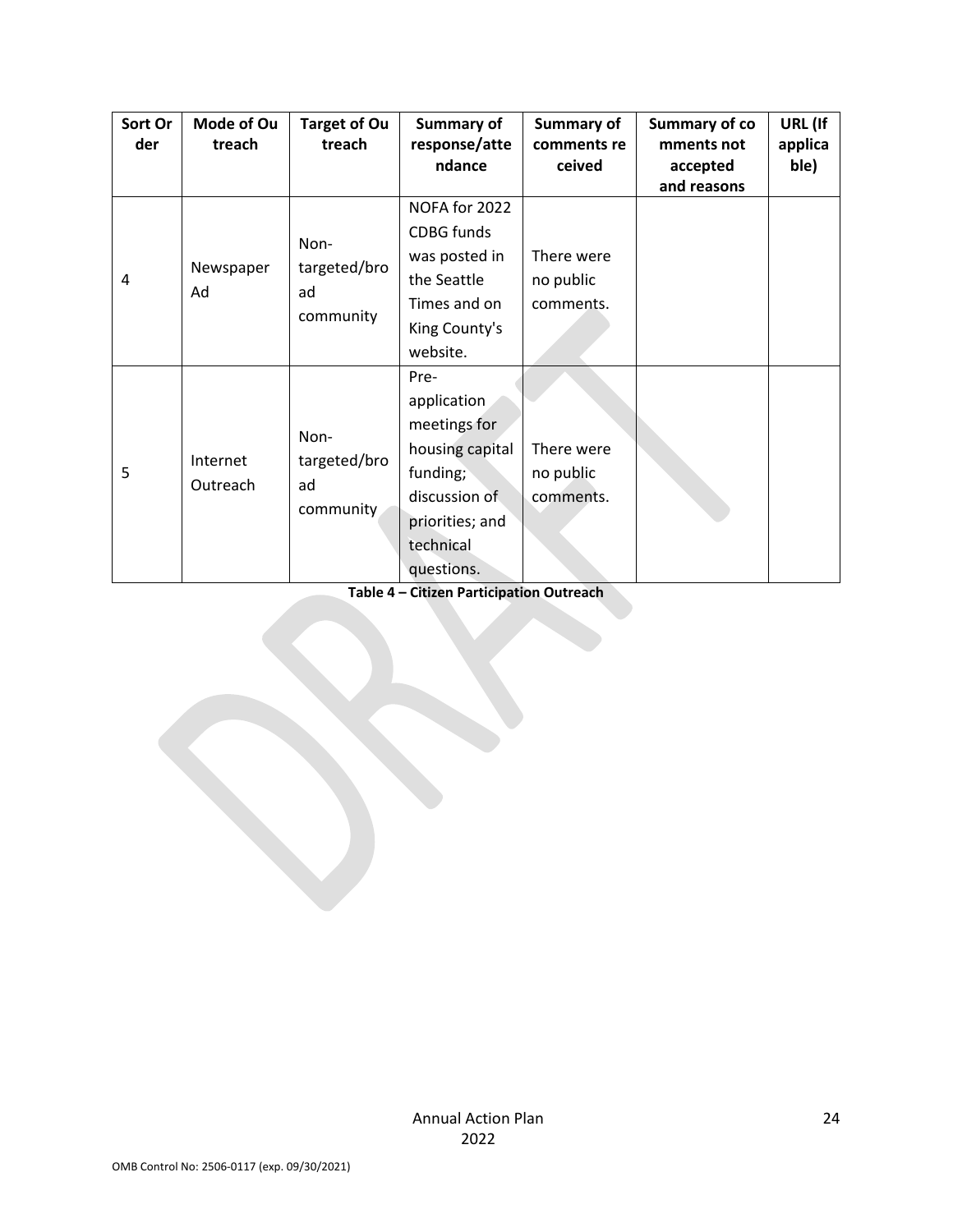# **Expected Resources**

### **AP-15 Expected Resources - 91.420(b), 91.220(c)(1,2)**

#### **Introduction**

The Consortium receives three federal entitlement grants on an annual basis. These federal funds include: 1) CDBG in the annual amount of \$5,668,173; 2) HOME in the annual amount of \$3,808,090; and 3) ESG in the annual amount of \$289,248. These three resources are listed on Table 53 Anticipated Resources.

Prior Year CDBG Resources include: Unspent program income of \$521,007; \$284,174 in recaptured capital funds from a 2018 project in Skykomish; and \$45,052 in recaptured funds from 2020 administration and housing repair for a total of \$850,233. All recaptured funds will be reprogrammed to 2022 projects. The reprogramming of these funds followed the required Citizen Participation Plan processes.

Like the federal formula grants, other resources come with restrictions and regulatory requirements regarding allowed uses. Some, such as Low-Income Housing Tax Credits (LIHTC) and Continuum of Care funds, are secured through competitive applications and are not listed. State and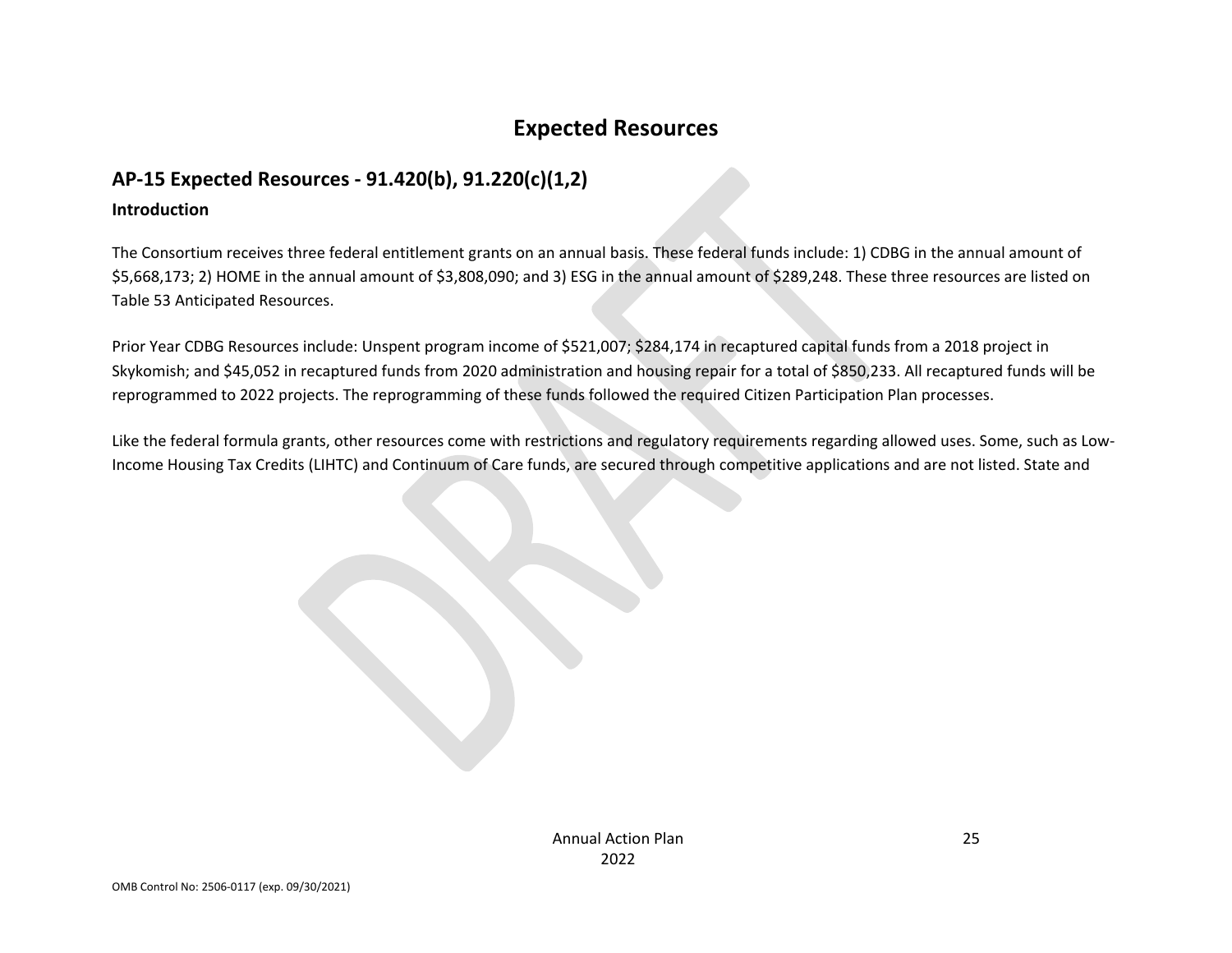local funding listed below provide leverage for federal dollars.

Consolidated Homeless Grant: \$3,782,547

Housing and Essential Needs: \$18,703,292

Regional Affordable Housing Program: \$1,709,953

Mental Illness and Drug Dependency: \$3,390,798

King County Veterans and Human Services Levy: \$21,702,125

King County Document Recording Fee: \$16,702,552

#### **Anticipated Resources**

| Source of<br>Program |              | <b>Uses of Funds</b>        |                    |            | <b>Expected Amount Available Year 1</b> | Expected  | <b>Narrative</b> |                    |
|----------------------|--------------|-----------------------------|--------------------|------------|-----------------------------------------|-----------|------------------|--------------------|
|                      | <b>Funds</b> |                             | Annual             | Program    | <b>Prior Year</b>                       | Total:    | <b>Amount</b>    | <b>Description</b> |
|                      |              |                             | <b>Allocation:</b> | Income: \$ | <b>Resources:</b>                       | \$        | Available        |                    |
|                      |              |                             |                    |            |                                         |           | Remainder        |                    |
|                      |              |                             |                    |            |                                         |           | of ConPlan       |                    |
|                      |              |                             |                    |            |                                         |           |                  |                    |
| <b>CDBG</b>          | public -     | Acquisition                 |                    |            |                                         |           |                  |                    |
|                      | federal      | <b>Admin and Planning</b>   |                    |            |                                         |           |                  |                    |
|                      |              | <b>Economic Development</b> |                    |            |                                         |           |                  |                    |
|                      |              | Housing                     |                    |            |                                         |           |                  |                    |
|                      |              | <b>Public Improvements</b>  |                    |            |                                         |           |                  |                    |
|                      |              | <b>Public Services</b>      | 5,751,697          | 225,000    | 850,233                                 | 6,826,930 | 14,972,000       |                    |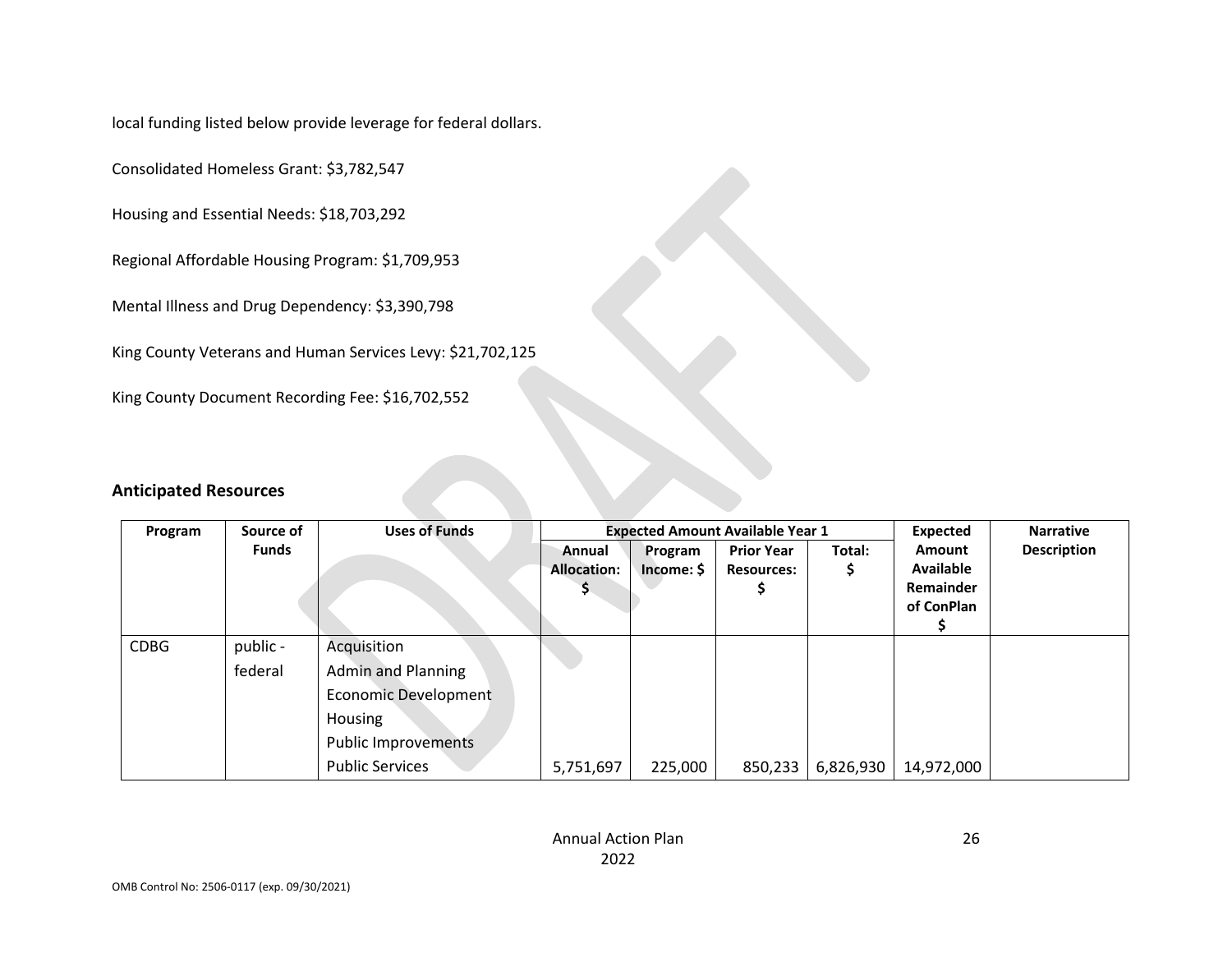| Program | Source of    | <b>Uses of Funds</b>        |                              | <b>Expected Amount Available Year 1</b> | <b>Expected</b><br><b>Narrative</b>          |              |                                                              |                    |
|---------|--------------|-----------------------------|------------------------------|-----------------------------------------|----------------------------------------------|--------------|--------------------------------------------------------------|--------------------|
|         | <b>Funds</b> |                             | Annual<br><b>Allocation:</b> | Program<br>Income: \$                   | <b>Prior Year</b><br><b>Resources:</b><br>\$ | Total:<br>\$ | <b>Amount</b><br><b>Available</b><br>Remainder<br>of ConPlan | <b>Description</b> |
| HOME    | public -     | Acquisition                 |                              |                                         |                                              |              | \$                                                           |                    |
|         | federal      | Homebuyer assistance        |                              |                                         |                                              |              |                                                              |                    |
|         |              | Homeowner rehab             |                              |                                         |                                              |              |                                                              |                    |
|         |              | Multifamily rental new      |                              |                                         |                                              |              |                                                              |                    |
|         |              | construction                |                              |                                         |                                              |              |                                                              |                    |
|         |              | Multifamily rental rehab    |                              |                                         |                                              |              |                                                              |                    |
|         |              | New construction for        |                              |                                         |                                              |              |                                                              |                    |
|         |              | ownership                   |                              |                                         |                                              |              |                                                              |                    |
|         |              | <b>TBRA</b>                 | 3,808,090                    | 200,000                                 | 0                                            | 4,008,090    | 10,000,000                                                   |                    |
| ESG     | public -     | Conversion and rehab for    |                              |                                         |                                              |              |                                                              |                    |
|         | federal      | transitional housing        |                              |                                         |                                              |              |                                                              |                    |
|         |              | <b>Financial Assistance</b> |                              |                                         |                                              |              |                                                              |                    |
|         |              | Overnight shelter           |                              |                                         |                                              |              |                                                              |                    |
|         |              | Rapid re-housing (rental    |                              |                                         |                                              |              |                                                              |                    |
|         |              | assistance)                 |                              |                                         |                                              |              |                                                              |                    |
|         |              | Rental Assistance           |                              |                                         |                                              |              |                                                              |                    |
|         |              | Services                    |                              |                                         |                                              |              |                                                              |                    |
|         |              | <b>Transitional housing</b> | 289,248                      | 0                                       | 0                                            | 289,248      | 800,000                                                      |                    |

**Table 2 - Expected Resources – Priority Table**

### **Explain how federal funds will leverage those additional resources (private, state and local funds), including a description of how matching requirements will be satisfied**

Federal funds leverage private, state and local funds. The sources of matching funds for housing funded with HOME are the Regional Affordable Housing Program (RAHP) funds and the Veterans, Seniors and Human Services Levy (VSHSL) capital funds. The RAHP funds are a dedicated, state-

> Annual Action Plan 2022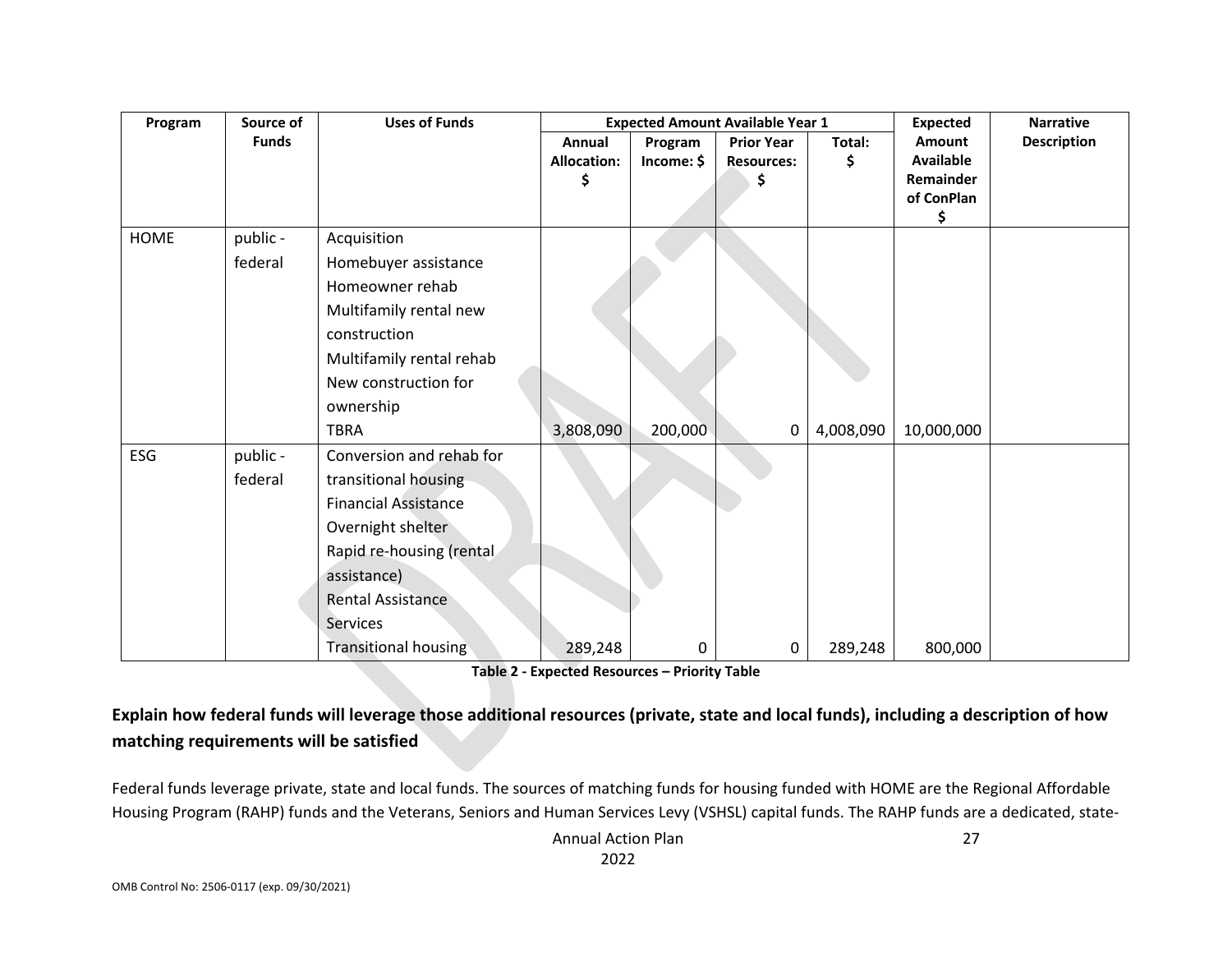adopted housing resource (a document recording fee surcharge) administered by King County and targeted to the creation of affordable housing. The VSHSL capital funds are local dollars targeted to housing development projects that provide permanent supportive housing to homeless veterans and other homeless families and individuals. Owner contributions provide the source of match for the HOME-funded, owneroccupied rehabilitation activities. The RAHP funds provide the primary source of match for ESG projects.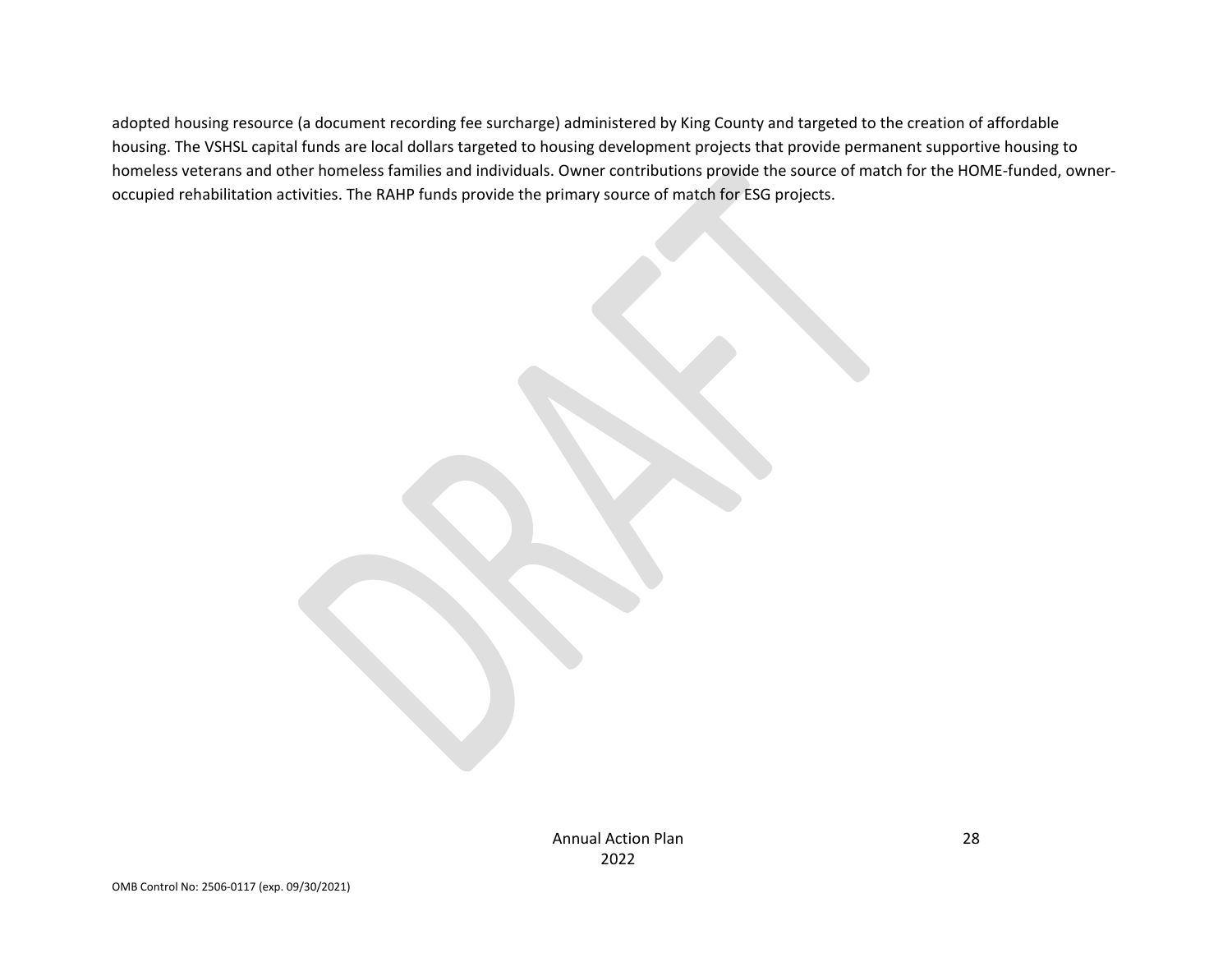### **If appropriate, describe publically owned land or property located within the jurisdiction that may be used to address the needs identified in the plan**

King County and local jurisdictions work to identify public lands and buildings which may become available for affordable housing and/or shelter for people who are homeless. In 2021, the King County Executive will transmit the "Equitable Development and Community Engagement Plan for Affordable Housing on County-owned Properties" to the King County Council. This plan establishes a clear, transparent, and accessible process for stakeholders and community members to engage with the County around planning for affordable housing projects on County-owned properties. In addition, the plan includes strategies to facilitate community-driven development on County-owned properties in areas at high risk of displacement.

#### **Discussion**

In addition to King County, a number of partner jurisdictions in the Consortium have enacted legislation to make public land available for affordable housing either through donation or a sale/long term lease at favorable terms. For example, one partner jurisdiction, the City of Shoreline, is providing land at no cost for a modular multifamily affordable apartment project, with 100 units of housing.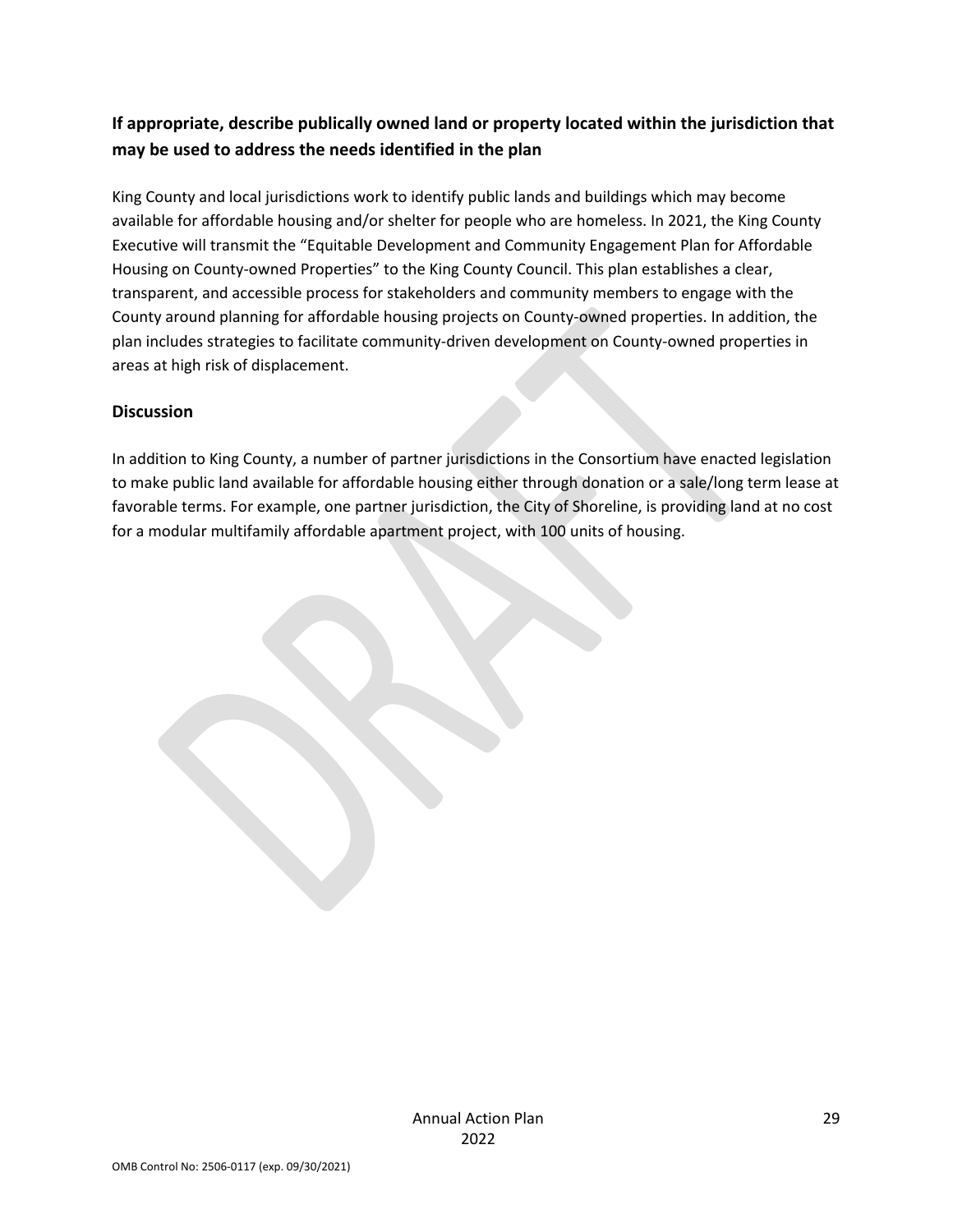# **Annual Goals and Objectives**

# **AP-20 Annual Goals and Objectives - 91.420, 91.220(c)(3)&(e)**

### **Goals Summary Information**

| Sort           | <b>Goal Name</b> | <b>Start</b> | End  | Category        | <b>Geographic Area</b> | <b>Needs Addressed</b> | <b>Funding</b> | <b>Goal Outcome Indicator</b>   |
|----------------|------------------|--------------|------|-----------------|------------------------|------------------------|----------------|---------------------------------|
| Order          |                  | Year         | Year |                 |                        |                        |                |                                 |
| 1              | Affordable       | 2020         | 2024 | Affordable      | South Sub-Region       | Affordable             | CDBG:          | Rental units constructed: 31    |
|                | Housing          |              |      | <b>Housing</b>  | North/East Sub-        | <b>Housing</b>         | \$2,531,726    | Household Housing Unit          |
|                |                  |              |      |                 | Region                 |                        | HOME:          | Rental units rehabilitated: 2   |
|                |                  |              |      |                 | Unincorporated         |                        | \$3,627,281    | Household Housing Unit          |
|                |                  |              |      |                 | <b>King County</b>     |                        |                | Homeowner Housing Added:        |
|                |                  |              |      |                 |                        |                        |                | 21 Household Housing Unit       |
|                |                  |              |      |                 |                        |                        |                | <b>Homeowner Housing</b>        |
|                |                  |              |      |                 |                        |                        |                | Rehabilitated: 200 Household    |
|                |                  |              |      |                 |                        |                        |                | <b>Housing Unit</b>             |
|                |                  |              |      |                 |                        |                        |                | Direct Financial Assistance to  |
|                |                  |              |      |                 |                        |                        |                | Homebuyers: 2 Households        |
|                |                  |              |      |                 |                        |                        |                | Assisted                        |
| $\overline{2}$ | End              | 2020         | 2024 | <b>Homeless</b> | South Sub-Region       | End                    | CDBG:          | Homeless Person Overnight       |
|                | Homelessness     |              |      |                 | North/East Sub-        | Homelessness           | \$801,768      | Shelter: 3000 Persons Assisted  |
|                |                  |              |      |                 | Region                 |                        | ESG:           | <b>Homelessness Prevention:</b> |
|                |                  |              |      |                 | Unincorporated         |                        | \$289,248      | 1200 Persons Assisted           |
|                |                  |              |      |                 | <b>King County</b>     |                        |                | Other: 1800 Other               |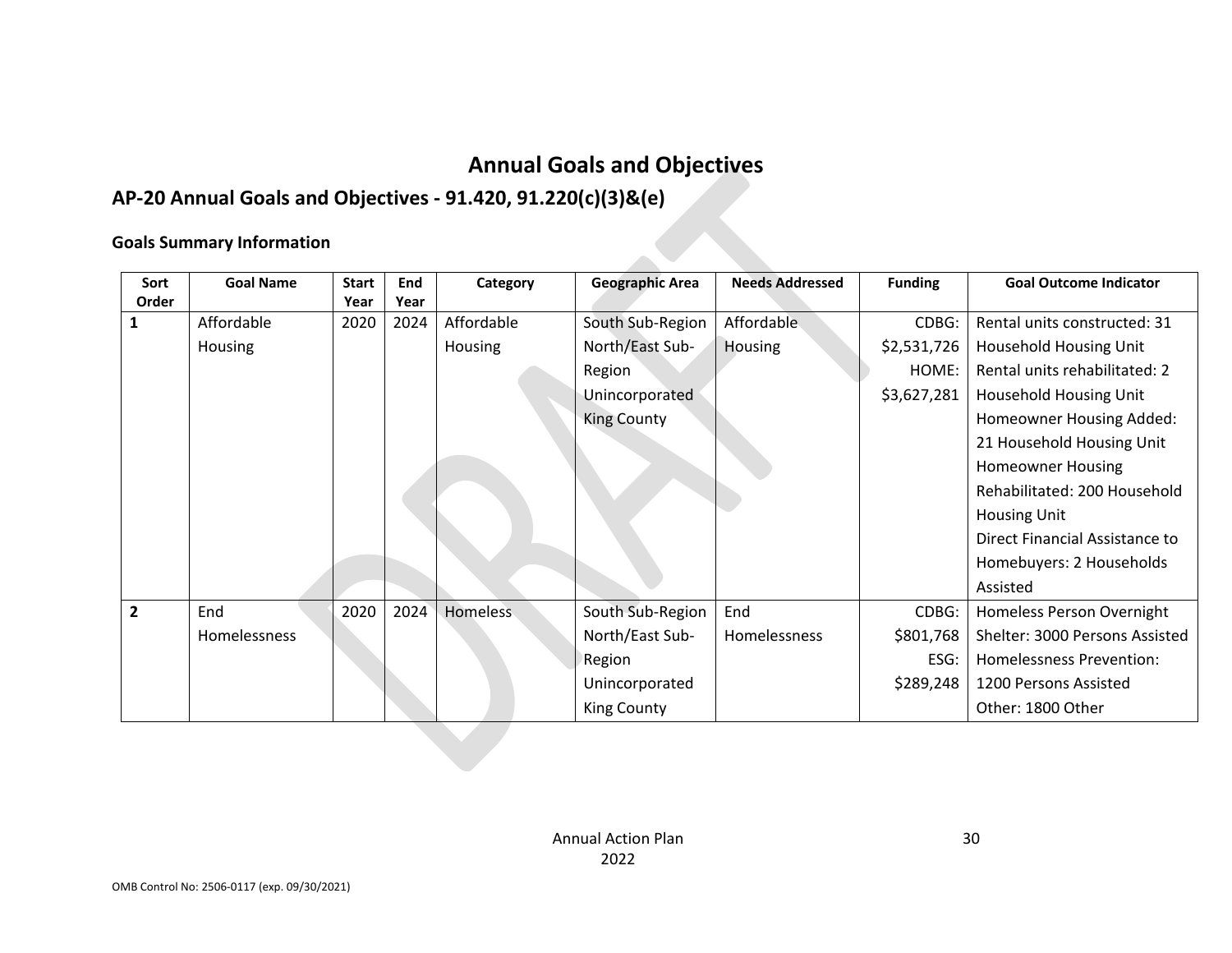| Sort  | <b>Goal Name</b> | <b>Start</b> | <b>End</b> | Category    | <b>Geographic Area</b> | <b>Needs Addressed</b> | <b>Funding</b> | <b>Goal Outcome Indicator</b>   |
|-------|------------------|--------------|------------|-------------|------------------------|------------------------|----------------|---------------------------------|
| Order |                  | Year         | Year       |             |                        |                        |                |                                 |
| 3     | Community and    | 2020         | 2024       | Non-Housing | South Sub-Region       | Community and          | CDBG:          | Public Facility or              |
|       | Economic         |              |            | Community   | North/East Sub-        | Economic               | \$2,343,098    | Infrastructure Activities other |
|       | Development      |              |            | Development | Region                 | Development            |                | than Low/Moderate Income        |
|       |                  |              |            |             | Unincorporated         |                        |                | Housing Benefit: 1400 Persons   |
|       |                  |              |            |             | <b>King County</b>     |                        |                | Assisted                        |
|       |                  |              |            |             |                        |                        |                | Public service activities other |
|       |                  |              |            |             |                        |                        |                | than Low/Moderate Income        |
|       |                  |              |            |             |                        |                        |                | Housing Benefit: 200 Persons    |
|       |                  |              |            |             |                        |                        |                | Assisted                        |
|       |                  |              |            |             |                        |                        |                | Businesses assisted: 200        |
|       |                  |              |            |             |                        |                        |                | <b>Businesses Assisted</b>      |

**Table 3 – Goals Summary**

# **Goal Descriptions**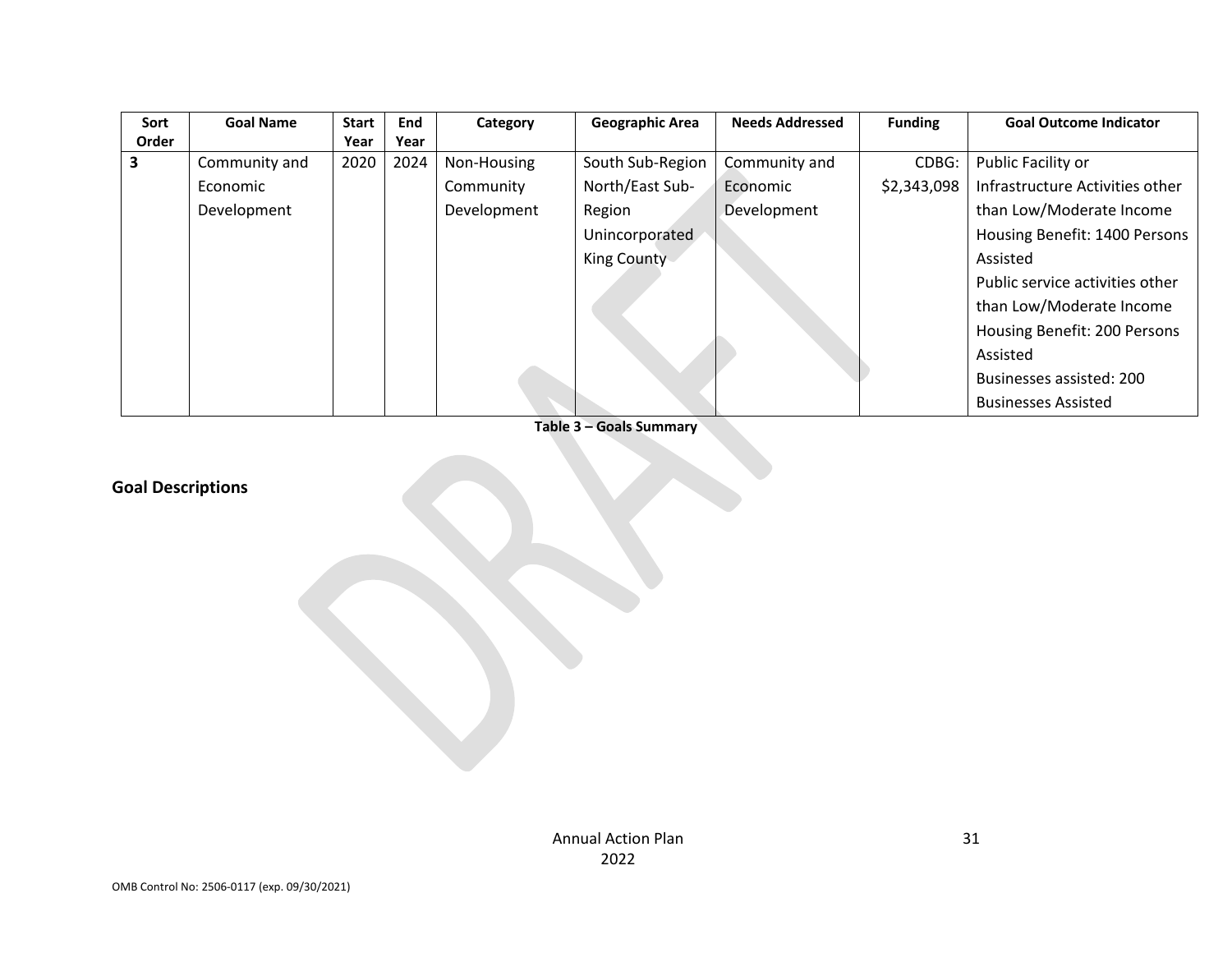| $\mathbf{1}$ | <b>Goal Name</b>           | <b>Affordable Housing</b>                                                                                                                                                                                                                                                                                                                                                                                                                                                                                                                                                                                                                                                                                                                                                                                                                                                                                                                                                                                                                                                                                                                                                                                                                                                                                                                                                                                                                                                                                                                                                                                                                                                                             |
|--------------|----------------------------|-------------------------------------------------------------------------------------------------------------------------------------------------------------------------------------------------------------------------------------------------------------------------------------------------------------------------------------------------------------------------------------------------------------------------------------------------------------------------------------------------------------------------------------------------------------------------------------------------------------------------------------------------------------------------------------------------------------------------------------------------------------------------------------------------------------------------------------------------------------------------------------------------------------------------------------------------------------------------------------------------------------------------------------------------------------------------------------------------------------------------------------------------------------------------------------------------------------------------------------------------------------------------------------------------------------------------------------------------------------------------------------------------------------------------------------------------------------------------------------------------------------------------------------------------------------------------------------------------------------------------------------------------------------------------------------------------------|
|              | Goal<br><b>Description</b> | Preserve and expand the supply of affordable housing. This will be accomplished through: 1) competitive funding for new<br>affordable rental and homeownership projects; 2) preservation of existing rental units that provide housing for income-<br>eligible households; 3) housing repair for income eligible homeowners; and 4) innovative housing models. The Consortium<br>will engage in other housing activities, collaborations and partnerships to enhance opportunities for equitable<br>development and the creation/preservation of affordable housing. During the course of the Consolidated Plan, funding<br>may be prioritized for targeted areas in South King County as identified through the Communities of Opportunity Initiative                                                                                                                                                                                                                                                                                                                                                                                                                                                                                                                                                                                                                                                                                                                                                                                                                                                                                                                                                |
|              |                            | or other collaborative processes. Efforts to increase affordable housing should not harm other community assets such as<br>small businesses and cultural assets. If impacts are anticipated, extensive community engagement and mitigation actions<br>should be incorporated. The Consortium will plan for and support fair housing strategies and initiatives designed to further<br>fair housing choice and increase access to housing and housing programs. Progress toward fair housing goals will be<br>reported annually.                                                                                                                                                                                                                                                                                                                                                                                                                                                                                                                                                                                                                                                                                                                                                                                                                                                                                                                                                                                                                                                                                                                                                                       |
| $2^{\circ}$  | <b>Goal Name</b>           | <b>End Homelessness</b>                                                                                                                                                                                                                                                                                                                                                                                                                                                                                                                                                                                                                                                                                                                                                                                                                                                                                                                                                                                                                                                                                                                                                                                                                                                                                                                                                                                                                                                                                                                                                                                                                                                                               |
|              | Goal<br><b>Description</b> | Working together with collective impact, King County will work to develop a cohesive and coordinated homeless system<br>grounded in the principle of Housing First and shared outcomes. Investments in projects will ensure that homeless<br>households from all sub-populations (families, youth/young adults, and adults without children) are treated with dignity<br>and respect; are returned to permanent housing as quickly as possible; receive strength-based services that emphasize<br>recovery, as needed; are supported to graduate from temporary homeless housing as rapidly as possible, and from<br>permanent supportive housing as soon as they are ready; receive only what they need to return to housing quickly and to<br>be as self-reliant as possible through 1) a range of housing options; 2) programs and services; 3) addressing the temporary<br>housing needs and other needs of households when homelessness occurs; and 4) programs that prevent homelessness<br>and divert households from entering the homeless system. Specific programs include 1) rapid re-housing; 2) emergency<br>shelters; 3) transitional housing; 4) housing stability; and 5) shelter diversion. The Consortium will engage in planning and<br>other activities and initiatives to end homelessness in collaboration with King County Regional Homelessness Authority.<br>The Consortium will also work in partnership to enhance opportunities to engage the region in exploring evidence-based<br>best to ensure that homelessness is rare, brief and a one-time occurrence. In addition, the County and partners will<br>continue to implement best practices in response to COVID-19. |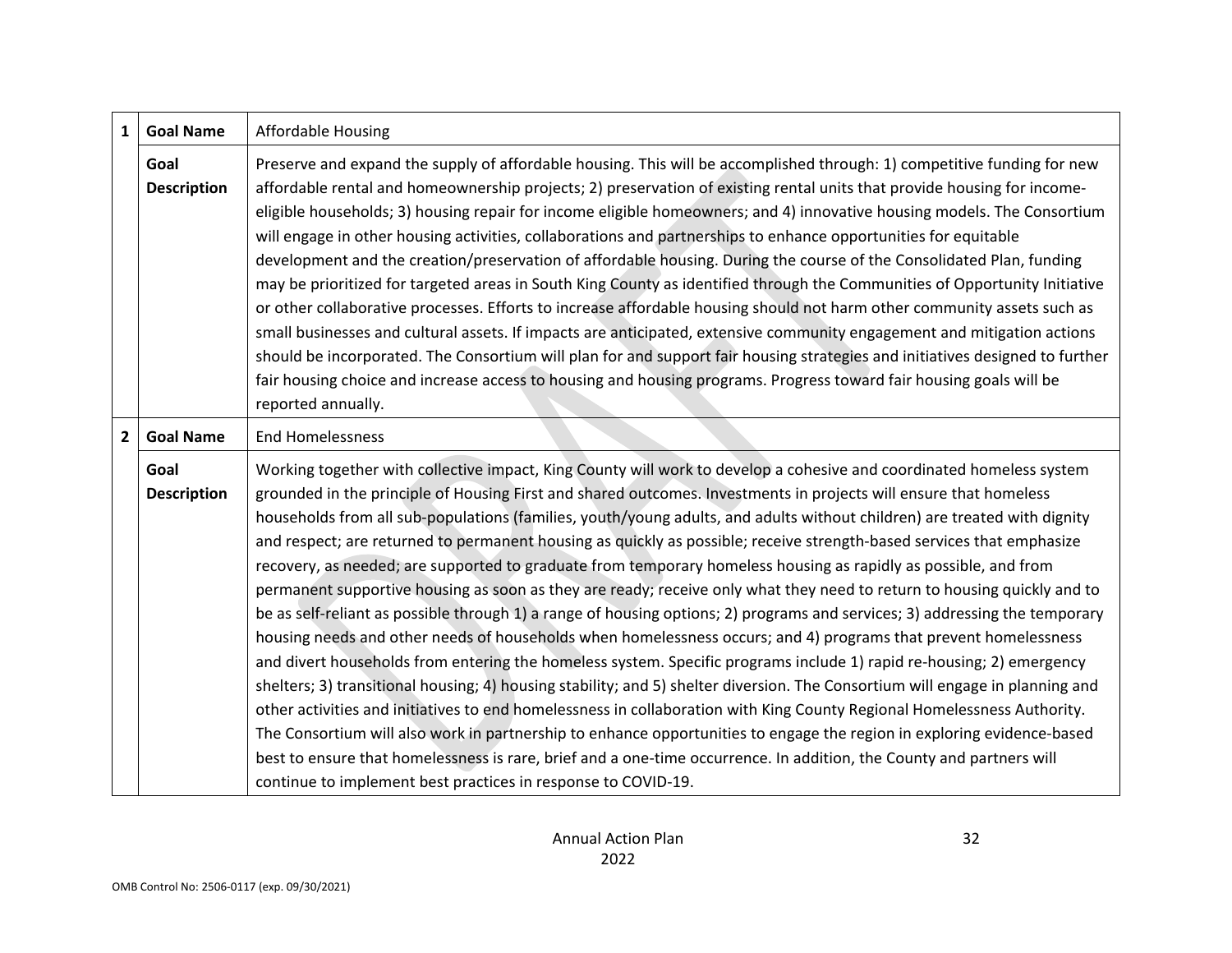| <b>Goal Name</b>   | Community and Economic Development                                                                                          |
|--------------------|-----------------------------------------------------------------------------------------------------------------------------|
| Goal               | Investments across the Consortium in low-income communities benefit low-income people and ensure equitable                  |
| <b>Description</b> | opportunities for good health, happiness, safety, self-reliance and connection to community. Investments in new             |
|                    | developments in eligible communities are designed to promote a healthy lifestyle, reflect the range of income levels in the |
|                    | region, and have accessible connectivity with amenities, services and opportunities. This includes support for incubator,   |
|                    | local and small businesses, especially if owned by vulnerable populations.                                                  |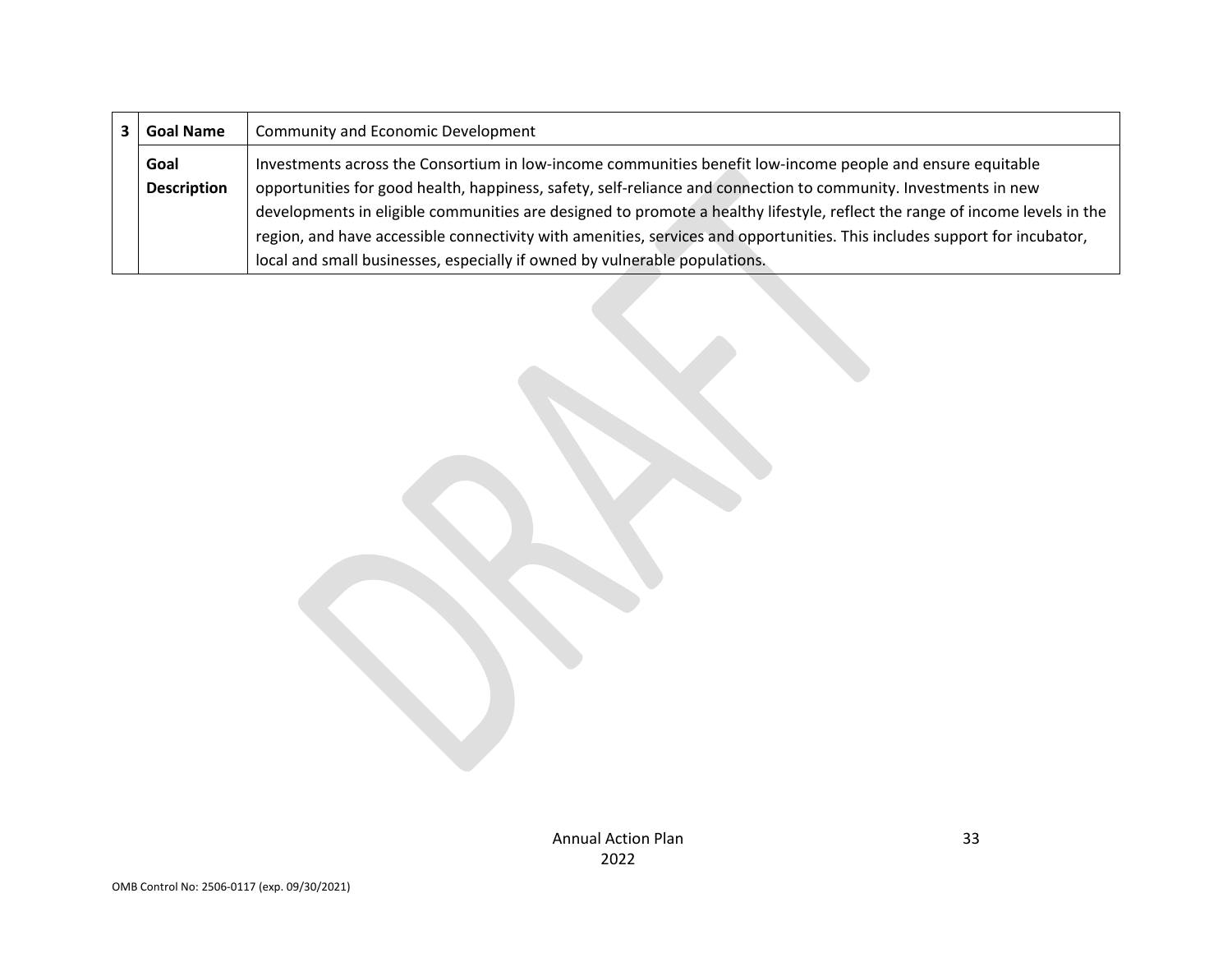## **AP-35 Projects - 91.420, 91.220(d)**

#### **Introduction**

The Consolidated Plan establishes the annual goals and strategies that guide the investment of approximately \$9 million per year in federal housing and community development funds, and additional federal, state and local funds, to address housing, homelessness, and community development needs throughout the Consortium. The following projects were selected for program year 2022 CDBG, HOME and ESG funding by the JRC. The JRC recommends the allocation of CDBG, ESG, and HOME funds to specific projects, and advises on guidelines and procedures for King County and the Consortium partners.

King County intends to authorize its subrecipients to incur pre-award costs January 1, 2022 and reimburse for those costs using its CDBG, HOME and ESG funds. This is in compliance with requirements reflected in the regulations, (1) all administrative (CDBG, HOME, ESG), microenterprise, and public service activities and ESG shelter and rapid rehousing are included in the activity section of the 2021 Action Plan, (2) this action shall not affect future grants, (3) the costs and activities funded are in compliance with the requirements with the Environmental Review Procedures, (4) the activity for which payment is being made complies with the statutory and regulatory provisions in effect at the time the costs are paid for, and (5) reimbursement of payment will be made during the 2022 program year.

| #             | <b>Project Name</b>                                              |
|---------------|------------------------------------------------------------------|
| $\mathbf{1}$  | KING COUNTY PROGRAM ADMINISTRATION                               |
| $\mathcal{P}$ | KING COUNTY HOUSING REPAIR PROGRAM                               |
| 3             | TUKWILA MINOR HOME REPAIR                                        |
| 4             | RENTON HEALTHY HOUSING MINOR HOME REPAIR                         |
| 5             | <b>SHORELINE MINOR HOME REPAIR</b>                               |
| 6             | CATHOLIC COMMUNITY SERVICES- CCS SEATTLE CEA RAP                 |
| 7             | SOLID GROUND WASHINGTON-SOLID GROUND CEA NORTH RAP               |
| 8             | MULTI-SERVICE CENTER-MSC SOUTH CEA RAP                           |
| 9             | YWCA OF SEATTLE, KING AND SNOHOMISH COUNTIES-YWCA SOUTH CEA RAP  |
| 10            | <b>HOUSING STABILITY PROGRAM SOLID GROUND</b>                    |
| 11            | CONGREGATIONS FOR THE HOMELESS MEN'S YEAR ROUND SHELTER REDMOND  |
| 12            | CONGREGATIONS FOR THE HOMELESS MEN'S YEAR ROUND SHELTER KIRKLAND |
| 13            | YWCA SOUTH KING CO FAMILY SHELTER (FROZEN ALLOCATION)            |
| 14            | HOSPITALITY HOUSE WOMEN'S SHELTER (FROZEN ALLOCATION)            |
| 15            | THE SOPHIA WAY WINTER SHELTER (FROZEN ALLOCATION)                |
| 16            | LIFEWIRE - MY SISTER'S PLACE (FROZEN ALLOCATION)                 |
| 17            | MSC FAMILY SHELTER (FROZEN ALLOCATION)                           |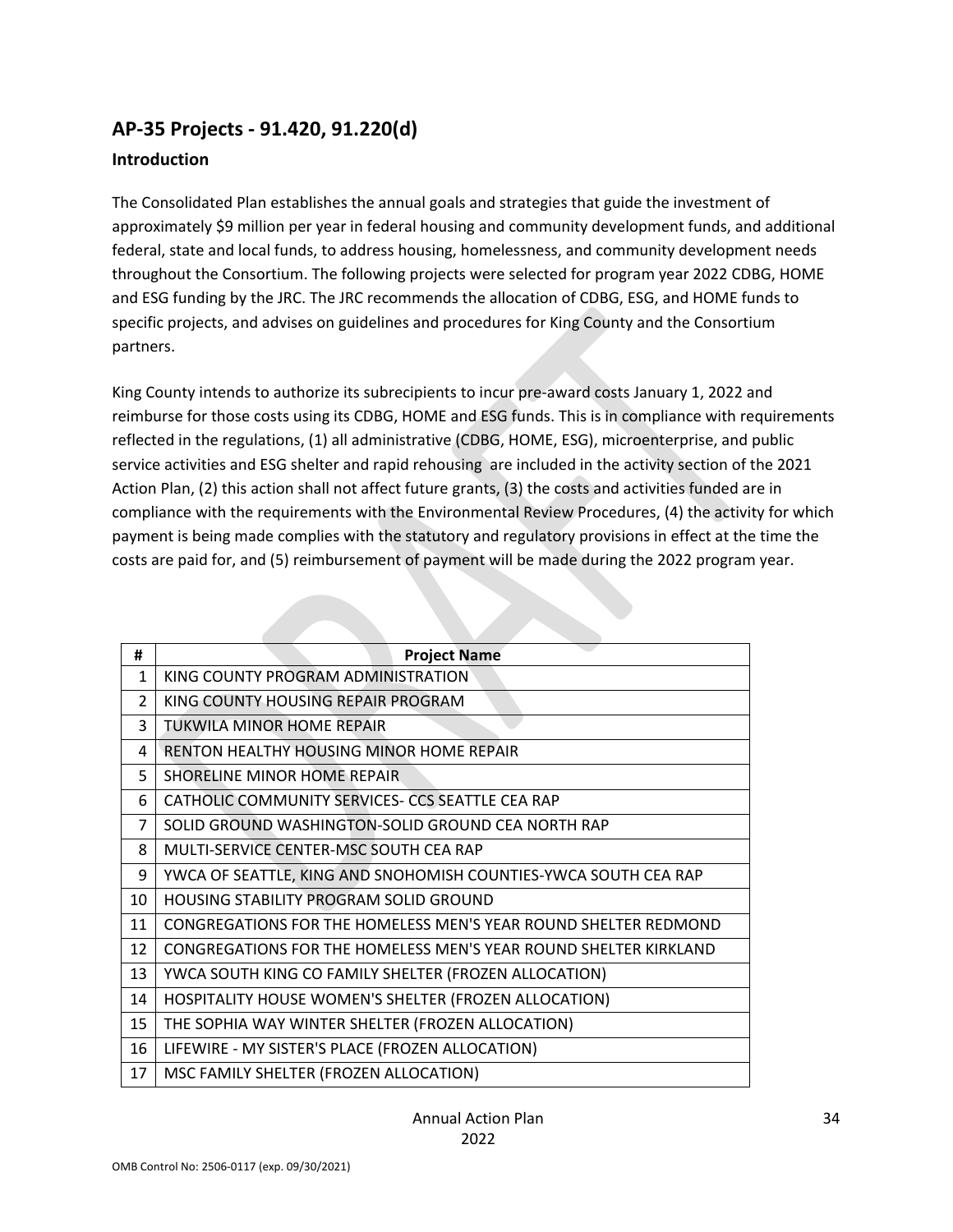| #  | <b>Project Name</b>                                                  |
|----|----------------------------------------------------------------------|
| 18 | BURIEN NEW FUTURES FAMILY SUPPORT PROGRAM                            |
| 19 | KING COUNTY HOUSING DEVELOPMENT                                      |
| 20 | KING COUNTY CONSORTIUM-WIDE PUBLIC FACILITY OR INFRASTRUCTURE        |
| 21 | CITY OF CARNATION SIDEWALK IMPROVEMENTS                              |
| 22 | CITY OF ISSAQUAH SIDEWALK IMPROVEMENTS CURB CUTS                     |
| 23 | CHILDHAVEN COMMUNITY CENTER REHABILITATION AND SAFETY IMPROVEMENTS   |
| 24 | RENTON WILLIAMS AVENUE STREETSCAPES – PHASE II                       |
| 25 | SAHAK BUDDHIST COMMUNITY CENTER SIDEWALK IMPROVEMENTS                |
| 26 | CITY OF ALGONA WATER MAIN REPLACEMENT                                |
| 27 | HIGHLINE PUBLIC SCHOOLS BEVERLY PARK PLAYGROUND IMPROVEMENT          |
| 28 | WHITE CENTER HUB PREDESIGN COSTS                                     |
| 29 | NEW ROOTS MICROENTERPRISE PROGRAM                                    |
| 30 | INTERNATIONAL RESCUE COMMITTEE (IRC) SEATTLE MICROENTERPRISE PROGRAM |
| 31 | <b>BURIEN COMMUNITY CENTER REHABILITATION</b>                        |
| 32 | ESG 2021 KING COUNTY                                                 |

**Table 4 – Project Information**

#### **Describe the reasons for allocation priorities and any obstacles to addressing underserved needs**

The Consortium annually addresses needs and priorities guided by the Consolidated Plan. Consortium members authorize activities across six project areas: 1) Major Housing Repair Program, 2) Public Services, 3) Housing Development, 4) Facilities, 5) Infrastructure Affordable Housing, and 6) Economic Development. Each project area is grounded in the following goals:

Goal One: Affordable Housing - Ensure access to healthy, affordable housing for low- and moderateincome households throughout the region and advance fair housing to end discrimination and overcome historic patterns of segregation.

Goal Two: Homelessness - Make homelessness rare, brief and one-time and eliminate racial disparities. Goal Three: Community and Economic Development - Establish and maintain healthy, integrated and vibrant communities by improving the well-being and mobility of low- and moderate-income residents, and focusing on communities with historic disparities in health, income and quality of life.

The HHCDD of DCHS collected input on Consolidated Plan strategies to ensure that updates to the 2020- 2024 Consolidated Plan reflected resident needs and concerns, mitigated downstream risk, and avoided unintended consequences from proposed actions. In addition, staff gathered data on changing demographics, specifically information on housing needs for people with disabilities, large families, families transitioning out of homelessness, and older adults. These planning efforts also aimed to identify potential links between affordable housing, transportation, environmental health, access to

Annual Action Plan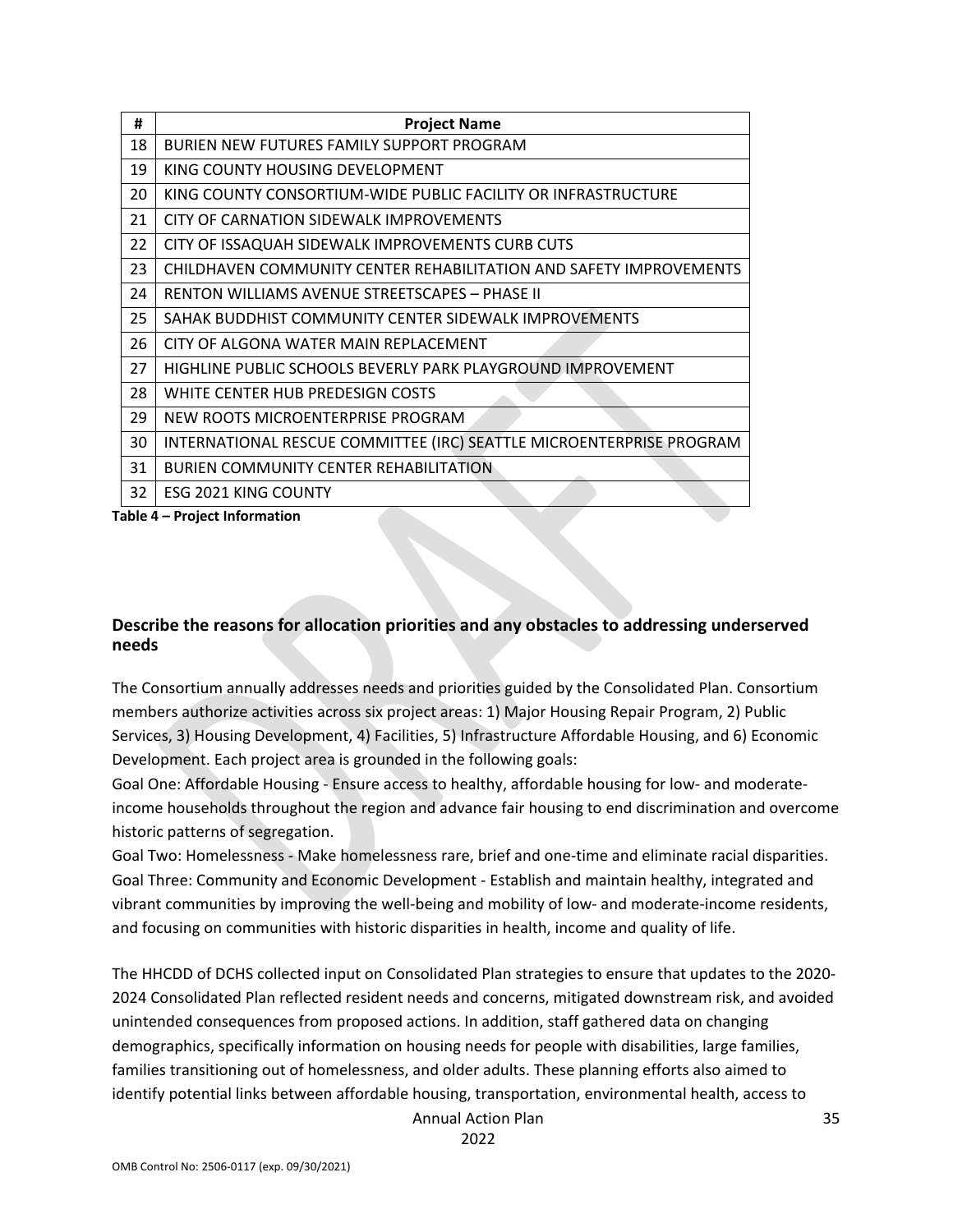opportunity and other determinants of equity.

Annual Action Plan 2022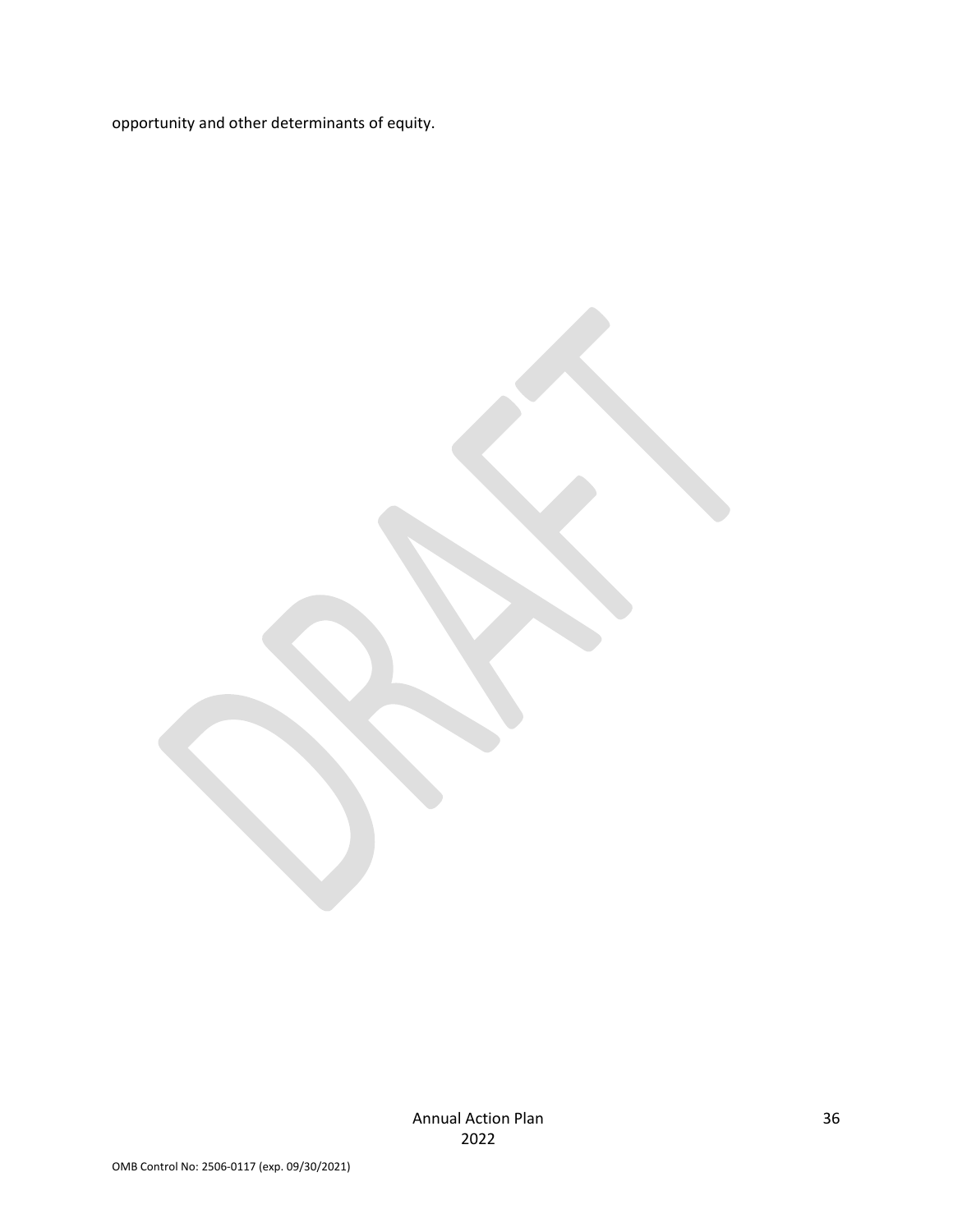# **AP-38 Project Summary**

**Project Summary Information**

Annual Action Plan 2022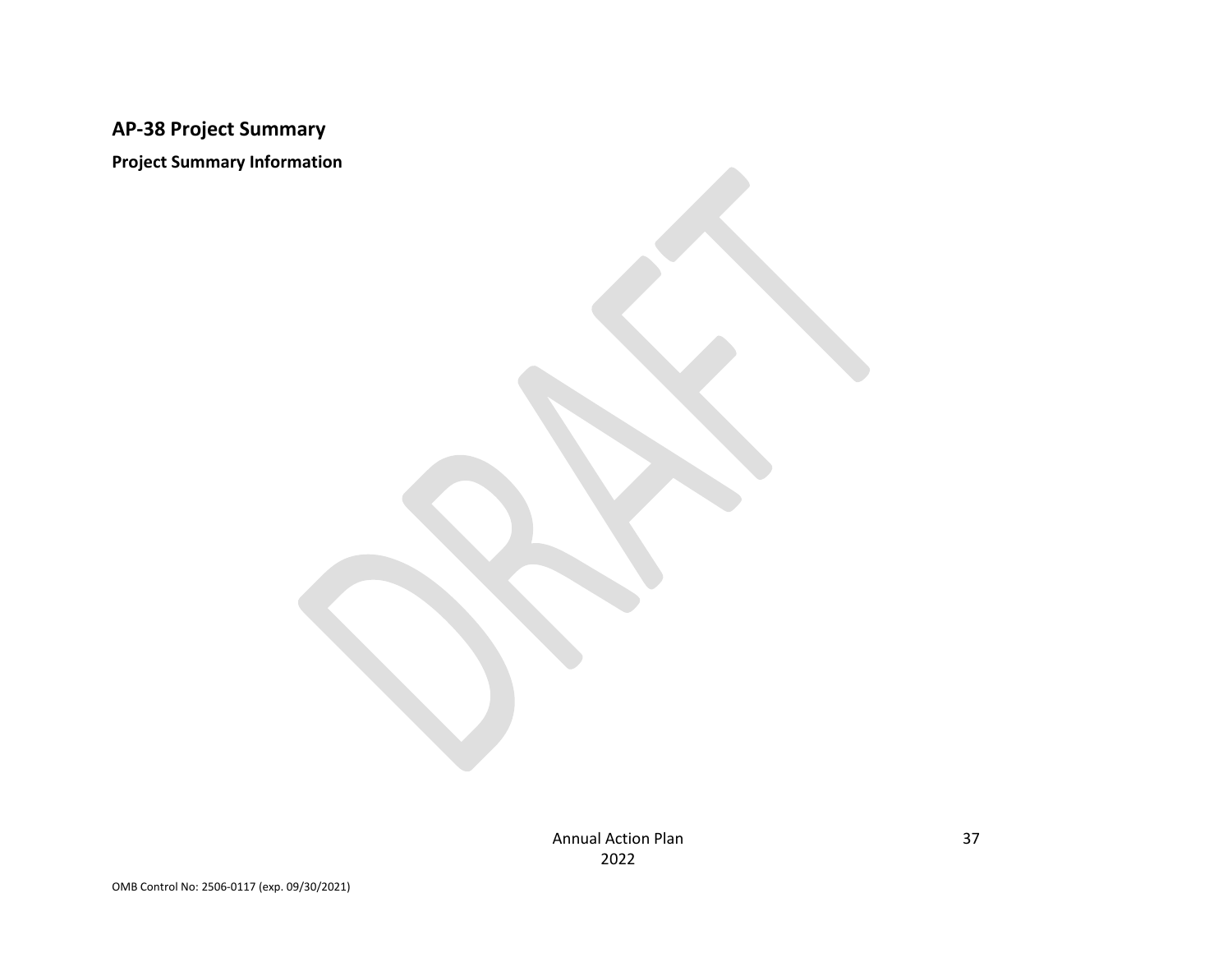| $\mathbf{1}$   | <b>Project Name</b>                                                                                        | KING COUNTY PROGRAM ADMINISTRATION                                                                                                                                                                                                                                                                                                                                                          |
|----------------|------------------------------------------------------------------------------------------------------------|---------------------------------------------------------------------------------------------------------------------------------------------------------------------------------------------------------------------------------------------------------------------------------------------------------------------------------------------------------------------------------------------|
|                | <b>Target Area</b>                                                                                         | South Sub-Region<br>North/East Sub-Region<br><b>Unincorporated King County</b>                                                                                                                                                                                                                                                                                                              |
|                | <b>Goals Supported</b>                                                                                     | <b>Affordable Housing</b><br><b>End Homelessness</b><br>Community and Economic Development                                                                                                                                                                                                                                                                                                  |
|                | <b>Needs Addressed</b>                                                                                     | <b>Affordable Housing</b><br><b>End Homelessness</b><br>Community and Economic Development                                                                                                                                                                                                                                                                                                  |
|                | <b>Funding</b>                                                                                             | CDBG: \$1,150,339<br>HOME: \$380,809                                                                                                                                                                                                                                                                                                                                                        |
|                | <b>Description</b>                                                                                         | Federal funds will be used for the administration and coordination of<br>housing, services for people who are homeless, and community<br>development activities in the Consortium.                                                                                                                                                                                                          |
|                | <b>Target Date</b>                                                                                         | 12/31/2022                                                                                                                                                                                                                                                                                                                                                                                  |
|                | <b>Estimate the number</b><br>and type of families<br>that will benefit from<br>the proposed<br>activities |                                                                                                                                                                                                                                                                                                                                                                                             |
|                | <b>Location Description</b>                                                                                |                                                                                                                                                                                                                                                                                                                                                                                             |
|                | <b>Planned Activities</b>                                                                                  | Oversight of federal programs; coordination and collaboration with key<br>stakeholders and partners to provide initiatives and programs that will<br>assist in addressing the needs and implement strategies identified in<br>the Consortium's Housing and Community Development Plan. This<br>includes administration by the Cities of Burien, Kirkland, Redmond,<br>Renton and Shoreline. |
| $\overline{2}$ | <b>Project Name</b>                                                                                        | KING COUNTY HOUSING REPAIR PROGRAM                                                                                                                                                                                                                                                                                                                                                          |
|                | <b>Target Area</b>                                                                                         | South Sub-Region<br>North/East Sub-Region<br><b>Unincorporated King County</b>                                                                                                                                                                                                                                                                                                              |
|                | <b>Goals Supported</b>                                                                                     | <b>Affordable Housing</b>                                                                                                                                                                                                                                                                                                                                                                   |
|                | <b>Needs Addressed</b>                                                                                     | <b>Affordable Housing</b>                                                                                                                                                                                                                                                                                                                                                                   |
|                | <b>Funding</b>                                                                                             | CDBG: \$1,597,880<br>HOME: \$264,970                                                                                                                                                                                                                                                                                                                                                        |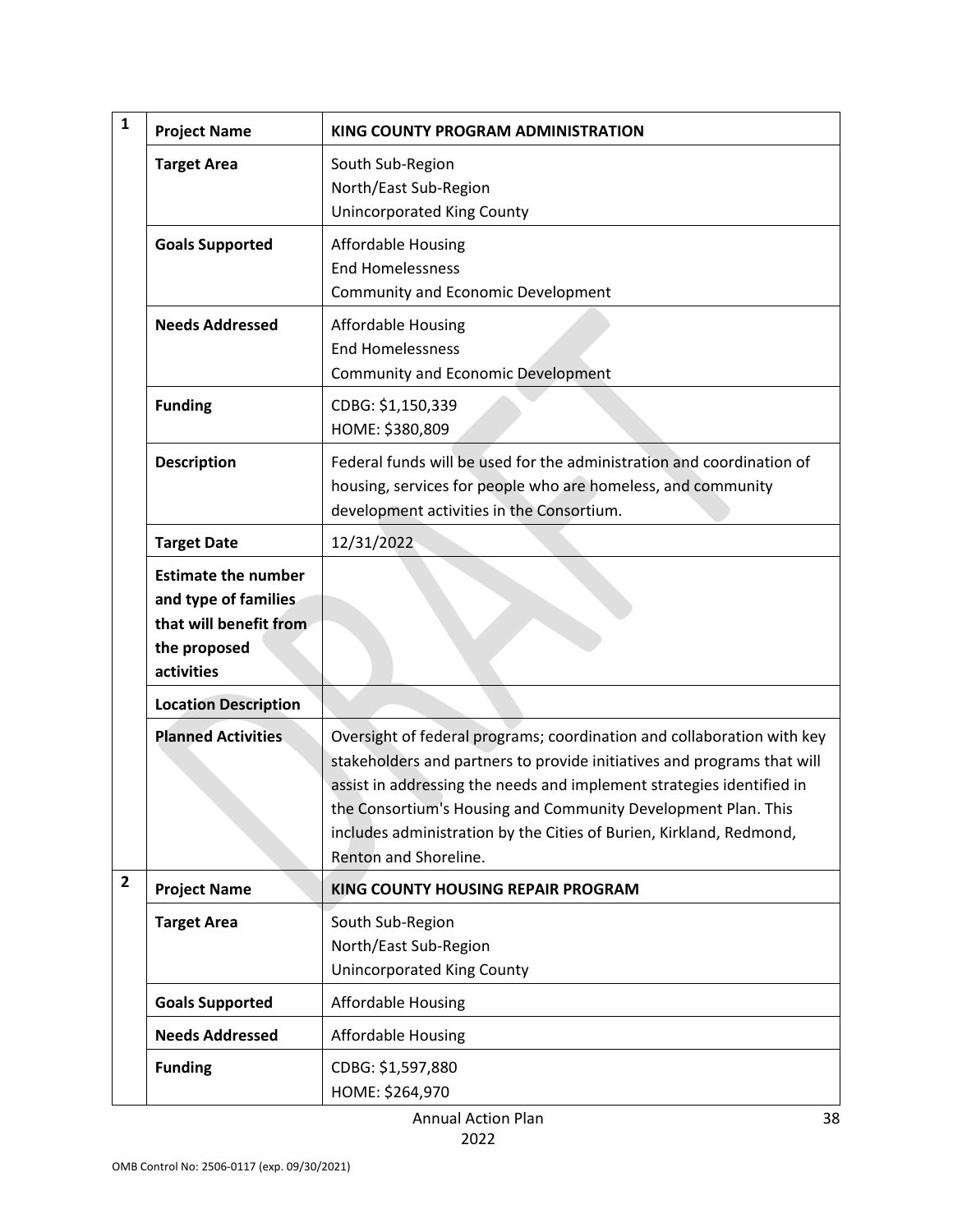|   | <b>Description</b>                                                                                         | Provide capital funds to repair and/or improve (including accessibility<br>improvements) the existing stock of homes owned by low- and<br>moderate-income households (also includes individual condominiums,                                                                                                                                                                                                                                                                 |
|---|------------------------------------------------------------------------------------------------------------|------------------------------------------------------------------------------------------------------------------------------------------------------------------------------------------------------------------------------------------------------------------------------------------------------------------------------------------------------------------------------------------------------------------------------------------------------------------------------|
|   |                                                                                                            | townhomes, and mobile/manufactured homes that are part of the<br>permanent housing stock). Programs funded under this strategy include<br>major home repair and renters (80% of area median income and below)<br>are eligible for HAM improvements if they have a disability and reside<br>in an affordable rental unit defined as a unit with rents at or below<br>market as determined by HUD or the multi-tiered payment standard as<br>defined by KCHA Section 8 program |
|   | <b>Target Date</b>                                                                                         | 12/31/2022                                                                                                                                                                                                                                                                                                                                                                                                                                                                   |
|   | <b>Estimate the number</b><br>and type of families<br>that will benefit from<br>the proposed<br>activities | 100 low- and moderate-income households consortium-wide.                                                                                                                                                                                                                                                                                                                                                                                                                     |
|   | <b>Location Description</b>                                                                                | County-wide Consortium; 401 Fifth Avenue, Suite 510, Seattle                                                                                                                                                                                                                                                                                                                                                                                                                 |
|   | <b>Planned Activities</b>                                                                                  | Major Housing Repair includes interest-free deferred payment loans for<br>health and safety repairs.                                                                                                                                                                                                                                                                                                                                                                         |
| 3 | <b>Project Name</b>                                                                                        | <b>TUKWILA MINOR HOME REPAIR</b>                                                                                                                                                                                                                                                                                                                                                                                                                                             |
|   | <b>Target Area</b>                                                                                         | South Sub-Region                                                                                                                                                                                                                                                                                                                                                                                                                                                             |
|   | <b>Goals Supported</b>                                                                                     | <b>Affordable Housing</b>                                                                                                                                                                                                                                                                                                                                                                                                                                                    |
|   | <b>Needs Addressed</b>                                                                                     | <b>Affordable Housing</b>                                                                                                                                                                                                                                                                                                                                                                                                                                                    |
|   | <b>Funding</b>                                                                                             | CDBG: \$122,650                                                                                                                                                                                                                                                                                                                                                                                                                                                              |
|   | <b>Description</b>                                                                                         | Provide minor home repair for homeowners in SeaTac, Tukwila, Des<br>Moines and Covington. The program will maintain safety and health of<br>the occupants and preserve the dwelling and/or conserve energy. This<br>program is a no-cost program to qualified residents. Each project is<br>limited in cost (\$3,400), each household has an annual limit (\$5,000)<br>and a lifetime maximum (\$7,500).                                                                     |
|   | <b>Target Date</b>                                                                                         | 12/31/2022                                                                                                                                                                                                                                                                                                                                                                                                                                                                   |
|   | <b>Estimate the number</b><br>and type of families<br>that will benefit from<br>the proposed<br>activities | 56 low- and moderate-income households                                                                                                                                                                                                                                                                                                                                                                                                                                       |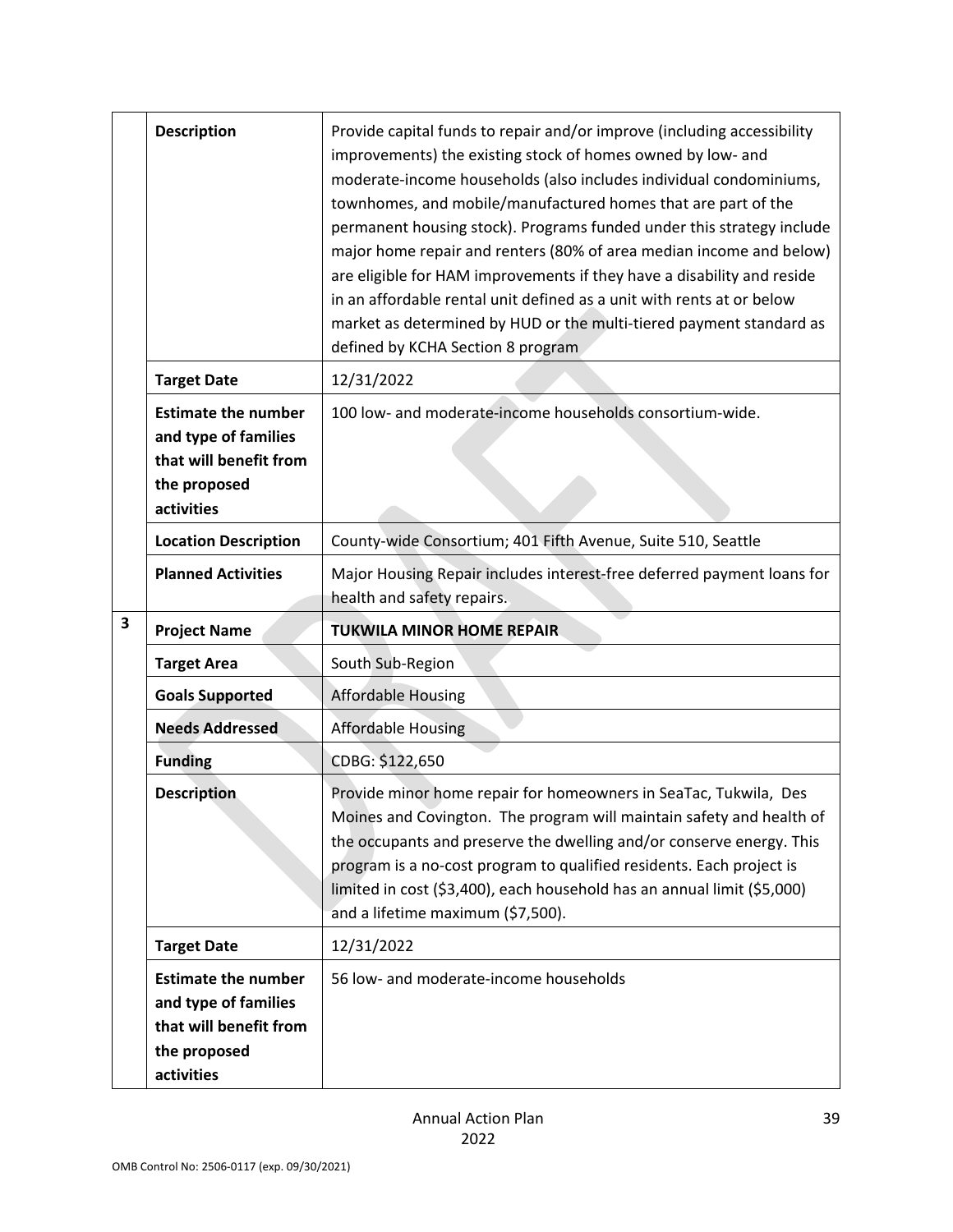|   | <b>Location Description</b>                                                                                 | SeaTac, Tukwila, Des Moines and Covington                                                                                                                                                                                                                                                                  |
|---|-------------------------------------------------------------------------------------------------------------|------------------------------------------------------------------------------------------------------------------------------------------------------------------------------------------------------------------------------------------------------------------------------------------------------------|
|   | <b>Planned Activities</b>                                                                                   | Repairs may include small plumbing, electrical and other small<br>handyman types of jobs. Individual projects are reviewed by King<br>County staff prior to project start.                                                                                                                                 |
| 4 | <b>Project Name</b>                                                                                         | <b>RENTON HEALTHY HOUSING MINOR HOME REPAIR</b>                                                                                                                                                                                                                                                            |
|   | <b>Target Area</b>                                                                                          | South Sub-Region                                                                                                                                                                                                                                                                                           |
|   | <b>Goals Supported</b>                                                                                      | <b>Affordable Housing</b>                                                                                                                                                                                                                                                                                  |
|   | <b>Needs Addressed</b>                                                                                      | <b>Affordable Housing</b>                                                                                                                                                                                                                                                                                  |
|   | <b>Funding</b>                                                                                              | CDBG: \$70,965                                                                                                                                                                                                                                                                                             |
|   | <b>Description</b>                                                                                          | Funds will be used to replace approximately 4 roofs, provide an<br>estimated 12 homes with appropriate ventilation to minimize moisture,<br>and install HEPA furnace filters in homes of active Housing Repair<br>Clients.                                                                                 |
|   | <b>Target Date</b>                                                                                          | 12/31/2022                                                                                                                                                                                                                                                                                                 |
|   | <b>Estimate the number</b><br>and type of families<br>that will benefit from.<br>the proposed<br>activities | 12 low- and moderate-income households.                                                                                                                                                                                                                                                                    |
|   | <b>Location Description</b>                                                                                 | City of Renton                                                                                                                                                                                                                                                                                             |
|   | <b>Planned Activities</b>                                                                                   | Funds will be used to replace approximately 4 roofs, provide an<br>estimated 12 homes with appropriate ventilation to minimize moisture,<br>and install HEPA furnace filters in homes of active Housing Repair<br>Clients.                                                                                 |
| 5 | <b>Project Name</b>                                                                                         | <b>SHORELINE MINOR HOME REPAIR</b>                                                                                                                                                                                                                                                                         |
|   | <b>Target Area</b>                                                                                          | North/East Sub-Region                                                                                                                                                                                                                                                                                      |
|   | <b>Goals Supported</b>                                                                                      | <b>Affordable Housing</b>                                                                                                                                                                                                                                                                                  |
|   | <b>Needs Addressed</b>                                                                                      | <b>Affordable Housing</b>                                                                                                                                                                                                                                                                                  |
|   | <b>Funding</b>                                                                                              | CDBG: \$116,404                                                                                                                                                                                                                                                                                            |
|   | <b>Description</b>                                                                                          | Provide capital funds to repair and/or improve (including accessibility<br>improvements) the existing stock of homes owned by low- and<br>moderate-income households (also includes individual condominiums,<br>townhomes, and mobile/manufactured homes that are part of the<br>permanent housing stock). |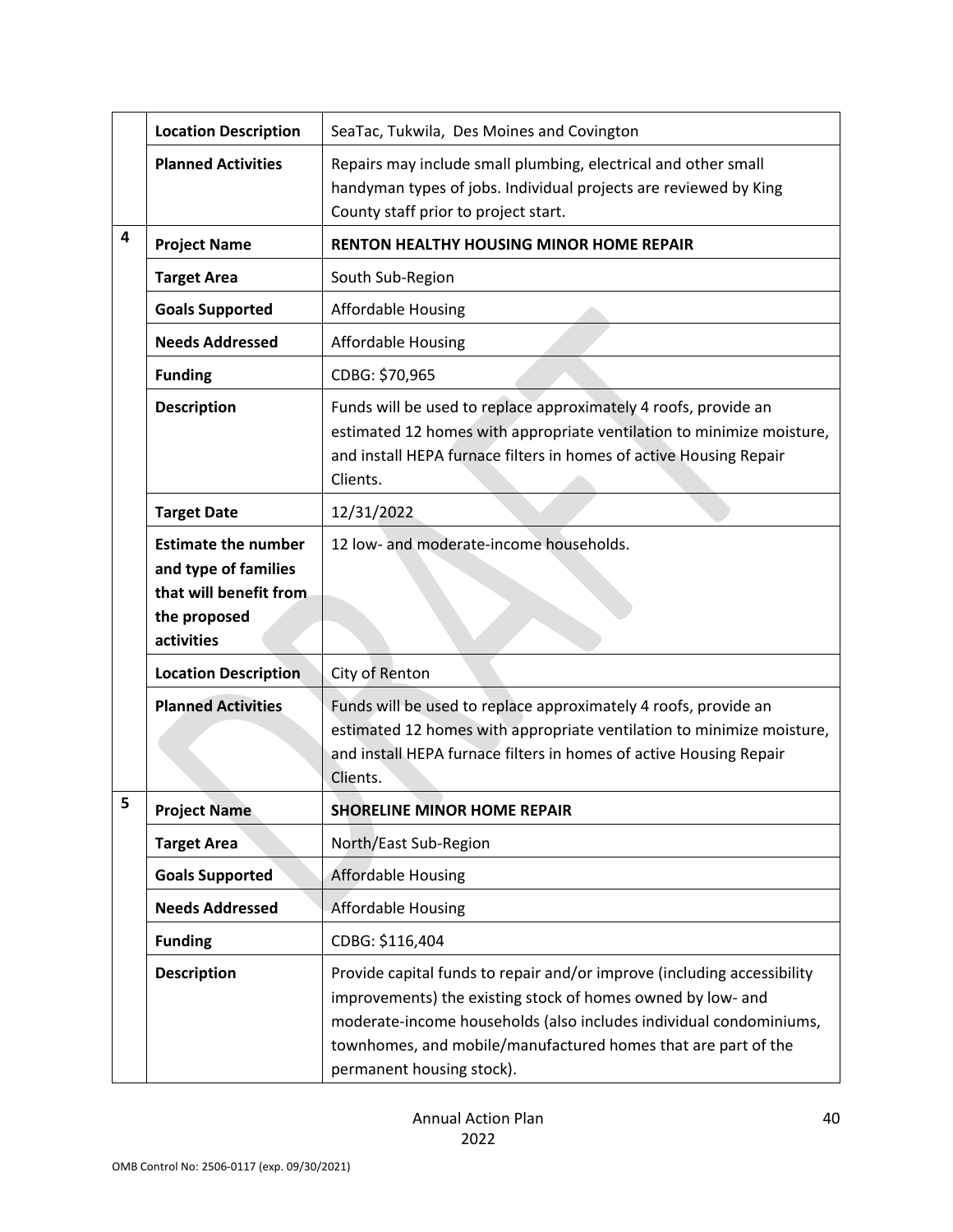|   | <b>Target Date</b>                                                                                         | 12/31/2022                                                                                                                                                                                                                                                                                                                                                               |
|---|------------------------------------------------------------------------------------------------------------|--------------------------------------------------------------------------------------------------------------------------------------------------------------------------------------------------------------------------------------------------------------------------------------------------------------------------------------------------------------------------|
|   | <b>Estimate the number</b><br>and type of families<br>that will benefit from<br>the proposed<br>activities | 20 low- and moderate-income households                                                                                                                                                                                                                                                                                                                                   |
|   | <b>Location Description</b>                                                                                | City of Shoreline                                                                                                                                                                                                                                                                                                                                                        |
|   | <b>Planned Activities</b>                                                                                  | Funds will be used to provide low-cost electrical, plumbing, carpentry<br>and disability access repairs to low-income, elderly and/or disabled<br>homeowners.                                                                                                                                                                                                            |
| 6 | <b>Project Name</b>                                                                                        | CATHOLIC COMMUNITY SERVICES- CCS SEATTLE CEA RAP                                                                                                                                                                                                                                                                                                                         |
|   | <b>Target Area</b>                                                                                         | South Sub-Region<br>North/East Sub-Region<br><b>Unincorporated King County</b>                                                                                                                                                                                                                                                                                           |
|   | <b>Goals Supported</b>                                                                                     | <b>End Homelessness</b>                                                                                                                                                                                                                                                                                                                                                  |
|   | <b>Needs Addressed</b>                                                                                     | <b>End Homelessness</b>                                                                                                                                                                                                                                                                                                                                                  |
|   | <b>Funding</b>                                                                                             | CDBG: \$97,479                                                                                                                                                                                                                                                                                                                                                           |
|   | <b>Description</b>                                                                                         | Funds will be used to provide homeless households with children<br>services and support designed to help households attain housing<br>without otherwise entering the homeless system.                                                                                                                                                                                    |
|   | <b>Target Date</b>                                                                                         | 12/31/2022                                                                                                                                                                                                                                                                                                                                                               |
|   | <b>Estimate the number</b><br>and type of families<br>that will benefit from<br>the proposed<br>activities | 350 low-mod income persons                                                                                                                                                                                                                                                                                                                                               |
|   | <b>Location Description</b>                                                                                | County-wide Consortium; 401 Fifth Avenue, Suite 510, Seattle                                                                                                                                                                                                                                                                                                             |
|   | <b>Planned Activities</b>                                                                                  | Assist households in quickly finding and securing temporary or<br>permanent solutions to homelessness outside of the homeless services<br>system. Diversion services assist households to identify immediate,<br>alternative housing arrangements, and if necessary, connect them with<br>services and financial assistance to help them obtain or return to<br>housing. |
|   |                                                                                                            |                                                                                                                                                                                                                                                                                                                                                                          |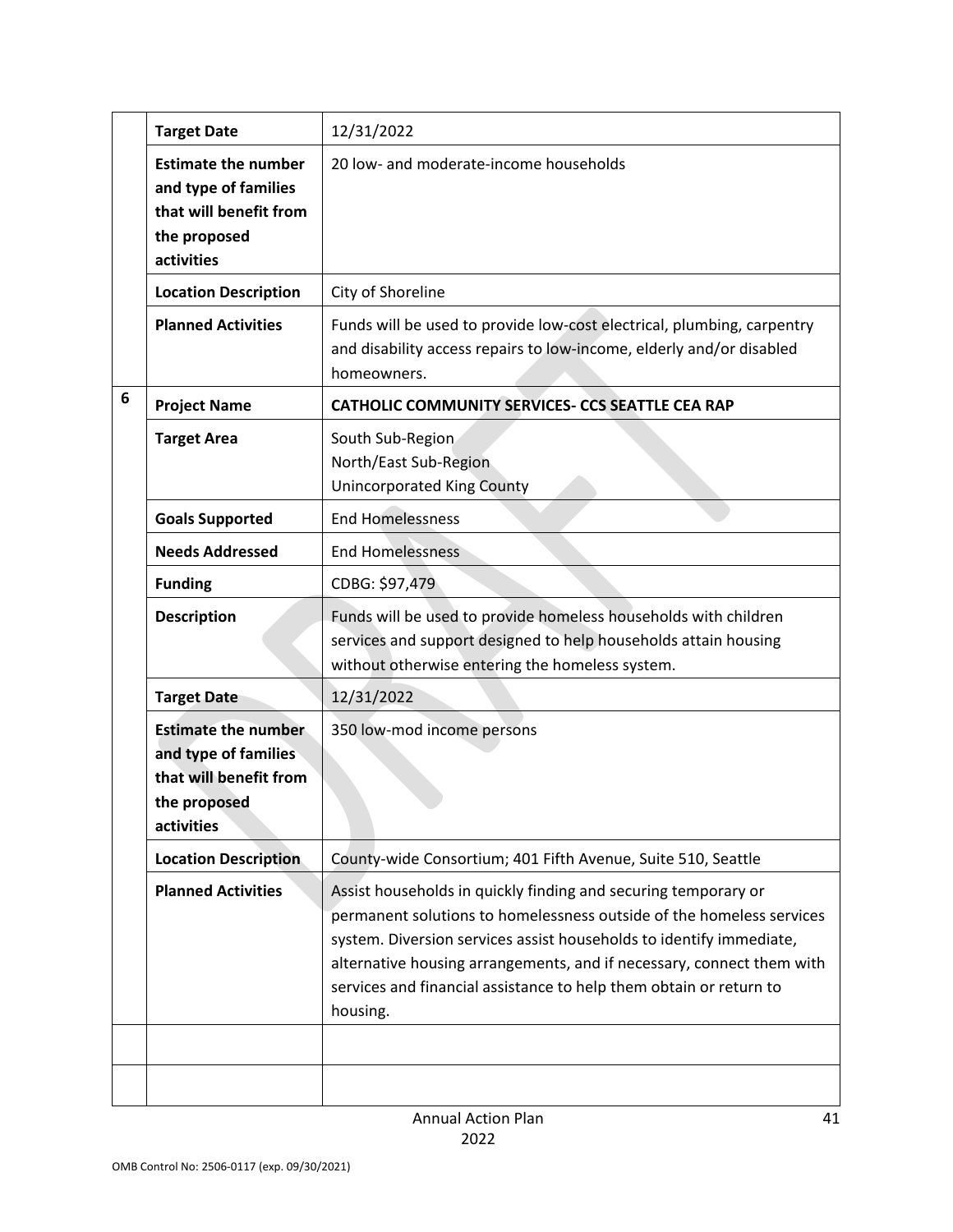| $\overline{\mathbf{z}}$ | <b>Project Name</b>                                                                                        | SOLID GROUND WASHINGTON-SOLID GROUND CEA NORTH RAP                                                                                                                                                                                                                                                                                                                       |
|-------------------------|------------------------------------------------------------------------------------------------------------|--------------------------------------------------------------------------------------------------------------------------------------------------------------------------------------------------------------------------------------------------------------------------------------------------------------------------------------------------------------------------|
|                         | <b>Target Area</b>                                                                                         | South Sub-Region<br>North/East Sub-Region<br><b>Unincorporated King County</b>                                                                                                                                                                                                                                                                                           |
|                         | <b>Goals Supported</b>                                                                                     | <b>End Homelessness</b>                                                                                                                                                                                                                                                                                                                                                  |
|                         | <b>Needs Addressed</b>                                                                                     | <b>End Homelessness</b>                                                                                                                                                                                                                                                                                                                                                  |
|                         | <b>Funding</b>                                                                                             | CDBG: \$37,535                                                                                                                                                                                                                                                                                                                                                           |
|                         | <b>Description</b>                                                                                         | Funds will be used to provide homeless households with children<br>services and support designed to help households attain housing<br>without otherwise entering the homeless system.                                                                                                                                                                                    |
|                         | <b>Target Date</b>                                                                                         | 12/31/2022                                                                                                                                                                                                                                                                                                                                                               |
|                         | <b>Estimate the number</b><br>and type of families<br>that will benefit from<br>the proposed<br>activities | 350 low-mod income persons.                                                                                                                                                                                                                                                                                                                                              |
|                         | <b>Location Description</b>                                                                                | County-wide Consortium; 401 Fifth Avenue, Suite 510, Seattle                                                                                                                                                                                                                                                                                                             |
|                         | <b>Planned Activities</b>                                                                                  | Assist households in quickly finding and securing temporary or<br>permanent solutions to homelessness outside of the homeless services<br>system. Diversion services assist households to identify immediate,<br>alternative housing arrangements, and if necessary, connect them with<br>services and financial assistance to help them obtain or return to<br>housing. |
| 8                       | <b>Project Name</b>                                                                                        | MULTI-SERVICE CENTER-MSC SOUTH CEA RAP                                                                                                                                                                                                                                                                                                                                   |
|                         | <b>Target Area</b>                                                                                         | South Sub-Region<br>North/East Sub-Region<br><b>Unincorporated King County</b>                                                                                                                                                                                                                                                                                           |
|                         | <b>Goals Supported</b>                                                                                     | <b>End Homelessness</b>                                                                                                                                                                                                                                                                                                                                                  |
|                         | <b>Needs Addressed</b>                                                                                     | <b>End Homelessness</b>                                                                                                                                                                                                                                                                                                                                                  |
|                         | <b>Funding</b>                                                                                             | CDBG: \$37,535                                                                                                                                                                                                                                                                                                                                                           |
|                         | <b>Description</b>                                                                                         | Funds will be used to provide homeless households with children<br>services and support designed to help households attain housing<br>without otherwise entering the homeless system.                                                                                                                                                                                    |
|                         | <b>Target Date</b>                                                                                         | 12/31/2022                                                                                                                                                                                                                                                                                                                                                               |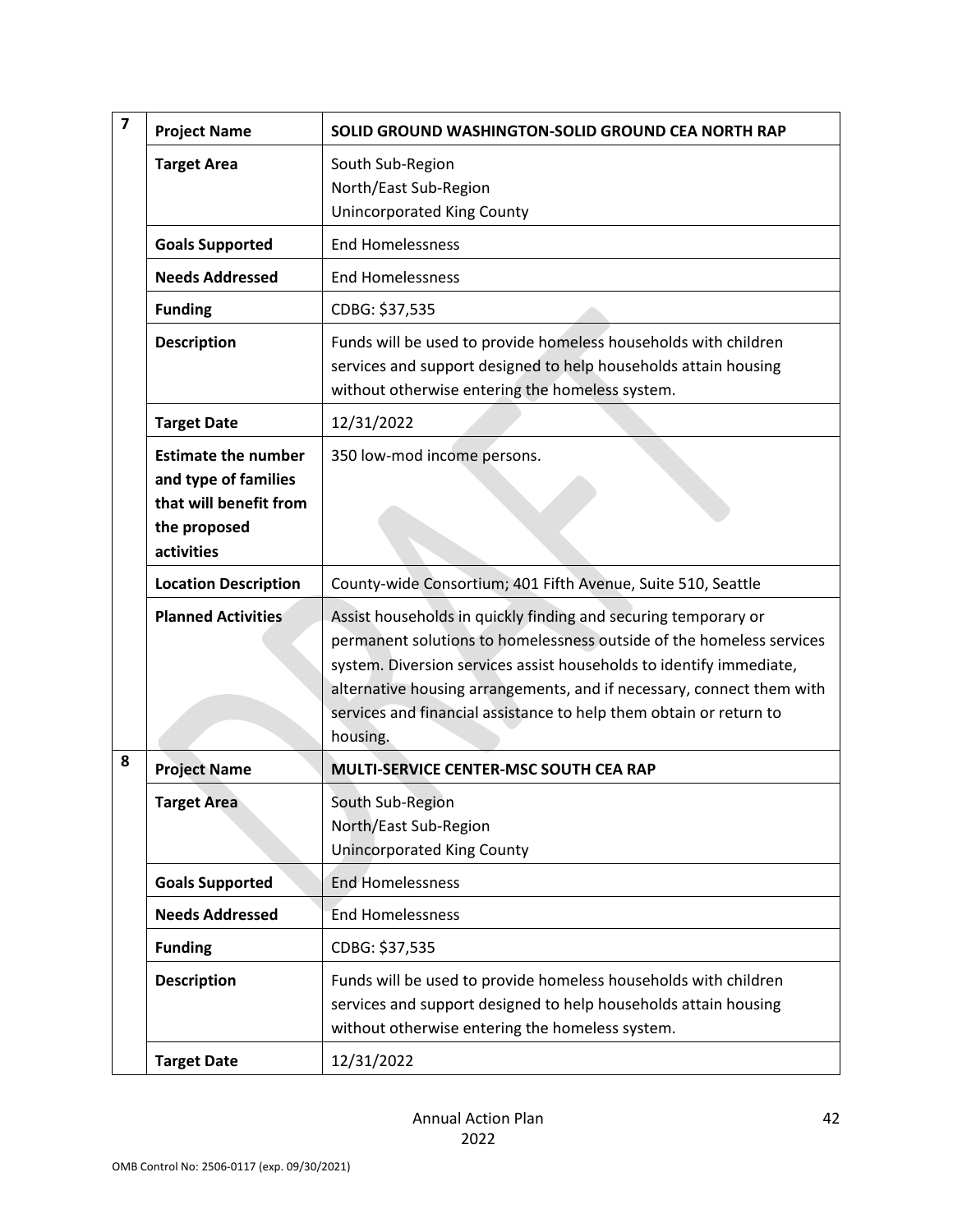|   | <b>Estimate the number</b><br>and type of families<br>that will benefit from<br>the proposed<br>activities | 75 low-mod income persons                                                                                                                                                                                                                                                                                                                                                |
|---|------------------------------------------------------------------------------------------------------------|--------------------------------------------------------------------------------------------------------------------------------------------------------------------------------------------------------------------------------------------------------------------------------------------------------------------------------------------------------------------------|
|   | <b>Location Description</b>                                                                                | County-wide Consortium; 401 Fifth Avenue, Suite 510, Seattle                                                                                                                                                                                                                                                                                                             |
|   | <b>Planned Activities</b>                                                                                  | Assist households in quickly finding and securing temporary or<br>permanent solutions to homelessness outside of the homeless services<br>system. Diversion services assist households to identify immediate,<br>alternative housing arrangements, and if necessary, connect them with<br>services and financial assistance to help them obtain or return to<br>housing. |
| 9 | <b>Project Name</b>                                                                                        | YWCA OF SEATTLE, KING AND SNOHOMISH COUNTIES-YWCA SOUTH<br><b>CEA RAP</b>                                                                                                                                                                                                                                                                                                |
|   | <b>Target Area</b>                                                                                         | South Sub-Region<br>North/East Sub-Region<br><b>Unincorporated King County</b>                                                                                                                                                                                                                                                                                           |
|   | <b>Goals Supported</b>                                                                                     | <b>End Homelessness</b>                                                                                                                                                                                                                                                                                                                                                  |
|   | <b>Needs Addressed</b>                                                                                     | <b>End Homelessness</b>                                                                                                                                                                                                                                                                                                                                                  |
|   | <b>Funding</b>                                                                                             | CDBG: \$36,104                                                                                                                                                                                                                                                                                                                                                           |
|   | <b>Description</b>                                                                                         | Funds will be used to provide homeless households with children<br>services and support designed to help households attain housing<br>without otherwise entering the homeless system.                                                                                                                                                                                    |
|   | <b>Target Date</b>                                                                                         | 12/31/2022                                                                                                                                                                                                                                                                                                                                                               |
|   | <b>Estimate the number</b><br>and type of families<br>that will benefit from<br>the proposed<br>activities | 100 low-mod income persons                                                                                                                                                                                                                                                                                                                                               |
|   |                                                                                                            |                                                                                                                                                                                                                                                                                                                                                                          |
|   | <b>Location Description</b>                                                                                | County-wide Consortium; 401 Fifth Avenue, Suite 510, Seattle                                                                                                                                                                                                                                                                                                             |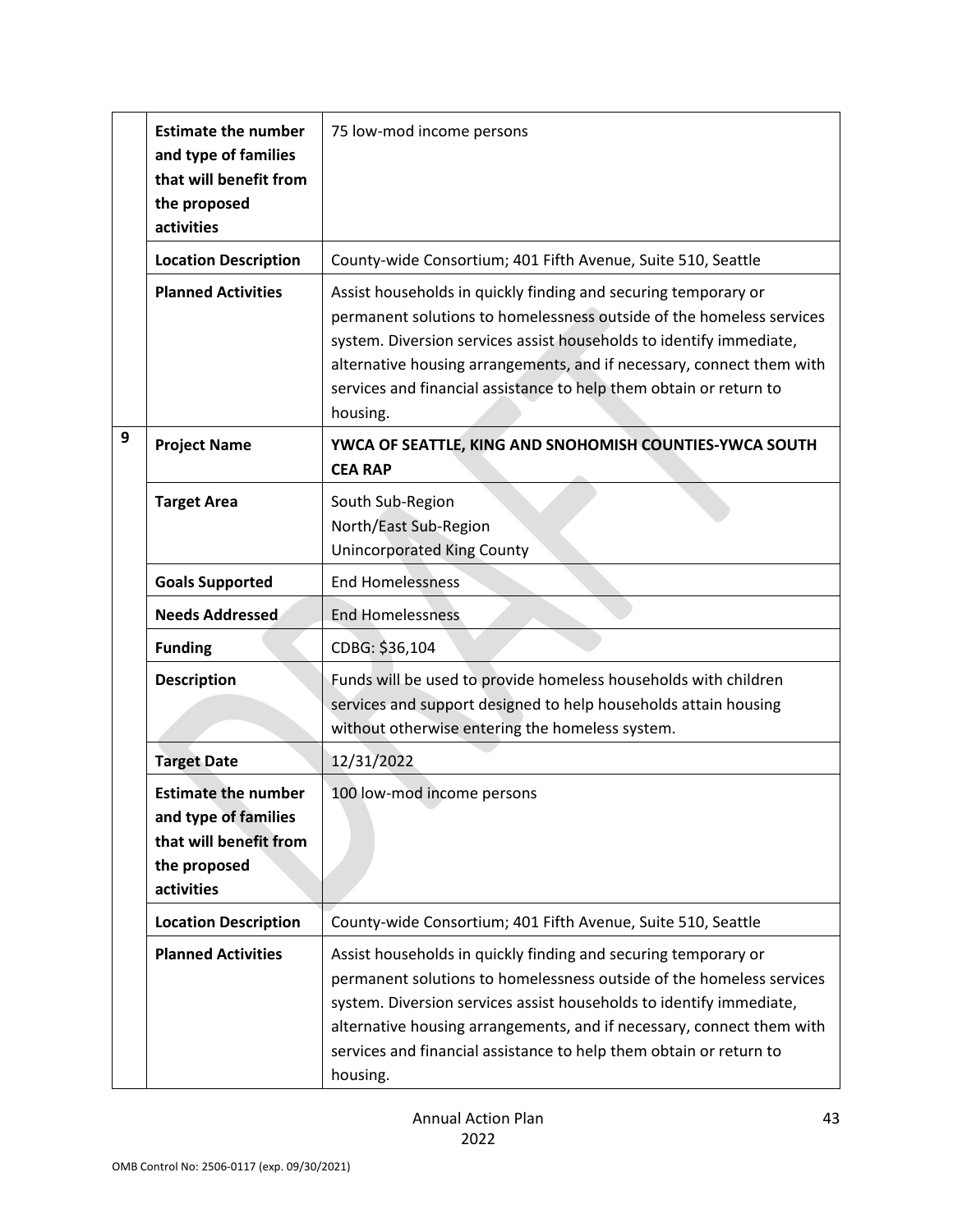| 10 | <b>Project Name</b>                                                                                        | <b>HOUSING STABILITY PROGRAM SOLID GROUND</b>                                                                                                                                                                                                                                                                                                                                                                                                                                                                                                         |
|----|------------------------------------------------------------------------------------------------------------|-------------------------------------------------------------------------------------------------------------------------------------------------------------------------------------------------------------------------------------------------------------------------------------------------------------------------------------------------------------------------------------------------------------------------------------------------------------------------------------------------------------------------------------------------------|
|    | <b>Target Area</b>                                                                                         | South Sub-Region<br>North/East Sub-Region<br><b>Unincorporated King County</b>                                                                                                                                                                                                                                                                                                                                                                                                                                                                        |
|    | <b>Goals Supported</b>                                                                                     | <b>End Homelessness</b>                                                                                                                                                                                                                                                                                                                                                                                                                                                                                                                               |
|    | <b>Needs Addressed</b>                                                                                     | <b>End Homelessness</b>                                                                                                                                                                                                                                                                                                                                                                                                                                                                                                                               |
|    | <b>Funding</b>                                                                                             | CDBG: \$329,127                                                                                                                                                                                                                                                                                                                                                                                                                                                                                                                                       |
|    | <b>Description</b>                                                                                         | Funds will be used to assist low-income persons at risk of homelessness<br>to stabilize their housing.                                                                                                                                                                                                                                                                                                                                                                                                                                                |
|    | <b>Target Date</b>                                                                                         | 12/31/2022                                                                                                                                                                                                                                                                                                                                                                                                                                                                                                                                            |
|    | <b>Estimate the number</b><br>and type of families<br>that will benefit from<br>the proposed<br>activities | 1,000 low-mod income persons                                                                                                                                                                                                                                                                                                                                                                                                                                                                                                                          |
|    | <b>Location Description</b>                                                                                | County-wide Consortium; 401 Fifth Avenue, Suite 510, Seattle                                                                                                                                                                                                                                                                                                                                                                                                                                                                                          |
|    | <b>Planned Activities</b>                                                                                  | Activities include one-on-one meeting between a case manager and an<br>HSP client to explain the program, complete the HSP application, obtain<br>qualifying documentation, verify eligibility, and determine the level of<br>housing stability financial assistance and housing stability services to be<br>provided. The case manager will work with the client household to<br>develop realistic and client-centered budgets and action plans, provide<br>resource referrals and information, and negotiate with property owners<br>and attorneys. |
| 11 | <b>Project Name</b>                                                                                        | <b>CONGREGATIONS FOR THE HOMELESS MEN'S YEAR ROUND SHELTER</b><br><b>REDMOND</b>                                                                                                                                                                                                                                                                                                                                                                                                                                                                      |
|    | <b>Target Area</b>                                                                                         | North/East Sub-Region<br><b>Unincorporated King County</b>                                                                                                                                                                                                                                                                                                                                                                                                                                                                                            |
|    | <b>Goals Supported</b>                                                                                     | <b>End Homelessness</b>                                                                                                                                                                                                                                                                                                                                                                                                                                                                                                                               |
|    | <b>Needs Addressed</b>                                                                                     | <b>End Homelessness</b>                                                                                                                                                                                                                                                                                                                                                                                                                                                                                                                               |
|    | <b>Funding</b>                                                                                             | CDBG: \$40,963                                                                                                                                                                                                                                                                                                                                                                                                                                                                                                                                        |
|    | <b>Description</b>                                                                                         | Funds will be used to provide shelter and day center services to men<br>experiencing homelessness at 515 116th AVE NE, Bellevue through a<br>sub-contract with Congregations for the Homeless.                                                                                                                                                                                                                                                                                                                                                        |
|    | <b>Target Date</b>                                                                                         | 12/31/2022                                                                                                                                                                                                                                                                                                                                                                                                                                                                                                                                            |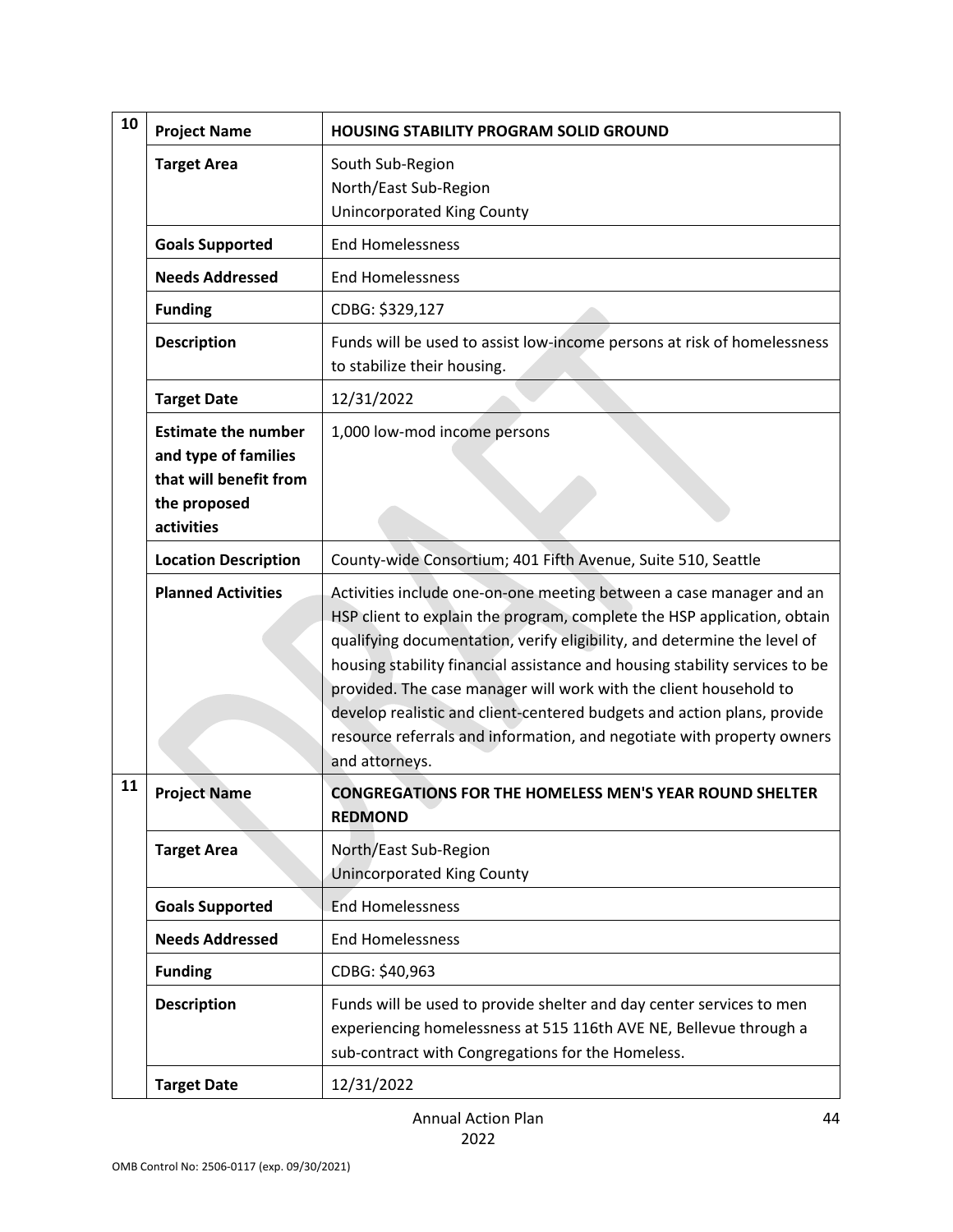|    | <b>Estimate the number</b><br>and type of families<br>that will benefit from<br>the proposed<br>activities | 600 low-mod income persons                                                                                                                                                                     |
|----|------------------------------------------------------------------------------------------------------------|------------------------------------------------------------------------------------------------------------------------------------------------------------------------------------------------|
|    | <b>Location Description</b>                                                                                | County-wide Consortium; 401 Fifth Avenue, Suite 510, Seattle                                                                                                                                   |
|    | <b>Planned Activities</b>                                                                                  | Funds will be used for personnel costs in serving the Eastside Men's<br>Homeless Shelter.                                                                                                      |
| 12 | <b>Project Name</b>                                                                                        | <b>CONGREGATIONS FOR THE HOMELESS MEN'S YEAR ROUND SHELTER</b><br><b>KIRKLAND</b>                                                                                                              |
|    | <b>Target Area</b>                                                                                         | North/East Sub-Region<br><b>Unincorporated King County</b>                                                                                                                                     |
|    | <b>Goals Supported</b>                                                                                     | <b>End Homelessness</b>                                                                                                                                                                        |
|    | <b>Needs Addressed</b>                                                                                     | <b>End Homelessness</b>                                                                                                                                                                        |
|    | <b>Funding</b>                                                                                             | CDBG: \$43,025                                                                                                                                                                                 |
|    | <b>Description</b>                                                                                         | Funds will be used to provide shelter and day center services to men<br>experiencing homelessness at 515 116th AVE NE, Bellevue through a<br>sub-contract with Congregations for the Homeless. |
|    | <b>Target Date</b>                                                                                         | 12/31/2022                                                                                                                                                                                     |
|    | <b>Estimate the number</b><br>and type of families<br>that will benefit from<br>the proposed<br>activities | 700 low-mod income persons                                                                                                                                                                     |
|    | <b>Location Description</b>                                                                                | County-wide Consortium; 401 Fifth Avenue, Suite 510, Seattle                                                                                                                                   |
|    | <b>Planned Activities</b>                                                                                  | Funds will be used for personnel costs in serving the Eastside Men's<br>Homeless Shelter.                                                                                                      |
| 13 | <b>Project Name</b>                                                                                        | YWCA SOUTH KING CO FAMILY SHELTER (FROZEN ALLOCATION)                                                                                                                                          |
|    | <b>Target Area</b>                                                                                         | South Sub-Region<br><b>Unincorporated King County</b>                                                                                                                                          |
|    | <b>Goals Supported</b>                                                                                     | <b>End Homelessness</b>                                                                                                                                                                        |
|    | <b>Needs Addressed</b>                                                                                     | <b>End Homelessness</b>                                                                                                                                                                        |
|    | <b>Funding</b>                                                                                             | CDBG: \$17,940                                                                                                                                                                                 |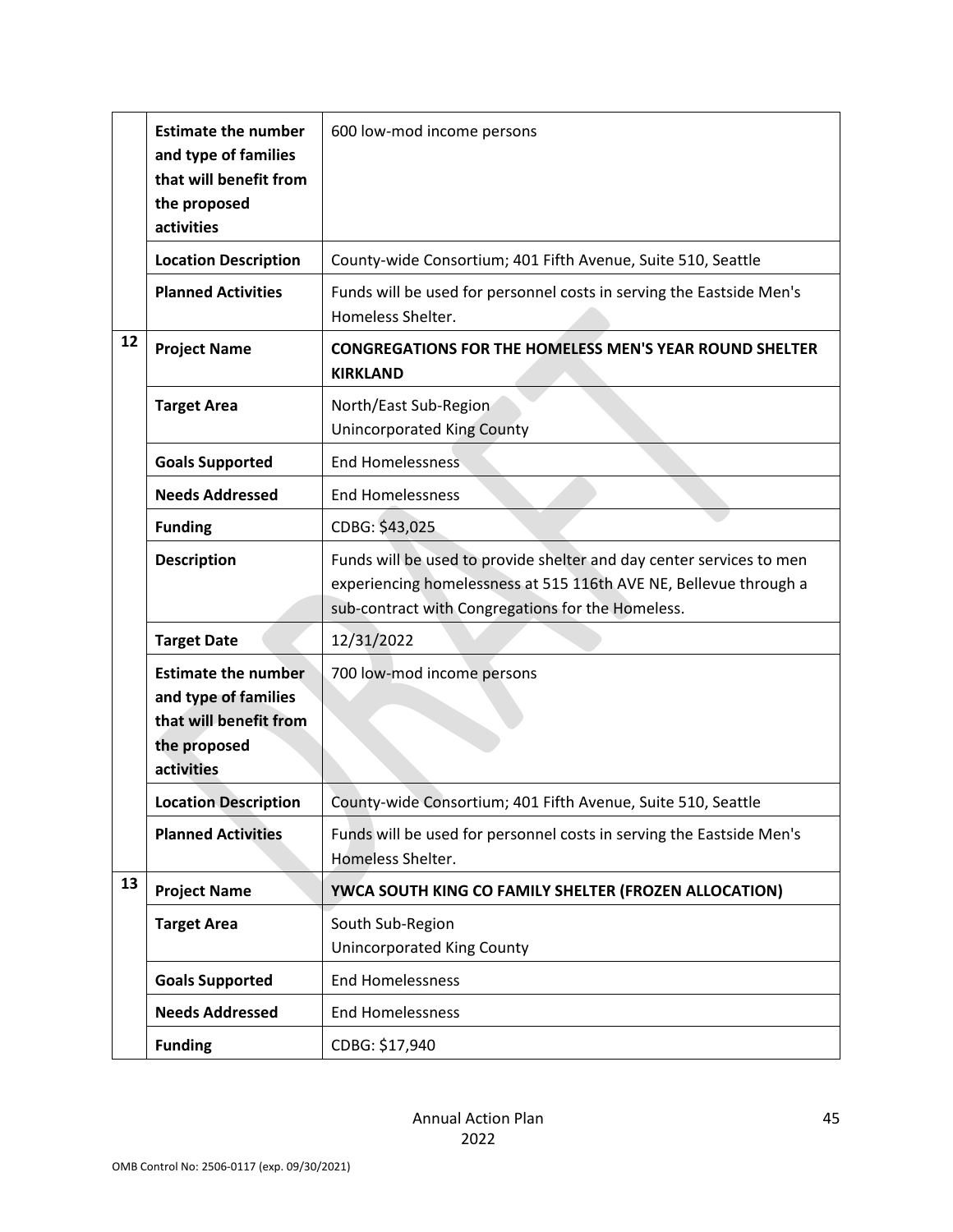|    | <b>Description</b>                                                                                         | Provide programs and services to address the temporary housing and<br>other needs of households when homelessness occurs. Core features of<br>service model are Progressive Engagement, Trauma-Informed<br>Advocacy, and Culturally Specific Coaching/Services all of which work to<br>support participants quickly stabilizing and exiting to permanent<br>housing.                     |
|----|------------------------------------------------------------------------------------------------------------|------------------------------------------------------------------------------------------------------------------------------------------------------------------------------------------------------------------------------------------------------------------------------------------------------------------------------------------------------------------------------------------|
|    | <b>Target Date</b>                                                                                         | 12/31/2022                                                                                                                                                                                                                                                                                                                                                                               |
|    | <b>Estimate the number</b><br>and type of families<br>that will benefit from<br>the proposed<br>activities | 40 low-mod income persons                                                                                                                                                                                                                                                                                                                                                                |
|    | <b>Location Description</b>                                                                                | County-wide Consortium; 401 Fifth Avenue, Suite 510, Seattle                                                                                                                                                                                                                                                                                                                             |
|    | <b>Planned Activities</b>                                                                                  | Funds will be used to support operations of an emergency shelter.<br>South King County Emergency Services (SKCES) is an emergency shelter<br>with six apartment style units in the cities of Renton (4) and Auburn (2).<br>Housing advocates work flexible schedules to accommodate meeting<br>with participants on weekends and evenings, and can be contacted<br>24/7 for emergencies. |
| 14 | <b>Project Name</b>                                                                                        | <b>HOSPITALITY HOUSE WOMEN'S SHELTER (FROZEN ALLOCATION)</b>                                                                                                                                                                                                                                                                                                                             |
|    | <b>Target Area</b>                                                                                         | South Sub-Region<br>North/East Sub-Region<br><b>Unincorporated King County</b>                                                                                                                                                                                                                                                                                                           |
|    | <b>Goals Supported</b>                                                                                     | <b>End Homelessness</b>                                                                                                                                                                                                                                                                                                                                                                  |
|    | <b>Needs Addressed</b>                                                                                     | <b>End Homelessness</b>                                                                                                                                                                                                                                                                                                                                                                  |
|    | <b>Funding</b>                                                                                             | CDBG: \$30,000                                                                                                                                                                                                                                                                                                                                                                           |
|    | <b>Description</b>                                                                                         | Funds will support operations for a year round emergency shelter for<br>women.                                                                                                                                                                                                                                                                                                           |
|    | <b>Target Date</b>                                                                                         | 12/31/2022                                                                                                                                                                                                                                                                                                                                                                               |
|    | <b>Estimate the number</b><br>and type of families<br>that will benefit from<br>the proposed<br>activities | 80 low-mod income persons                                                                                                                                                                                                                                                                                                                                                                |
|    | <b>Location Description</b>                                                                                | County-wide Consortium; 401 Fifth Avenue, Suite 510, Seattle                                                                                                                                                                                                                                                                                                                             |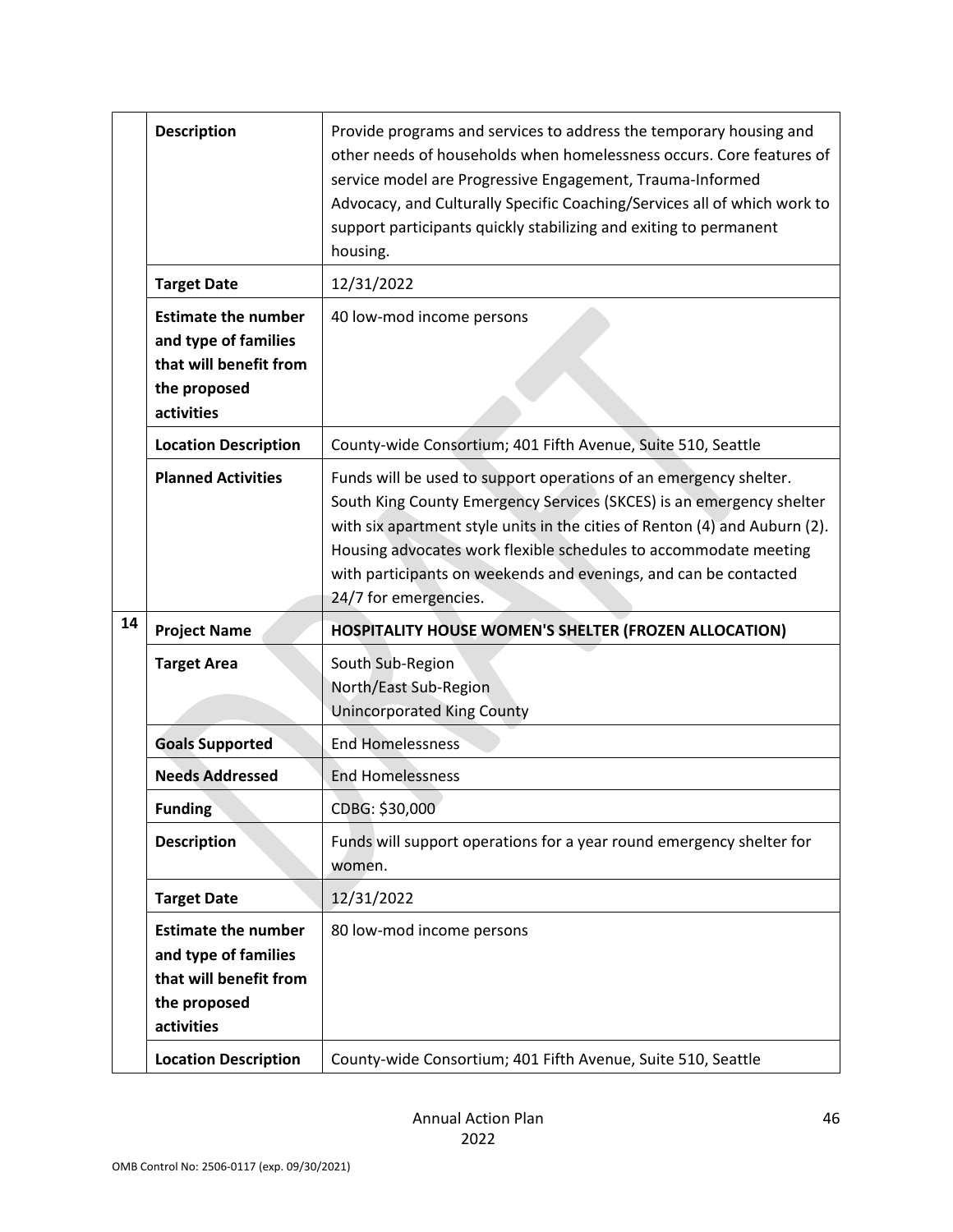|    | <b>Planned Activities</b>                                                                                  | Services offer direct onsite access to life skills training, nurse provided<br>health care, weekly case management, counseling and other<br>professional resources that will stabilize them and support them as<br>they move into permanent housing. |
|----|------------------------------------------------------------------------------------------------------------|------------------------------------------------------------------------------------------------------------------------------------------------------------------------------------------------------------------------------------------------------|
| 15 | <b>Project Name</b>                                                                                        | THE SOPHIA WAY WINTER SHELTER (FROZEN ALLOCATION)                                                                                                                                                                                                    |
|    | <b>Target Area</b>                                                                                         | North/East Sub-Region<br><b>Unincorporated King County</b>                                                                                                                                                                                           |
|    | <b>Goals Supported</b>                                                                                     | <b>End Homelessness</b>                                                                                                                                                                                                                              |
|    | <b>Needs Addressed</b>                                                                                     | <b>End Homelessness</b>                                                                                                                                                                                                                              |
|    | <b>Funding</b>                                                                                             | CDBG: \$50,000                                                                                                                                                                                                                                       |
|    | <b>Description</b>                                                                                         | Funds will be used to provide support services for a shelter for the most<br>vulnerable in the North/East community.                                                                                                                                 |
|    | <b>Target Date</b>                                                                                         | 12/31/2022                                                                                                                                                                                                                                           |
|    | <b>Estimate the number</b><br>and type of families<br>that will benefit from<br>the proposed<br>activities | 250 low-mod income persons                                                                                                                                                                                                                           |
|    | <b>Location Description</b>                                                                                | County-wide Consortium; 401 Fifth Avenue, Suite 510, Seattle                                                                                                                                                                                         |
|    | <b>Planned Activities</b>                                                                                  | The emergency shelter provides a safe place for up to 50 women to<br>sleep, dinner and breakfast and referrals to appropriate resources.                                                                                                             |
| 16 | <b>Project Name</b>                                                                                        | LIFEWIRE - MY SISTER'S PLACE (FROZEN ALLOCATION)                                                                                                                                                                                                     |
|    | <b>Target Area</b>                                                                                         | South Sub-Region<br>North/East Sub-Region<br><b>Unincorporated King County</b>                                                                                                                                                                       |
|    | <b>Goals Supported</b>                                                                                     | <b>End Homelessness</b>                                                                                                                                                                                                                              |
|    | <b>Needs Addressed</b>                                                                                     | <b>End Homelessness</b>                                                                                                                                                                                                                              |
|    | <b>Funding</b>                                                                                             | CDBG: \$7,060                                                                                                                                                                                                                                        |
|    | <b>Description</b>                                                                                         | Funds will be used to support the Lifewire shelter.                                                                                                                                                                                                  |
|    | <b>Target Date</b>                                                                                         | 12/31/2022                                                                                                                                                                                                                                           |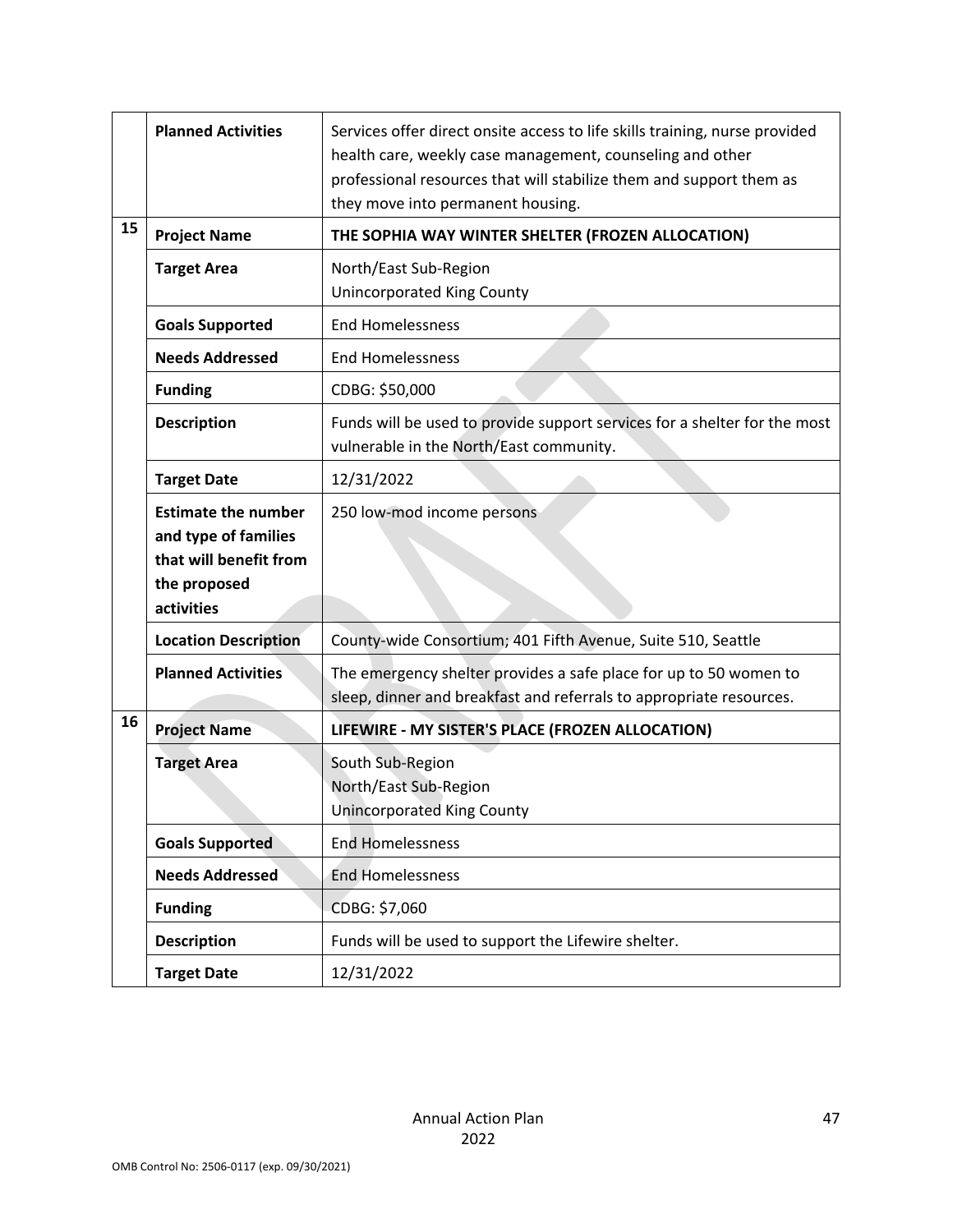|    | <b>Estimate the number</b><br>and type of families<br>that will benefit from<br>the proposed<br>activities | 60 low-mod income persons                                                                                                                                                                                                                                                                                                                                     |
|----|------------------------------------------------------------------------------------------------------------|---------------------------------------------------------------------------------------------------------------------------------------------------------------------------------------------------------------------------------------------------------------------------------------------------------------------------------------------------------------|
|    | <b>Location Description</b>                                                                                | County-wide Consortium; 401 Fifth Avenue, Suite 510, Seattle                                                                                                                                                                                                                                                                                                  |
|    | <b>Planned Activities</b>                                                                                  | Support programs that prevent homelessness; support the creation of a<br>range of permanent affordable housing options for people experiencing<br>homelessness; provide programs and services to address the temporary<br>housing and other needs of households when homelessness occurs.<br>Approach homeless planning and coordination as a regional issue. |
| 17 | <b>Project Name</b>                                                                                        | MSC FAMILY SHELTER (FROZEN ALLOCATION)                                                                                                                                                                                                                                                                                                                        |
|    | <b>Target Area</b>                                                                                         | South Sub-Region<br><b>Unincorporated King County</b>                                                                                                                                                                                                                                                                                                         |
|    | <b>Goals Supported</b>                                                                                     | <b>End Homelessness</b>                                                                                                                                                                                                                                                                                                                                       |
|    | <b>Needs Addressed</b>                                                                                     | <b>End Homelessness</b>                                                                                                                                                                                                                                                                                                                                       |
|    | <b>Funding</b>                                                                                             | CDBG: \$75,000                                                                                                                                                                                                                                                                                                                                                |
|    | <b>Description</b>                                                                                         | Funds will be used through a subcontract with MultiService Center to<br>provide families with at least one minor child with onsite services at a<br>shelter location.                                                                                                                                                                                         |
|    | <b>Target Date</b>                                                                                         | 12/31/2022                                                                                                                                                                                                                                                                                                                                                    |
|    | <b>Estimate the number</b><br>and type of families<br>that will benefit from<br>the proposed<br>activities | 40 low-mod income persons                                                                                                                                                                                                                                                                                                                                     |
|    | <b>Location Description</b>                                                                                | County-wide Consortium; 401 Fifth Avenue, Suite 510, Seattle                                                                                                                                                                                                                                                                                                  |
|    | <b>Planned Activities</b>                                                                                  | Activities include housing in a single family unit, case management at<br>the Kent or Federal Way offices. Healthcare for the Homeless Network<br>provides a nurse, chemical dependency counselor and mental health<br>counselor onsite.                                                                                                                      |
| 18 | <b>Project Name</b>                                                                                        | BURIEN NEW FUTURES FAMILY SUPPORT PROGRAM                                                                                                                                                                                                                                                                                                                     |
|    | <b>Target Area</b>                                                                                         | South Sub-Region<br><b>Unincorporated King County</b>                                                                                                                                                                                                                                                                                                         |
|    | <b>Goals Supported</b>                                                                                     | Community and Economic Development                                                                                                                                                                                                                                                                                                                            |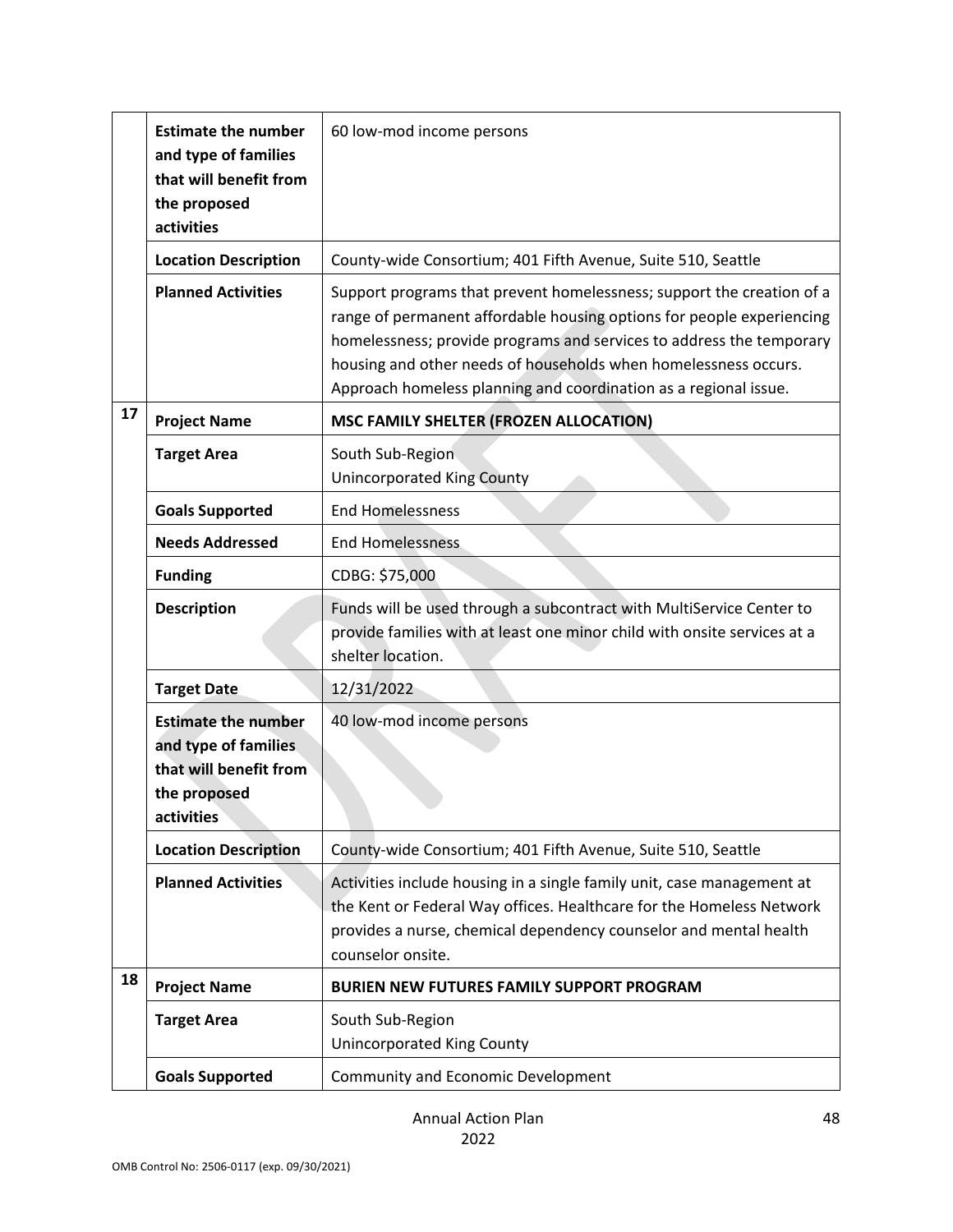|    | <b>Needs Addressed</b>                                                                                     | Community and Economic Development                                                                                                                                                                                                    |
|----|------------------------------------------------------------------------------------------------------------|---------------------------------------------------------------------------------------------------------------------------------------------------------------------------------------------------------------------------------------|
|    | <b>Funding</b>                                                                                             | CDBG: \$45,743                                                                                                                                                                                                                        |
|    | <b>Description</b>                                                                                         | Funds will be used to provide family support and advocacy services to<br>approximately 200 low-moderate income Burien residents at the<br>Alturas Apartments.                                                                         |
|    | <b>Target Date</b>                                                                                         | 12/31/2022                                                                                                                                                                                                                            |
|    | <b>Estimate the number</b><br>and type of families<br>that will benefit from<br>the proposed<br>activities | 200 low-moderate income persons                                                                                                                                                                                                       |
|    | <b>Location Description</b>                                                                                | City of Burien                                                                                                                                                                                                                        |
|    | <b>Planned Activities</b>                                                                                  | Funds will be used to provide family support and advocacy services to<br>approximately 200 low-moderate income Burien residents at the<br>Alturas Apartments.                                                                         |
| 19 | <b>Project Name</b>                                                                                        | KING COUNTY SUB-RECIPIENT HOUSING DEVELOPMENT                                                                                                                                                                                         |
|    | <b>Target Area</b>                                                                                         | South Sub-Region<br>North/East Sub-Region<br><b>Unincorporated King County</b>                                                                                                                                                        |
|    | <b>Goals Supported</b>                                                                                     | <b>Affordable Housing</b><br><b>End Homelessness</b>                                                                                                                                                                                  |
|    | <b>Needs Addressed</b>                                                                                     | <b>Affordable Housing</b><br><b>End Homelessness</b>                                                                                                                                                                                  |
|    | <b>Funding</b>                                                                                             | CDBG: \$512,327<br>HOME: \$3,362,311                                                                                                                                                                                                  |
|    | <b>Description</b>                                                                                         | Preserve and expand the supply of affordable housing available to low-<br>and moderate-income households, including households with special<br>needs. Funding includes \$507,807 in set aside funding for an ARCH<br>housing project. |
|    | <b>Target Date</b>                                                                                         | 12/30/2022                                                                                                                                                                                                                            |
|    | <b>Estimate the number</b><br>and type of families<br>that will benefit from<br>the proposed<br>activities | 52 low-moderate income households                                                                                                                                                                                                     |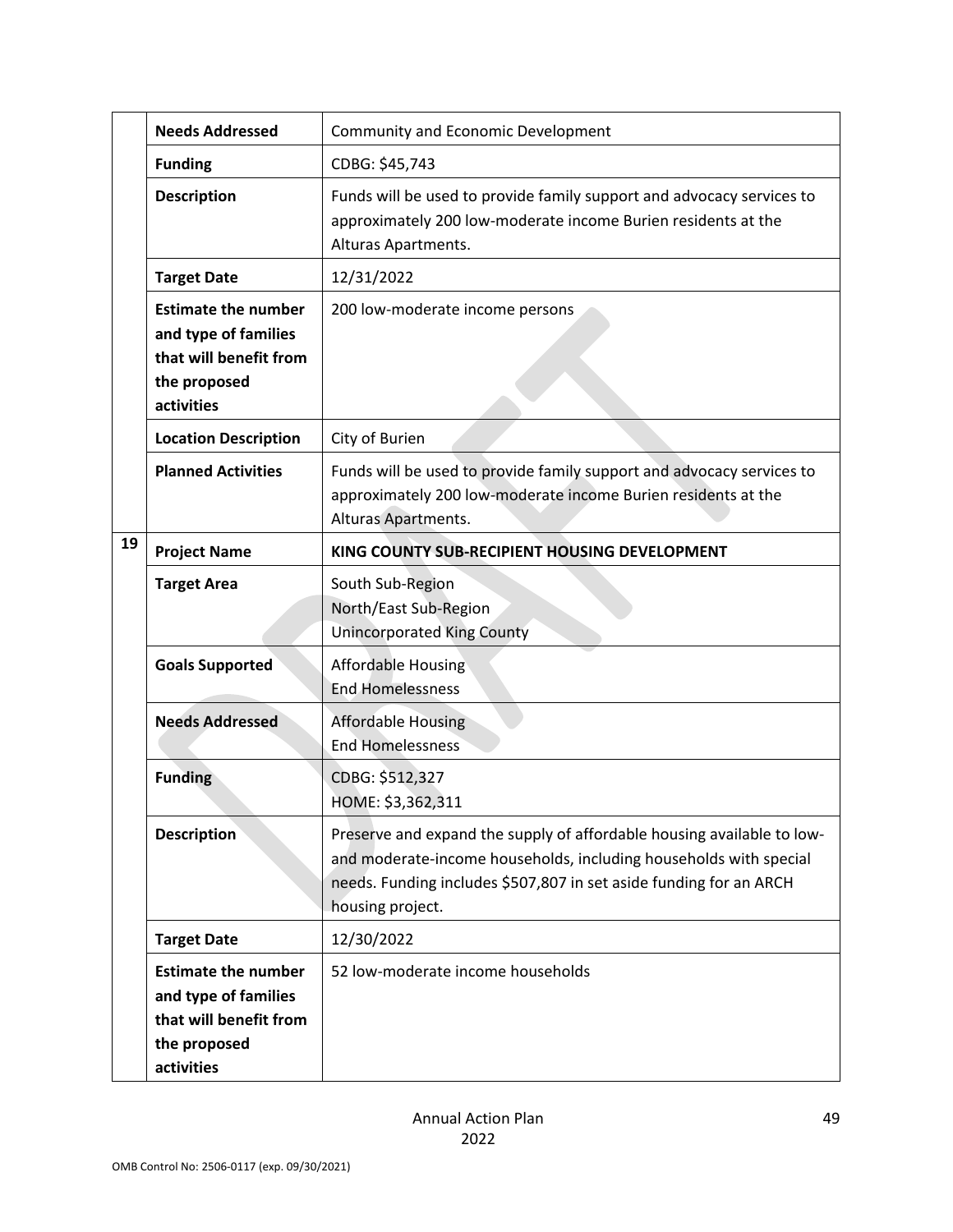|    | <b>Location Description</b>                                                                                |                                                                                                                                                                                                                                                                                                                                                                                                          |  |
|----|------------------------------------------------------------------------------------------------------------|----------------------------------------------------------------------------------------------------------------------------------------------------------------------------------------------------------------------------------------------------------------------------------------------------------------------------------------------------------------------------------------------------------|--|
|    | <b>Planned Activities</b>                                                                                  | Capital HOME funds were made available through an annual<br>competitive process for the acquisition and new construction of<br>sustainably designed, permanently affordable rental housing for low-<br>and moderate-income households for the acquisition and construction<br>of housing and the rehabilitation of that housing into safe, decent,<br>healthy and permanently affordable rental housing. |  |
| 20 | <b>Project Name</b>                                                                                        | KING COUNTY CONSORTIUM-WIDE PUBLIC FACILITY OR<br><b>INFRASTRUCTURE</b>                                                                                                                                                                                                                                                                                                                                  |  |
|    | <b>Target Area</b>                                                                                         | South Sub-Region<br>North/East Sub-Region<br><b>Unincorporated King County</b>                                                                                                                                                                                                                                                                                                                           |  |
|    | <b>Goals Supported</b>                                                                                     | <b>Community and Economic Development</b>                                                                                                                                                                                                                                                                                                                                                                |  |
|    | <b>Needs Addressed</b>                                                                                     | <b>Community and Economic Development</b>                                                                                                                                                                                                                                                                                                                                                                |  |
|    | <b>Funding</b>                                                                                             | CDBG: \$290,266                                                                                                                                                                                                                                                                                                                                                                                          |  |
|    | <b>Description</b>                                                                                         | CDBG capital funds available for project cost overruns for high priority<br>public improvement needs such as public infrastructure, park facilities,<br>removal of architectural barriers and accessibility improvements in a<br>range of low- to moderate-income areas of the consortium.                                                                                                               |  |
|    | <b>Target Date</b>                                                                                         | 12/31/2022                                                                                                                                                                                                                                                                                                                                                                                               |  |
|    | <b>Estimate the number</b><br>and type of families<br>that will benefit from<br>the proposed<br>activities | 1,400 low- and moderate-income residents in the North/East and South<br>Subregions of King County.                                                                                                                                                                                                                                                                                                       |  |
|    | <b>Location Description</b>                                                                                |                                                                                                                                                                                                                                                                                                                                                                                                          |  |
| 21 | <b>Planned Activities</b>                                                                                  |                                                                                                                                                                                                                                                                                                                                                                                                          |  |
|    | <b>Project Name</b>                                                                                        | <b>CITY OF CARNATION SIDEWALK IMPROVEMENTS</b>                                                                                                                                                                                                                                                                                                                                                           |  |
|    | <b>Target Area</b>                                                                                         | North/East Sub-Region                                                                                                                                                                                                                                                                                                                                                                                    |  |
|    | <b>Goals Supported</b><br><b>Needs Addressed</b>                                                           | Community and Economic Development                                                                                                                                                                                                                                                                                                                                                                       |  |
|    |                                                                                                            | Community and Economic Development                                                                                                                                                                                                                                                                                                                                                                       |  |
|    | <b>Funding</b>                                                                                             | CDBG: \$374,519                                                                                                                                                                                                                                                                                                                                                                                          |  |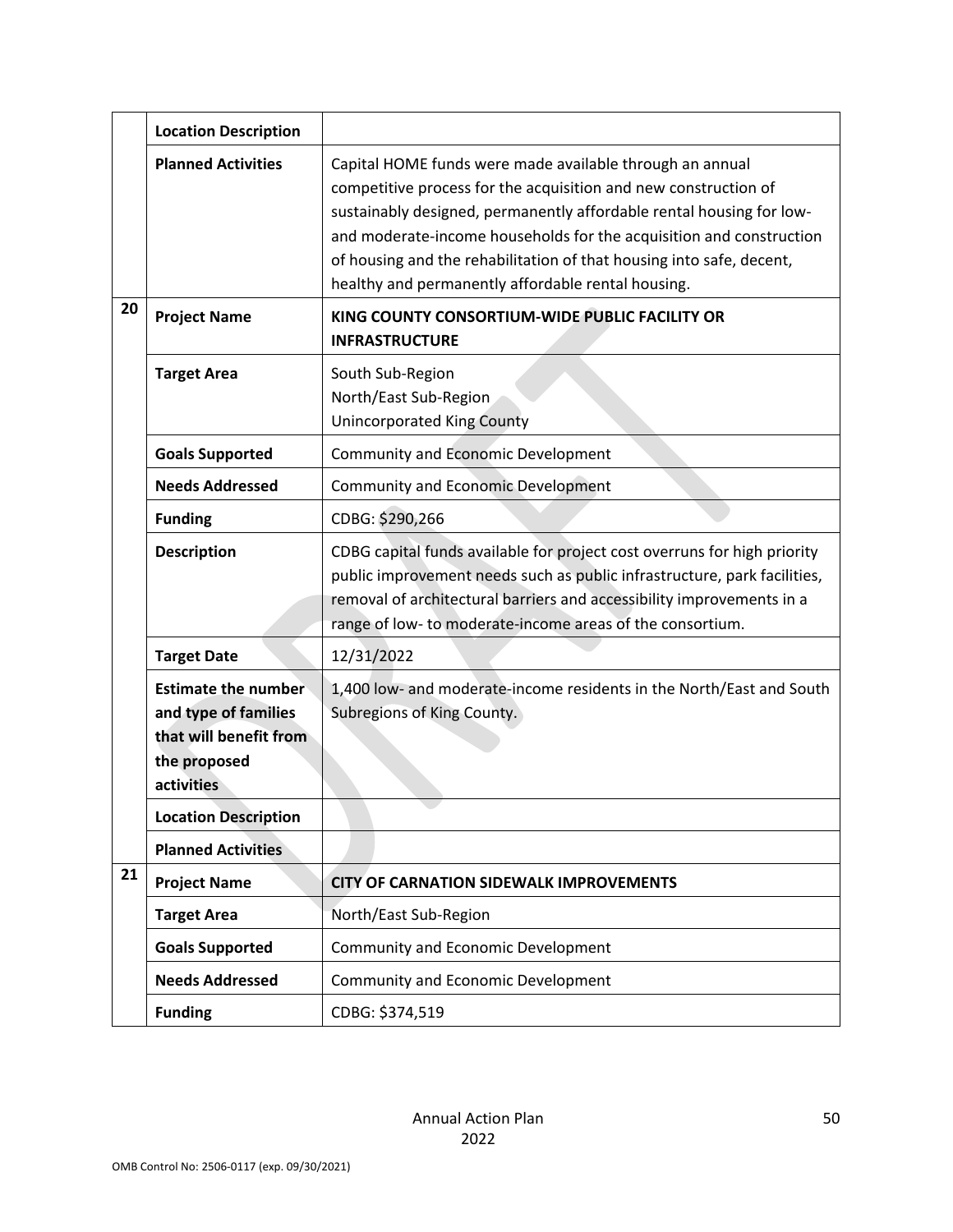|    | <b>Description</b>                                                                                         | The City of Carnation Sidewalk Improvement Project will improve<br>streets, sidewalks, parking lane, and storm water infrastructure on<br>McKinley Avenue between Blanche Street and Eugene Street in the City<br>of Carnation. The goal of the project is safely connecting neighborhood<br>residents to essential services.                                                                                                                                                                                                                                                                                                                        |
|----|------------------------------------------------------------------------------------------------------------|------------------------------------------------------------------------------------------------------------------------------------------------------------------------------------------------------------------------------------------------------------------------------------------------------------------------------------------------------------------------------------------------------------------------------------------------------------------------------------------------------------------------------------------------------------------------------------------------------------------------------------------------------|
|    | <b>Target Date</b>                                                                                         | 12/31/2022                                                                                                                                                                                                                                                                                                                                                                                                                                                                                                                                                                                                                                           |
|    | <b>Estimate the number</b><br>and type of families<br>that will benefit from<br>the proposed<br>activities | 1205 persons; 785 of whom estimated to be LMI                                                                                                                                                                                                                                                                                                                                                                                                                                                                                                                                                                                                        |
|    | <b>Location Description</b>                                                                                | City of Carnation                                                                                                                                                                                                                                                                                                                                                                                                                                                                                                                                                                                                                                    |
|    | <b>Planned Activities</b>                                                                                  | The project will consist of the design and construction of approximately<br>1800 linear feet of five-foot-wide concrete sidewalk with ADA ramps<br>connecting and completing a missing link of pedestrian walkway in a<br>residential neighborhood on NE 142nd Place. Specific improvements<br>include new concrete sidewalk, curb/gutter/stormwater improvements,<br>new bike infrastructure, and landscaping.<br>This project will close two "broken links" in the City's pedestrian<br>sidewalk system to allow safe accessibility for<br>the elderly and handicapped along McKinley Avenue right up to the<br>location of the missing sidewalks. |
| 22 | <b>Project Name</b>                                                                                        | CITY OF ISSAQUAH SIDEWALK IMPROVEMENT CURB CUTS                                                                                                                                                                                                                                                                                                                                                                                                                                                                                                                                                                                                      |
|    | <b>Target Area</b>                                                                                         | North/East Sub-region<br><b>Unincorporated King County</b>                                                                                                                                                                                                                                                                                                                                                                                                                                                                                                                                                                                           |
|    | <b>Goals Supported</b>                                                                                     | Community and Economic Development                                                                                                                                                                                                                                                                                                                                                                                                                                                                                                                                                                                                                   |
|    | <b>Needs Addressed</b>                                                                                     | <b>Community and Economic Development</b>                                                                                                                                                                                                                                                                                                                                                                                                                                                                                                                                                                                                            |
|    | <b>Funding</b>                                                                                             | CDBG: \$150,000                                                                                                                                                                                                                                                                                                                                                                                                                                                                                                                                                                                                                                      |
|    | <b>Description</b>                                                                                         | The City of Issaquah will remove non-ADA-compliant curb ramps and<br>provide ADA compliant routes to vital City services for all persons who<br>use pedestrian walking routes to access the Olde Town area of<br>Issaquah. This will connect Issaquah Senior Center, Issaquah City Hall,<br>Issaquah Community Center via a new pedestrian corridor.                                                                                                                                                                                                                                                                                                 |
|    | <b>Target Date</b>                                                                                         | 12/31/2022                                                                                                                                                                                                                                                                                                                                                                                                                                                                                                                                                                                                                                           |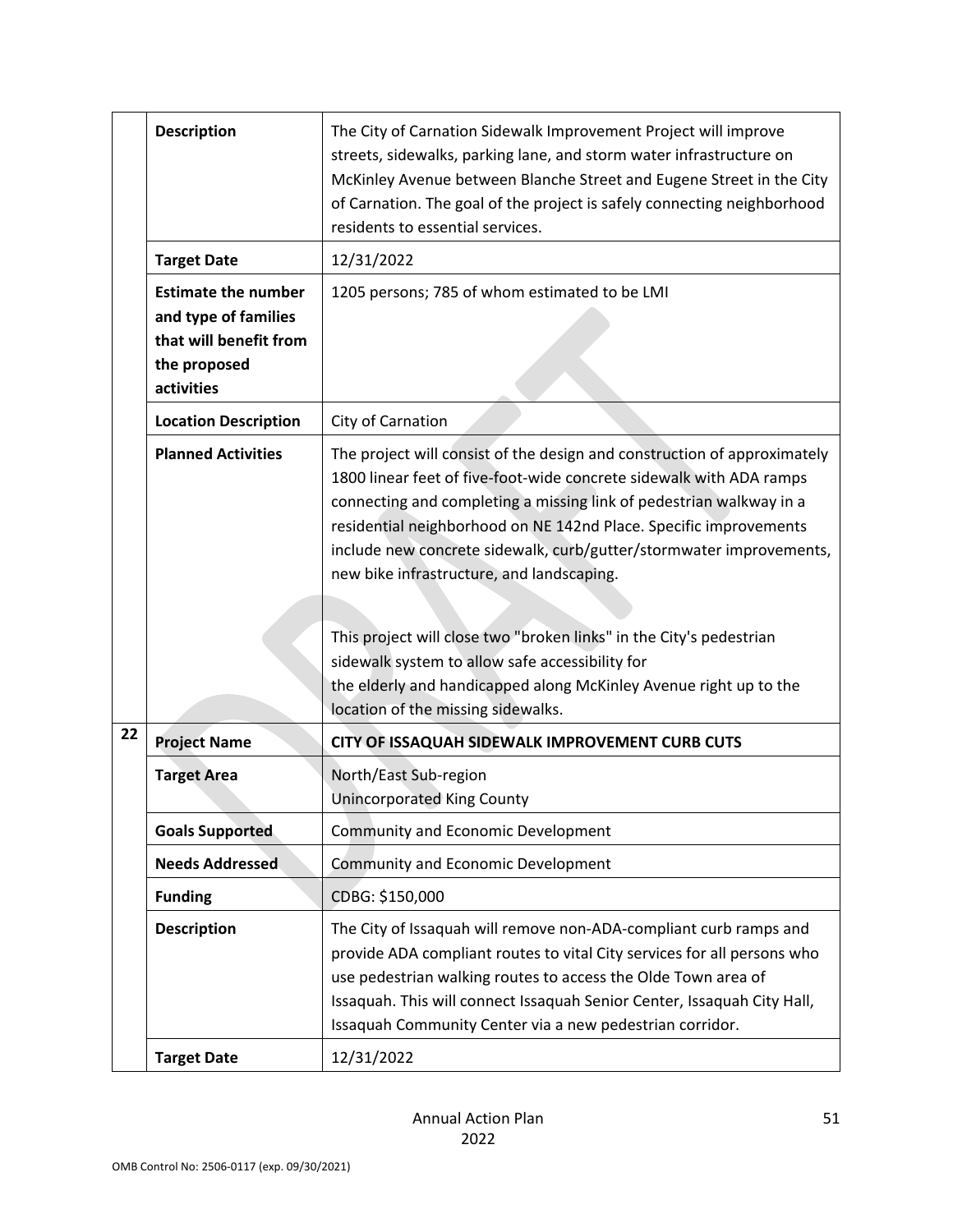|    | <b>Estimate the number</b><br>and type of families<br>that will benefit from<br>the proposed<br>activities | N/A                                                                                                                                                                                                                                                                                                   |
|----|------------------------------------------------------------------------------------------------------------|-------------------------------------------------------------------------------------------------------------------------------------------------------------------------------------------------------------------------------------------------------------------------------------------------------|
|    | <b>Location Description</b>                                                                                | City of Issaquah                                                                                                                                                                                                                                                                                      |
|    | <b>Planned Activities</b>                                                                                  | Removal of architectural barriers (ADA non-compliant curbs) and<br>replacing them with ADA-compliant curb ramps to access existing<br>sidewalks and trails. Within .25 mile of Issaquah Senior Center roughly<br>15 curbs will be replaced.                                                           |
| 23 | <b>Project Name</b>                                                                                        | <b>CHILDHAVEN COMMUNITY CENTER REHAB AND SAFETY</b><br><b>IMPROVEMENTS</b>                                                                                                                                                                                                                            |
|    | <b>Target Area</b>                                                                                         | South Sub-Region                                                                                                                                                                                                                                                                                      |
|    |                                                                                                            | <b>Unincorporated King County</b>                                                                                                                                                                                                                                                                     |
|    | <b>Goals Supported</b>                                                                                     | <b>Community and Economic Development</b>                                                                                                                                                                                                                                                             |
|    | <b>Needs Addressed</b>                                                                                     | <b>Community and Economic Development</b>                                                                                                                                                                                                                                                             |
|    | <b>Funding</b>                                                                                             | CDBG: \$97,012                                                                                                                                                                                                                                                                                        |
|    | <b>Description</b>                                                                                         | The proposed projects provide exterior improvements to the<br>Childhaven Community Facility to make it safer for families and more<br>integrated into the community. The improvements will allow<br>Childhaven to better deliver behavioral health care and primary care to<br>families and children. |
|    | <b>Target Date</b>                                                                                         | 12/31/2022                                                                                                                                                                                                                                                                                            |
|    | <b>Estimate the number</b><br>and type of families<br>that will benefit from<br>the proposed<br>activities | 6,672 low-mod income persons                                                                                                                                                                                                                                                                          |
|    | <b>Location Description</b>                                                                                | 12704 76 <sup>th</sup> Ave S, Seattle, WA, 98178                                                                                                                                                                                                                                                      |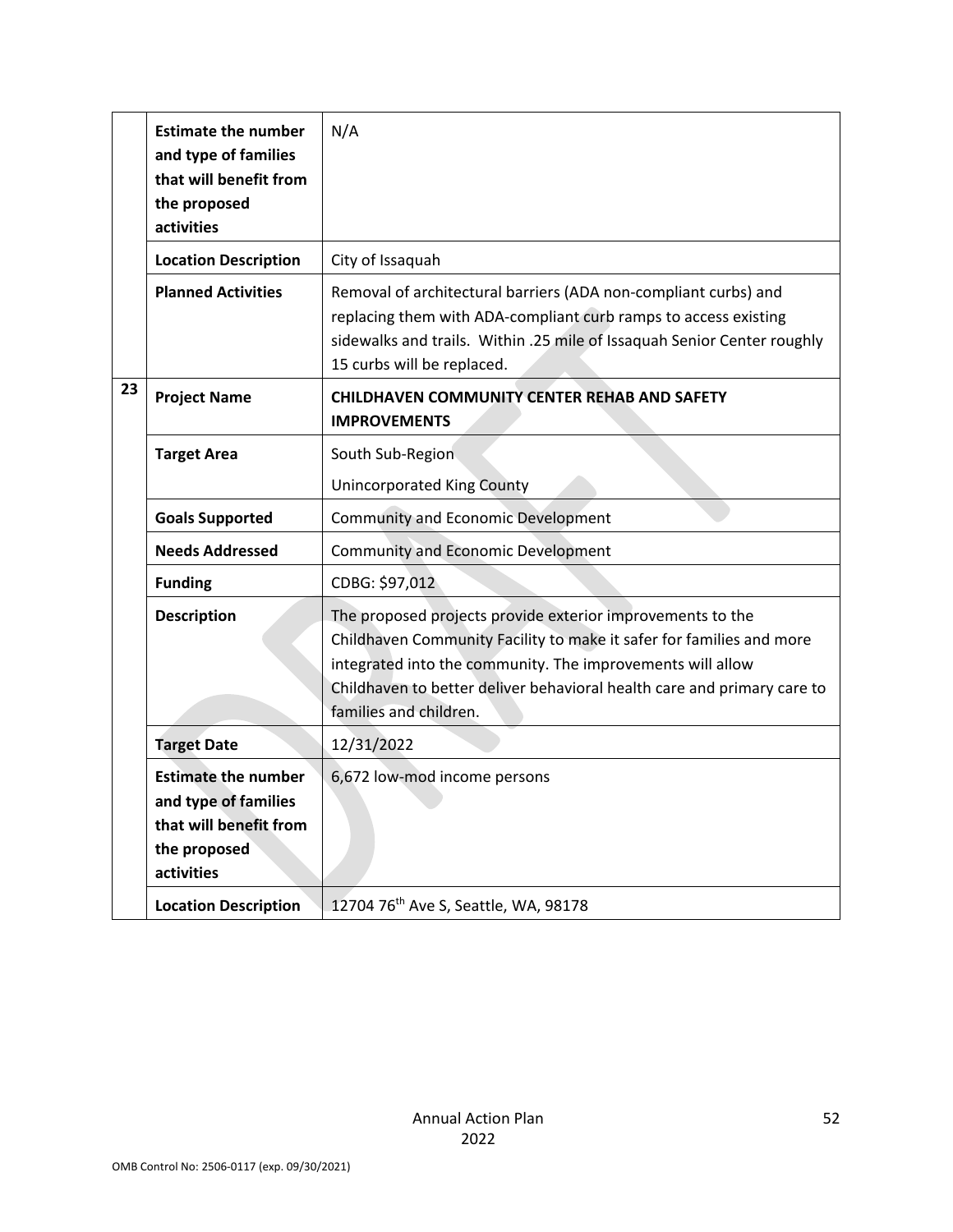|    | <b>Planned Activities</b>                      | Exterior and interior safety improvements to the Childhaven Skyway<br>facility to make it safer and more inviting for those who depend on the                                                                                                                                            |  |
|----|------------------------------------------------|------------------------------------------------------------------------------------------------------------------------------------------------------------------------------------------------------------------------------------------------------------------------------------------|--|
|    |                                                | facility's services.                                                                                                                                                                                                                                                                     |  |
|    |                                                | Proposed improvements include: replacing all emergency exit lighting,<br>new concrete steps, and improved exterior lighting, Sewer line<br>replacement, parking lot re-paving, broken gutter replacement, new<br>signage, improved landscaping, exterior building pain, and new fencing. |  |
| 24 | <b>Project Name</b>                            | <b>RENTON WILLIAMS AVENUE STREETSCAPES - PHASE II</b>                                                                                                                                                                                                                                    |  |
|    | <b>Target Area</b>                             | South Sub-Region                                                                                                                                                                                                                                                                         |  |
|    | <b>Goals Supported</b>                         | <b>Community and Economic Development</b>                                                                                                                                                                                                                                                |  |
|    | <b>Needs Addressed</b>                         | <b>Community and Economic Development</b>                                                                                                                                                                                                                                                |  |
|    | <b>Funding</b>                                 | CDBG: \$390,576                                                                                                                                                                                                                                                                          |  |
|    | <b>Description</b>                             | The City of Renton is proposing to provide funding for engineering the<br>Williams Avenue Streetscapes public improvements.                                                                                                                                                              |  |
|    | <b>Target Date</b>                             | 12/31/2022                                                                                                                                                                                                                                                                               |  |
|    | <b>Estimate the number</b>                     | 2,800 low-mod income persons                                                                                                                                                                                                                                                             |  |
|    | and type of families<br>that will benefit from |                                                                                                                                                                                                                                                                                          |  |
|    | the proposed                                   |                                                                                                                                                                                                                                                                                          |  |
|    | activities                                     |                                                                                                                                                                                                                                                                                          |  |
|    | <b>Location Description</b>                    | City of Renton                                                                                                                                                                                                                                                                           |  |
|    | <b>Planned Activities</b>                      | Proposed improvements include Upgraded traffic signals and installing                                                                                                                                                                                                                    |  |
|    |                                                | raised intersections with curb bulb outs, new segments of sidewalk,                                                                                                                                                                                                                      |  |
|    |                                                | landscaping, street furniture and lighting on Williams Ave S and Wells<br>Ave S.                                                                                                                                                                                                         |  |
|    |                                                | Within the Downtown Core, construction includes a bicycle                                                                                                                                                                                                                                |  |
|    |                                                | boulevard/green street along Wells Ave S, bicycle racks, signage, bike                                                                                                                                                                                                                   |  |
|    |                                                | and pedestrian facilities, markings and wayfinding and planter strips.                                                                                                                                                                                                                   |  |
| 25 | <b>Project Name</b>                            | SAHAK BUDDHIST COMMUNITY CENTER WATER MAIN REPLACEMENT                                                                                                                                                                                                                                   |  |
|    | <b>Target Area</b>                             | South Sub-Region<br><b>Unincorporated King County</b>                                                                                                                                                                                                                                    |  |
|    | <b>Goals Supported</b>                         | Community and Economic Development                                                                                                                                                                                                                                                       |  |
|    | <b>Needs Addressed</b>                         | Community and Economic Development                                                                                                                                                                                                                                                       |  |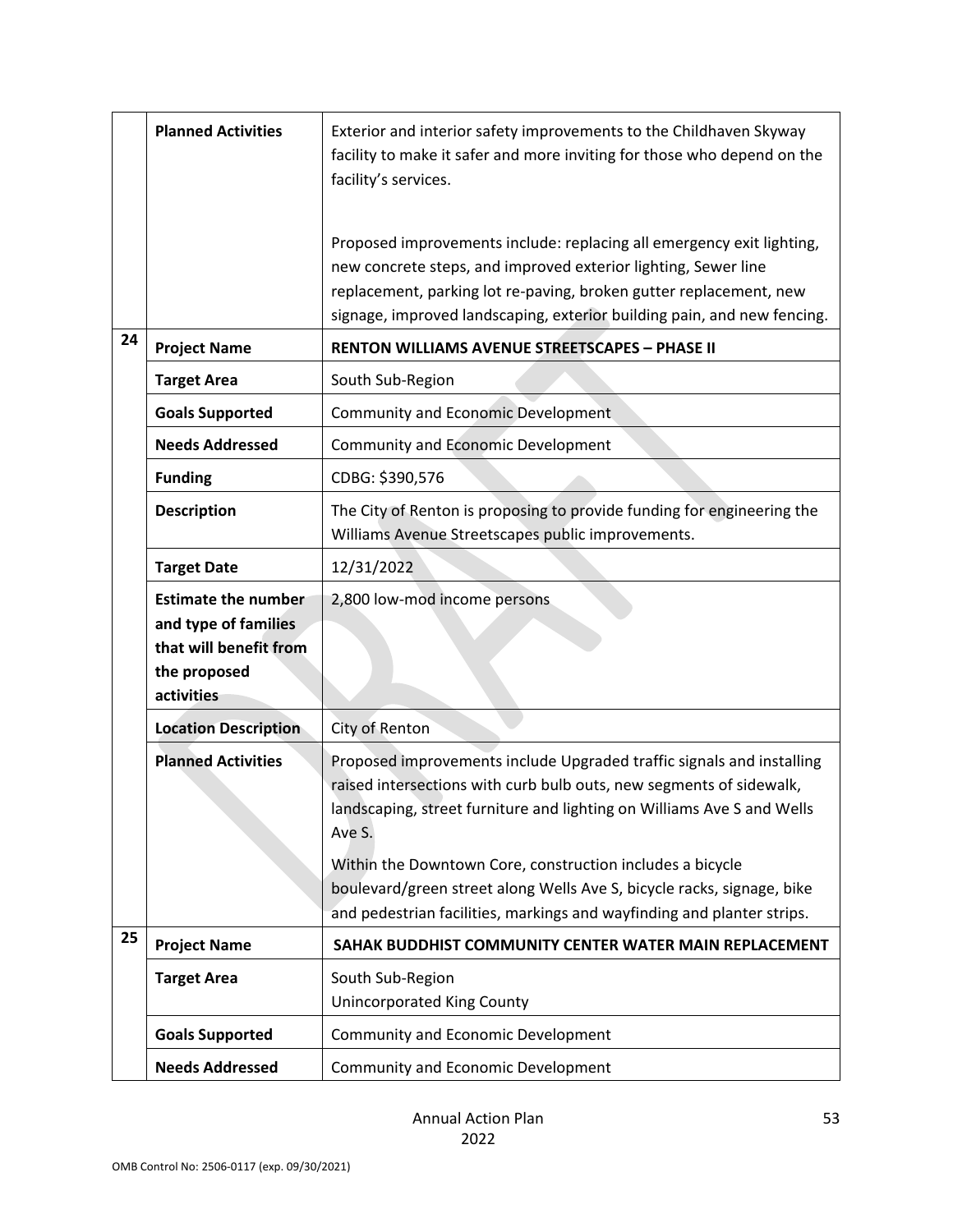|    | <b>Funding</b>                                                                                             | CDBG: \$300,000                                                                                                                                                                                                                                                                                          |
|----|------------------------------------------------------------------------------------------------------------|----------------------------------------------------------------------------------------------------------------------------------------------------------------------------------------------------------------------------------------------------------------------------------------------------------|
|    | <b>Description</b>                                                                                         | This project will replace the old water main for Sahak Khemararam<br>Buddhist Association (SKBA) property to increase the capacity of the<br>association's facility as well as to meet code requirements implemented<br>by Water District #20.                                                           |
|    | <b>Target Date</b>                                                                                         | 12/31/2022                                                                                                                                                                                                                                                                                               |
|    | <b>Estimate the number</b><br>and type of families<br>that will benefit from<br>the proposed<br>activities | 19095 L/M Persons                                                                                                                                                                                                                                                                                        |
|    | <b>Location Description</b>                                                                                | 824 S 100 <sup>th</sup> St, Seattle, WA, 98168                                                                                                                                                                                                                                                           |
|    | <b>Planned Activities</b>                                                                                  | The funds will be used to remove and replace the water main that is<br>utilized by both the businesses and residents of 8 <sup>th</sup> Ave South and<br>South 100 <sup>th</sup> St. in this area of unincorporated King County.                                                                         |
| 26 | <b>Project Name</b>                                                                                        | <b>CITY OF ALGONA WATER MAIN REPLACEMENT</b>                                                                                                                                                                                                                                                             |
|    | <b>Target Area</b>                                                                                         | South East Sub-Region                                                                                                                                                                                                                                                                                    |
|    | <b>Goals Supported</b>                                                                                     | <b>Community and Economic Development</b>                                                                                                                                                                                                                                                                |
|    | <b>Needs Addressed</b>                                                                                     | <b>Community and Economic Development</b>                                                                                                                                                                                                                                                                |
|    | <b>Funding</b>                                                                                             | CDBG: \$224,158                                                                                                                                                                                                                                                                                          |
|    | <b>Description</b>                                                                                         | This project would bring safe water service to 22 residential<br>connections in the southwest Algona neighborhood along Tacoma and<br>Seattle Boulevards between 4th Avenue and 5th Avenue by replace<br>unhealthy 4 inch asbestos concrete (AC) water lines with 8 inch ductile<br>iron (DI) watermain. |
|    | <b>Target Date</b>                                                                                         | 12/31/2022                                                                                                                                                                                                                                                                                               |
|    | <b>Estimate the number</b><br>and type of families<br>that will benefit from<br>the proposed<br>activities | 2015 L/M Persons                                                                                                                                                                                                                                                                                         |
|    | <b>Location Description</b>                                                                                | 407 Tacoma Boulevard, Algona, WA, 98001                                                                                                                                                                                                                                                                  |
|    | <b>Planned Activities</b>                                                                                  | The project will include design, eventual decommissioning of AC<br>waterlines, and installation of the DI watermain in this residential area<br>of Algona.                                                                                                                                               |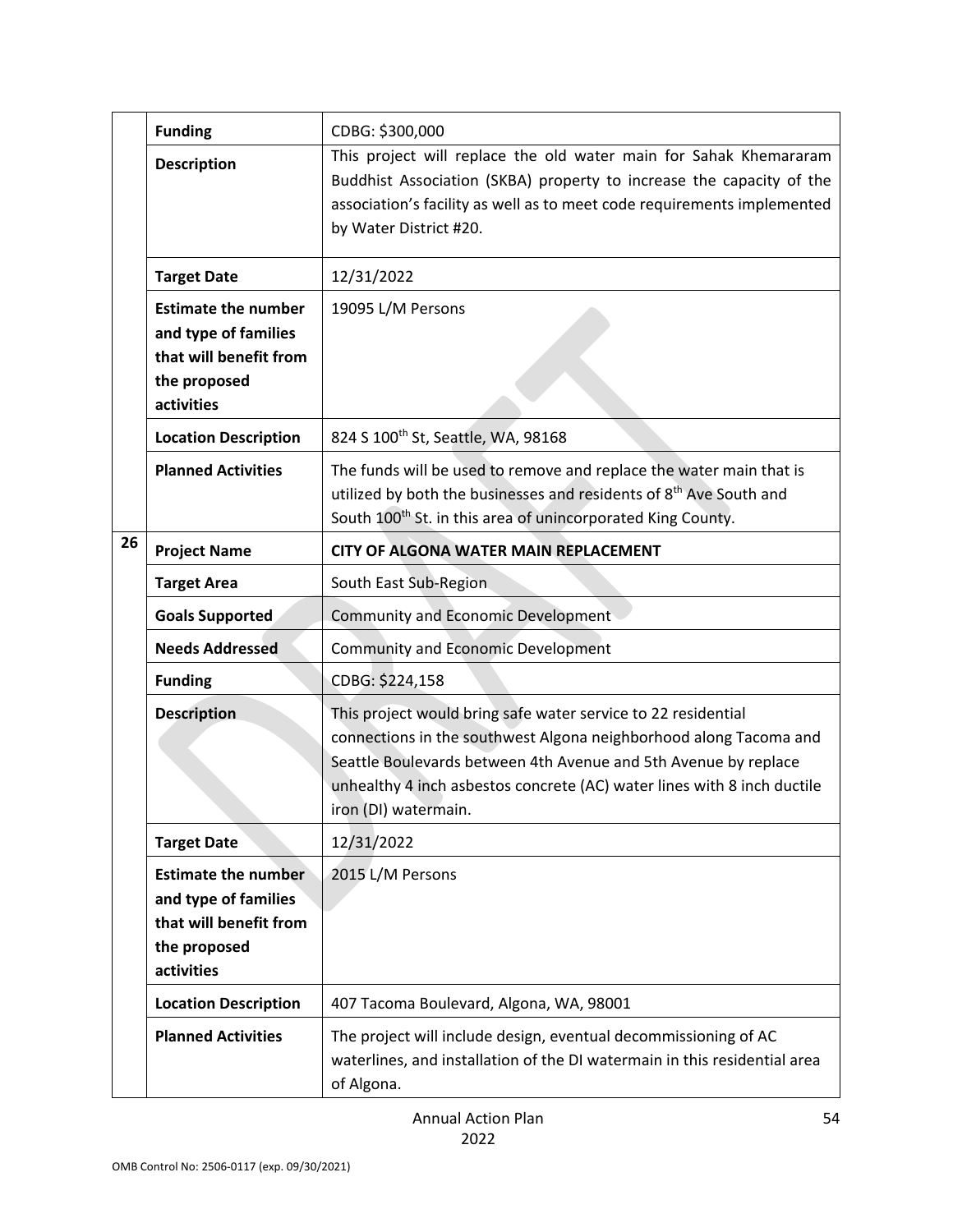| 27 | <b>Project Name</b>                                                                                        | HIGHLINE PUBLIC SCHOOLS BEVERLY PARK PLAYGROUND<br><b>IMPROVEMENT</b>                                                                                                                                                                                                                                                                                                                                                                                                                                                                                                  |
|----|------------------------------------------------------------------------------------------------------------|------------------------------------------------------------------------------------------------------------------------------------------------------------------------------------------------------------------------------------------------------------------------------------------------------------------------------------------------------------------------------------------------------------------------------------------------------------------------------------------------------------------------------------------------------------------------|
|    | <b>Target Area</b>                                                                                         | South Sub-Region<br><b>Unincorporated King County</b>                                                                                                                                                                                                                                                                                                                                                                                                                                                                                                                  |
|    | <b>Goals Supported</b>                                                                                     | Community and Economic Development                                                                                                                                                                                                                                                                                                                                                                                                                                                                                                                                     |
|    | <b>Needs Addressed</b>                                                                                     | Community and Economic Development                                                                                                                                                                                                                                                                                                                                                                                                                                                                                                                                     |
|    | <b>Funding</b>                                                                                             | CDBG: \$135,000                                                                                                                                                                                                                                                                                                                                                                                                                                                                                                                                                        |
|    | <b>Description</b>                                                                                         | The Highline Public School District will construct a developmentally and<br>age-appropriate fenced playground area with play structures for at-risk<br>children ages 3-5 in the Beverly Park Elementary School and for the<br>students and the surrounding residents.                                                                                                                                                                                                                                                                                                  |
|    | <b>Target Date</b>                                                                                         | 12/31/2022                                                                                                                                                                                                                                                                                                                                                                                                                                                                                                                                                             |
|    | <b>Estimate the number</b><br>and type of families<br>that will benefit from<br>the proposed<br>activities | 64 L/M Persons                                                                                                                                                                                                                                                                                                                                                                                                                                                                                                                                                         |
|    | <b>Location Description</b>                                                                                | 1201 S 104th St, Seattle, WA 98168                                                                                                                                                                                                                                                                                                                                                                                                                                                                                                                                     |
|    | <b>Planned Activities</b>                                                                                  | Highline School District falls within the income and environmental<br>standards to qualify for The Early Childhood Education and Assistance<br>Program (ECEAP) for elementary aged students. These ECEAP standards<br>also outline developmentally appropriate age structures which are<br>currently unavailable at Beverly Park Elementary School. The project<br>will support the design, construction, and installation of<br>developmentally appropriate play structures at the Beverly Park<br>Elementary School to better align with the standards of the ECEAP. |
| 28 | <b>Project Name</b>                                                                                        | <b>WHITE CENTER HUB PRE-DESIGN COSTS</b>                                                                                                                                                                                                                                                                                                                                                                                                                                                                                                                               |
|    | <b>Target Area</b>                                                                                         | South Sub-Region<br><b>Unincorporated King County</b>                                                                                                                                                                                                                                                                                                                                                                                                                                                                                                                  |
|    | <b>Goals Supported</b>                                                                                     | <b>Community and Economic Development</b>                                                                                                                                                                                                                                                                                                                                                                                                                                                                                                                              |
|    | <b>Needs Addressed</b>                                                                                     | Community and Economic Development                                                                                                                                                                                                                                                                                                                                                                                                                                                                                                                                     |
|    | <b>Funding</b>                                                                                             | CDBG: \$133,452                                                                                                                                                                                                                                                                                                                                                                                                                                                                                                                                                        |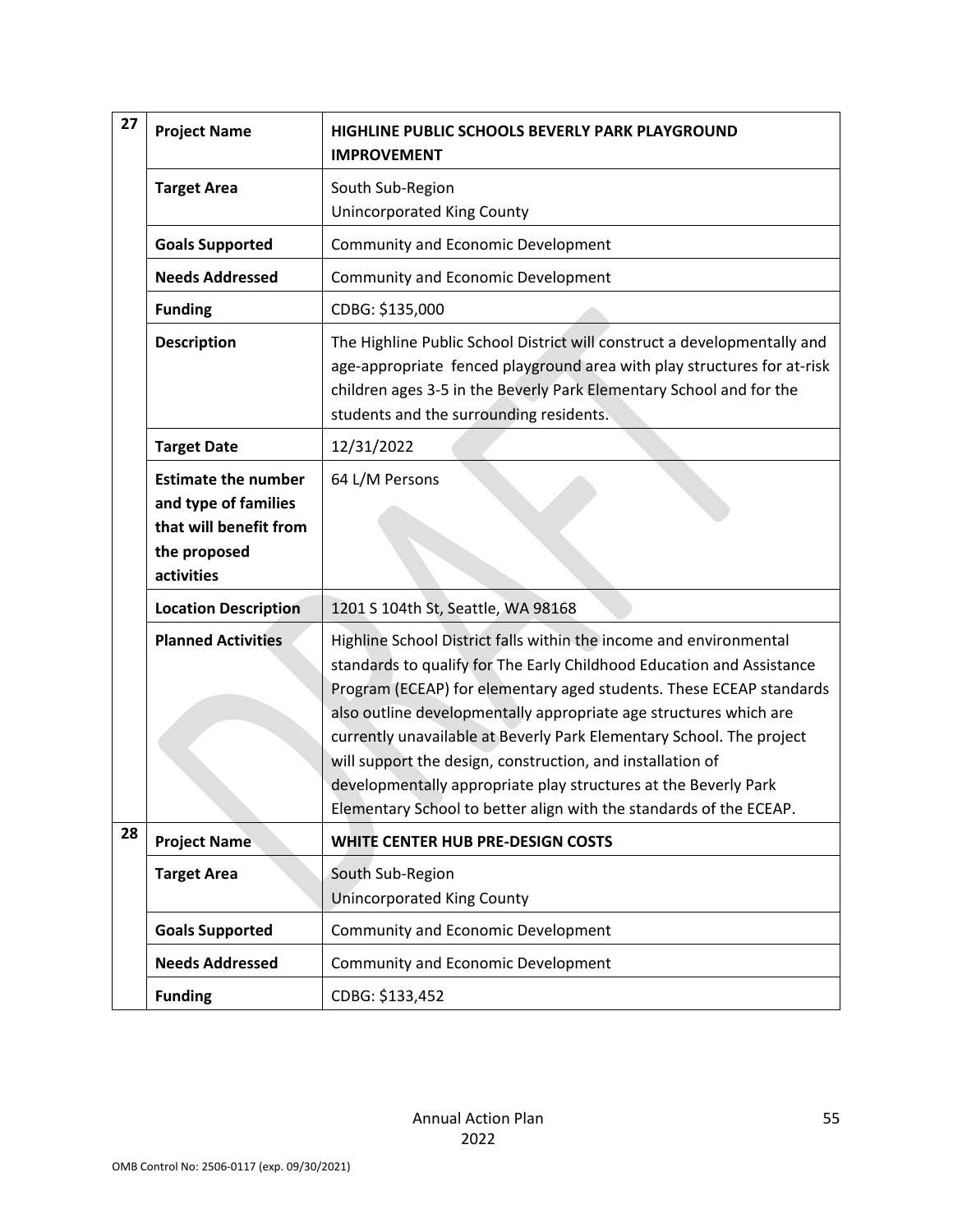|    | <b>Description</b>                                                                                         | White Center Community Development Association (CDA), Southwest<br>Youth & Family Services (SWYFS), HealthPoint, and Community Roots<br>Housing (CRH) are partnering to build a center of hope, unity and<br>belonging (HUB) in the unincorporated area of King County known as<br>White Center. The HUB will provide integrated health services, housing,<br>small business support, and other community space for all white center<br>residents in the 28,000 sq. ft. campus. The project will support<br>development soft costs for the construction of the White Center HUB.<br>This project is meant to alleviate the many issues facing White Center<br>residents such as the housing affordability crisis, lack of economic<br>opportunity, decreased community engagement, and deteriorating<br>public health. |
|----|------------------------------------------------------------------------------------------------------------|------------------------------------------------------------------------------------------------------------------------------------------------------------------------------------------------------------------------------------------------------------------------------------------------------------------------------------------------------------------------------------------------------------------------------------------------------------------------------------------------------------------------------------------------------------------------------------------------------------------------------------------------------------------------------------------------------------------------------------------------------------------------------------------------------------------------|
|    | <b>Target Date</b>                                                                                         | 12/31/2022                                                                                                                                                                                                                                                                                                                                                                                                                                                                                                                                                                                                                                                                                                                                                                                                             |
|    | <b>Estimate the number</b><br>and type of families<br>that will benefit from<br>the proposed<br>activities | 25,000 L/M Persons                                                                                                                                                                                                                                                                                                                                                                                                                                                                                                                                                                                                                                                                                                                                                                                                     |
|    | <b>Location Description</b>                                                                                | 10821 8th Ave SW Seattle, WA, 98146                                                                                                                                                                                                                                                                                                                                                                                                                                                                                                                                                                                                                                                                                                                                                                                    |
|    | <b>Planned Activities</b>                                                                                  | CDBG funds would be used for indirect development costs such as<br>architecture and engineering, permitting, environmental consultants,<br>and insurance. After the development stage is complete, the<br>construction of the 28,000 sq. ft. facility will commence. Eventually, the<br>HUB development will include 80 new affordable housing units, small<br>business space, community health facilities, and recreation areas for all<br>White Center residents.                                                                                                                                                                                                                                                                                                                                                    |
| 29 | <b>Project Name</b>                                                                                        | <b>NEW ROOTS</b>                                                                                                                                                                                                                                                                                                                                                                                                                                                                                                                                                                                                                                                                                                                                                                                                       |
|    | <b>Target Area</b>                                                                                         | South Sub-Region<br><b>Unincorporated King County</b>                                                                                                                                                                                                                                                                                                                                                                                                                                                                                                                                                                                                                                                                                                                                                                  |
|    | <b>Goals Supported</b>                                                                                     | <b>Community and Economic Development</b>                                                                                                                                                                                                                                                                                                                                                                                                                                                                                                                                                                                                                                                                                                                                                                              |
|    | <b>Needs Addressed</b>                                                                                     | <b>Community and Economic Development</b>                                                                                                                                                                                                                                                                                                                                                                                                                                                                                                                                                                                                                                                                                                                                                                              |
|    | <b>Funding</b>                                                                                             | CDBG: \$138,528                                                                                                                                                                                                                                                                                                                                                                                                                                                                                                                                                                                                                                                                                                                                                                                                        |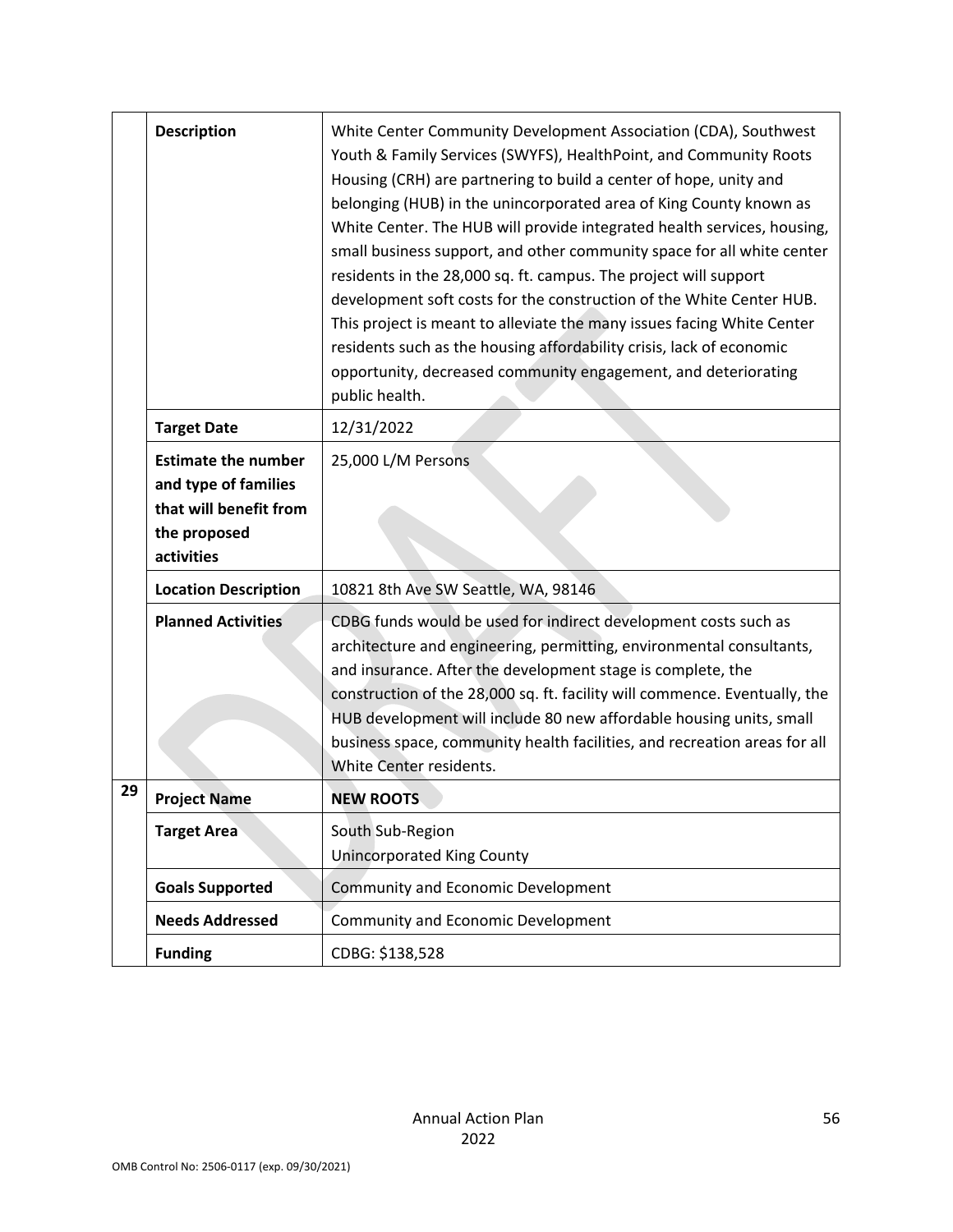|    | <b>Description</b>                                                                                         | New Roots will offer Microenterprise business classroom training and<br>individual consultation to low- and moderate- income residents in<br>South King County. New Roots also plans to increase its capacity to<br>support its current immigrant and refugee clientele while also<br>supporting a new staff outreach position to market to non-refugee<br>Hispanic and Latino populations. The program also hopes to use these<br>funds to increase the diversity of curriculum to better meet the needs<br>of current and future clientele. |
|----|------------------------------------------------------------------------------------------------------------|-----------------------------------------------------------------------------------------------------------------------------------------------------------------------------------------------------------------------------------------------------------------------------------------------------------------------------------------------------------------------------------------------------------------------------------------------------------------------------------------------------------------------------------------------|
|    | <b>Target Date</b>                                                                                         | 12/31/2022                                                                                                                                                                                                                                                                                                                                                                                                                                                                                                                                    |
|    | <b>Estimate the number</b><br>and type of families<br>that will benefit from<br>the proposed<br>activities | 108 L/M Persons                                                                                                                                                                                                                                                                                                                                                                                                                                                                                                                               |
|    | <b>Location Description</b>                                                                                | 515 B St NE, Auburn, WA 98002                                                                                                                                                                                                                                                                                                                                                                                                                                                                                                                 |
|    | <b>Planned Activities</b>                                                                                  | The program will provide classes and services to potential business<br>owners or existing low- and moderate- income business owners. The<br>project will support operational costs, translation services, training<br>services for certain aspects of the New Roots training curriculum,<br>marketing and outreach, and participant support for New Roots.                                                                                                                                                                                    |
| 30 | <b>Project Name</b>                                                                                        | INTERNATIONAL RESCUE COMMITTEE (IRC) SEATTLE<br><b>MICROENTERPRISE PROGRAM</b>                                                                                                                                                                                                                                                                                                                                                                                                                                                                |
|    | <b>Target Area</b>                                                                                         | South Sub-Region<br><b>Unincorporated King County</b>                                                                                                                                                                                                                                                                                                                                                                                                                                                                                         |
|    | <b>Goals Supported</b>                                                                                     | Community and Economic Development                                                                                                                                                                                                                                                                                                                                                                                                                                                                                                            |
|    | <b>Needs Addressed</b>                                                                                     | <b>Community and Economic Development</b>                                                                                                                                                                                                                                                                                                                                                                                                                                                                                                     |
|    | <b>Funding</b>                                                                                             | CDBG: \$222,432                                                                                                                                                                                                                                                                                                                                                                                                                                                                                                                               |
|    | <b>Description</b>                                                                                         | IRC will offer Microenterprise programming to low- and moderate-<br>income refugees and immigrants in King County. IRC's approach will<br>integrate individualized 1-on-1 technical assistance, access to financing,<br>and linguistically and culturally accessible trainings and workshops that<br>target the specific needs of refugee and immigrant entrepreneurs.                                                                                                                                                                        |
|    | <b>Target Date</b>                                                                                         | 12/31/2022                                                                                                                                                                                                                                                                                                                                                                                                                                                                                                                                    |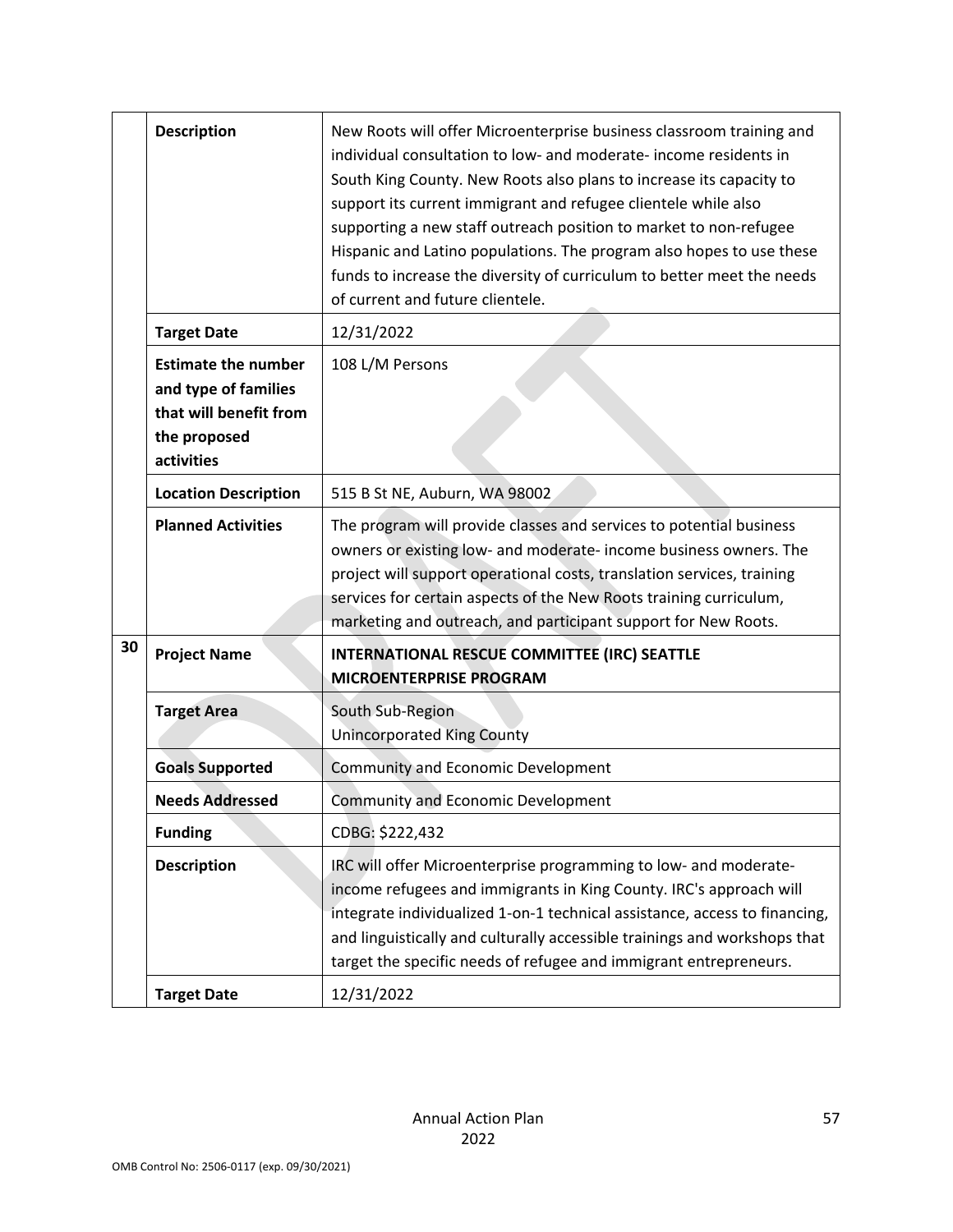|    | <b>Estimate the number</b><br>and type of families<br>that will benefit from<br>the proposed<br>activities                                | 50 businesses                                                                                                                                                                                                                                                                                                                                                                                                                                                                                                                                                                                                                                                                                                                                                                                                                                                                                                                                                            |
|----|-------------------------------------------------------------------------------------------------------------------------------------------|--------------------------------------------------------------------------------------------------------------------------------------------------------------------------------------------------------------------------------------------------------------------------------------------------------------------------------------------------------------------------------------------------------------------------------------------------------------------------------------------------------------------------------------------------------------------------------------------------------------------------------------------------------------------------------------------------------------------------------------------------------------------------------------------------------------------------------------------------------------------------------------------------------------------------------------------------------------------------|
|    | <b>Location Description</b>                                                                                                               | 1200 S 192nd St., Ste. 101, SeaTac, WA 98148                                                                                                                                                                                                                                                                                                                                                                                                                                                                                                                                                                                                                                                                                                                                                                                                                                                                                                                             |
|    | <b>Planned Activities</b>                                                                                                                 | The program will have three main components: Technical Assistance<br>(TA), Business Trainings, and Access to Capital. TA will be tailored to the<br>needs of individuals based on their goals, background, experience, and<br>business sector. Staff will provide 1-on-1 TA and group training to<br>entrepreneurs on topics including business planning, licensing and<br>permitting, marketing, record keeping, and filing taxes. Staff will also<br>provide specialized TA in high demand areas such as in-home childcare<br>businesses, food service, transportation, and farmers' market sales.<br>Participants will have access to capital through IRC's internal lending<br>subsidiary, the Center for Economic Opportunity (CEO), a national, non-<br>profit Community Development Financial Institution. CEO will extend<br>business and consumer loan products to program participants,<br>providing access to streamlined, responsive loan products including |
|    |                                                                                                                                           | credit-building and business loans.                                                                                                                                                                                                                                                                                                                                                                                                                                                                                                                                                                                                                                                                                                                                                                                                                                                                                                                                      |
| 31 | <b>Project Name</b>                                                                                                                       | <b>BURIEN COMMUNITY CENTER HVAC REPLACEMENT</b>                                                                                                                                                                                                                                                                                                                                                                                                                                                                                                                                                                                                                                                                                                                                                                                                                                                                                                                          |
|    | <b>Target Area</b>                                                                                                                        | City of Burien                                                                                                                                                                                                                                                                                                                                                                                                                                                                                                                                                                                                                                                                                                                                                                                                                                                                                                                                                           |
|    | <b>Goals Supported</b>                                                                                                                    | <b>Community and Economic Development</b>                                                                                                                                                                                                                                                                                                                                                                                                                                                                                                                                                                                                                                                                                                                                                                                                                                                                                                                                |
|    | <b>Needs Addressed</b>                                                                                                                    | <b>Community and Economic Development</b>                                                                                                                                                                                                                                                                                                                                                                                                                                                                                                                                                                                                                                                                                                                                                                                                                                                                                                                                |
|    | <b>Funding</b>                                                                                                                            | CDBG: \$195,086                                                                                                                                                                                                                                                                                                                                                                                                                                                                                                                                                                                                                                                                                                                                                                                                                                                                                                                                                          |
|    | <b>Description</b>                                                                                                                        | Capital funds made available for the Burien Community Facility to<br>replace two older HVAC systems. This funding will be added to a<br>previously funded project.                                                                                                                                                                                                                                                                                                                                                                                                                                                                                                                                                                                                                                                                                                                                                                                                       |
|    | <b>Target Date</b>                                                                                                                        | 12/31/2022                                                                                                                                                                                                                                                                                                                                                                                                                                                                                                                                                                                                                                                                                                                                                                                                                                                                                                                                                               |
|    | <b>Estimate the number</b><br>and type of families<br>that will benefit from<br>the proposed<br>activities<br><b>Location Description</b> | 21,915 low- and moderate-income residents<br>City of Burien                                                                                                                                                                                                                                                                                                                                                                                                                                                                                                                                                                                                                                                                                                                                                                                                                                                                                                              |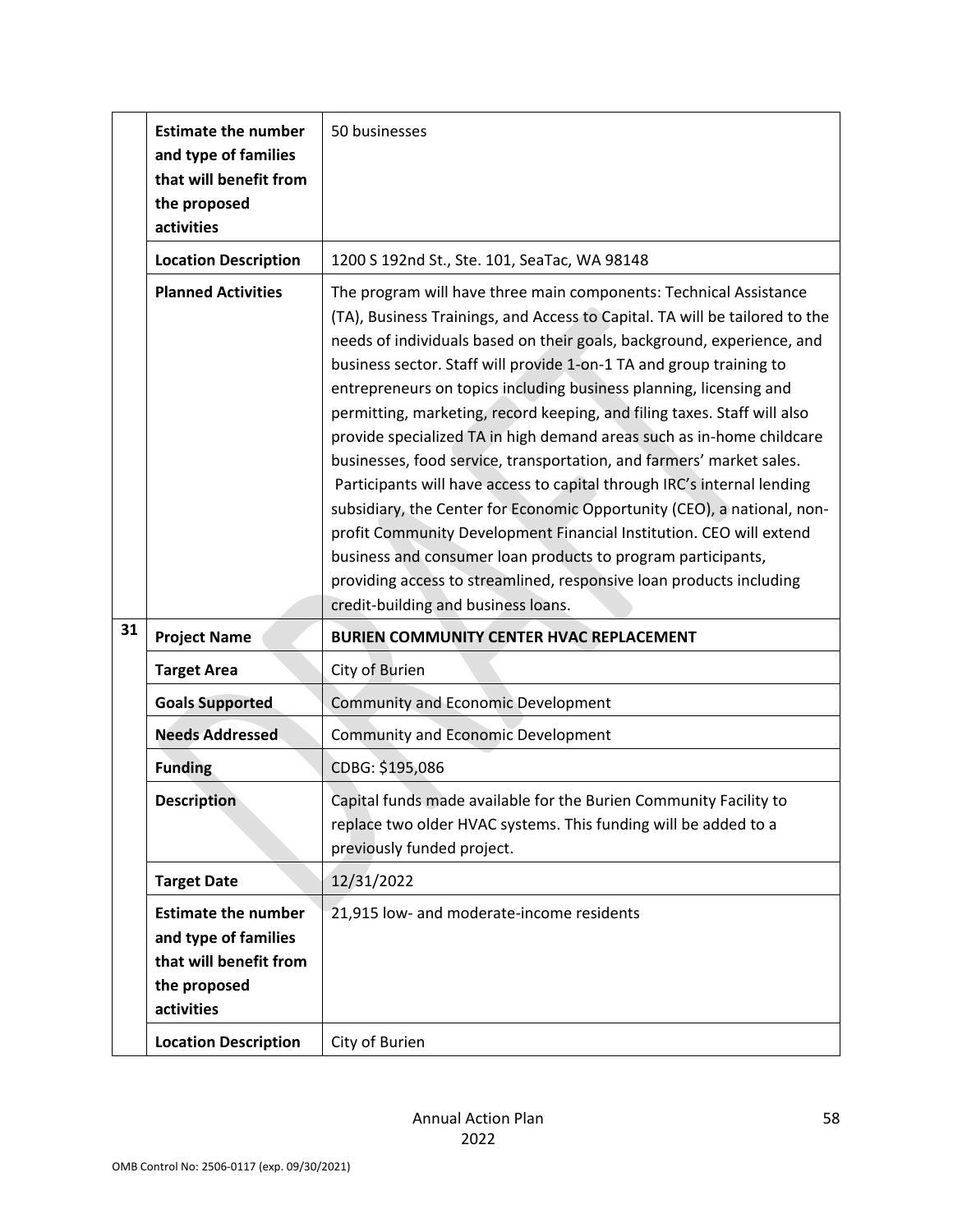|    | <b>Planned Activities</b>                                                                                  | Replacement of failing HVAC system for a 20,435 square foot<br>community center. Replacement of boilers, roof condensing, air<br>handling and chiller system, indoor fan coil units, hot/chilled water<br>pumps, exhaust fans and electrical system will be done in place.                                                                                                                                                                                                                                                                                                                                                                                   |
|----|------------------------------------------------------------------------------------------------------------|--------------------------------------------------------------------------------------------------------------------------------------------------------------------------------------------------------------------------------------------------------------------------------------------------------------------------------------------------------------------------------------------------------------------------------------------------------------------------------------------------------------------------------------------------------------------------------------------------------------------------------------------------------------|
| 32 | <b>Project Name</b>                                                                                        | ESG 2022 KING COUNTY                                                                                                                                                                                                                                                                                                                                                                                                                                                                                                                                                                                                                                         |
|    | <b>Target Area</b>                                                                                         | South Sub-Region<br>North/East Sub-Region<br><b>Unincorporated King County</b>                                                                                                                                                                                                                                                                                                                                                                                                                                                                                                                                                                               |
|    | <b>Goals Supported</b>                                                                                     | <b>End Homelessness</b>                                                                                                                                                                                                                                                                                                                                                                                                                                                                                                                                                                                                                                      |
|    | <b>Needs Addressed</b>                                                                                     | <b>End Homelessness</b>                                                                                                                                                                                                                                                                                                                                                                                                                                                                                                                                                                                                                                      |
|    | <b>Funding</b>                                                                                             | ESG: \$289,248                                                                                                                                                                                                                                                                                                                                                                                                                                                                                                                                                                                                                                               |
|    | <b>Description</b>                                                                                         | Ensure that all initiatives and programs related to permanent<br>supportive housing for the formerly homeless and other forms of<br>permanent housing targeted to homeless households are consistent<br>with the Plan to End Homelessness in King County. Provide programs<br>and services to address the temporary housing needs and other needs<br>of households when homelessness occurs. Allocate funds for<br>emergency shelter and transitional housing programs for operations<br>and maintenance, supportive services and rental assistance. \$21,694<br>will be used for ESG admin. The remaining \$267,554 will be used for<br>project activities. |
|    | <b>Target Date</b>                                                                                         | 12/31/2022                                                                                                                                                                                                                                                                                                                                                                                                                                                                                                                                                                                                                                                   |
|    | <b>Estimate the number</b><br>and type of families<br>that will benefit from<br>the proposed<br>activities | 2000                                                                                                                                                                                                                                                                                                                                                                                                                                                                                                                                                                                                                                                         |
|    | <b>Location Description</b>                                                                                |                                                                                                                                                                                                                                                                                                                                                                                                                                                                                                                                                                                                                                                              |
|    | <b>Planned Activities</b>                                                                                  | Shelter activities and rapid re-housing.                                                                                                                                                                                                                                                                                                                                                                                                                                                                                                                                                                                                                     |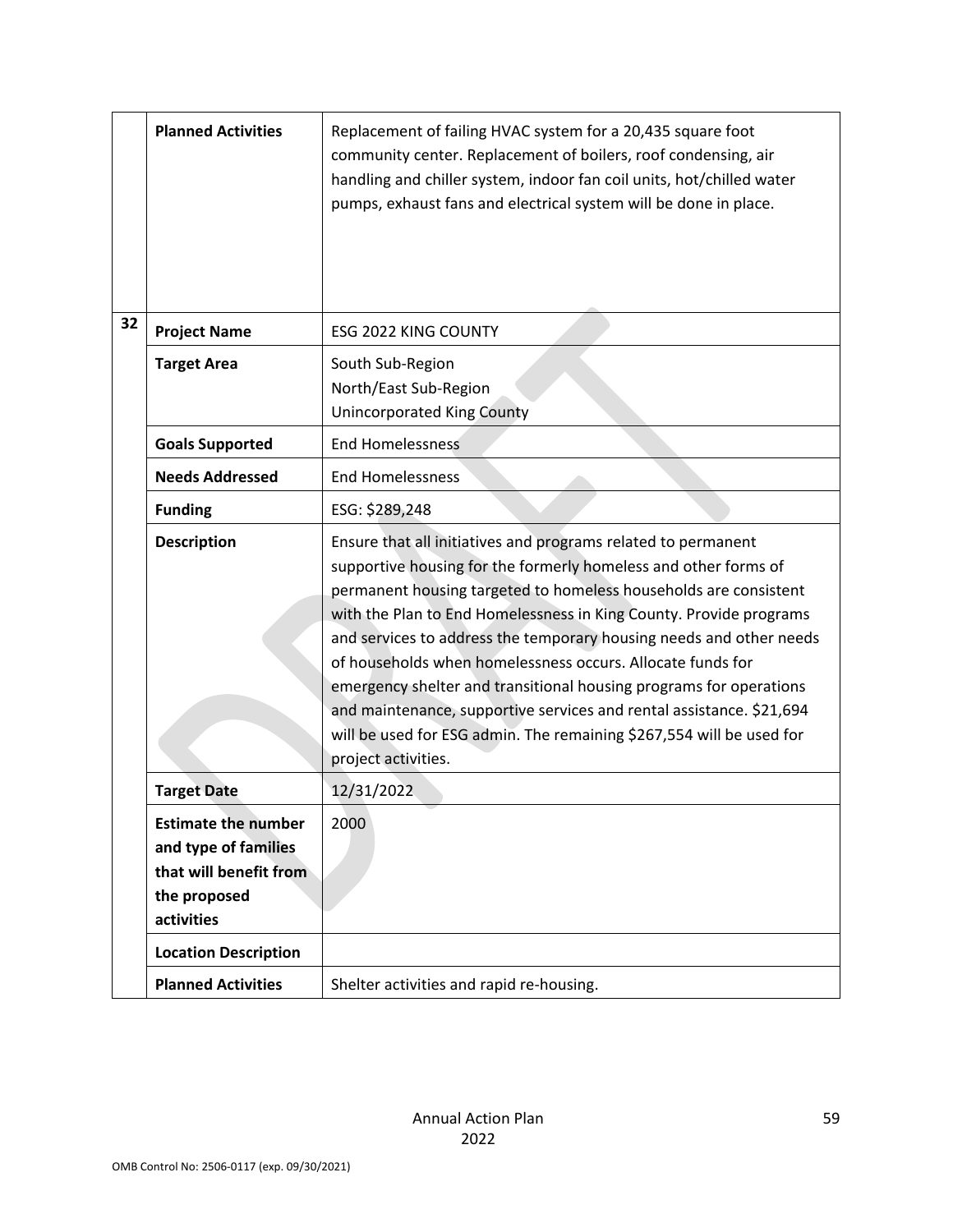# **AP-50 Geographic Distribution - 91.420, 91.220(f)**

## **Description of the geographic areas of the entitlement (including areas of low-income and minority concentration) where assistance will be directed**

Allocation guidelines are determined through use of low- to moderate-income population data, and equitable development objectives, such as investing in historically unserved communities, antidisplacement strategies, addressing impacts of gentrification, and geographic distribution over time. Investments are distributed throughout the County, using guidelines adopted by the Consortium, including considerations for focusing on communities with historic disparities in health, income and quality of life. The percentage of low- and moderate-income populations in the two subregions, North/East (32%) and South (68%), set the resource allocation formula with the partner Consortium cities. The Participating Jurisdictions and Joint Agreement Cities determine funding allocations for their CDBG funds.

#### **Geographic Distribution**

| <b>Target Area</b>                | <b>Percentage of Funds</b> |
|-----------------------------------|----------------------------|
| South Sub-Region                  |                            |
| North/East Sub-Region             |                            |
| <b>Unincorporated King County</b> |                            |

**Table 5 - Geographic Distribution** 

## **Rationale for the priorities for allocating investments geographically**

Investments are distributed throughout the County, and guidelines adopted by the Consortium balance investments geographically over time.

King County allocates CDBG, ESG and HOME funds throughout the region. King County is developing equitable development policies to address gentrification and displacement in unincorporated King County.

Allocations for CDBG and ESG funds are based upon the percentage of low- and moderate-income populations in the two sub-regions, North/East and South. A map of the King County Consortium regions is in the Consolidated Plan.

#### CDBG

Regional Human Services County-wide 15% of entitlement funds, with 32% of funds allocated for North/East, and 68% allocated for the South.

Housing Repair Program County-wide 25% of entitlement funds.

Capital and Economic Development Funds North/East Subregions 32% of remaining funds for facilities, infrastructure and economic development.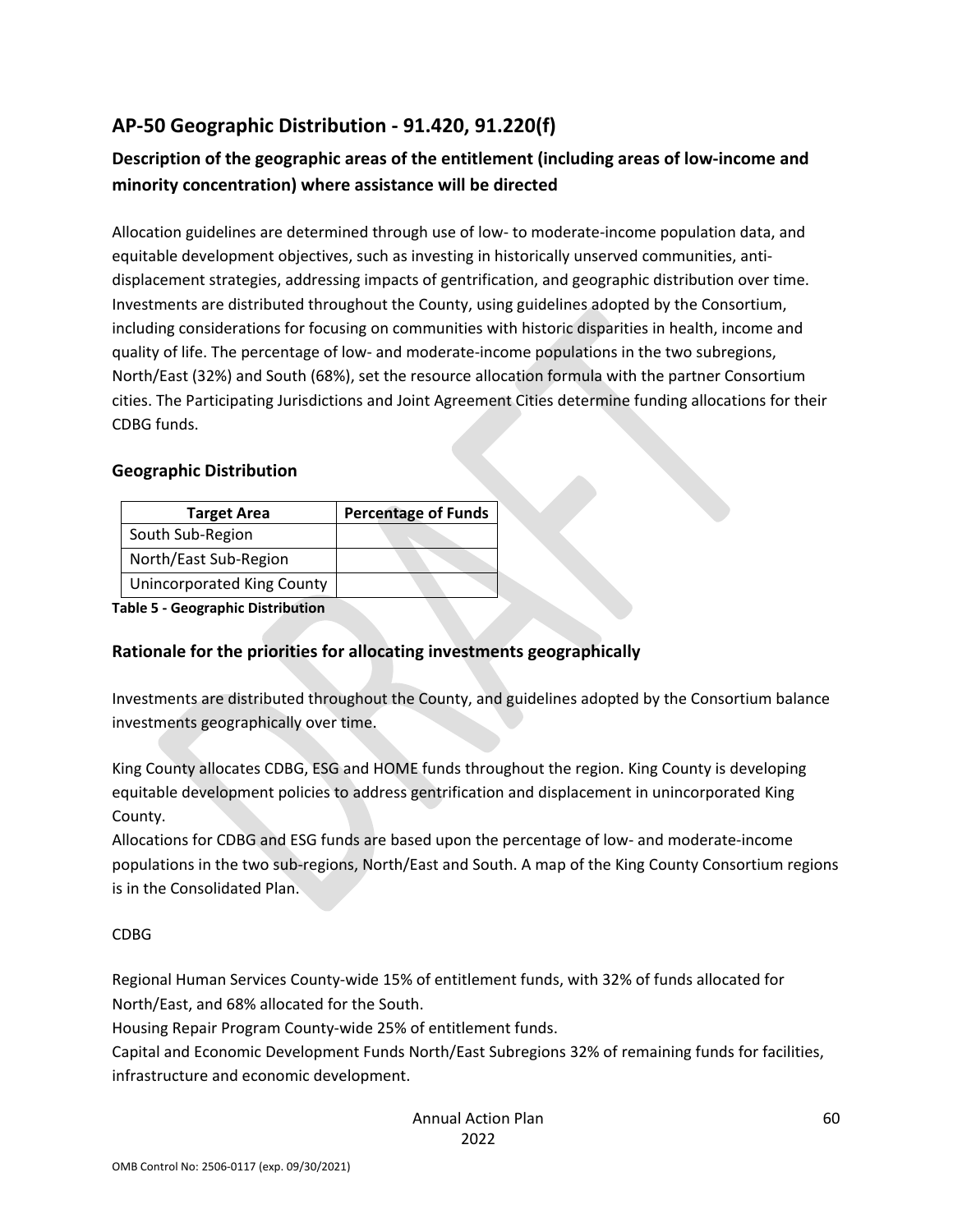Capital and Economic Development Funds South Subregion 68% of remaining funds for facilities, infrastructure and economic development.

The North/East Sub-region consists of the following 21 cities and towns:

Duvall, Medina, Skykomish, Mercer Island, Snoqualmie, Beaux Arts Village, Newcastle, Kirkland, Issaquah, North Bend, Bothell (King County portion), Kenmore, Redmond, Yarrow Point, Carnation, Hunts Point, Clyde Hill, Lake Forest Park, Sammamish, Woodinville, Shoreline, Unincorporated King County.

The South Sub-region includes the following 12 cities, towns and census designated places:

Algona, Renton, Black Diamond, Enumclaw, SeaTac, Maple Valley, Tukwila, Burien, Normandy Park, Covington, Pacific, Des Moines, Unincorporated King County.

HOME

The HHCDD Housing Finance Program awards HOME funds through a competitive process. Funds are distributed county-wide to the members of the HOME Consortium, which includes the cities of Auburn, Bellevue, Kent and Federal Way.

## **Discussion**

A map of the Consortium regions is included with this Action Plan, along with maps of the low- and moderate-income block groups for King County.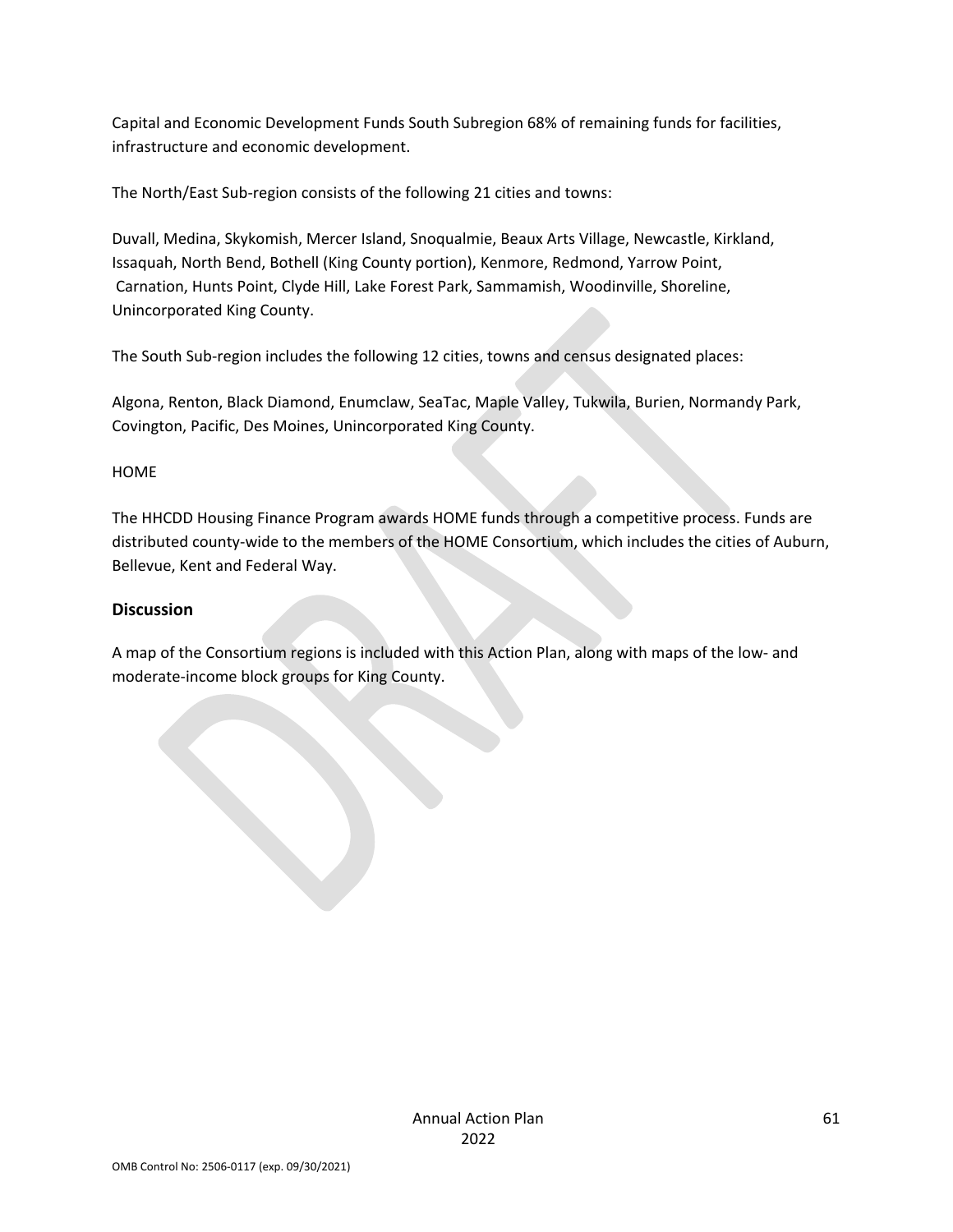# **Affordable Housing**

# **AP-55 Affordable Housing - 91.420, 91.220(g)**

## **Introduction**

Due to that nature of construction pipelines, in 2020 only one HOME funded project, with 11 units, was completed and opened, (and closed out in IDIS), which is less than the annual projected goal. However, four projects are currently under construction and will be completed and closed out in IDIS in 2021, which will create an additional 52 HOME units, with 21 Home Ownership units, and 31 rental units.

The 11 units completed and closed out in 2020, combined with the projected closing of **52 units in 2021**—a total of 63 units **exceeds** the 2020 and 2021 combined goal of 54.

| One Year Goals for the Number of Households to be Supported          |    |  |
|----------------------------------------------------------------------|----|--|
| Homeless                                                             |    |  |
| Non-Homeless                                                         | 32 |  |
| Special-Needs                                                        |    |  |
| Total                                                                | 52 |  |
| able G. One Vear Goals for Affordable Housing by Sunnert Pequirement |    |  |

**Table 6 - One Year Goals for Affordable Housing by Support Requirement**

| One Year Goals for the Number of Households Supported Through |    |
|---------------------------------------------------------------|----|
| Rental Assistance                                             |    |
| The Production of New Units                                   | 52 |
| <b>Rehab of Existing Units</b>                                |    |
| <b>Acquisition of Existing Units</b>                          |    |
| Total                                                         | 52 |

**Table 7 - One Year Goals for Affordable Housing by Support Type**

## **Discussion**

The Consortium works closely with other public funders, including the Washington State Housing Finance Commission, Washington State Housing Trust Fund, A Regional Coalition for Housing, local jurisdictions, private lenders, and housing authorities to create a range of affordable housing, with special emphasis on deeply affordable rental units.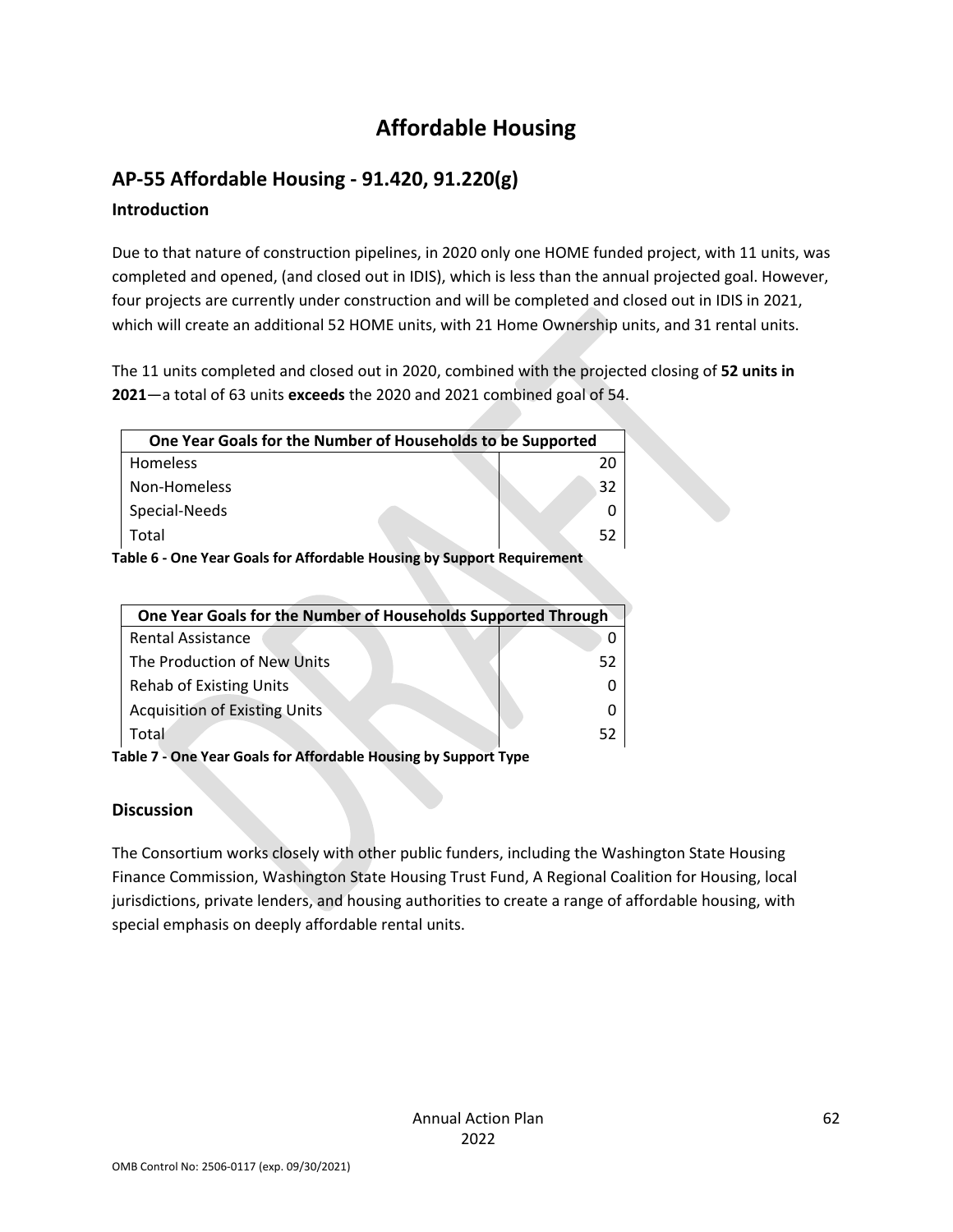# **AP-60 Public Housing - 91.420, 91.220(h) Introduction**

The Consortium Consolidated Plan addresses two housing authorities, the King County Housing Authority (KCHA) and the Renton Housing Authority (RHA). Both housing authorities have proactive and successful maintenance programs and staffing to maintain the quality of their housing stock. The King County Housing Authority is one of 39 housing authorities nationwide originally selected to participate in the Moving to Work demonstration program. Both the King County Housing Authority and the Renton Housing Authority participate in planning and coordination efforts with public funders, the Affordable Housing Committee, All Home and jurisdiction partners.

As a regional housing authority, KCHA's properties and service area includes 17 school districts. KCHA serves over 15,000 children though its subsidized housing programs each year and education partnerships remain a focus. Although some of these districts rank among the strongest in the country, many face the challenge of educating large numbers of children from high-poverty communities and children from families experiencing homelessness. KCHA continues to partner with the Highline and Tukwila School Districts to provide short-term rent subsidies to school-aged children experiencing homelessness and their families. To respond to the COVID-19 pandemic, the agency has sought to deepen these partnerships and ensure residents continue to have access to out-of-school time programming and learning resources. In 2020, KCHA also launched a new program that provides timelimited rental subsidies to community college students who are facing housing instability and homelessness while they pursue postsecondary education.

KCHA has several programs that seek to ensure geographic choice for recipients of low-income housing assistance. KCHA recently collaborated with Seattle Housing Authority and national researchers to identify and implement strategies to increase opportunity area access among families with young children who receive a Housing Choice Voucher (HCV). The end-result from Creating Moves to Opportunity (CMTO) will identify best practices that are both impactful and scalable. KCHA also has implemented multi-tiered payment standards for the HCV program, which provide higher subsidies in more costly rental markets. The agency has also acquired a number of properties in high opportunity neighborhoods, including two recent acquisitions of low-income housing properties in Kirkland (Juanita View and Kirkland Heights). Many of the agency's acquisitions are long-term investments in communities and provide increasing levels of affordability overtime.

## **Actions planned during the next year to address the needs to public housing**

KCHA continues to focus on maintaining the physical quality of its subsidized housing. In 2021, KCHA will invest nearly \$15 million to upgrade its federally assisted housing stock. These investments improve housing quality, reduce maintenance costs and energy consumption, and extend the life expectancy of its housing stock. As the COVID-19 pandemic continues the agency is also making intentional investments to ensure residents of public housing are safe and connected to resources. In addition to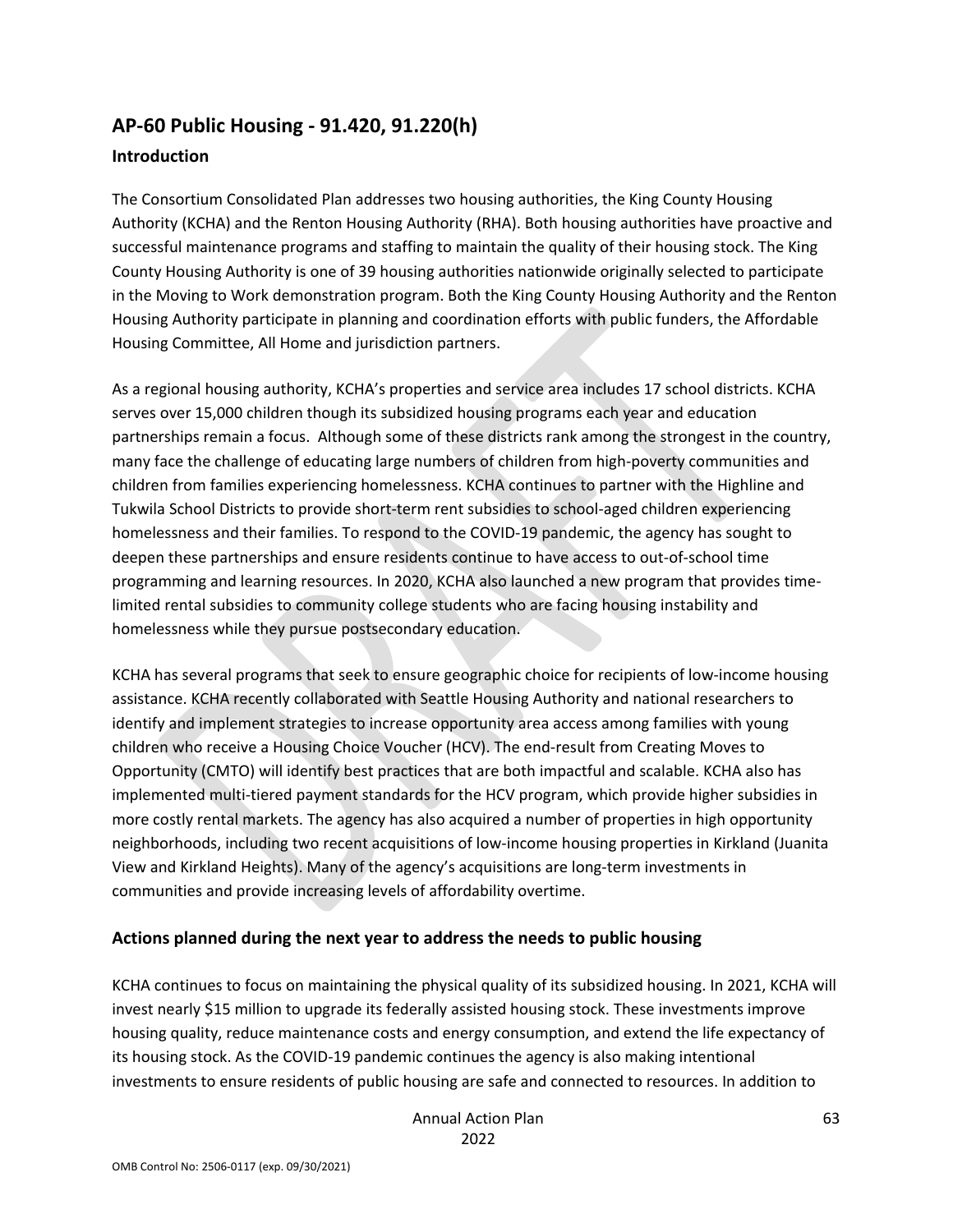added maintenance efforts to sanitize senior buildings, these efforts include working in partnership with Sound Health to provide access to mental health services to public housing residents. The agency continues to seek out partnerships that bring food resources and health programming onsite, including on-site COVID-19 testing, flu shot clinics, and wellness check-ins.

The RHA and the City of Renton have a vision for the Sunset Area Community Revitalization and Sunset Terrace Redevelopment. This starts with the redevelopment of 100 units of distressed public housing units and replacement with higher density and quality, sustainable housing that will be a catalyst for new private housing and business investment in the 269-acre Sunset Area neighborhood. The plan seeks to leverage public investment to catalyze private property development and create opportunities for market-rate and affordable housing, plus retail investment. The following Sunset Area Community Revitalization improvements will benefit the entire community:

- "Complete Streets" upgrades
- Improvements to storm water drainage systems
- New and rehabilitated parks and recreational facilities
- New public library
- New childhood early learning center
- Better connection to support services for public housing residents
- Sustainable infrastructure
- Bike and walking paths
- Mixed income and higher density housing.

## **Actions to encourage public housing residents to become more involved in management and participate in homeownership**

KCHA has a number of programs that aim to encourage self-sufficiency among recipients of subsidized housing assistance, including operation of a Family Self-Sufficiency (FSS), on-site workforce development training, and rent policies that allow residents to earn additional money before seeing an immediate change in their rent. In addition, the Authority operates five manufactured housing communities and both of its HOPE VI projects in White Center have included development of new market-rate homeownership units.

## **If the PHA is designated as troubled, describe the manner in which financial assistance will be provided or other assistance**

Neither the KCHA nor the RHA is designated as troubled.

#### **Discussion**

Both the KCHA and the RHA participate in planning and coordination efforts with public funders, the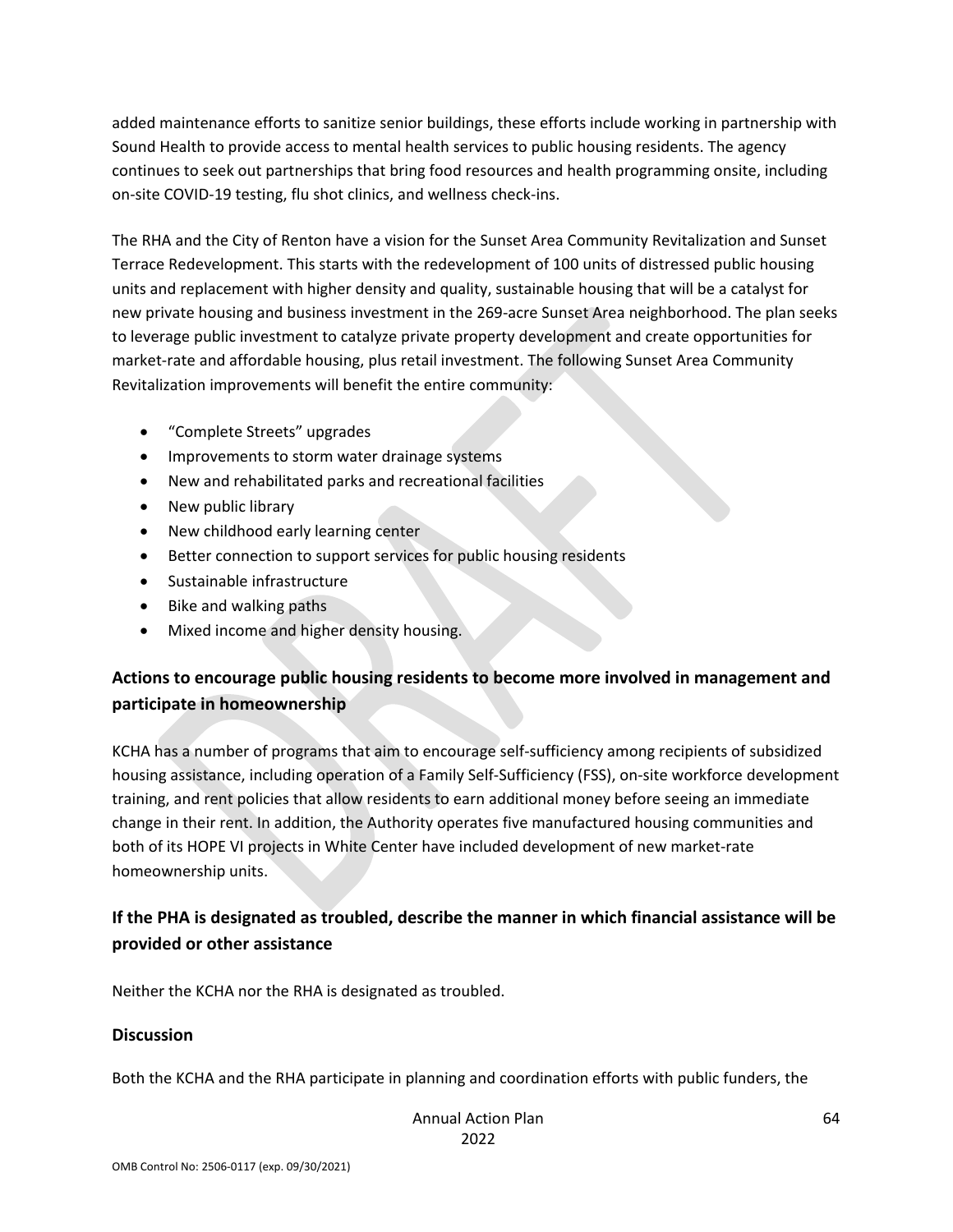Housing Development Consortium of Seattle-King County and jurisdiction partners. The KCHA is completing the market-rate homeownership component of a successful Hope VI redevelopment initiative in White Center.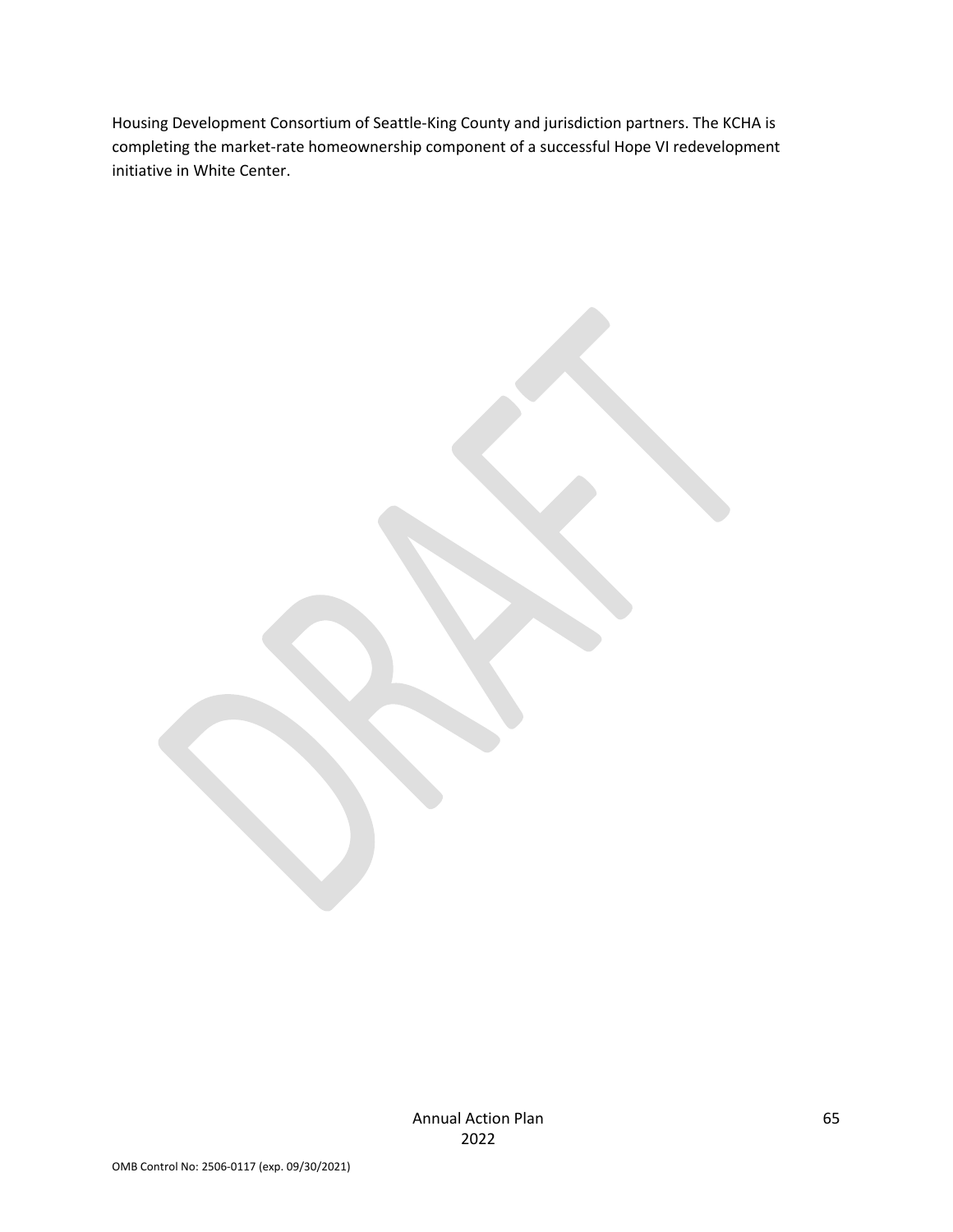# **AP-65 Homeless and Other Special Needs Activities - 91.420, 91.220(i) Introduction**

Information for the homeless needs assessment in the Consolidated Plan came from three sources: 1) Point-in-Time Count, conducted in January; 2) HMIS system; and 3) the Continuum of Care Strategic Plan. This system includes emergency shelter, transitional housing, rapid rehousing, and permanent housing with supports. The Consortium works to ensure that all projects serving people experiencing homelessness, including projects funded with ESG, are consistent with the vision, principles and recommendations of the Strategic Plan. King County adheres to the HMIS operating standards and all reporting and program evaluation is through HMIS.

## **Describe the jurisdictions one-year goals and actions for reducing and ending homelessness including**

## **Reaching out to homeless persons (especially unsheltered persons) and assessing their individual needs**

Outreach to persons experiencing homelessness is an important component of efforts to end homelessness in King County. Numerous longstanding continuum-wide programs continue to provide a range of services to clients, such as crisis intervention, healthcare, substance use disorder treatment and housing services. Notable community partners include Downtown Emergency Service Center, Homeless Outreach Stabilization Transition, Program for Assertive Community Treatment, VC Veteran Services and REACH. A mobile medical outreach team operates in south King County, and Healthcare for the Homeless Network nurse/mental health outreach teams operate in six cities. Outreach to homeless/LGBTQ/at-risk youth is provided by a coordinated network of outreach workers. Kids Plus works with families on the streets or in tent cities or car camps county-wide. Several teams provide dedicated outreach to households living in their vehicles. Veteran outreach is undertaken by King County Veterans' programs, as well as federal Supportive Services for Veterans Families programs. Many of these teams, in addition to conducting street outreach, take advantage of existing meal programs to make non-threatening contact with individuals or families.

## **Addressing the emergency shelter and transitional housing needs of homeless persons**

The Consortium utilizes ESG resources for emergency shelter and rapid rehousing. In 2021, two emergency shelter programs will be funded with ESG.

## **Helping homeless persons (especially chronically homeless individuals and families, families with children, veterans and their families, and unaccompanied youth) make the transition to permanent housing and independent living, including shortening the period of time that**

Annual Action Plan 2022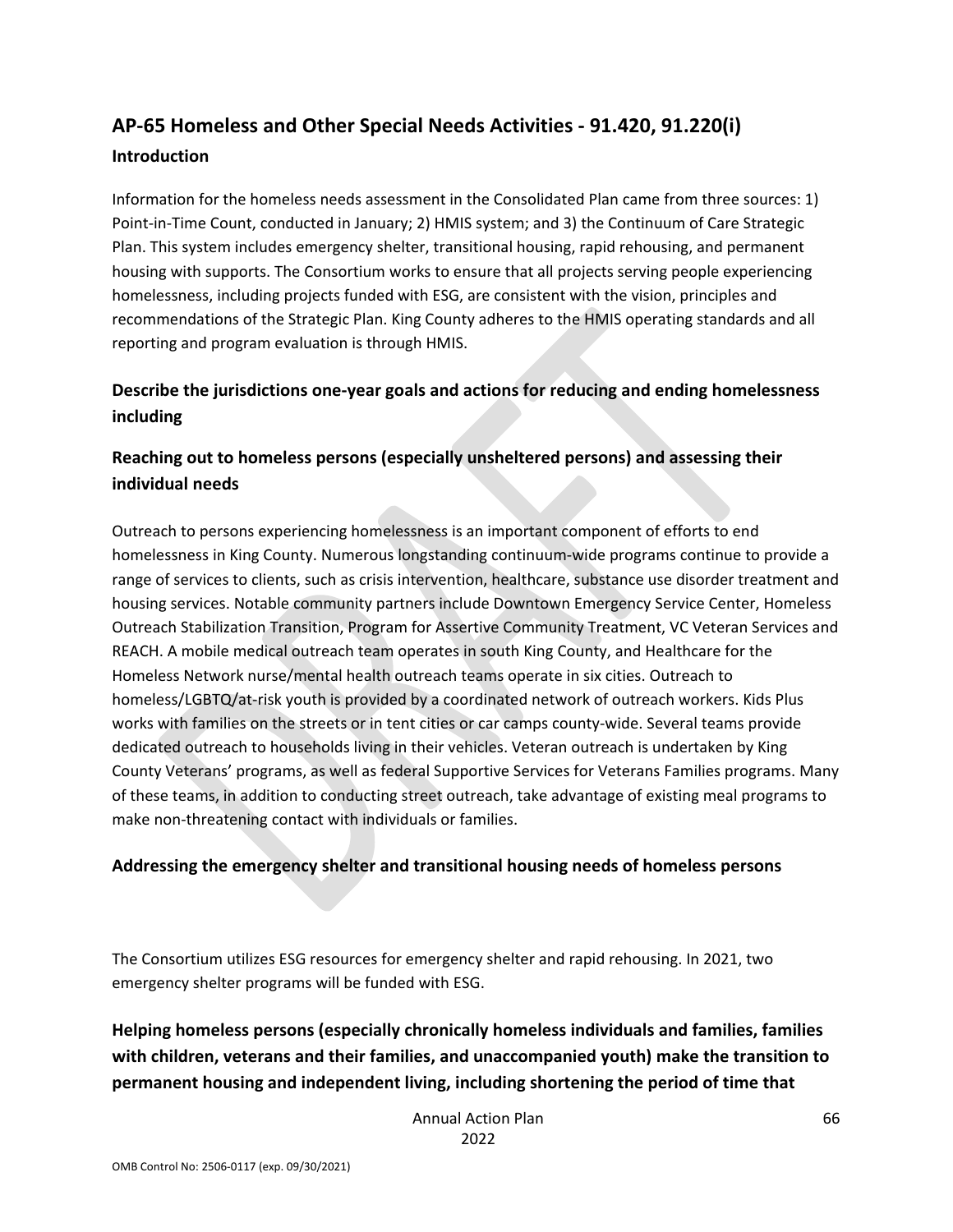## **individuals and families experience homelessness, facilitating access for homeless individuals and families to affordable housing units, and preventing individuals and families who were recently homeless from becoming homeless again**

As a part of the overall continuous improvement to the crisis response system, Coordinated Entry for All (CEA) is a key element to improve the delivery of help for persons experiencing homelessness (especially chronically homeless individuals and families, families with children, veterans and their families, and unaccompanied youth) to make the transition to permanent housing and independent living. This, along with rigorous review of any other barriers for people experiencing homelessness to secure housing, such as screening criteria, is part of a comprehensive approach to assist the hardest to house people living on the streets and in shelters. As a part of the CEA Housing Triage Tool score, each person receives an evaluation for the appropriate level of support services to retain housing.

**Helping low-income individuals and families avoid becoming homeless, especially extremely low-income individuals and families and those who are: being discharged from publicly funded institutions and systems of care (such as health care facilities, mental health facilities, foster care and other youth facilities, and corrections programs and institutions); or, receiving assistance from public or private agencies that address housing, health, social services, employment, education, or youth needs.**

The Consortium, as a part of homeless prevention efforts, continues to work on developing and securing housing for people being discharged from publicly funded institutions and systems of care. The Consortium has developed a significant number of housing units for youth and young adults with a focus on young adults who recently exited the foster care system.

The King County Housing Authority developed a partnership program with the Highline and Tukwila school districts to assist homeless students remain in their home school and to secure housing for the family. In 2020, KCHA launched a new program that assists community college students who are facing housing instability and homelessness while they pursue postsecondary education. KCHA will allocate time-limited rental subsidies to the program, which aims to reduce student homelessness and improve college graduation rates for low-income students. KCHA is also applying, in 2021, for additional youthfocused Family Unification vouchers, particularly focused on youth exiting the foster care system.

## **Discussion**

Formerly homeless families receiving rapid rehousing and nearing program exit are extremely lowincome and moderately to severely cost burdened. In many cases, these families struggle with behavioral health needs that impact their housing and family stability. The regional homeless system focuses more on RRH, housing first, and housing-focused strategies, and will continue to emphasize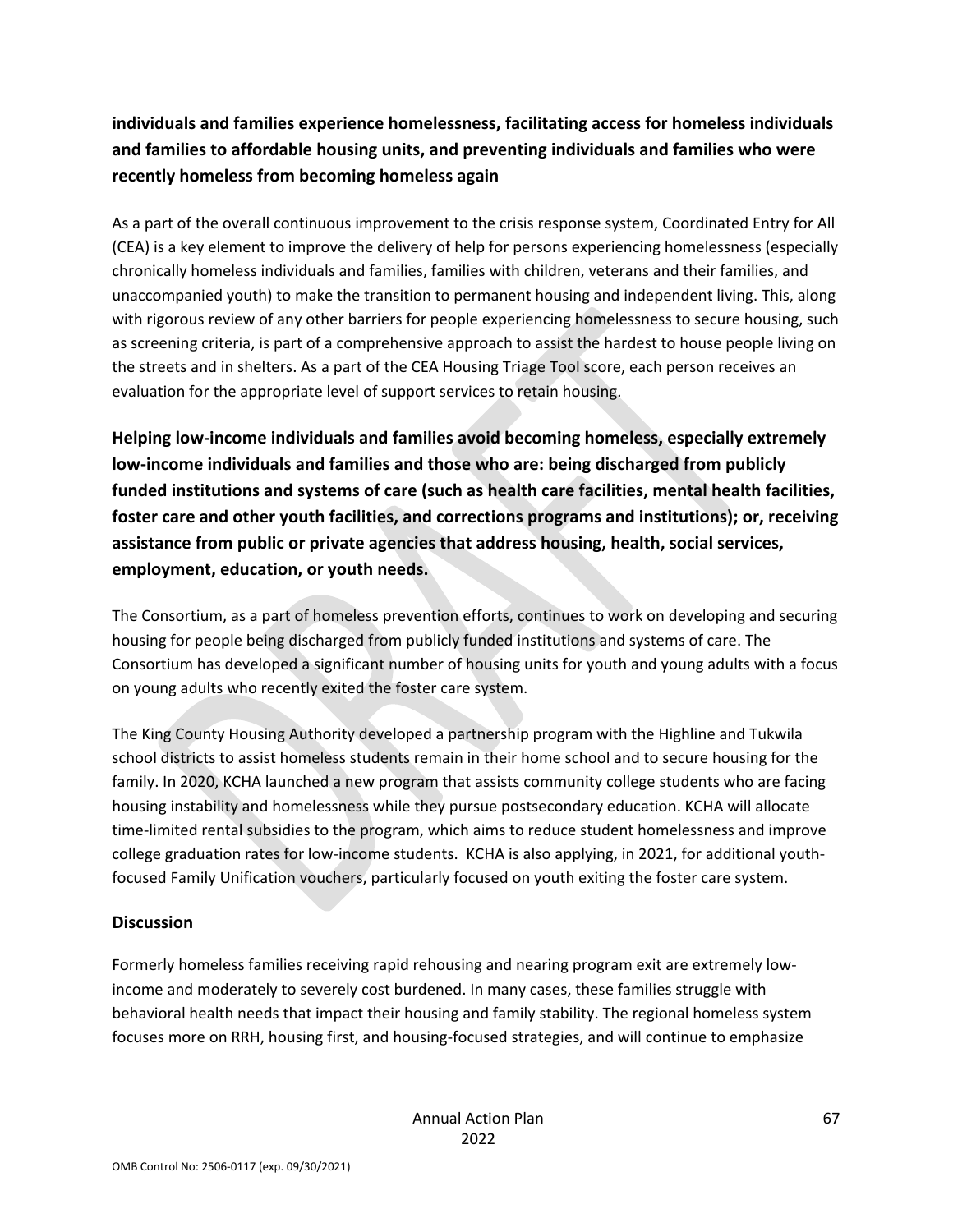mainstream services for other family stability needs.

Annual Action Plan 2022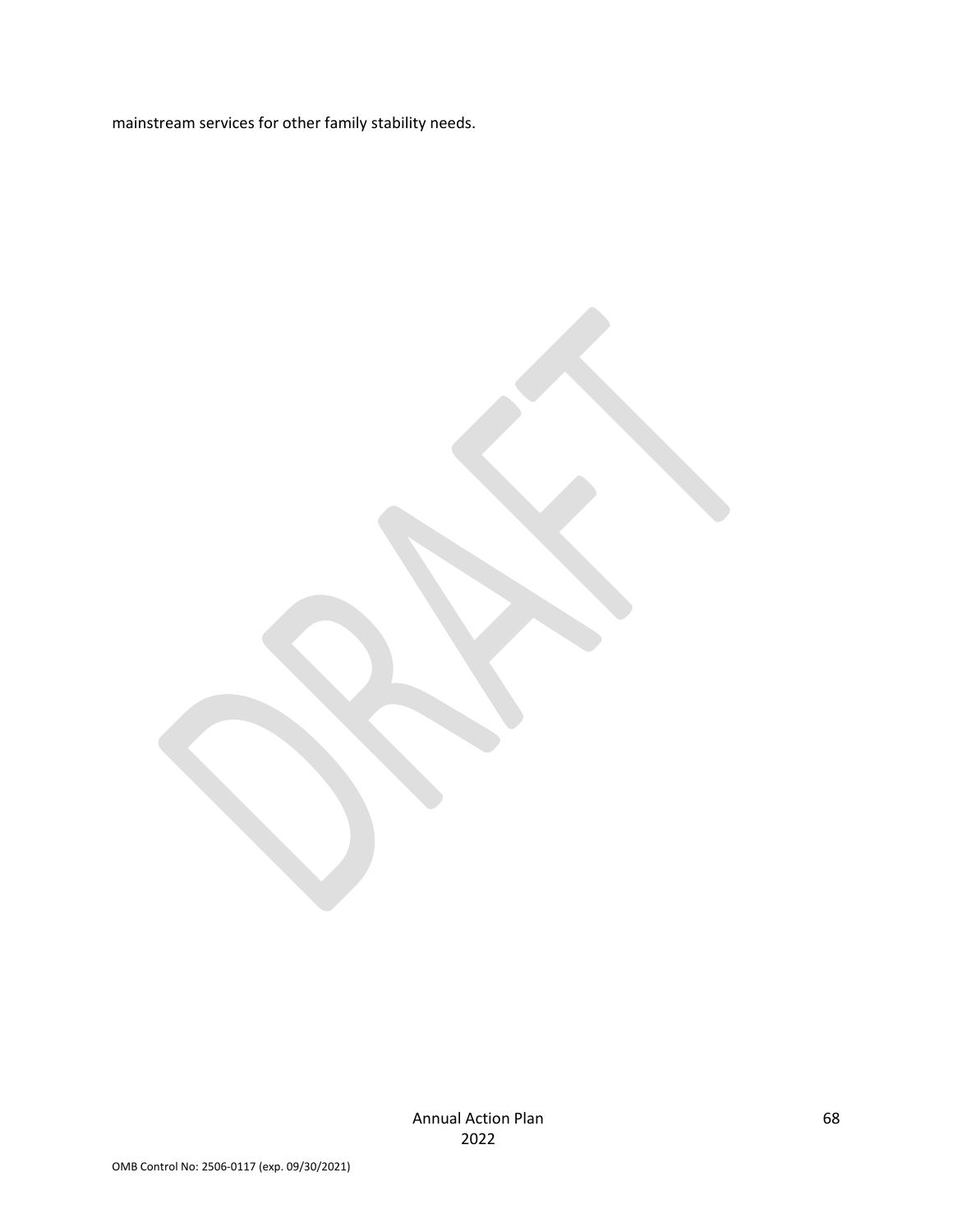# **AP-75 Barriers to affordable housing -91.420, 91.220(j)**

## **Introduction**

The Consortium works to address barriers to people accessing affordable housing, increase the supply of affordable housing, and create opportunities for residents to earn a living wage. King County is also reviewing public policies for land use, and zoning barriers that may limit housing development opportunities.

## **Actions it planned to remove or ameliorate the negative effects of public policies that serve as barriers to affordable housing such as land use controls, tax policies affecting land, zoning ordinances, building codes, fees and charges, growth limitations, and policies affecting the return on residential investment**

King County and the Consortium member jurisdictions engage in ongoing efforts to advance public policy for the purpose of increasing the supply of affordable housing. This includes the following activities: 1) evaluation of regulatory barriers to housing production and affordability, 2) coordinated planning activities among the jurisdictions, 3) streamlining permitting, and 4) incentive zoning features, such as making the development of accessory dwelling units easier.

## **Discussion**

The King County Growth Management Planning Council, member jurisdictions, and the Consortium conduct regular efforts to identify and address barriers to people accessing affordable housing. Among these efforts was the Urban Growth Capacity Study which informs the member jurisdictions with appropriate information to support development of the Housing Elements portion of their Comprehensive Plans.

The Regional Affordable Housing Task Force final report established seven recommended goals, of which the following two are aimed at addressing the unintended effects of public policies which may present barriers to affordable housing:

- Goals 3: Prioritize affordable housing within a half mile walkshed of existing and planned frequent transit services, with a particular priority for high-capacity transit services.
- Goal 6: Promote greater housing growth and diversity to achieve a variety of housing types at a range of affordability and improve jobs/housing connections throughout King County.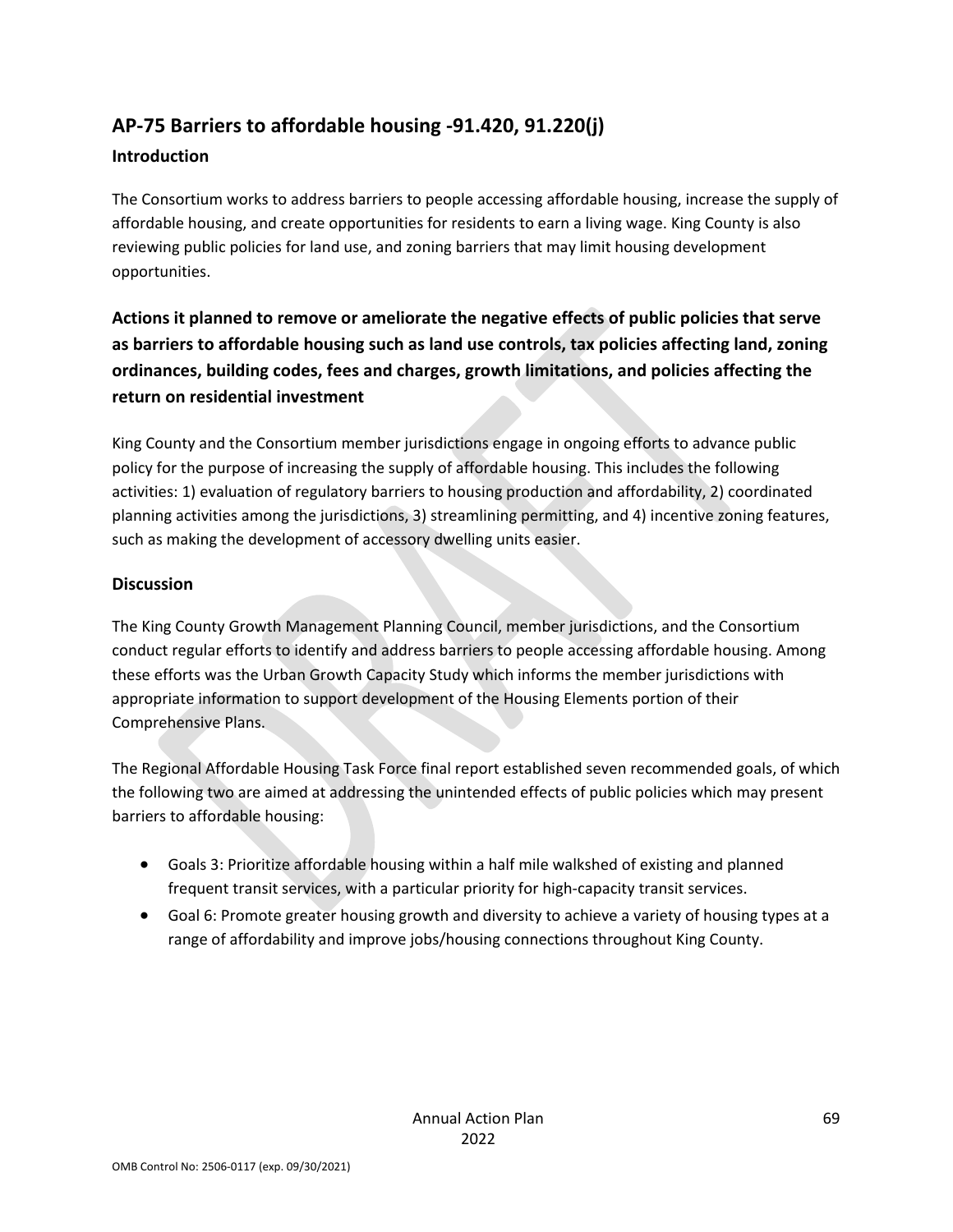## **AP-85 Other Actions - 91.420, 91.220(k)**

#### **Introduction**

During the 2022 program year, the third year of the Consolidated Plan period of 2020-2024, the Consortium will take actions planned to address the following needs and priorities.

#### **Actions planned to address obstacles to meeting underserved needs**

The Consortium prioritizes serving people and households who are the most vulnerable and lowest income, including persons who are experiencing homelessness and have special needs. During the course of the program year, the Consortium will work closely with the local Continuum of Care (CoC) and funding partners to maximize housing and services delivery.

King County's 2021-2022 Biennial Budget changed the County's approach to working with communities. Targeted investments will empower affected community members to co-create priorities and support the requests of community-based organizations. These include a participatory budget process to determine uses for \$10 million in new capital projects in the urban unincorporated areas of Skyway, White Center, Fairwood, East Federal Way, and East Renton, and \$10 million in seed funding for a community center in Skyway, a long-time need that has been requested from the community.

In fall 2020, the King County Executive proposed the Health through Housing program. This program will acquire and preserve existing single-room settings, such as hotels and long-term care facilities, to provide emergency and permanent supportive housing for people experiencing chronic homelessness. The program will also fund operating and supportive services, including behavioral health services, within housing to keep people healthy and housed. King County imposed an additional sales tax of 0.1%, as authorized by RCW 82.14.530, to fund this program. As proposed, the Health Through Housing Fund will address inequities present in the chronic homeless population, including the disproportionate representation of Black, Indigenous, and People of Color (BIPOC) and other populations. This work will continue in 2021.

## **Actions planned to foster and maintain affordable housing**

The Consortium works to leverage potential funding sources to increase the supply of affordable housing, and work as a region to foster and maintain existing affordable housing stock. One of the primary tools used to finance affordable housing is the Low-Income Housing Tax Credit (LIHTC) program. In addition to tax credits, many of the larger affordable housing projects leverage private debt to maximize public resources. King County has additional local and state funding sources for housing. In 2019, the Affordable Housing Committee was established to serve as a regional advisory body to recommend action and assess progress towards implementing the Regional Affordable Housing Task Force (RAHTF). The RAHTF produced a Five-Year Action Plan specifically aimed at eliminating the cost burden for households earning 80% Area Median Income and below, with a priority of serving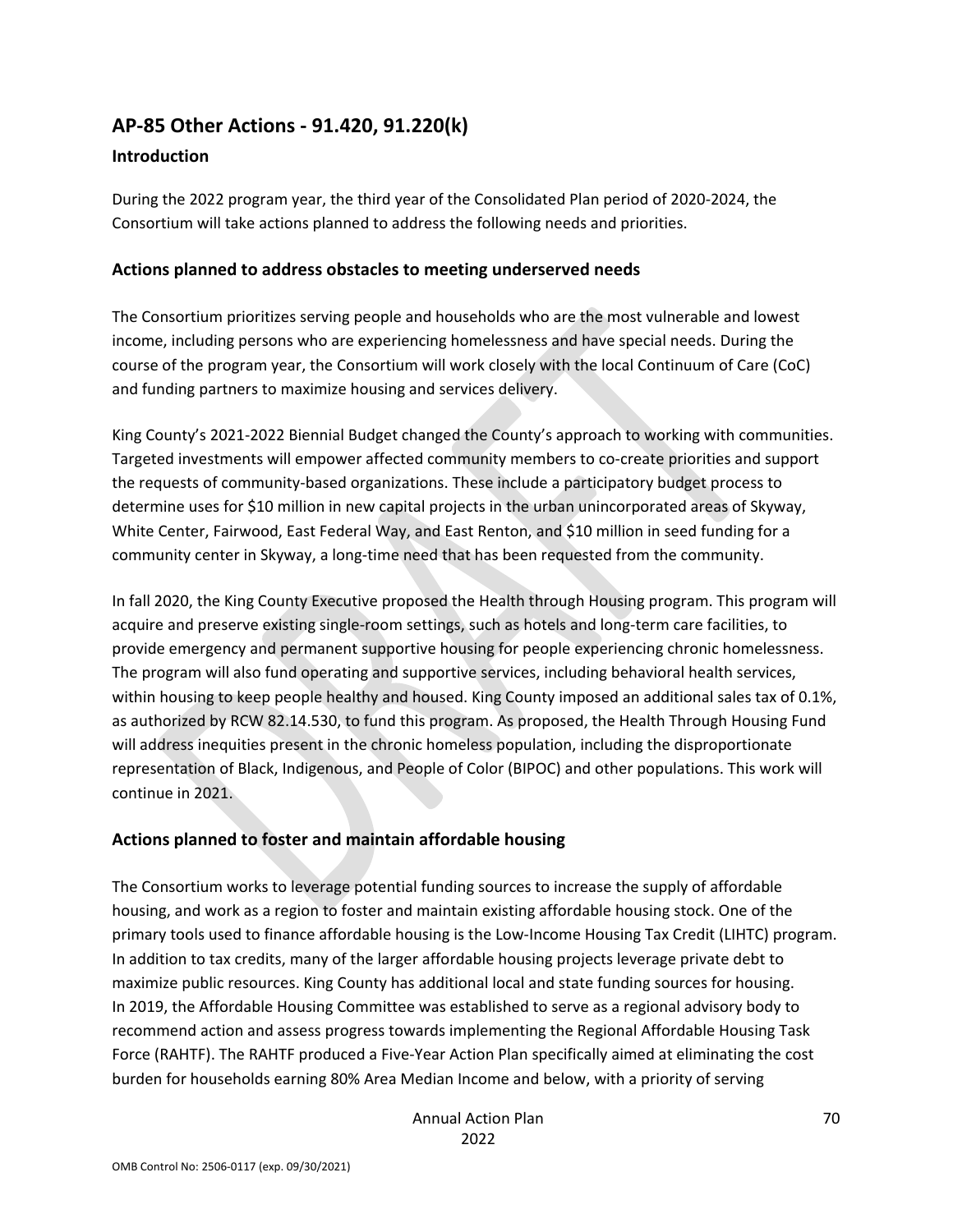households at or below 50% Area Median Income.

In 2019, the Consortium funded and completed the Analysis of Impediments to Fair Housing Choice, which provided fair housing testing, an in-depth analysis on the barriers facing residents across King County, and a regional view of the barriers to fair housing. The following recommendations were developed to address the top fair housing barriers identified: Invest in programs that provide fair housing education, enforcement and testing. Engage underrepresented communities on an ongoing basis to better understand barriers and increase access to opportunity. Provide more housing for vulnerable populations. Provide more housing choices for people with large families. Support efforts to increase housing stability. Preserve and increase affordable housing in communities at high risk of displacement. Review zoning laws to increase housing options and supply in urban areas. Work with communities to guide investments in historically underserved communities.

Support the Affordable Housing Committee's efforts to promote fair housing.

Report annually on Fair Housing Goals and progress.

King County will continue to affirmatively further fair housing through 2022. Key programs or initiatives King County will undertake include the Eviction Prevention and Rental Assistance Program, facilitating a participatory budget process to determine uses for \$10 million in new capital projects in the urban unincorporated areas, completing the Health through Housing Plan, completing the Skyway-West Hill and North Highline Anti-displacement Strategies Report, providing funding for affordable housing units with three or more bedrooms for larger families, and planning for growth through a health and equity lens. King County will also complete a 2021 progress report towards meeting the goals of the 2019 Analysis of Impediments to Fair Housing Choice. King County and PhD candidates from the Seattle University College of Education are collaborating to better understand the barriers and resources available to refugees and asylees accessing and maintaining safe and affordable housing. In 2020, the King County Affordable Housing Committee considered amendments to the Housing chapter of the King County Countywide Planning Policies (CPPs). The CPPs address growth management issues in King County and serve as a framework for each jurisdiction to develop its own comprehensive plan. The proposed amendments promote equitable health and quality of life outcomes for all and are

guided by data-driven measures of equity and recent engagement with diverse communities. The draft Housing Chapter proposal addresses issues such as residential displacement, racial homeownership gaps, and the distribution of affordable housing throughout the county.

The Affordable Housing Committee includes both elected officials and stakeholder members. Stakeholder membership includes for-profit and affordable housing developers, housing authorities, and tenants' rights organizations.

#### **Actions planned to reduce lead-based paint hazards**

The King County HHCDD Program continues to implement a Lead-Based Paint Program. King County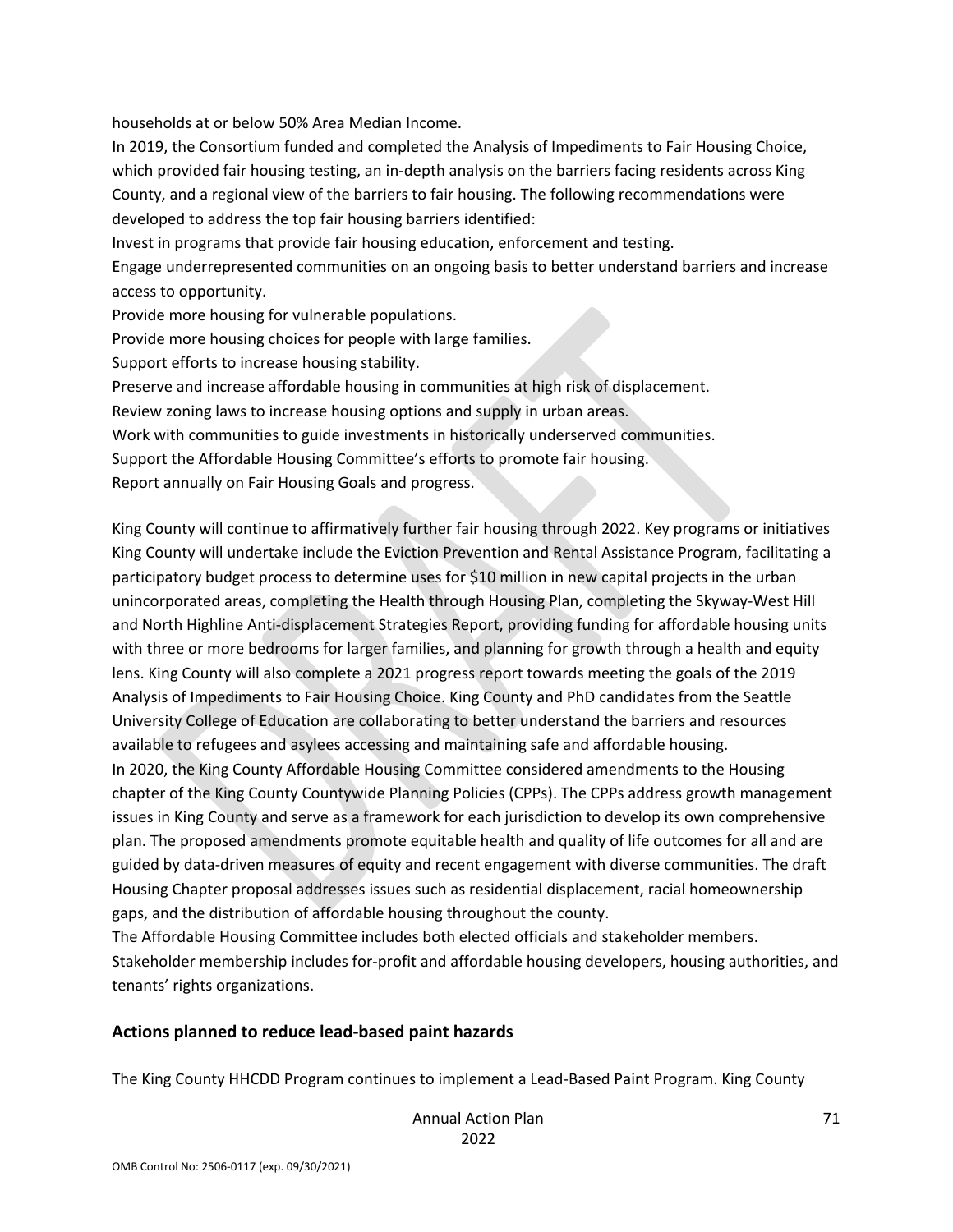follows the Title X framework established by the U.S. Congress in 1992. This legislation resulted in the final lead-based paint rule, 24 Code of Federal Regulations (CFR) part 35 and 40 CFR part 745, which guides the program through this important process. As of April 22, 2010, HUD and the U.S. Environmental Protection Agency (EPA) collaborated on a new Lead-Based Paint Rule called Renovate, Repair and Paint Rule (RRP). This is an EPA/HUD certified training process (402 of TSCA, 40 CFR Part 745, Subpart L) that is required for all contractors and construction workers working on homes built before 1978. This rule went into effect April 22, 2010. To assist contractors doing business with the County and participating in projects through the King County Housing Repair Program (HRP), the County offers this certified EPA training as an additional service to the construction community. Housing and Urban Development has not changed the lead-based paint requirements, but has adopted the new RRP training and certificate process. Buildings constructed before 1978, and scheduled for rehabilitation, are assessed for lead-based paint risks and potential hazards. King County frequently obtains a lead-based paint risk assessment to assess potential lead-based paint risks in housing projects.

The State of Washington, through the Department of Commerce, established under Washington Administrative Code 365-230 jurisdiction over the EPA RRP rule. Washington State's Department of Commerce, through their Lead Based Paint program, regulates and coordinates all lead-based paint activities in the state of Washington. King County HRP is a State certified RRP trainer and listed as a certified firm under #0302, good through April 16, 2022.

The construction process can disturb painted surfaces that contain lead. The contractors will implement safe work practices throughout the construction activity. Licensed and bonded contractors working on projects containing lead paint are trained and certified under the RRP training model, as well as HUD's safe-work practices and interim control procedures. These procedures are designed to reduce exposure risks when dealing with lead-based paint. At the conclusion of a construction process, the contractor will obtain a final clearance report. This indicates the completion of the project and certification that it is clean, safe, and decent housing, and free of lead dust at time of inspection. These techniques reduce the potential long-term exposure to lead hazards in homes of King County residents served by the program.

## **Actions planned to reduce the number of poverty-level families**

The King County Health and Human Services Transformation Vision has set a goal that the people of King County will experience gains in health and well-being because the community worked collectively to shift from a costly, crisis-oriented response to health and social problems, to one that focuses on prevention, embraces recovery and eliminates disparities. Under this Transformation vision, King County staff across departments, including DCHS, Public Health, Natural Resources and Parks, and Metro are working with a large variety of partners on several initiatives to move toward realization of the goals, including:

• Best Starts for Kids Levy – The Best Starts for Kids Levy funds upstream prevention programs in three areas: 1) Prenatal to age 5 early intervention programs; 2) Continuing investments in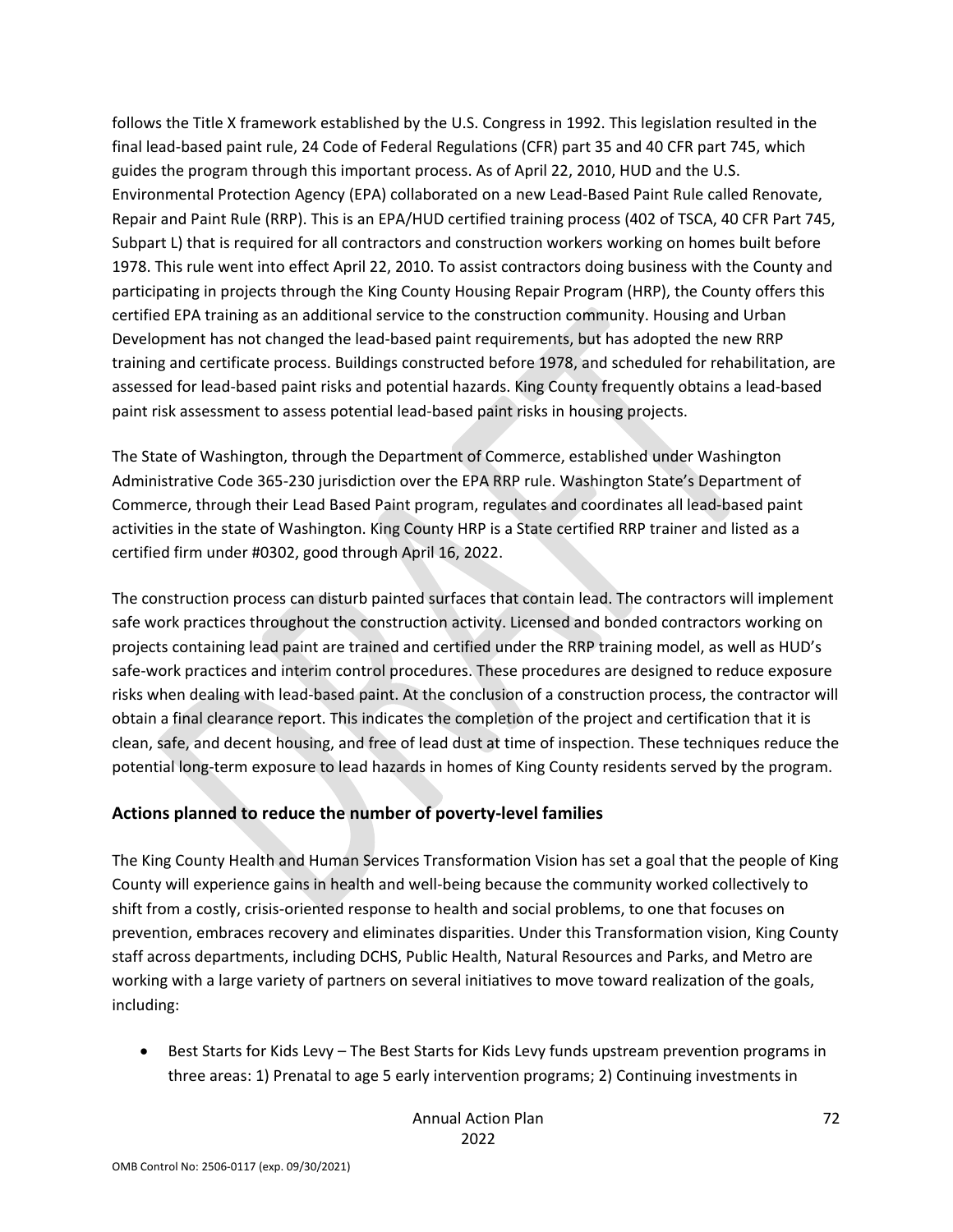youth and young adults ages 5-24 to preserve the gains made with early childhood investments; and 3) Communities of Opportunity funding for lower-income communities that are working on collective impact in a community-driven, proactive model to bring about positive results in life outcomes for children and families in King County. In 2020, King County developed the proposal for the renewal of the Best Starts for Kids Levy in November 2021.

- Communities of Opportunity King County collaborates with the Seattle Foundation for the Communities of Opportunity initiative with the ambitious goal of creating greater health, social, economic and racial equity in King County so that all people have the opportunity to thrive and prosper.
- Accountable Communities of Health– Public Health staff are coordinating across departments and with multiple community partners to move forward changes in the regional approach to health and well-being, moving to an approach that better integrates services and supports, values the social determinants of health and focuses on the determinants of equity. Behavioral health integration is an essential component of the work to better integrate behavioral health, health services and preventative healthcare.
- Regional Access Points In 2016, King County began funding Regional Access Points (RAPs) to ensure all residents have local access to the Coordinated Entry for All system. Households experiencing homelessness can more easily get help accessing housing and other resources to address their housing crisis. To ensure the commitment to providing equitable access to all, mobile services are provided where transportation to a RAP is a barrier. The RAPs were the first in the county to provide homelessness diversion services – a strategy that targets people as they are applying for entry into a shelter, helping them identify immediate alternate housing arrangements and, if necessary, connecting them with services and financial assistance to help them return to permanent housing. King County RAPs have become the "front door" to the emergency housing crisis system.

These specific initiatives are tied together through a broad, results-based framework to create profound changes that will move the region to a system that is primarily preventative rather than crisis-oriented. Policy and system change needs will be identified through this work at many levels of government, and cross-sectoral approaches used to address these needs.

# **Actions planned to develop institutional structure**

King County and Seattle are developing a new regional structure and approach to tackle homelessness. Following a series of recommendations to improve the region's approach to homelessness, King County Executive Dow Constantine, Seattle Mayor Jenny Durkan and other regional leaders outlined their support for a new, unified entity that would set policy and funding solutions to make homelessness rare, brief and one-time. Stakeholders from the public sector, business, philanthropy, nonprofit service providers, advocates and people with lived homelessness experience are working with consultants, National Innovation Service and the Corporation for Supportive Housing to develop recommendations that incorporate a strong focus on racial equity and research on successful models for addressing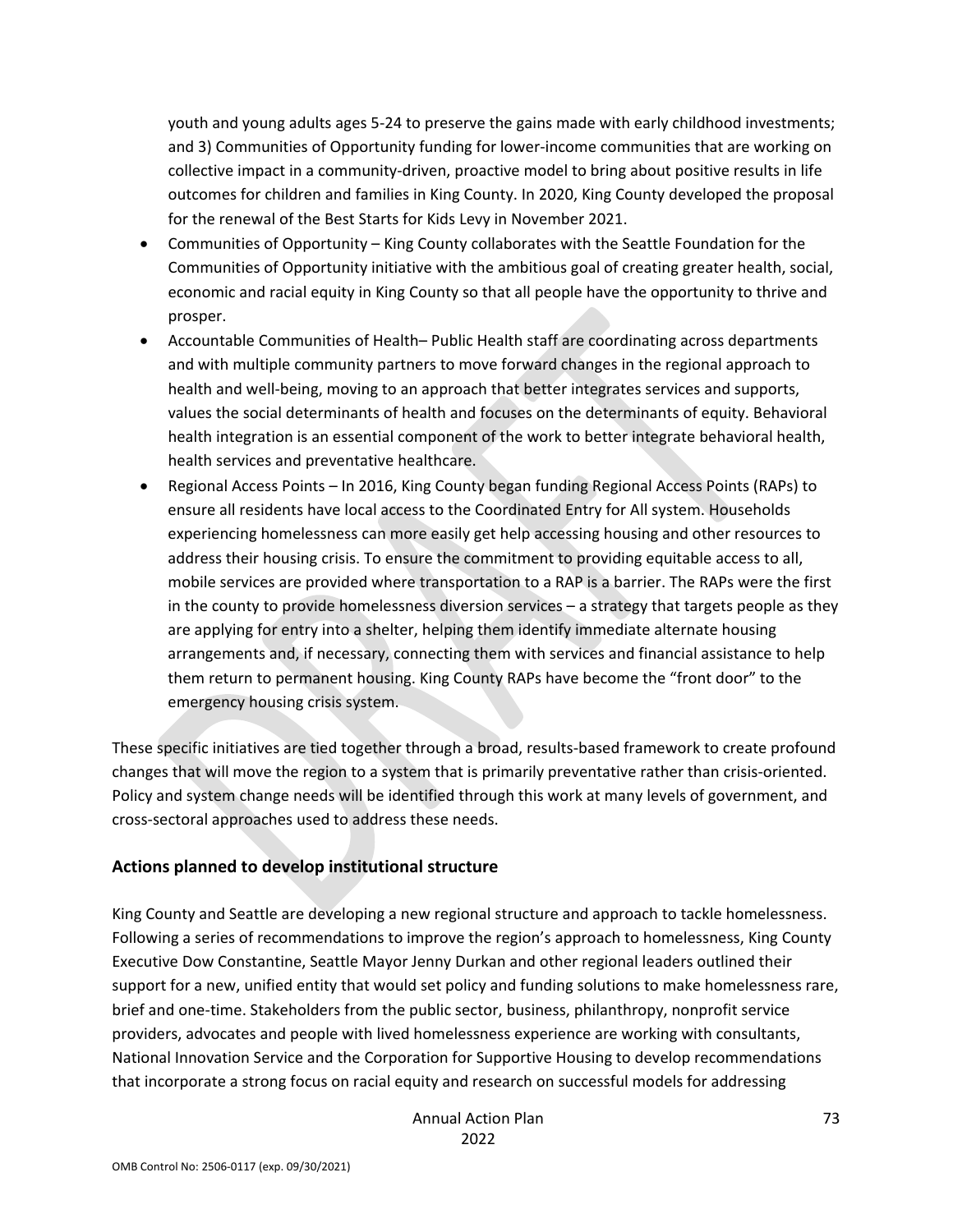homelessness from communities across the nation.

# **Actions planned to enhance coordination between public and private housing and social service agencies**

The Consortium takes a regional approach, engaging in ongoing coordination between jurisdictions, housing providers, health providers and service agencies. The 38 members of the Consortium conduct and participate in ongoing meetings with each other and regularly engage with multiple stakeholders. These include: Washington State Housing Finance Commission; Washington State Department of Commerce; ARCH; SKHHP; ACH; public housing authorities (King County Housing Authority, Renton Housing Authority, and Seattle Housing Authority); All Home CoC; nonprofit housing and service providers; members of the Housing Development Consortium of Seattle-King County; Public Health-Seattle & King County; Human Services Planners for North, East and South King County; and the DCHS Behavioral Health and Recovery Division. This coordination is ongoing throughout the program year and, together with official stakeholder and public meetings, informs recommendations for the JRC.

#### **Discussion**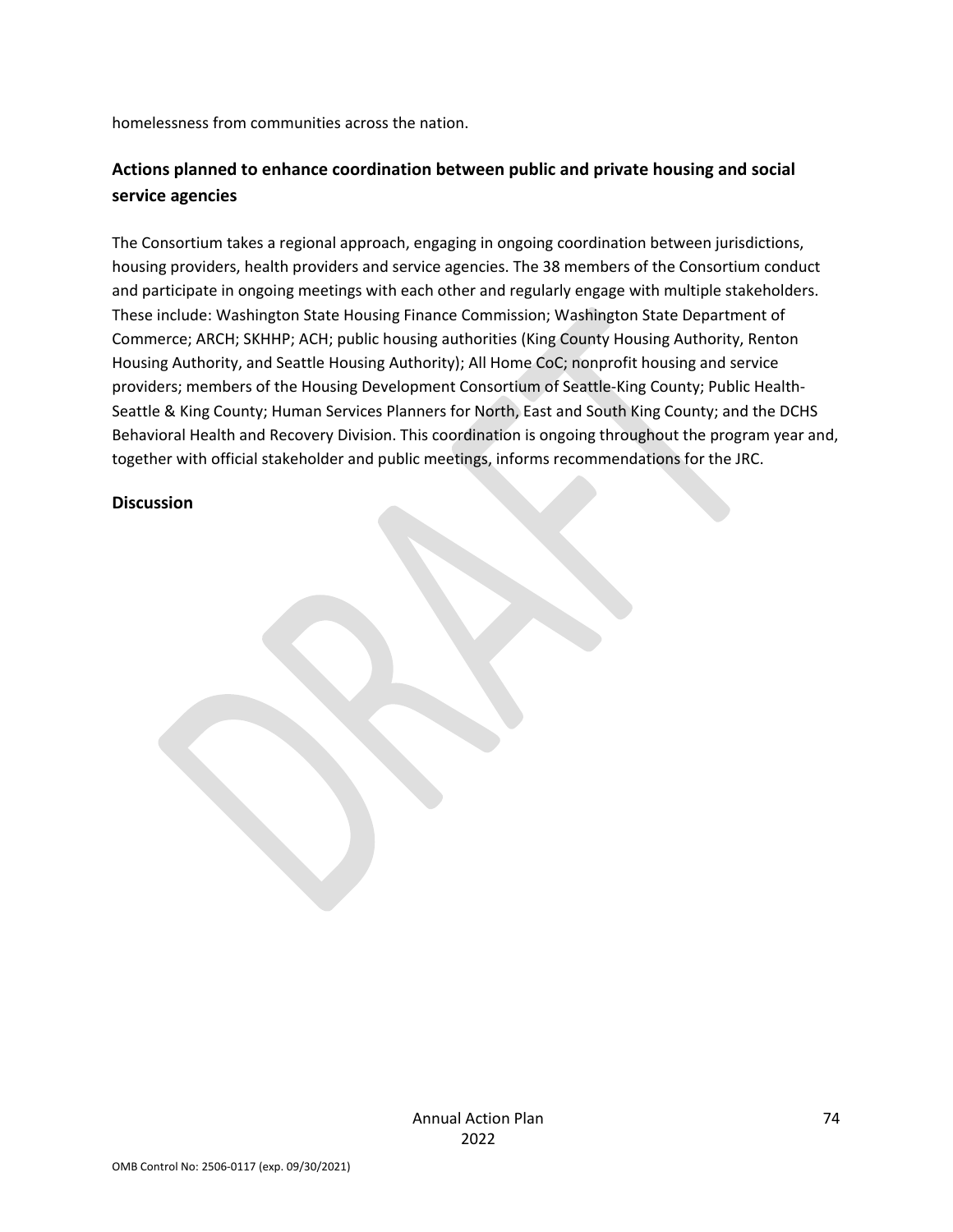# **Program Specific Requirements**

# **AP-90 Program Specific Requirements - 91.420, 91.220(l)(1,2,4)**

#### **Introduction**

# **Community Development Block Grant Program (CDBG) Reference 24 CFR 91.220(l)(1)**

Projects planned with all CDBG funds expected to be available during the year are identified in the Projects Table. The following identifies program income that is available for use that is included in projects to be carried out.

| 1. The total amount of program income that will have been received before the start of the |          |
|--------------------------------------------------------------------------------------------|----------|
| next program year and that has not yet been reprogrammed                                   | 225,000  |
| 2. The amount of proceeds from section 108 loan guarantees that will be used during the    |          |
| year to address the priority needs and specific objectives identified in the grantee's     |          |
| strategic plan.                                                                            | 0        |
| 3. The amount of surplus funds from urban renewal settlements                              | 0        |
| 4. The amount of any grant funds returned to the line of credit for which the planned use  |          |
| has not been included in a prior statement or plan                                         | $\Omega$ |
| 5. The amount of income from float-funded activities                                       | 0        |
| <b>Total Program Income:</b>                                                               | 225,000  |

# **Other CDBG Requirements**

| 1. The amount of urgent need activities                                            | 0       |
|------------------------------------------------------------------------------------|---------|
| 2. The estimated percentage of CDBG funds that will be used for activities that    |         |
| benefit persons of low and moderate income. Overall Benefit - A consecutive period |         |
| of one, two or three years may be used to determine that a minimum overall         |         |
| benefit of 70% of CDBG funds is used to benefit persons of low and moderate        |         |
| income. Specify the years covered that include this Annual Action Plan.            | 100.00% |

# **HOME Investment Partnership Program (HOME) Reference 24 CFR 91.220(l)(2)**

1. A description of other forms of investment being used beyond those identified in Section 92.205 is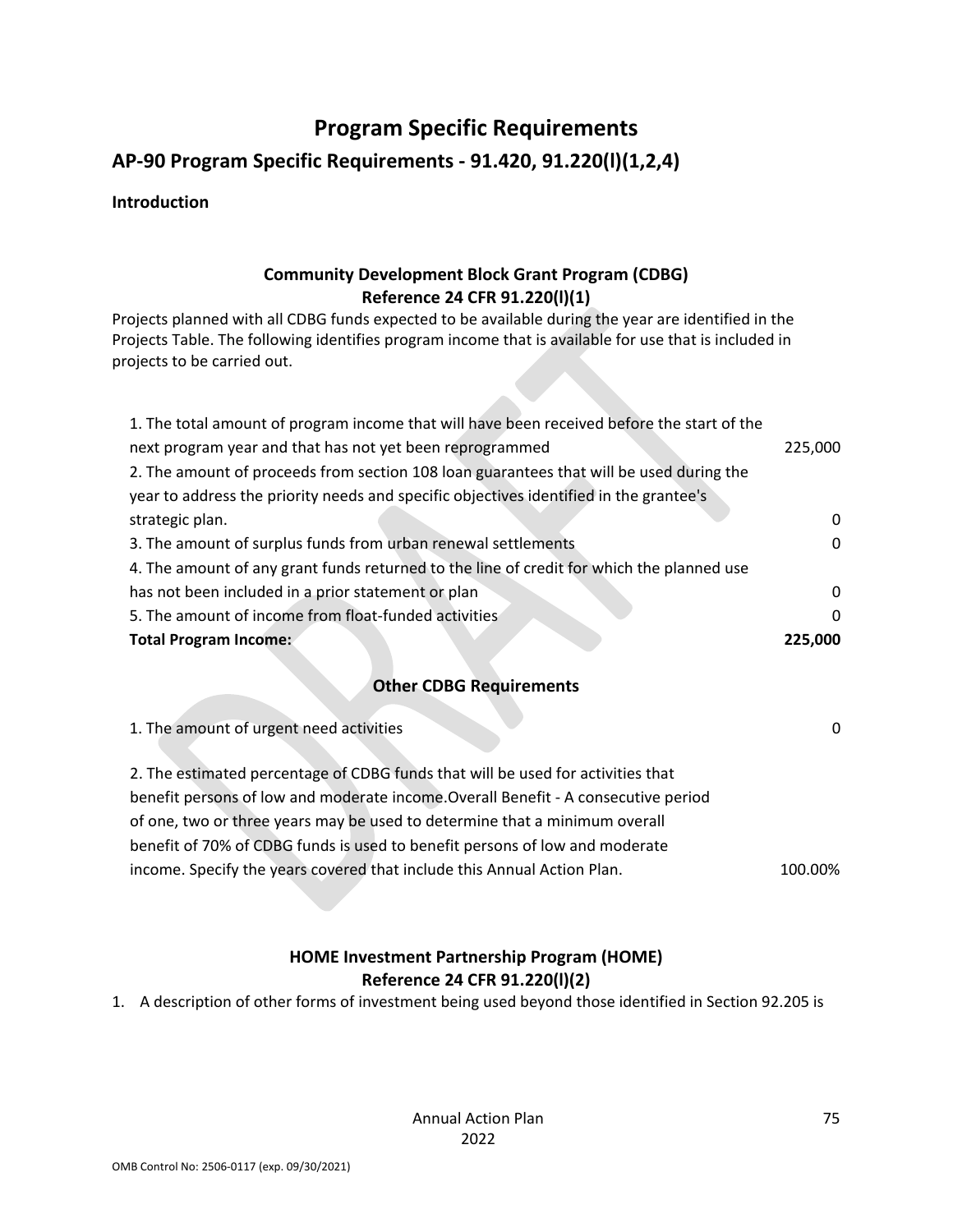as follows:

King County will only use forms of investment that are described in 92.205(b).

2. A description of the guidelines that will be used for resale or recapture of HOME funds when used for homebuyer activities as required in 92.254, is as follows:

The House Key – ARCH Program may originate loans if there is homebuyer activity during the year with existing prior year program income, which is received when homebuyer loans (made with HOME funds) are repaid.

3. A description of the guidelines for resale or recapture that ensures the affordability of units acquired with HOME funds? See 24 CFR 92.254(a)(4) are as follows:

Please see the guidelines for resale and recapture and a chart to graphically represent the provisions attached in IDIS.

4. Plans for using HOME funds to refinance existing debt secured by multifamily housing that is rehabilitated with HOME funds along with a description of the refinancing guidelines required that will be used under 24 CFR 92.206(b), are as follows:

The County does not use HOME funds to refinance existing debt described under 92.206(b).

# **Emergency Solutions Grant (ESG)**

1. Include written standards for providing ESG assistance (may include as attachment)

Written standards for providing ESG assistance are attached in IDIS.

2. If the Continuum of Care has established centralized or coordinated assessment system that meets HUD requirements, describe that centralized or coordinated assessment system.

King County is continuing the work of managing a coordinated entry system for homeless populations in 2021. National research identifies coordinated entry as a key component for an effective homeless system because it improves the quality of client screening and assessment, matches clients to appropriately targeted services and resources, and promotes a more efficient use of resources. Coordinated entry processes prioritize assistance based on vulnerability and severity of service needs to ensure that people who need assistance the most can receive it in a timely manner. This is done using a Dynamic Prioritization model, which uses population-specific prioritization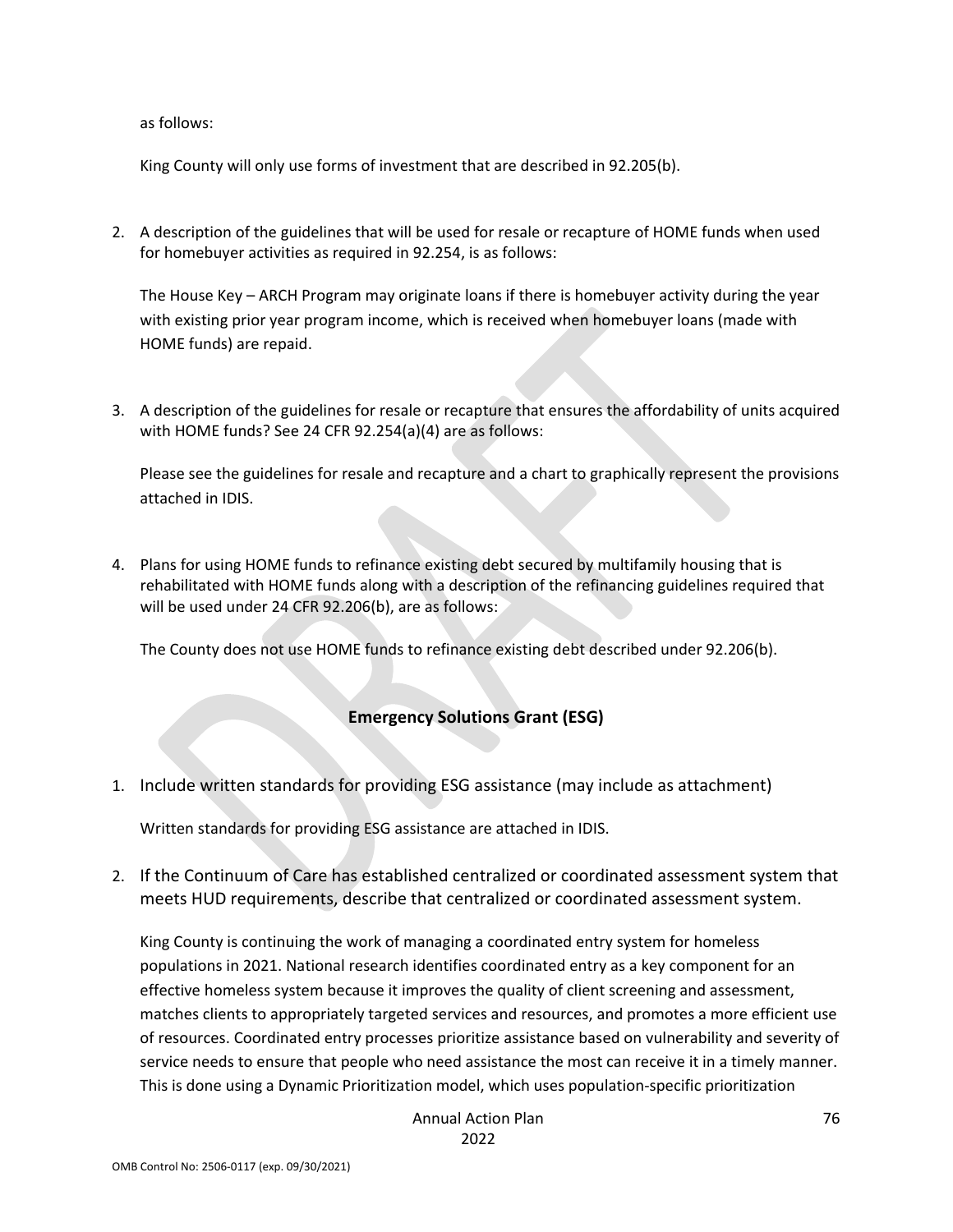criteria (i.e. assessment result, unsheltered status, length of time homeless) to identify the most vulnerable households and utilizes a case conferencing model to connect prioritized households to housing based on the anticipated number of available housing resources over the next 60 days. During the COVID pandemic, CEA is also taking COVID risk factors into account.

Chronically homeless individuals and families, families with children, veterans, unaccompanied youth, and young adults will all be a part of the coordinated system in 2021. In addition, CEA utilizes regionally based resource centers, known as regional access points, which serve as the primary font door for the homeless housing system. Team members for CEA are King County employees and work as a part of the Homeless Services Team, to align closely with HHCDD team members.

3. Identify the process for making sub-awards and describe how the ESG allocation available to private nonprofit organizations (including community and faith-based organizations).

King County ESG grants for emergency shelter and rapid rehousing are awarded to sub-recipient agencies through a competitive process that may be conducted for a multi-year period of annual ESG awards. Nonprofit agencies and faith-based organizations participate. The projects selected through this process must demonstrate a direct benefit to the geographic area of the Consortium, consortium cities and unincorporated King County residents. In addition, King County's CoC representative body, is consulted and has approved the use of King County ESG funds for emergency shelter and rapid rehousing.

4. If the jurisdiction is unable to meet the homeless participation requirement in 24 CFR 576.405(a), the jurisdiction must specify its plan for reaching out to and consulting with homeless or formerly homeless individuals in considering policies and funding decisions regarding facilities and services funded under ESG.

The jurisdiction meets the homeless participation requirement in 24 CFR 579.405(a) with the Continuum's Consumer Advisory Council (CAC) and the Lived Experience Coalition (LEC). The CAC consists of approximately 20 members who have experienced homelessness in King County, and people in poverty who are at risk of becoming homeless. Membership is structured so that it is represents the broad array of people who experience homelessness in King County by region, age, ethnicity, gender and family composition.

The CAC works to ensure that the effort to end homelessness in King County incorporates the expertise of people who experience homelessness at all levels of implementation, evaluation, and plan revision, and was created as one piece of a three-part governance structure approved by All Home. They are self-governing and charged with providing input to the Governing Board and Interagency Council on policy and strategies in the implementation of the All Home Strategic Plan.

The role of the CAC is outlined below.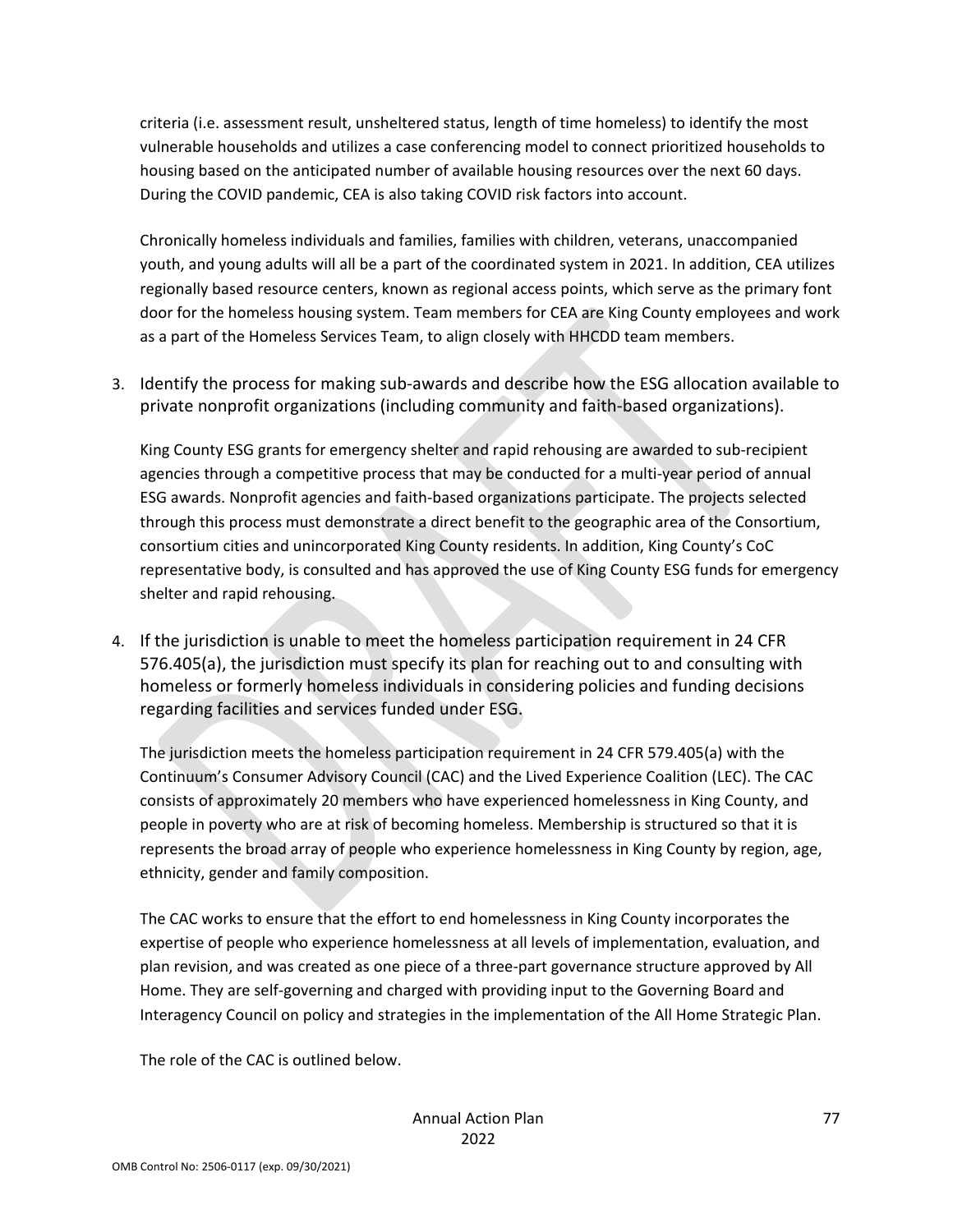- Identify problems in the current systems of housing and services that are particularly important to correct.
- Give input to the various CoC workgroups on what strategies will be most effective, from a person who is/was homeless, on ending homelessness.
- Suggest ways that community members can participate in activities to learn more about homelessness.
- Educate policy makers and legislators on how laws and regulations affect people who are homeless and what changes could help people move out of homelessness.
- Advocate for system reform and increased funding at the local, state and federal levels in support of the Strategic Plan, in coordination with other All Home committees and efforts.

The Continuum is committed to ensuring that the CAC representatives are provided with stipends and transportation assistance, as needed, to support their attendance.

As a newer addition to efforts for the Lived Experience Coalition (LEC) is also supported by the Continuum to ensure robust participation of persons with lived experience in the CoC governance structure, and input from a broader group of individuals. This support includes stipends, and dedicated staff support.

*5.* Describe performance standards for evaluating ESG.

*Performance Standards and Evaluation of Outcomes -* All projects adhere to the HMIS operating standards and all reporting and program evaluation is completed through HMIS. Within HMIS, data for target populations, youth and young adults, singles, and families, is collected for the following three categories: 1) exit to permanent housing; 2) average program stay; and 3) return to homelessness. This information is collected for emergency shelters, transitional housing, permanent supportive housing, prevention, and rental assistance programs. Actual performance is measured against the target goals.